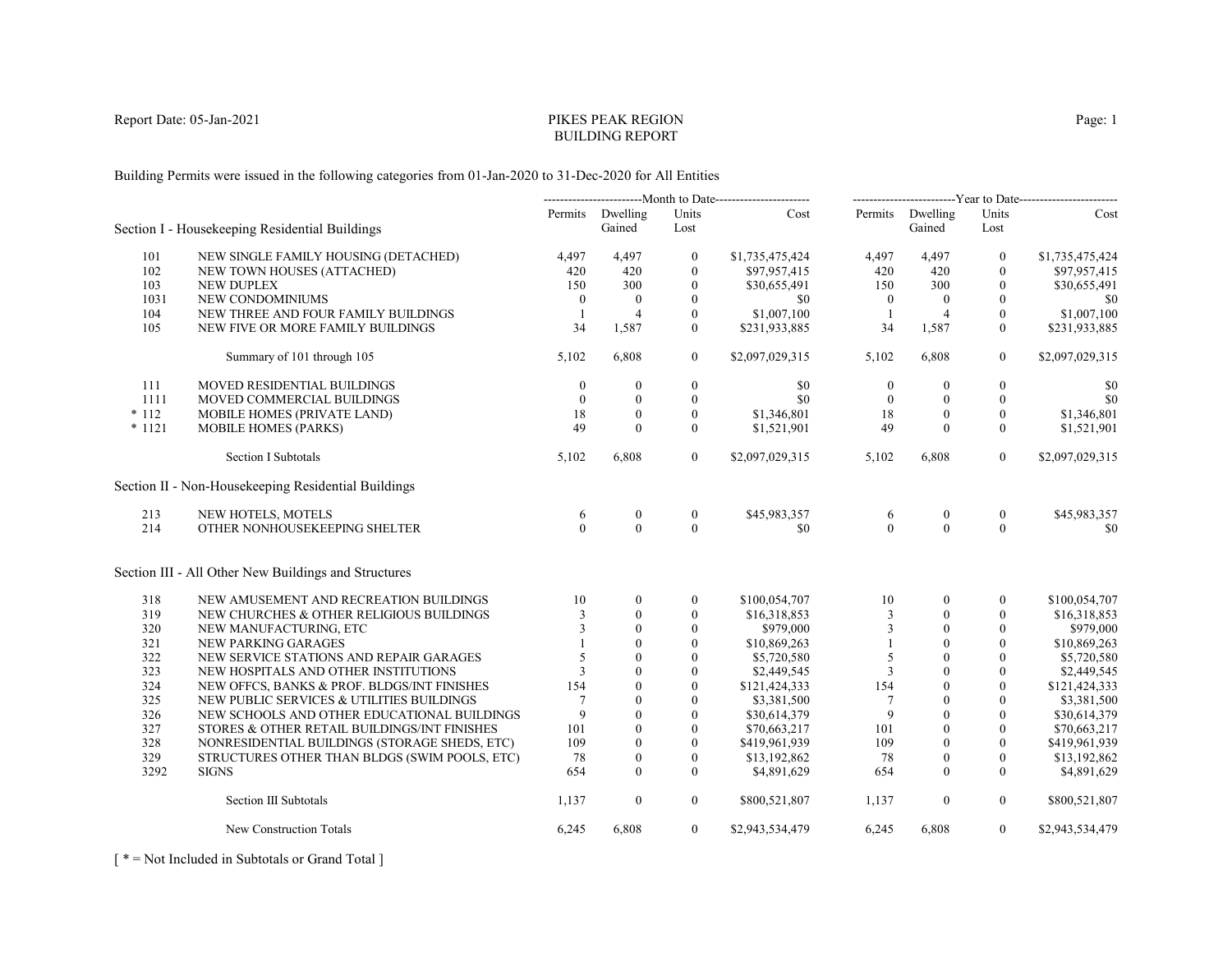# PIKES PEAK REGIONBUILDING REPORT

Building Permits were issued in the following categories from 01-Jan-2020 to 31-Dec-2020 for All Entities

|     |                                                 | ----------------------------Month to Date------------------------ |                    |               | -------------------------Year to Date------------------------ |                |                    |                  |                 |
|-----|-------------------------------------------------|-------------------------------------------------------------------|--------------------|---------------|---------------------------------------------------------------|----------------|--------------------|------------------|-----------------|
|     | Section IV - Additions and Alterations          | Permits                                                           | Dwelling<br>Gained | Units<br>Lost | Cost                                                          | Permits        | Dwelling<br>Gained | Units<br>Lost    | Cost            |
| 433 | RESIDENTIAL BLDGS CONV TO INCREASE UNITS        | 7                                                                 |                    |               | \$417,126                                                     | $\overline{7}$ |                    | $\mathbf{0}$     | \$417,126       |
| 434 | RESIDENTIAL ALTERATIONS (REMODEL, ADD, ETC)     | 18,661                                                            |                    | $\Omega$      | \$253,559,127                                                 | 18,661         | $\Omega$           | $\theta$         | \$253,559,127   |
| 435 | RESIDENTIAL REMODEL THAT DECREASE UNITS         |                                                                   |                    |               | \$0                                                           |                | $\theta$           | $\mathbf{0}$     | -\$0            |
| 436 | RESIDENTIAL GARAGES AND CARPORTS (ATT & DET)    | 359                                                               |                    | $\mathbf{0}$  | \$18,732,915                                                  | 359            | $\boldsymbol{0}$   | $\mathbf{0}$     | \$18,732,915    |
| 437 | COMMERCIAL ALTERATIONS (ADD, REMODEL, ETC)      | 1,521                                                             | $\Omega$           | $\Omega$      | \$296,391,402                                                 | 1,521          | $\theta$           | $\theta$         | \$296,391,402   |
|     | Section IV Subtotals                            | 20,548                                                            |                    | $\mathbf{0}$  | \$569,100,570                                                 | 20,548         |                    | $\overline{0}$   | \$569,100,570   |
|     | Section V - Conversions                         |                                                                   |                    |               |                                                               |                |                    |                  |                 |
| 540 | REMODEL COMMERCIAL TO RESIDENTIAL               |                                                                   | $\theta$           | $\bf{0}$      | \$20,000                                                      |                | $\bf{0}$           | $\boldsymbol{0}$ | \$20,000        |
| 541 | REMODEL RESIDENTIAL TO COMMERCIAL               | $\Omega$                                                          | $\Omega$           | $\theta$      | \$0                                                           | $\theta$       | $\theta$           | $\Omega$         | \$0             |
|     | Section V Subtotals                             |                                                                   | $\theta$           | $\mathbf{0}$  | \$20,000                                                      |                | $\mathbf{0}$       | $\mathbf{0}$     | \$20,000        |
|     | Section VI - Demolitions and Razing of Building |                                                                   |                    |               |                                                               |                |                    |                  |                 |
| 645 | DEMOLISH RESIDENTIAL BUILDINGS                  | 83                                                                | $\mathbf{0}$       |               | \$744,200                                                     | 83             | $\boldsymbol{0}$   |                  | \$744,200       |
| 649 | DEMOLISH COMMERCIAL BUILDINGS                   | 21                                                                | $\mathbf{0}$       | $\Omega$      | \$263,000                                                     | 21             | $\mathbf{0}$       | $\Omega$         | \$263,000       |
|     | Section VI Subtotals                            | 104                                                               | $\overline{0}$     |               | \$1,007,200                                                   | 104            | $\overline{0}$     |                  | \$1,007,200     |
|     | Add, Alt and Conversion Totals                  | 20,653                                                            |                    |               | \$570,127,770                                                 | 20,653         |                    | 1                | \$570,127,770   |
|     |                                                 |                                                                   |                    |               |                                                               |                |                    |                  |                 |
|     | ***** GRAND TOTAL                               | 26,898                                                            | 6.809              |               | \$3,513,662,249                                               | 26,898         | 6,809              |                  | \$3,513,662,249 |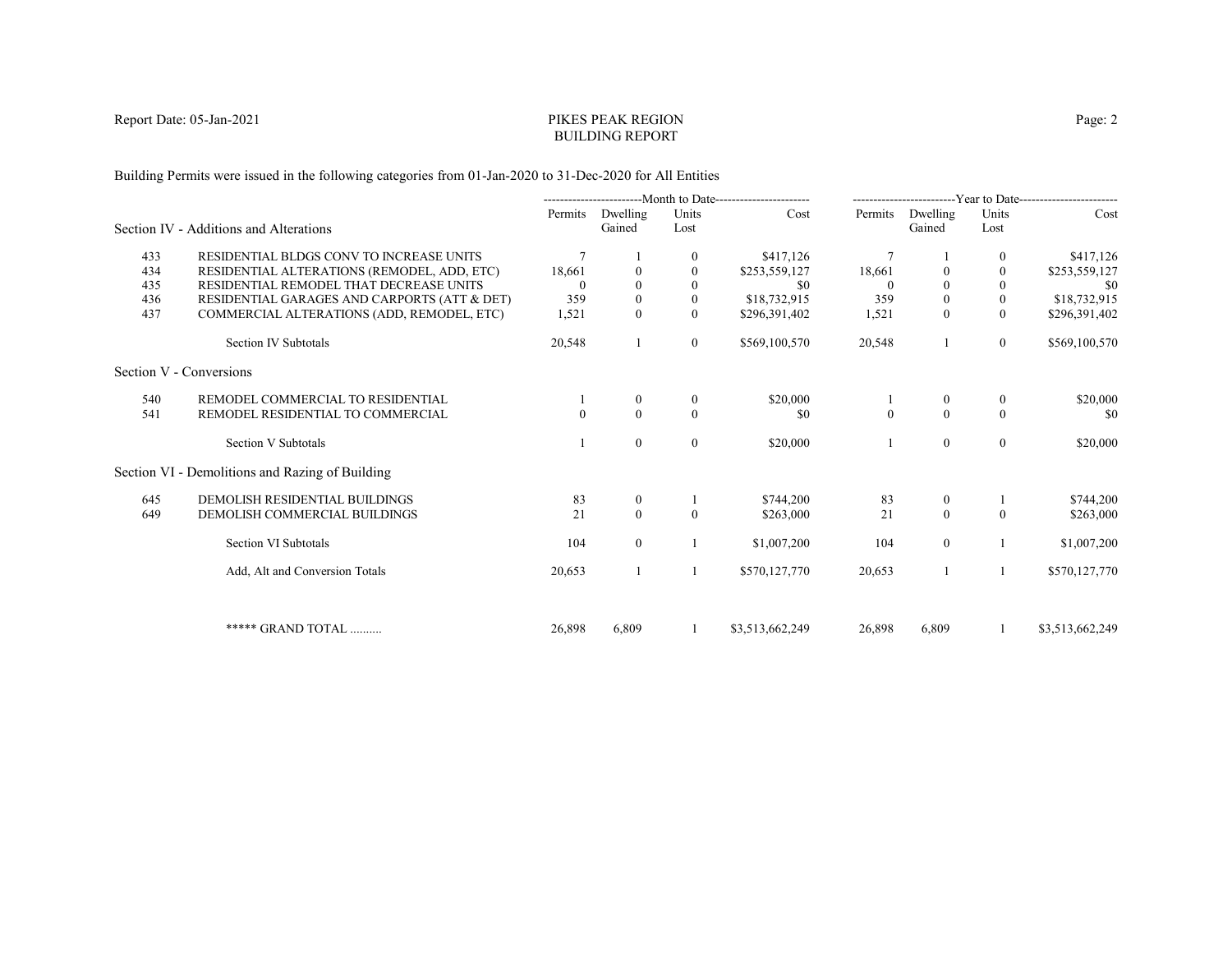# PIKES PEAK REGIONBUILDING REPORT

Building Permits were issued in the following categories from 01-Jan-2020 to 31-Dec-2020 for All Entities

| Permit | Classification                                                    | Contractor                              | Cost        |
|--------|-------------------------------------------------------------------|-----------------------------------------|-------------|
| J00267 | COMMERCIAL ALTERATIONS (ADDITIONS, REMODELS, ETC)                 | TITAN BUILDERS, INC                     | \$614,000   |
|        | 17 N SPRUCE ST - INTERIOR REMODEL                                 |                                         |             |
|        | L29256 COMMERCIAL ALTERATIONS (ADDITIONS, REMODELS, ETC)          | TMS CONSTRUCTION, INC.                  | \$3,750,000 |
|        | 1808 SPRING WATER PT, BLDG. A - CORE AND SHELL TO COMPLETE G55918 |                                         |             |
|        | L48787 NEW OFFICES, BANKS, AND PROFESSIONAL BLDGS/INT FINISHES    | FADING WEST CONSTRUCTION, LLC           | \$3,044,365 |
|        | 8110 OPPORTUNITY VW - NEW OFFICE/ WAREHOUSE BUILDING              |                                         |             |
|        | M03375 NEW SINGLE FAMILY HOUSING                                  | J. MCLEMORE CONSTRUCTION LLC            | \$907,181   |
|        | 15030 ROLLER COASTER RD - RESIDENCE                               |                                         |             |
|        | M03661 COMMERCIAL ALTERATIONS (ADDITIONS, REMODELS, ETC)          | PARK VISTA BUILDERS, INC                | \$700,000   |
|        | 4985 EL CAMINO DR - INTERIOR REMODEL/WITH SWIMMING POOL CHANGES   |                                         |             |
|        | M30589 STORES AND OTHER RETAIL BUILDINGS/INT FINISHES             | <b>CMG CORP</b>                         | \$542,766   |
|        | 4343 S CAREFREE CIR - RETAIL BUILDING - CORE AND SHELL            |                                         |             |
|        | M50398 STORES AND OTHER RETAIL BUILDINGS/INT FINISHES             | CONSTRUCTION CONSULTING SOLUTIONS, INC. | \$1,000,000 |
|        | 7939 SILICON HTS - CONVENIENCE STORE WITH GAS CANOPY              |                                         |             |
|        | M51095 NONRESIDENTIAL BUILDINGS (STORAGE SHEDS, ETC)              | LC CONSTRUCTION & DEVELOPMENT           | \$580,000   |
|        | 3860 INTERPARK DR - WAREHOUSE<br>M53469 NEW SINGLE FAMILY HOUSING | <b>HOMEOWNER</b>                        | \$819,236   |
|        | 3472 BLUE HERON SPRING LN - RESIDENCE                             |                                         |             |
|        | M54083 STRUCTURES OTHER THAN BUILDINGS (SWIMMING POOLS, ETC)      | <b>BCC BUILDERS</b>                     | \$1,600,000 |
|        | 7980 FOUNTAIN MESA RD - NEW CAR WASH                              |                                         |             |
|        | M61105 NEW SINGLE FAMILY HOUSING                                  | <b>J. MCLEMORE CONSTRUCTION LLC</b>     | \$902,149   |
|        | 15132 QUARTZ CREEK DR - RESIDENCE                                 |                                         |             |
|        | M61895 NONRESIDENTIAL BUILDINGS (STORAGE SHEDS, ETC)              | WOOD STONE CONSTRUCTION, LLC.           | \$2,000,000 |
|        | 1150 N NEWPORT RD - WAREHOUSE W/ OFFICE SUPERSTRUCTURE.           |                                         |             |
|        | M63154 NEW SINGLE FAMILY HOUSING                                  | RAMPART CONSTRUCTION                    | \$757,163   |
|        | 1010 LOCKLIN WAY - RESIDENCE                                      |                                         |             |
|        | M63551 NEW SINGLE FAMILY HOUSING                                  | <b>HOMEOWNER</b>                        | \$685,740   |
|        | 4115 CROSSLEN LN - RESIDENCE - ENGINEER STAMPED                   |                                         |             |
|        | M65723 NEW SINGLE FAMILY HOUSING                                  | STAUFFER AND SONS CONSTRUCTION          | \$850,000   |
|        | 1875 VINE CLIFF HTS - RESIDENCE                                   |                                         |             |
|        | M66288 NEW SINGLE FAMILY HOUSING                                  | <b>NEXPLAN LLC</b>                      | \$542,253   |
|        | 1938 SAFE HARBOR CT - RESIDENCE                                   |                                         |             |
|        | M66308 NEW SINGLE FAMILY HOUSING                                  | HACIENDA CONSTRUCTION, INC.             | \$559,065   |
|        | 16630 CHERRY CROSSING DR - RESIDENCE                              |                                         |             |
|        | M66318 NEW SINGLE FAMILY HOUSING                                  | VANGUARD HOMES CORP.                    | \$558,636   |
|        | 6645 CUBBAGE DR - RESIDENCE                                       |                                         |             |
|        | M66346 NEW SINGLE FAMILY HOUSING                                  | SAINT AUBYN HOMES, LLC                  | \$641,302   |
|        | 9862 FAIRWAY GLEN DR - RESIDENCE                                  |                                         |             |
|        | M66358 NEW SINGLE FAMILY HOUSING                                  | COMITO BUILDING AND DESIGN, LLC         | \$1,000,000 |
|        | 4290 THREE GRACES DR - RESIDENCE                                  |                                         |             |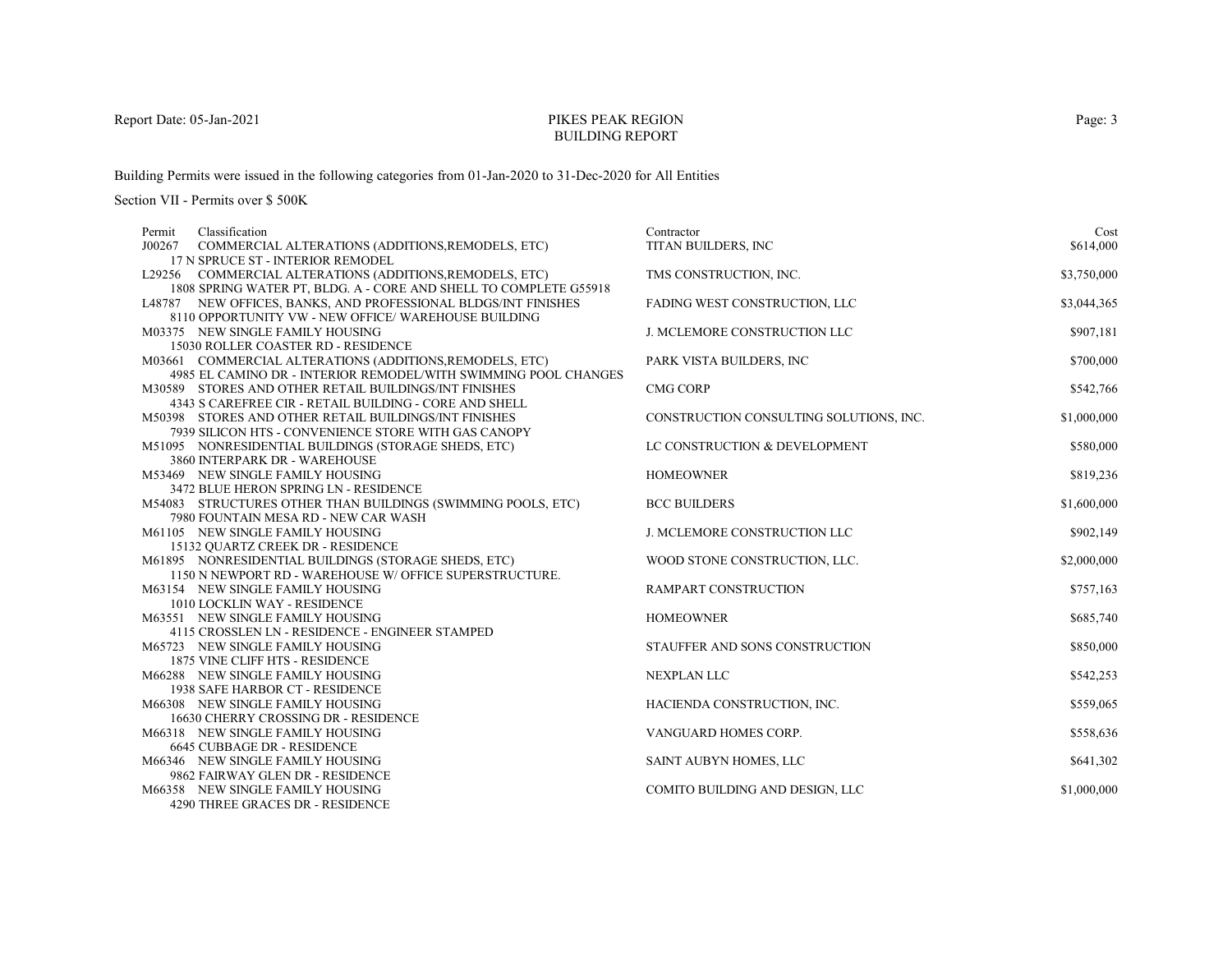# PIKES PEAK REGIONBUILDING REPORT

Building Permits were issued in the following categories from 01-Jan-2020 to 31-Dec-2020 for All Entities

| Classification<br>Permit                                         | Contractor                        | Cost        |
|------------------------------------------------------------------|-----------------------------------|-------------|
| M66429 NEW SINGLE FAMILY HOUSING                                 | ELITE PROPERTIES OF AMERICA, INC. | \$525,013   |
| 2734 WASHITA CT - RESIDENCE                                      |                                   |             |
| M66477 NEW AMUSEMENT AND RECREATION BUILDINGS                    | <b>CLAREY CONSTRUCTION</b>        | \$800,000   |
| 2015 AEROTECH DR - CLUBHOUSE                                     |                                   |             |
| M66499 NEW SINGLE FAMILY HOUSING                                 | <b>VANTAGE HOMES CORPORATION</b>  | \$602,753   |
| 1977 CLAYHOUSE DR - RESIDENCE                                    |                                   |             |
| M66503 NEW SINGLE FAMILY HOUSING                                 | VANTAGE HOMES CORPORATION         | \$512,806   |
| 11946 ARTFUL WAY - RESIDENCE                                     |                                   |             |
| M66504 NEW SINGLE FAMILY HOUSING                                 | <b>VANTAGE HOMES CORPORATION</b>  | \$552,747   |
| 2093 STANBRIDGE CT - RESIDENCE                                   |                                   |             |
| M66608 COMMERCIAL ALTERATIONS (ADDITIONS, REMODELS, ETC)         | S & R CONSTRUCTION INC            | \$650,000   |
| 444 E PIKES PEAK AVE, 100 - COMMERCIAL INTERIOR REMODEL          |                                   |             |
| M66618 NEW OFFICES, BANKS, AND PROFESSIONAL BLDGS/INT FINISHES   | MERRITT GENERAL CONTRACTORS       | \$3,000,000 |
| 2 CARSELL WAY - NEW FIRE STATION                                 |                                   |             |
| M66642 NEW SINGLE FAMILY HOUSING                                 | <b>RON COVINGTON HOMES</b>        | \$548,250   |
| 9323 VALLEY RUN CT - RESIDENCE                                   |                                   |             |
| M66665 NEW OFFICES, BANKS, AND PROFESSIONAL BLDGS/INT FINISHES   | THE COPESTONE COMPANY             | \$941,573   |
| 555 AMELIA ST - NEW OFFICE BUILDING - CORE AND SHELL             |                                   |             |
| M66750 NONRESIDENTIAL BUILDINGS (STORAGE SHEDS, ETC)             | R.G. BRINKMANN COMPANY            | \$649,000   |
| 2640 ZEPPELIN RD, 150 - INTERIOR FINISH WAREHOUSE                |                                   |             |
| M66759 NEW SINGLE FAMILY HOUSING                                 | CAMPBELL HOMES LTD.               | \$508,844   |
| 10047 KEATING DR - RESIDENCE                                     |                                   |             |
| M66996 NEW SINGLE FAMILY HOUSING                                 | SAINT AUBYN HOMES, LLC            | \$540,326   |
| 12646 WINDINGWALK DR - RESIDENCE                                 |                                   |             |
| M67060 NEW SINGLE FAMILY HOUSING                                 | ELEVATION HOMES, LLC              | \$725,000   |
| 14345 SPYGLASS HILL PL - RESIDENCE                               |                                   |             |
| M67105 NEW SINGLE FAMILY HOUSING                                 | <b>GOETZMANN CUSTOM HOMES INC</b> | \$561,313   |
| 11814 ARTFUL WAY - RESIDENCE                                     |                                   |             |
| M67129 NEW SINGLE FAMILY HOUSING                                 | ELITE PROPERTIES OF AMERICA, INC. | \$569,023   |
| 16242 SUNRISE GLORY LN - RESIDENCE                               |                                   |             |
| M67132 NEW SINGLE FAMILY HOUSING<br>736 STONEWOOD CT - RESIDENCE | ELITE PROPERTIES OF AMERICA, INC. | \$512,378   |
| M67138 NEW SINGLE FAMILY HOUSING                                 |                                   |             |
| 10964 RHINESTONE DR - RESIDENCE                                  | ELITE PROPERTIES OF AMERICA, INC. | \$506,488   |
| M67203 COMMERCIAL ALTERATIONS (ADDITIONS, REMODELS, ETC)         | ELDER CONSTRUCTION                | \$4,100,000 |
| 5525 ASTROZON BLVD - ADDITION                                    |                                   |             |
| M67279 NEW SINGLE FAMILY HOUSING                                 | CONSTRUCTION BY GENESIS, INC.     | \$691,523   |
| 5232 GOLD RUN CT - RESIDENCE                                     |                                   |             |
| M67321 NEW SINGLE FAMILY HOUSING                                 | <b>HOMEOWNER</b>                  | \$1,300,000 |
| 19404 HILLTOP PINES PATH - RESIDENCE                             |                                   |             |
|                                                                  |                                   |             |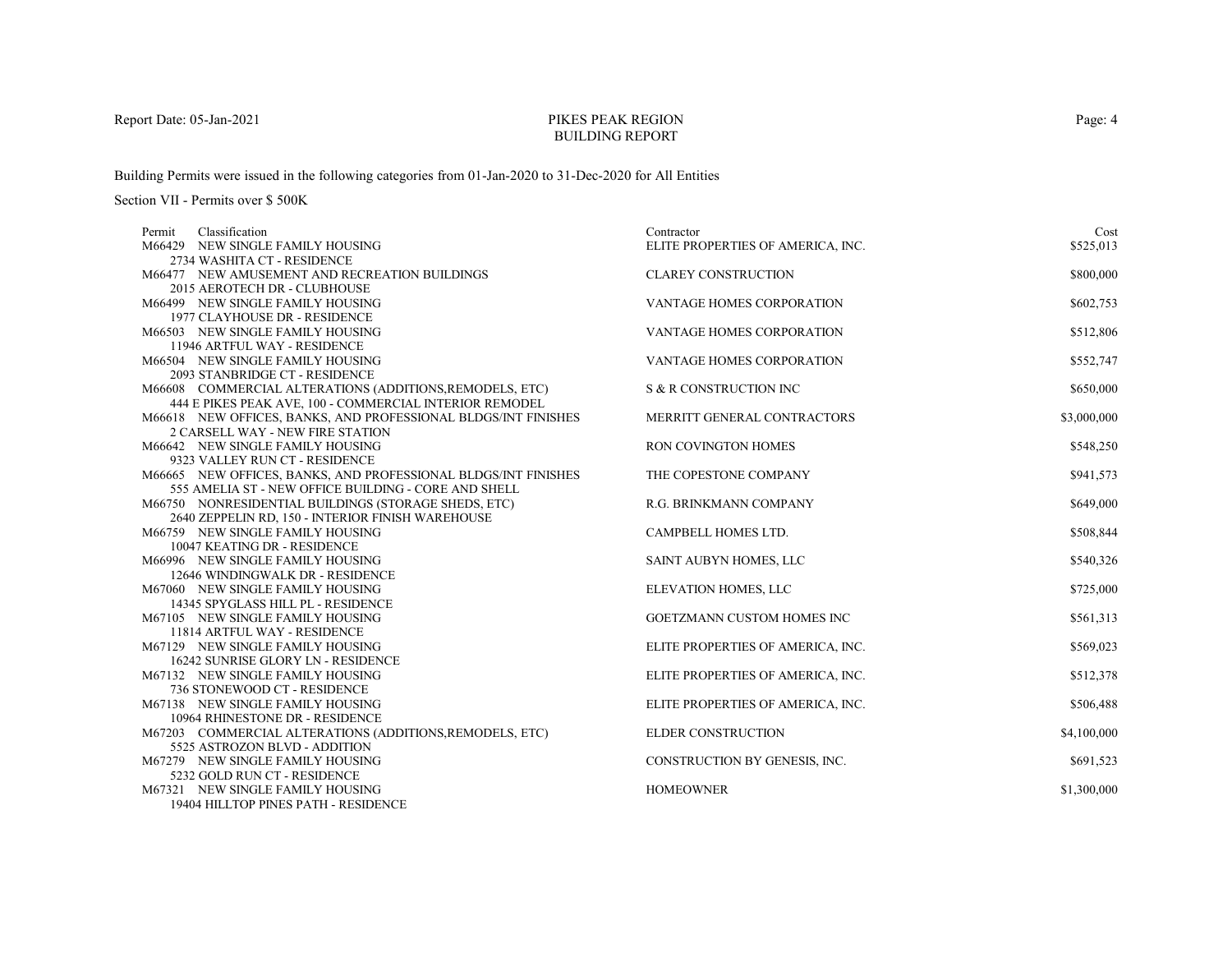# PIKES PEAK REGIONBUILDING REPORT

Building Permits were issued in the following categories from 01-Jan-2020 to 31-Dec-2020 for All Entities

| Classification<br>Permit                                                 | Contractor                        | Cost         |
|--------------------------------------------------------------------------|-----------------------------------|--------------|
| M67373 NEW SINGLE FAMILY HOUSING                                         | SADDLETREE HOLDINGS, INC          | \$600,826    |
| 14331 SPYGLASS HILL PL - RESIDENCE                                       |                                   |              |
| M67380 NEW SINGLE FAMILY HOUSING                                         | CLAYTON PROPERTIES GROUP II, INC. | \$503,704    |
| 7046 COMPASS BEND DR - RESIDENCE                                         |                                   |              |
| M67382 NEW SINGLE FAMILY HOUSING                                         | CLAYTON PROPERTIES GROUP II, INC. | \$710,476    |
| 7061 COMPASS BEND DR - RESIDENCE                                         |                                   |              |
| M67385 NEW SINGLE FAMILY HOUSING                                         | CLANCY BUILDING & DESIGN, LLC.    | \$582,515    |
| <b>6386 RALEIGH RD - RESIDENCE</b>                                       |                                   |              |
| M67422 NEW SINGLE FAMILY HOUSING                                         | COLORADO REAL ESTATE GROUP, INC.  | \$517,946    |
| 1765 TERRI LEE DR - RESIDENCE                                            |                                   |              |
| M67484 NEW SINGLE FAMILY HOUSING                                         | SADDLETREE HOLDINGS, INC          | \$554,460    |
| 16133 ENCHANTED PEAK WAY - RESIDENCE                                     |                                   |              |
| M67533 NEW HOTELS, MOTELS                                                | COLARELLI CONSTRUCTION, INC.      | \$9,000,000  |
| 3090 N NEVADA AVE - NEW HOTEL (90 UNITS) FOUNDATION ONLY                 |                                   |              |
| M67541 STORES AND OTHER RETAIL BUILDINGS/INT FINISHES                    | SUNFLOWER CONSTRUCTION LLC        | \$1,345,733  |
| 1359 INTERQUEST PKWY - RETAIL BUILDING - CORE AND SHELL                  |                                   |              |
| M67610 NEW SINGLE FAMILY HOUSING                                         | <b>VANTAGE HOMES CORPORATION</b>  | \$512,806    |
| 11892 ARTFUL WAY - RESIDENCE                                             |                                   |              |
| M67613 NEW SINGLE FAMILY HOUSING                                         | <b>VANTAGE HOMES CORPORATION</b>  | \$593,330    |
| 12170 PILEDRIVER WAY - RESIDENCE                                         |                                   |              |
| M67614 NEW SINGLE FAMILY HOUSING                                         | VANTAGE HOMES CORPORATION         | \$559,600    |
| 16134 ENCHANTED PEAK WAY - RESIDENCE<br>M67778 NEW SINGLE FAMILY HOUSING | <b>RON COVINGTON HOMES</b>        |              |
| 13202 STONE PEAKS WAY - RESIDENCE                                        |                                   | \$516,768    |
| M67782 NEW SINGLE FAMILY HOUSING                                         | RON COVINGTON HOMES               | \$548,250    |
| 7142 COMPASS BEND DR - RESIDENCE                                         |                                   |              |
| M67847 NEW SINGLE FAMILY HOUSING                                         | TIFFANY HOMES, LLC.               | \$587,227    |
| 3942 MOUNTAIN DANCE DR - RESIDENCE AND STUDIO/SPA - 2 PERMITS            |                                   |              |
| M67875 NEW SINGLE FAMILY HOUSING                                         | SADDLETREE HOLDINGS, INC.         | \$625,454    |
| 16496 FLORAWOOD PL - RESIDENCE                                           |                                   |              |
| M67990 COMMERCIAL ALTERATIONS (ADDITIONS, REMODELS, ETC)                 | <b>SOLON HOMES INC</b>            | \$695,051    |
| 1275 OLD RANCH RD - ADDITION                                             |                                   |              |
| M68004 NEW PUBLIC SERVICES & UTILITIES BUILDINGS                         | MOLTZ CONSTRUCTION, INC.          | \$600,000    |
| 6536 SOUTHMOOR DR - NEW WATER TREATMENT FACILITY (BLOWER BUILDING)       |                                   |              |
| M68052 NEW HOTELS, MOTELS                                                | NGC GROUP INC.                    | \$14,388,091 |
| 201 E KIOWA ST - NEW 7-STORY HOTEL                                       |                                   |              |
| M68124 NEW SINGLE FAMILY HOUSING                                         | GALIANT HOMES, LLC.               | \$1,000,000  |
| 12925 MORRIS TRL - RESIDENCE                                             |                                   |              |
| M68149 NEW SINGLE FAMILY HOUSING                                         | ELITE PROPERTIES OF AMERICA, INC. | \$569,023    |
| 16054 ENCHANTED PEAK WAY - RESIDENCE                                     |                                   |              |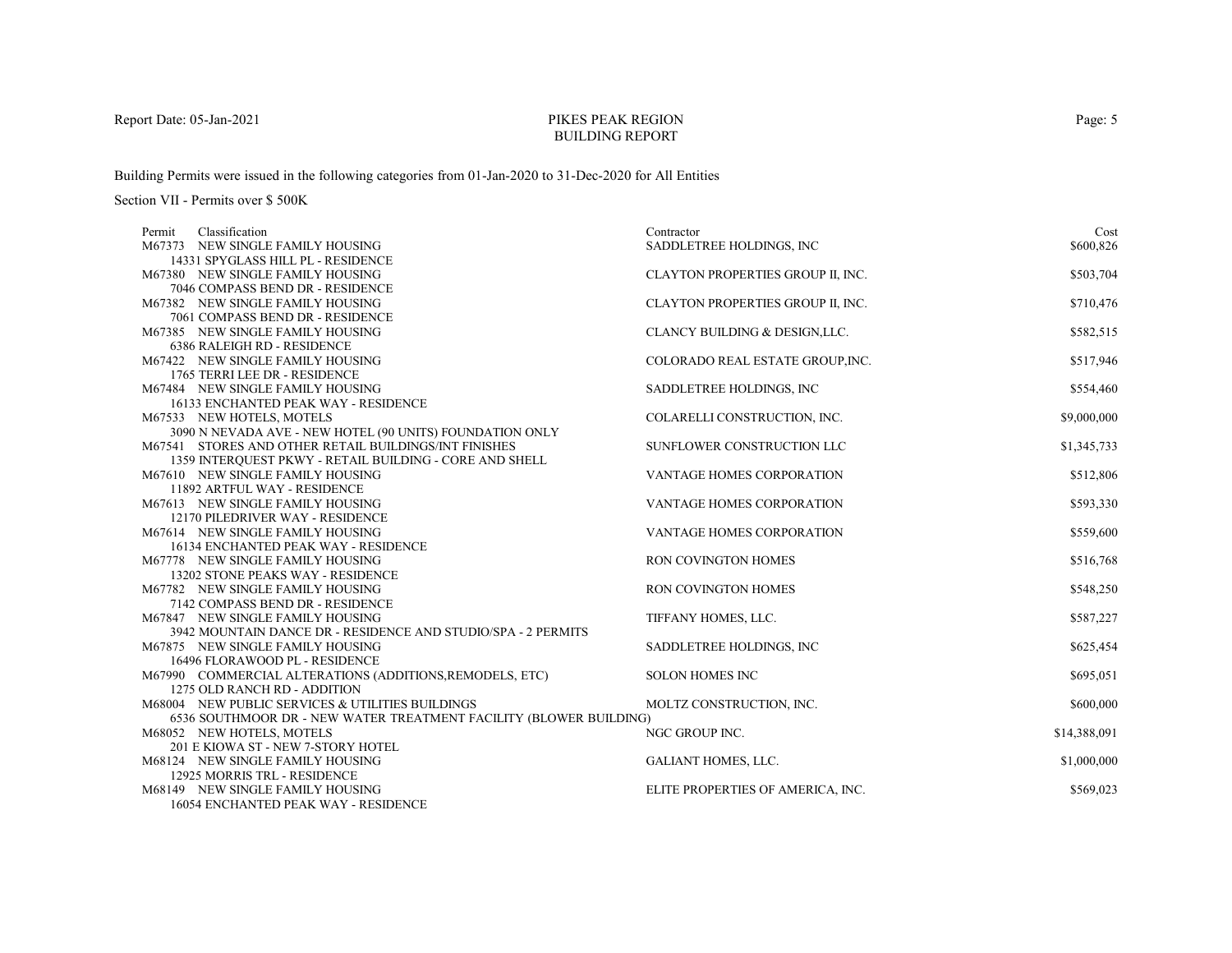# PIKES PEAK REGIONBUILDING REPORT

Building Permits were issued in the following categories from 01-Jan-2020 to 31-Dec-2020 for All Entities

| Classification<br>Permit                                                | Contractor                        | Cost        |
|-------------------------------------------------------------------------|-----------------------------------|-------------|
| M68150 NEW SINGLE FAMILY HOUSING                                        | ELITE PROPERTIES OF AMERICA, INC. | \$569,023   |
| 16154 ENCHANTED PEAK WAY - RESIDENCE                                    |                                   |             |
| M68151 NEW SINGLE FAMILY HOUSING                                        | ELITE PROPERTIES OF AMERICA, INC. | \$559,172   |
| 2829 ELK STONE CT - RESIDENCE                                           |                                   |             |
| M68152 NEW SINGLE FAMILY HOUSING                                        | ELITE PROPERTIES OF AMERICA, INC. | \$574,270   |
| 12331 MOSCATO DR - RESIDENCE                                            |                                   |             |
| M68156 NEW SINGLE FAMILY HOUSING                                        | ELITE PROPERTIES OF AMERICA, INC. | \$520,944   |
| <b>6544 BACKCOUNTRY LOOP - RESIDENCE</b>                                |                                   |             |
| M68159 NEW SINGLE FAMILY HOUSING                                        | ELITE PROPERTIES OF AMERICA, INC. | \$502,848   |
| 6975 FAUNA GLEN DR - RESIDENCE                                          |                                   |             |
| M68196 NEW PUBLIC SERVICES & UTILITIES BUILDINGS                        | JSI CONSTRUCTION GROUP, LLC       | \$1,000,000 |
| 10732 IRRADIANCE DR - NEW PRE-FAB BUILDING-CONTROL BUILDING             |                                   |             |
| M68351 NEW SINGLE FAMILY HOUSING                                        | CREEKSTONE DEVELOPMENT, INC.      | \$502,205   |
| 6437 KNAPP DR - RESIDENCE                                               |                                   |             |
| M68353 NEW SINGLE FAMILY HOUSING                                        | VANTAGE HOMES CORPORATION         | \$518,910   |
| 3230 RED CAVERN RD - RESIDENCE                                          |                                   |             |
| M68354 NEW SINGLE FAMILY HOUSING                                        | VANTAGE HOMES CORPORATION         | \$593,330   |
| 16290 SNOWY VISTA PL - RESIDENCE                                        |                                   |             |
| M68772 NEW SINGLE FAMILY HOUSING                                        | CLAYTON PROPERTIES GROUP II, INC. | \$502,526   |
| 7035 SEDGEROCK LN - RESIDENCE                                           |                                   |             |
| M68773 NEW SINGLE FAMILY HOUSING                                        | CLAYTON PROPERTIES GROUP II, INC. | \$521,908   |
| 6938 FAUNA GLEN DR - RESIDENCE                                          |                                   |             |
| M68776 NEW SINGLE FAMILY HOUSING                                        | CLAYTON PROPERTIES GROUP II, INC. | \$565,061   |
| 6914 FAUNA GLEN DR - RESIDENCE                                          |                                   |             |
| M68804 NEW SINGLE FAMILY HOUSING                                        | BLACK OAK HOMES & DESIGN, INC.    | \$825,694   |
| 12055 SILVER CONCHO TRL - RESIDENCE<br>M68930 NEW SINGLE FAMILY HOUSING | <b>REUNION HOMES</b>              |             |
| 9510 SUMMER SKY LN - RESIDENCE                                          |                                   | \$791,107   |
| M68939 STORES AND OTHER RETAIL BUILDINGS/INT FINISHES                   | T-BONE CONSTRUCTION, INC.         | \$5,422,900 |
| 6145 CHAMPLIN DR - NEW SALES & REPAIR BUILDING                          |                                   |             |
| M68947 NEW SINGLE FAMILY HOUSING                                        | SAINT AUBYN HOMES, LLC            | \$641,302   |
| <b>615 HIGH LONESOME VW - RESIDENCE</b>                                 |                                   |             |
| M69006 NEW SINGLE FAMILY HOUSING                                        | <b>RON COVINGTON HOMES</b>        | \$548,250   |
| 13262 STONE PEAKS WAY - RESIDENCE                                       |                                   |             |
| M69091 RESIDENTIAL ALTERATIONS (REMODEL, ADDITIONS, ETC)                | L AND S HOME BUILDERS LLC         | \$600,000   |
| 14590 RATON RD - GARAGE ADDITION/INTERIOR REMODEL/DECKS AND COVER       |                                   |             |
| M69120 STORES AND OTHER RETAIL BUILDINGS/INT FINISHES                   | KTK GENERAL CONTRACTING LIMITED   | \$1,400,000 |
| 7491 BLACK FOREST RD - CONVENIENCE STORE                                |                                   |             |
| M69151 NEW SINGLE FAMILY HOUSING                                        | ELITE PROPERTIES OF AMERICA, INC. | \$559,172   |
| 16580 HALLMARK TRL - RESIDENCE                                          |                                   |             |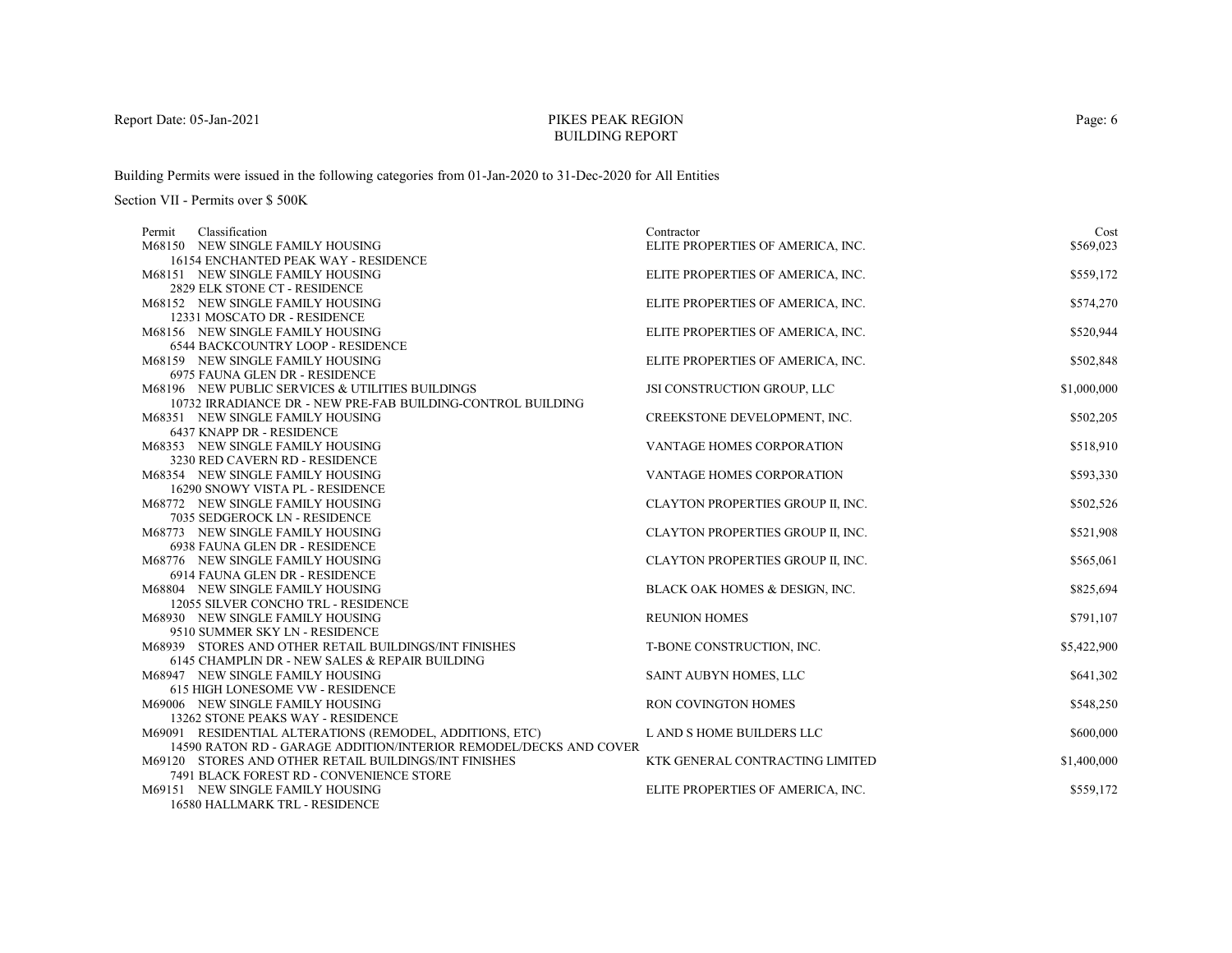# PIKES PEAK REGIONBUILDING REPORT

Building Permits were issued in the following categories from 01-Jan-2020 to 31-Dec-2020 for All Entities

| Classification<br>Permit                                                            | Contractor                          | Cost        |
|-------------------------------------------------------------------------------------|-------------------------------------|-------------|
| M69153 NEW SINGLE FAMILY HOUSING                                                    | ELITE PROPERTIES OF AMERICA, INC.   | \$638,625   |
| 2747 WASHITA CT - RESIDENCE                                                         |                                     |             |
| M69154 NEW SINGLE FAMILY HOUSING                                                    | ELITE PROPERTIES OF AMERICA, INC.   | \$512,378   |
| 10985 RHINESTONE DR - RESIDENCE                                                     |                                     |             |
| M69155 NEW SINGLE FAMILY HOUSING                                                    | ELITE PROPERTIES OF AMERICA, INC.   | \$659,506   |
| <b>1845 ELEVATION WAY - RESIDENCE</b>                                               |                                     |             |
| M69159 NEW SINGLE FAMILY HOUSING                                                    | ELITE PROPERTIES OF AMERICA, INC.   | \$576,519   |
| 4760 STAGECOACH RD - RESIDENCE                                                      |                                     |             |
| M69238 NEW SINGLE FAMILY HOUSING                                                    | <b>WEEKLEY HOMES LLC</b>            | \$536,042   |
| 6511 COURTLAND PL - RESIDENCE                                                       |                                     |             |
| M69241 NEW SINGLE FAMILY HOUSING                                                    | RON COVINGTON HOMES                 | \$516,768   |
| 13261 STONE PEAKS WAY - RESIDENCE                                                   |                                     |             |
| M69242 NEW SINGLE FAMILY HOUSING                                                    | <b>RON COVINGTON HOMES</b>          | \$548,250   |
| 13189 STONE PEAKS WAY - RESIDENCE                                                   |                                     |             |
| M69364 NEW SINGLE FAMILY HOUSING                                                    | <b>TOLL BROS, INC</b>               | \$519,552   |
| 6727 CUMBRE VISTA WAY - RESIDENCE                                                   |                                     |             |
| M69488 STORES AND OTHER RETAIL BUILDINGS/INT FINISHES                               | THOMAS GENERAL CONTRACTORS, INC.    | \$1,409,821 |
| 112-114 N TEJON ST - RETURN TO CORE AND SHELL                                       |                                     |             |
| M69518 NEW SINGLE FAMILY HOUSING                                                    | <b>VANTAGE HOMES CORPORATION</b>    | \$508,095   |
| 4306 HANGING LAKE CIR - RESIDENCE                                                   |                                     |             |
| M69583 NEW SINGLE FAMILY HOUSING                                                    | PEAK 2 PEAK CONSTRUCTION, LLC       | \$512,913   |
| 14030 GLENEAGLE DR - RESIDENCE ENGINEER STAMPED<br>M69718 NEW SINGLE FAMILY HOUSING | PALACE HOMES, INC.                  |             |
| 565 SUNRISE PEAK RD - RESIDENCE                                                     |                                     | \$526,512   |
| M69785 STORES AND OTHER RETAIL BUILDINGS/INT FINISHES                               | CHRISTOFFERSON COMM BLDRS INC       | \$685,000   |
| 6482 N ACADEMY BLVD - NEW CONVENIENCE STORE                                         |                                     |             |
| M69807 COMMERCIAL ALTERATIONS (ADDITIONS, REMODELS, ETC)                            | DANIEL-BARRY CONSTRUCTION INC       | \$1,033,388 |
| 8201 FOUNTAIN MESA RD - ADDITION + INTERIOR REMODEL                                 |                                     |             |
| M69879 COMMERCIAL ALTERATIONS (ADDITIONS, REMODELS, ETC)                            | <b>COLORADO PREMIER RESTORATION</b> | \$5,200,000 |
| 921 GREEN STAR DR - INTERIOR REMODEL FOR FIRE REPAIR                                |                                     |             |
| M69911 NEW SINGLE FAMILY HOUSING                                                    | SAINT AUBYN HOMES, LLC              | \$540,326   |
| 9863 FAIRWAY GLEN DR - RESIDENCE                                                    |                                     |             |
| M69967 NEW SINGLE FAMILY HOUSING                                                    | <b>NEW HAVEN HOMES</b>              | \$553,818   |
| 14185 GLENEAGLE DR - RESIDENCE                                                      |                                     |             |
| M70052 NEW SINGLE FAMILY HOUSING                                                    | ELITE PROPERTIES OF AMERICA, INC.   | \$533,473   |
| 7442 LEWIS CLARK TRL - RESIDENCE                                                    |                                     |             |
| M70053 NEW SINGLE FAMILY HOUSING                                                    | ELITE PROPERTIES OF AMERICA, INC.   | \$507,452   |
| 6272 LOCHSIDE VW - RESIDENCE                                                        |                                     |             |
| M70055 NEW SINGLE FAMILY HOUSING                                                    | ELITE PROPERTIES OF AMERICA, INC.   | \$516,126   |
| 6285 LOCHSIDE VW - RESIDENCE                                                        |                                     |             |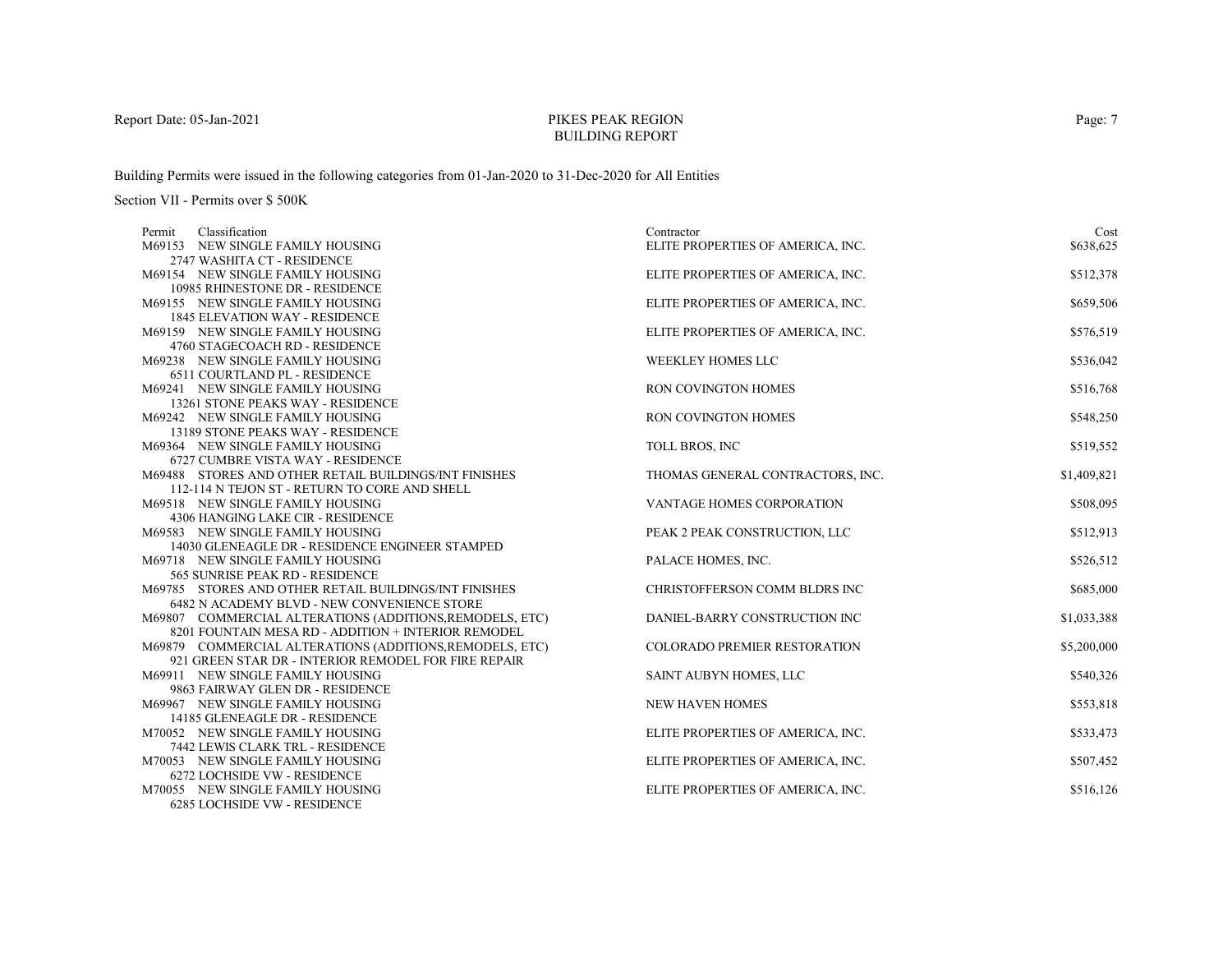# PIKES PEAK REGIONBUILDING REPORT

Building Permits were issued in the following categories from 01-Jan-2020 to 31-Dec-2020 for All Entities

| Classification<br>Permit                                               | Contractor                                  | Cost         |
|------------------------------------------------------------------------|---------------------------------------------|--------------|
| M70056 NEW SINGLE FAMILY HOUSING                                       | ELITE PROPERTIES OF AMERICA, INC.           | \$632,736    |
| 12140 PILEDRIVER WAY - RESIDENCE                                       |                                             |              |
| M70057 NEW SINGLE FAMILY HOUSING                                       | ELITE PROPERTIES OF AMERICA, INC.           | \$632,736    |
| 12122 CLINE CT - RESIDENCE                                             |                                             |              |
| M70058 NEW SINGLE FAMILY HOUSING                                       | ELITE PROPERTIES OF AMERICA, INC.           | \$573,628    |
| 12130 PILEDRIVER WAY - RESIDENCE                                       |                                             |              |
| M70059 NEW SINGLE FAMILY HOUSING                                       | ELITE PROPERTIES OF AMERICA, INC.           | \$574,270    |
| 12171 PILEDRIVER WAY - RESIDENCE                                       |                                             |              |
| M70071 NEW FIVE OR MORE FAMILY BUILDINGS                               | THE GARRETT CONSTRUCTION COMPANY LLC        | \$13,440,748 |
| 1721 TELSTAR DR - NEW APARTMENTS-BLDG 1 (93 UNITS)                     |                                             |              |
| M70078 NEW FIVE OR MORE FAMILY BUILDINGS                               | THE GARRETT CONSTRUCTION COMPANY LLC        | \$13,501,890 |
| 1731 TELSTAR DR - NEW APARTMENTS-BLDG 2 (100 UNITS)                    |                                             |              |
| M70316 NEW OFFICES, BANKS, AND PROFESSIONAL BLDGS/INT FINISHES         | SHARP GENERAL CONTRACTORS, INC              | \$2,800,000  |
| 9540 FEDERAL DR - COMMERCIAL BUILDING (CORE AND SHELL ONLY)            |                                             |              |
| M70319 NEW SINGLE FAMILY HOUSING                                       | CLAYTON PROPERTIES GROUP II, INC.           | \$571,700    |
| 5823 CARRICK LN - RESIDENCE                                            |                                             |              |
| M70348 NEW SINGLE FAMILY HOUSING                                       | RON COVINGTON HOMES                         | \$548,250    |
| <b>6565 CUBBAGE DR - RESIDENCE</b><br>M70357 NEW SINGLE FAMILY HOUSING | GOETZMANN CUSTOM HOMES INC                  | \$559,386    |
| 11868 ARTFUL WAY - RESIDENCE                                           |                                             |              |
| M70366 NEW SINGLE FAMILY HOUSING                                       | JS HOMES INC.                               | \$824,516    |
| 18495 STEEPLECHASE DR - RESIDENCE                                      |                                             |              |
| M70371 NEW AMUSEMENT AND RECREATION BUILDINGS                          | NUNN CONSTRUCTION INC                       | \$42,838,752 |
| 849 N TEJON ST - NEW ARENA - PHASED THRU FINISH                        |                                             |              |
| M70373 NEW PARKING GARAGES                                             | NUNN CONSTRUCTION INC                       | \$10,869,263 |
| 114 E DALE ST - NEW PARKING GARAGE - PHASED THRU FINISH                |                                             |              |
| M70374 STORES AND OTHER RETAIL BUILDINGS/INT FINISHES                  | NUNN CONSTRUCTION INC                       | \$6,010,147  |
| 819 N TEJON ST - NEW OFFICE/RETAIL BLDG - PHASED THRU FINISH           |                                             |              |
| M70451 NEW SINGLE FAMILY HOUSING                                       | THE FIRM, AN INSURANCE CLAIM SPECIALIST LLC | \$646,549    |
| 5310 OLD STAGECOACH RD - RESIDENCE                                     |                                             |              |
| M70454 STORES AND OTHER RETAIL BUILDINGS/INT FINISHES                  | NUNN CONSTRUCTION INC                       | \$3,000,000  |
| 2323 W GARDEN OF THE GODS RD - NEW BREWERY                             |                                             |              |
| M70628 NEW SINGLE FAMILY HOUSING                                       | ELEVATION HOMES, LLC                        | \$650,000    |
| 331 SILVER ROCK PL - RESIDENCE                                         |                                             |              |
| M70722 NEW SINGLE FAMILY HOUSING                                       | VANGUARD HOMES CORP.                        | \$557,994    |
| 6325 KNAPP DR - RESIDENCE                                              |                                             |              |
| M70723 NEW SINGLE FAMILY HOUSING                                       | VANGUARD HOMES CORP.                        | \$502,848    |
| 121 S OLYMPIAN DR - RESIDENCE                                          |                                             |              |
| M70879 NEW SINGLE FAMILY HOUSING                                       | <b>HOMEOWNER</b>                            | \$809,632    |
| 3345 BLUE HERON SPRING LN - RESIDENCE                                  |                                             |              |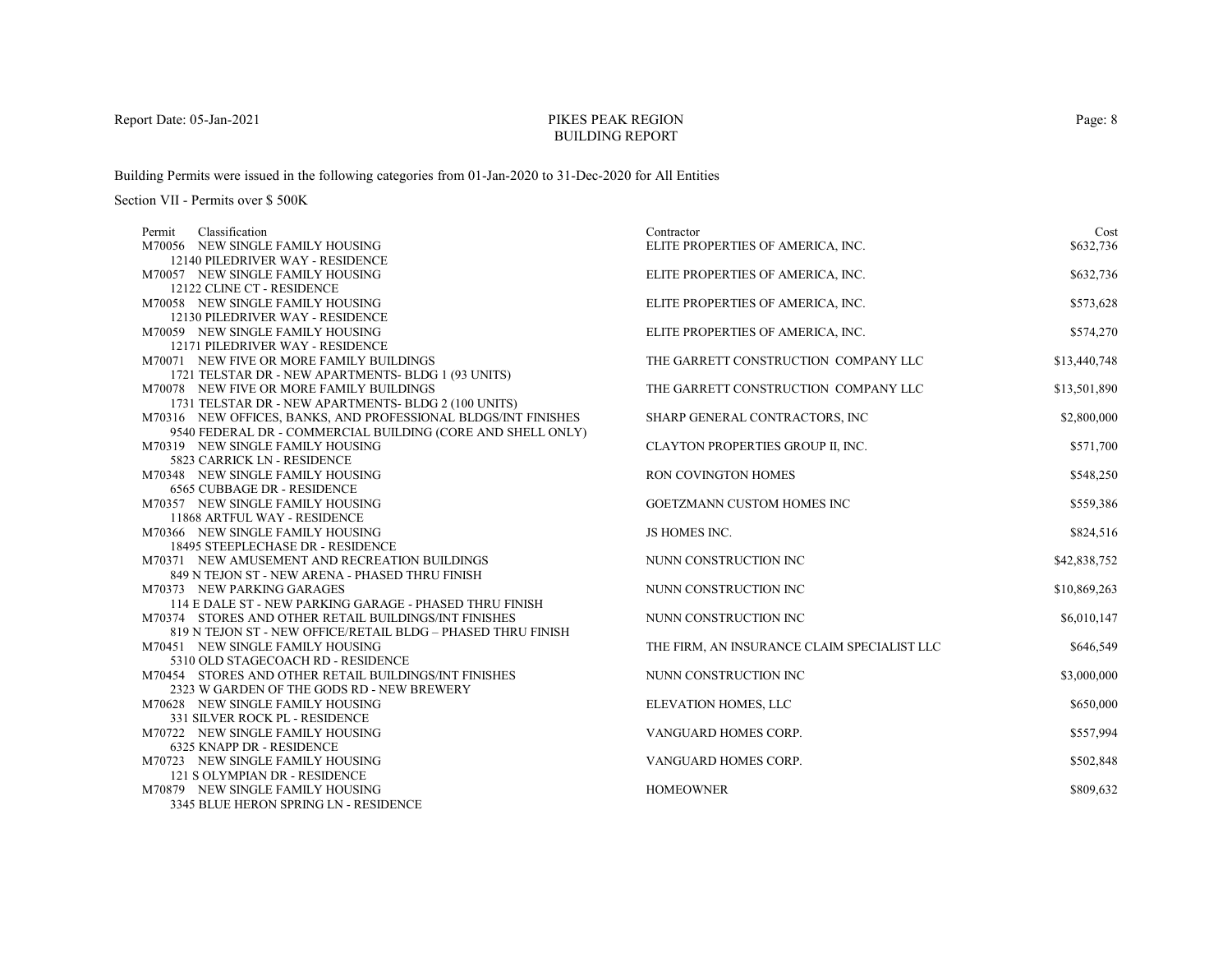# PIKES PEAK REGIONBUILDING REPORT

Building Permits were issued in the following categories from 01-Jan-2020 to 31-Dec-2020 for All Entities

| Classification<br>Permit                                             | Contractor                                | Cost         |
|----------------------------------------------------------------------|-------------------------------------------|--------------|
| M70956 NEW AMUSEMENT AND RECREATION BUILDINGS                        | GE JOHNSON CONSTRUCTION COMPANY, INC.     | \$39,584,986 |
| 111 W CIMARRON ST - NEW STADIUM - PHASED B (THRU SUPERSTRUCTURE)     |                                           |              |
| M70969 NEW SINGLE FAMILY HOUSING                                     | ELITE PROPERTIES OF AMERICA, INC.         | \$560,457    |
| 10057 ORO BELLE CT - RESIDENCE                                       |                                           |              |
| M70970 COMMERCIAL ALTERATIONS (ADDITIONS, REMODELS, ETC)             | WD CONSULTING LLC                         | \$2,000,000  |
| 8292 WOODMEN VALLEY VW - CHURCH ADDITION                             |                                           |              |
| M71007 COMMERCIAL ALTERATIONS (ADDITIONS, REMODELS, ETC)             | HAMMERS CONSTRUCTION, INC                 | \$1,500,000  |
| 5867 N NEVADA AVE - COMMERCIAL INTERIOR REMODEL                      |                                           |              |
| M71076 NEW SINGLE FAMILY HOUSING                                     | CLAYTON PROPERTIES GROUP II, INC.         | \$532,830    |
| 7042 SEDGEROCK LN - RESIDENCE                                        |                                           |              |
| M71148 NEW SINGLE FAMILY HOUSING                                     | TOLL BROS, INC                            | \$528,868    |
| 9030 JENGA CT - RESIDENCE                                            |                                           |              |
| M71150 NEW SINGLE FAMILY HOUSING                                     | TOLL BROS, INC                            | \$520,302    |
| 9039 JENGA CT - RESIDENCE                                            |                                           |              |
| M71152 NEW SINGLE FAMILY HOUSING                                     | ALLIANCE HOMES, LLC DBA ALLIANCE BUILDERS | \$1,575,247  |
| 5201 GOLD RUN CT - RESIDENCE                                         |                                           |              |
| M71244 NEW SINGLE FAMILY HOUSING                                     | ELITE PROPERTIES OF AMERICA, INC.         | \$507,452    |
| 2745 ELK STONE CT - RESIDENCE                                        |                                           |              |
| M71245 NEW SINGLE FAMILY HOUSING                                     | ELITE PROPERTIES OF AMERICA, INC.         | \$561,420    |
| 10630 WHITE KETTLE TRL - RESIDENCE                                   |                                           |              |
| M71250 NEW SINGLE FAMILY HOUSING                                     | TUSCANY HOMES LLC                         | \$759,197    |
| 15271 ALLEN RANCH RD - RESIDENCE<br>M71253 NEW SINGLE FAMILY HOUSING | <b>REUNION HOMES</b>                      |              |
| 9703 ARBOR WALK LN - RESIDENCE                                       |                                           | \$572,450    |
| M71375 NEW SINGLE FAMILY HOUSING                                     | SADDLETREE HOLDINGS, INC.                 | \$552,854    |
| 1222 KELSO PL - RESIDENCE                                            |                                           |              |
| M71599 NEW SINGLE FAMILY HOUSING                                     | <b>SEEGER HOMES, INC</b>                  | \$684,455    |
| 4270 MULBERRY RD - RES MFG HSG IRC UNFINISHED BASEMENT               |                                           |              |
| M71628 NEW SINGLE FAMILY HOUSING                                     | SADDLETREE HOLDINGS, INC.                 | \$548,571    |
| 909 SIR BARTON DR - RESIDENCE                                        |                                           |              |
| M71644 NEW SINGLE FAMILY HOUSING                                     | COMITO BUILDING AND DESIGN, LLC           | \$1,000,000  |
| 2409 LYONS VIEW PT - RESIDENCE                                       |                                           |              |
| M71767 NEW SINGLE FAMILY HOUSING                                     | ELITE PROPERTIES OF AMERICA, INC.         | \$630,166    |
| 1022 TREE BARK TER - RESIDENCE                                       |                                           |              |
| M71772 NEW SINGLE FAMILY HOUSING                                     | ELITE PROPERTIES OF AMERICA, INC.         | \$638,625    |
| 2722 WASHITA CT - RESIDENCE                                          |                                           |              |
| M71773 NEW SINGLE FAMILY HOUSING                                     | ELITE PROPERTIES OF AMERICA, INC.         | \$574,270    |
| 12180 PILEDRIVER WAY - RESIDENCE                                     |                                           |              |
| M71782 NEW SINGLE FAMILY HOUSING                                     | ELITE PROPERTIES OF AMERICA, INC.         | \$567,738    |
| 10240 KENTWOOD DR - RESIDENCE                                        |                                           |              |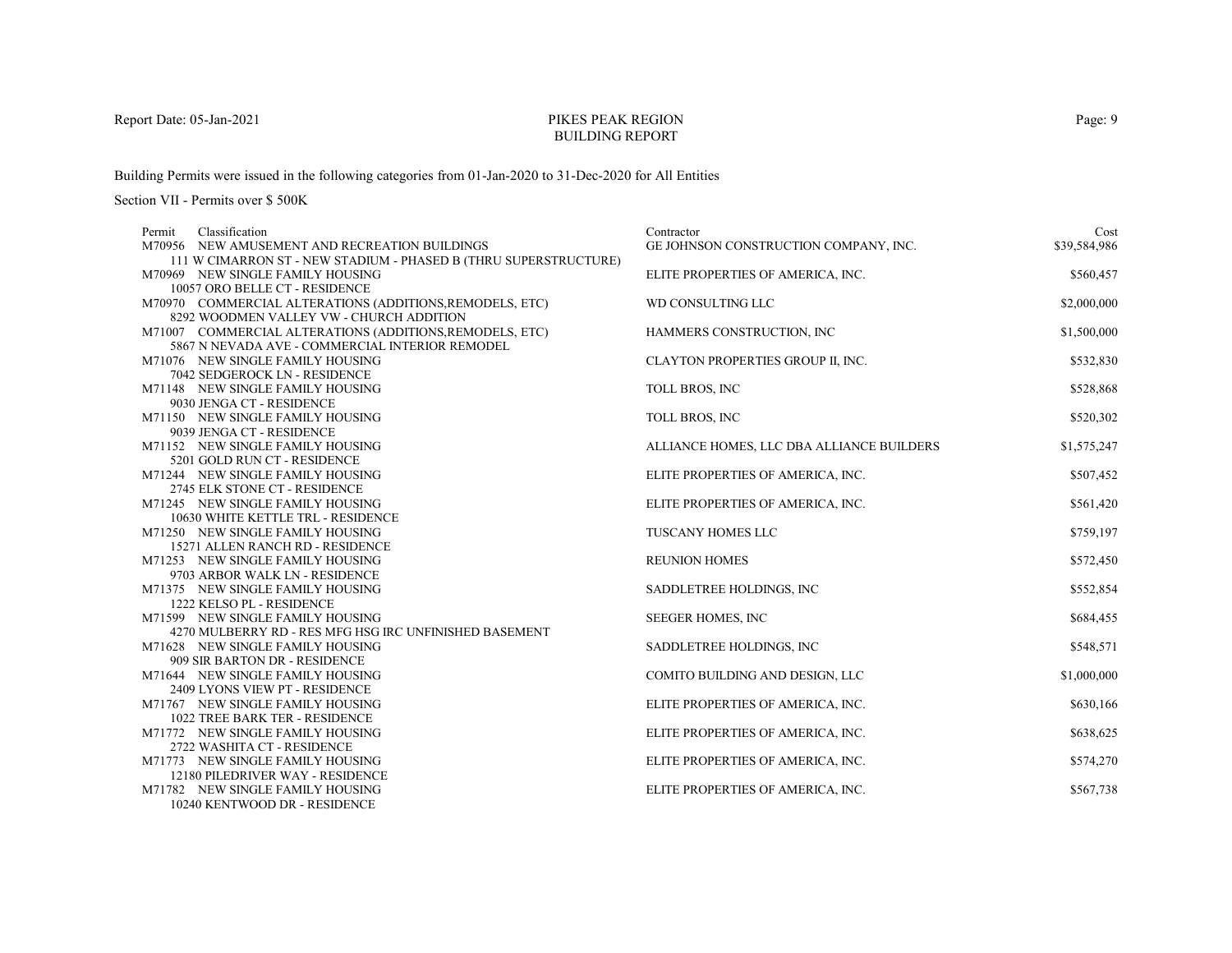# PIKES PEAK REGIONBUILDING REPORT

Building Permits were issued in the following categories from 01-Jan-2020 to 31-Dec-2020 for All Entities

| Classification<br>Permit                                                                                         | Contractor                                     | Cost        |
|------------------------------------------------------------------------------------------------------------------|------------------------------------------------|-------------|
| M71817 NEW CHURCHES AND OTHER RELIGIOUS BUILDINGS                                                                | COLARELLI CONSTRUCTION, INC.                   | \$4,600,000 |
| 4785 STANTON RD - PHASED COMMERCIAL BLDG (THRU FINISH)                                                           |                                                |             |
| M71952 NEW SINGLE FAMILY HOUSING                                                                                 | ACUFF HOMES, INC.                              | \$527,690   |
| 5565 DARIEN WAY - RESIDENCE                                                                                      |                                                |             |
| M71965 NEW SINGLE FAMILY HOUSING                                                                                 | CLANCY BUILDING & DESIGN, LLC.                 | \$600,000   |
| 15880 HENRY RIDE HTS - RESIDENCE                                                                                 |                                                |             |
| M71971 NEW SINGLE FAMILY HOUSING                                                                                 | TOLL BROS, INC                                 | \$528,547   |
| 3782 BIERSTADT LAKE CT - RESIDENCE                                                                               |                                                |             |
| M71996 NEW SINGLE FAMILY HOUSING                                                                                 | MURPHY'S CUSTOM HOMES                          | \$600,000   |
| 3410 DOUBLE TREE CT - RESIDENCE                                                                                  |                                                |             |
| M71998 NEW SINGLE FAMILY HOUSING                                                                                 | <b>REUNION HOMES</b>                           | \$572,450   |
| 9672 FAIRWAY GLEN DR - RESIDENCE                                                                                 |                                                |             |
| M72002 NEW SINGLE FAMILY HOUSING                                                                                 | LOST CREEK CONSTRUCTION, LLC                   | \$1,200,000 |
| 5150 OLD STAGECOACH RD - RESIDENCE                                                                               |                                                |             |
| M72042 NEW SINGLE FAMILY HOUSING                                                                                 | <b>VANTAGE HOMES CORPORATION</b>               | \$508,095   |
| 10353 MOUNT ROSA LN - RESIDENCE                                                                                  |                                                |             |
| M72223 NEW SINGLE FAMILY HOUSING                                                                                 | SOLID ROCK CONSTRUCTION, LLC                   | \$1,000,000 |
| 14175 SILVERTON RD - RESIDENCE                                                                                   |                                                |             |
| M72249 NEW SINGLE FAMILY HOUSING                                                                                 | VANTAGE HOMES CORPORATION                      | \$507,345   |
| 16309 MOUNTAIN GLORY DR - RESIDENCE                                                                              |                                                |             |
| M72335 NEW SINGLE FAMILY HOUSING                                                                                 | JS HOMES INC.                                  | \$768,834   |
| <b>6675 OLD STAGECOACH RD - RESIDENCE</b>                                                                        |                                                |             |
| M72444 NEW SINGLE FAMILY HOUSING                                                                                 | SAINT AUBYN HOMES, LLC                         | \$540,326   |
| 5374 OLD STAR RANCH VW - RESIDENCE                                                                               |                                                |             |
| M72549 NEW SINGLE FAMILY HOUSING                                                                                 | CONSTRUCTION BY GENESIS, INC.                  | \$912,964   |
| 19580 BELATRIX DR - RESIDENCE                                                                                    |                                                |             |
| M72606 NEW SINGLE FAMILY HOUSING                                                                                 | ELITE PROPERTIES OF AMERICA, INC.              | \$535,293   |
| 2708 ELK STONE CT - RESIDENCE                                                                                    |                                                |             |
| M72607 NEW SINGLE FAMILY HOUSING                                                                                 | ELITE PROPERTIES OF AMERICA, INC.              | \$632,736   |
| 2888 ELK STONE CT - RESIDENCE                                                                                    |                                                |             |
| M72609 NEW SINGLE FAMILY HOUSING                                                                                 | ELITE PROPERTIES OF AMERICA, INC.              | \$513,449   |
| 1836 CLAYHOUSE DR - RESIDENCE                                                                                    |                                                |             |
| M72617 NEW SINGLE FAMILY HOUSING                                                                                 | ELITE PROPERTIES OF AMERICA, INC.              | \$567,738   |
| 10016 ORO BELLE CT - RESIDENCE                                                                                   |                                                |             |
| M72688 RESIDENTIAL ALTERATIONS (REMODEL, ADDITIONS, ETC)                                                         | KRUEGER INC. DBA KRUEGER BROTHERS CONSTRUCTION | \$1,017,000 |
| 3915 HILL CIR - SIDING                                                                                           |                                                |             |
| M72694 COMMERCIAL ALTERATIONS (ADDITIONS, REMODELS, ETC)                                                         | HENSEL PHELPS CONSTRUCTION CO                  | \$612,053   |
| 4050 BRIARGATE PKWY - INTERIOR REMODEL CARDIAC EXPANSION AND REGISTRATION TI<br>M72696 NEW SINGLE FAMILY HOUSING | <b>GARDEN OF THE GODS HOMES INC.</b>           |             |
| 3089 CATHEDRAL PARK VW - RESIDENCE                                                                               |                                                | \$531,000   |
|                                                                                                                  |                                                |             |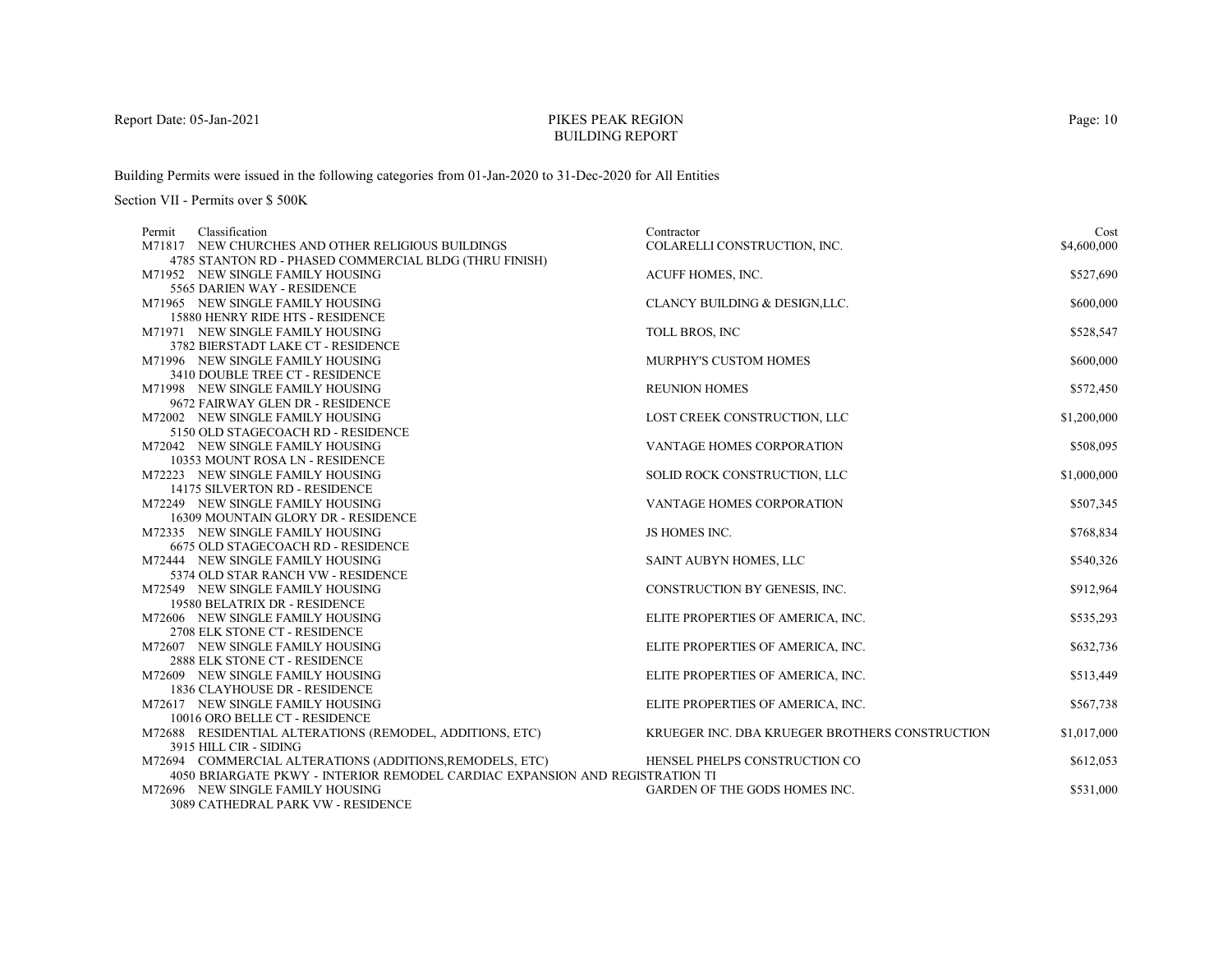# PIKES PEAK REGIONBUILDING REPORT

Building Permits were issued in the following categories from 01-Jan-2020 to 31-Dec-2020 for All Entities

| Classification<br>Permit                                                     | Contractor                             | Cost          |
|------------------------------------------------------------------------------|----------------------------------------|---------------|
| M72756 COMMERCIAL ALTERATIONS (ADDITIONS, REMODELS, ETC)                     | THE WHITING-TURNER CONTRACTING COMPANY | \$2,300,000   |
| 1855 TELSTAR DR - REROOF                                                     |                                        |               |
| M72797 NONRESIDENTIAL BUILDINGS (STORAGE SHEDS, ETC)                         | <b>RC ANDERSEN LLC</b>                 | \$368,902,409 |
| 4222 INTEGRATION LOOP - PHASED COMMERCIAL BLDG (THRU FINISH)                 |                                        |               |
| M72882 NEW SINGLE FAMILY HOUSING                                             | <b>TOLL BROS, INC</b>                  | \$511,414     |
| 6677 CUMBRE VISTA WAY - RESIDENCE                                            |                                        |               |
| M72885 NEW SINGLE FAMILY HOUSING                                             | BLUE RIDGE CONTRACTORS, INC.           | \$752,879     |
| 8710 LINK RD - RESIDENCE                                                     |                                        |               |
| M72900 NEW SINGLE FAMILY HOUSING                                             | <b>VANTAGE HOMES CORPORATION</b>       | \$516,875     |
| 1107 BARBARO TER - RESIDENCE                                                 |                                        |               |
| M72901 NEW SINGLE FAMILY HOUSING                                             | VANTAGE HOMES CORPORATION              | \$537,006     |
| <b>1825 CLAYHOUSE DR - RESIDENCE</b>                                         |                                        |               |
| M73046 NEW SINGLE FAMILY HOUSING                                             | <b>KIRELLA HOMES, INC</b>              | \$718,400     |
| 3974 WALKER RD - RESIDENCE                                                   |                                        |               |
| M73065 NEW SINGLE FAMILY HOUSING                                             | <b>RON COVINGTON HOMES</b>             | \$548,250     |
| 7110 COMPASS BEND DR - RESIDENCE                                             |                                        |               |
| M73067 NEW SINGLE FAMILY HOUSING                                             | <b>RON COVINGTON HOMES</b>             | \$548,250     |
| 6517 CUBBAGE DR - RESIDENCE                                                  |                                        |               |
| M73068 NEW SINGLE FAMILY HOUSING                                             | RON COVINGTON HOMES                    | \$548,250     |
| 12556 STONE VALLEY DR - RESIDENCE                                            |                                        |               |
| M73094 NEW SINGLE FAMILY HOUSING<br>945 LOCKLIN WAY - RESIDENCE              | MBI CONTRACTORS, INC.                  | \$653,509     |
| M73262 STORES AND OTHER RETAIL BUILDINGS/INT FINISHES                        | ED GREEN & SON CONSTRUCTION            |               |
| 2124 WOLF CT - RETAIL BUILDING THRU FINISH                                   |                                        | \$1,000,000   |
| M73288 NEW SINGLE FAMILY HOUSING                                             | GOETZMANN CUSTOM HOMES INC             | \$559,386     |
| 3841 HORSE GULCH LOOP - RESIDENCE                                            |                                        |               |
| M73398 COMMERCIAL ALTERATIONS (ADDITIONS, REMODELS, ETC)                     | <b>BUFFALO BUILDERS, INC</b>           | \$750,000     |
| 4935 CENTENNIAL BLVD, G - INTERIOR REMODEL                                   |                                        |               |
| M73577 NEW SINGLE FAMILY HOUSING                                             | ELITE PROPERTIES OF AMERICA, INC.      | \$512,378     |
| 16170 SUNRISE GLORY LN - RESIDENCE                                           |                                        |               |
| M73617 NEW SINGLE FAMILY HOUSING                                             | VILLAGREE, LLC                         | \$720,541     |
| 14911 LONGWALL DR - RESIDENCE                                                |                                        |               |
| M73622 NEW SERVICE STATIONS AND REPAIR GARAGES                               | CLOUD CM LLC                           | \$1,200,000   |
| 7699 MCLAUGHLIN RD - NEW AUTOMOTIVE REPAIR GARAGE                            |                                        |               |
| M73666 NEW SINGLE FAMILY HOUSING                                             | CLAYTON PROPERTIES GROUP II, INC.      | \$736,496     |
| 9358 DOME RUN CT - RESIDENCE                                                 |                                        |               |
| M73726 NEW SINGLE FAMILY HOUSING                                             | ELITE PROPERTIES OF AMERICA, INC.      | \$632,736     |
| 2877 ELK STONE CT - RESIDENCE                                                |                                        |               |
| M73757 COMMERCIAL ALTERATIONS (ADDITIONS, REMODELS, ETC)                     | DAYSTAR BUILDING COMPANY               | \$1,200,000   |
| 19 N TEJON ST, 110 - INTERIOR REMODEL/CHANGE OF OCCUPANCY: 1ST, 2ND, 3RD FL. |                                        |               |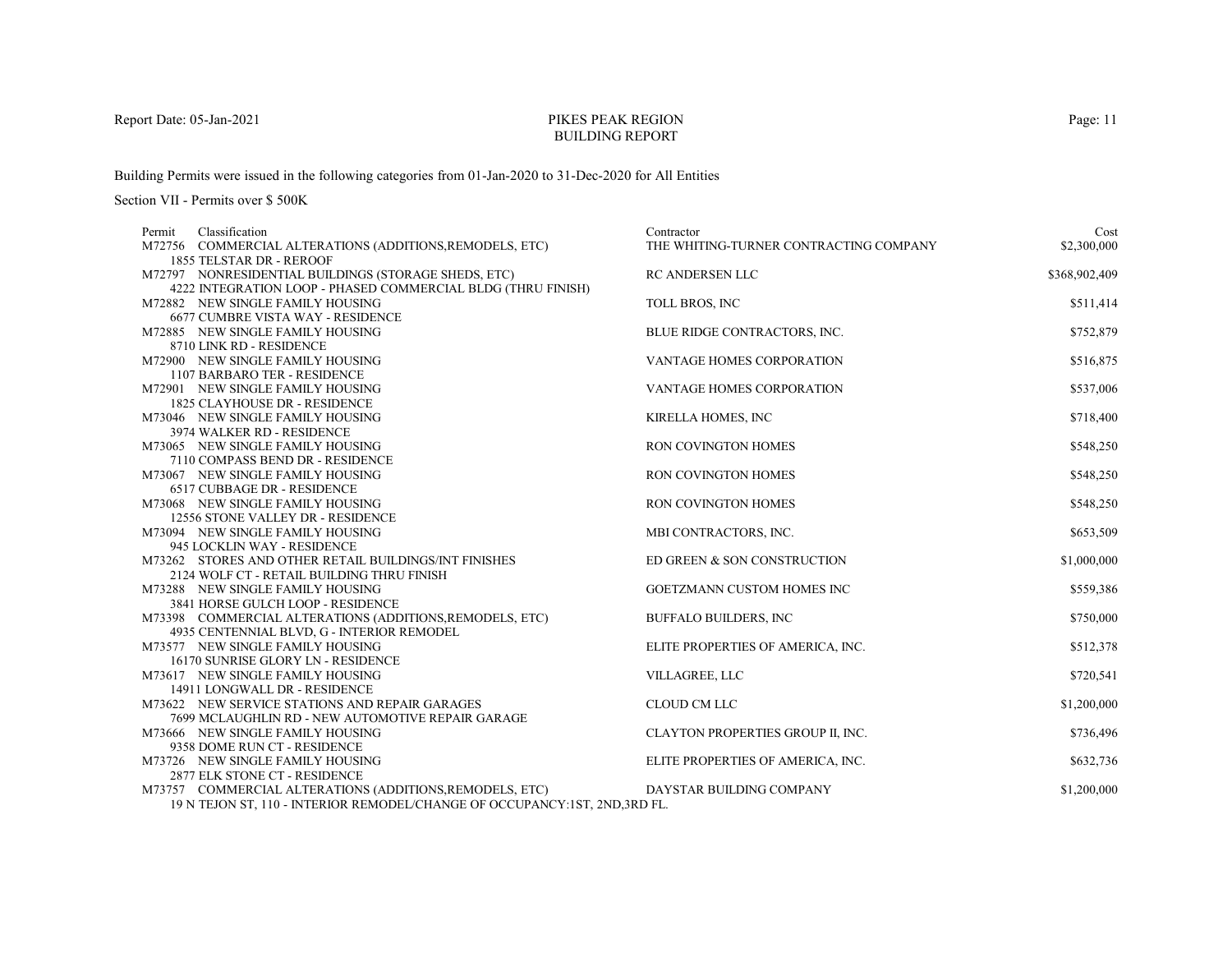# PIKES PEAK REGIONBUILDING REPORT

Building Permits were issued in the following categories from 01-Jan-2020 to 31-Dec-2020 for All Entities

Section VII - Permits over \$ 500K

| \$1,250,000<br>M73770 STORES AND OTHER RETAIL BUILDINGS/INT FINISHES<br>HAMMERS CONSTRUCTION, INC<br>6472 TEMPLETON GAP RD - NEW RETAIL CENTER SHELL ONLY<br>M73858 NEW SINGLE FAMILY HOUSING<br>VANTAGE HOMES CORPORATION<br>\$519,552<br>11833 ARTFUL WAY - RESIDENCE<br>\$518,910<br>M73860 NEW SINGLE FAMILY HOUSING<br><b>VANTAGE HOMES CORPORATION</b><br>3207 RED CAVERN RD - RESIDENCE<br>\$1,350,000<br>M73915 STORES AND OTHER RETAIL BUILDINGS/INT FINISHES<br>THE HANSEN COMPANY INC.<br>441 FLYWAY PT - NEW CONVENIENCE STORE<br>M73955 COMMERCIAL ALTERATIONS (ADDITIONS, REMODELS, ETC)<br>CENTRAL STATES ROOF. & INSULAT<br>\$828,922<br>6070 MESA RIDGE PKWY - REROOF<br>M74043 NEW SINGLE FAMILY HOUSING<br>PALMER RIDGE CONSTRUCTION CO.<br>\$1,200,000<br>3685 MEADOW RUN CIR - RESIDENCE<br>\$767,657<br>M74118 NEW SINGLE FAMILY HOUSING<br>LEWELLEN HOME IMPROVEMENT<br>13590 HOLMES RD - RESIDENCE - ENGINEER STAMPED<br>M74173 NEW SINGLE FAMILY HOUSING<br>CHALLENGER BUILDING, LLC<br>\$505,632<br>10636 TRADERS PKWY - RESIDENCE<br>RON COVINGTON HOMES<br>\$548,250<br>M74310 NEW SINGLE FAMILY HOUSING<br>7136 WINTERSTONE CT - RESIDENCE<br>\$673,105<br>M74325 NEW SINGLE FAMILY HOUSING<br><b>HOMEOWNER</b><br>19505 SAVANNA ACRES GRV - RESIDENCE<br>M74475 NEW SINGLE FAMILY HOUSING<br>VANTAGE HOMES CORPORATION<br>\$518,053<br>10423 MOUNT ROSA LN - RESIDENCE<br>\$576,519<br>M74555 NEW SINGLE FAMILY HOUSING<br>ELITE PROPERTIES OF AMERICA, INC.<br>16188 SUNRISE GLORY LN - RESIDENCE<br>M74556 NEW SINGLE FAMILY HOUSING<br>ELITE PROPERTIES OF AMERICA, INC.<br>\$567,738<br>7373 LEWIS CLARK TRL - RESIDENCE<br>\$535,293<br>M74557 NEW SINGLE FAMILY HOUSING<br>ELITE PROPERTIES OF AMERICA, INC.<br>2841 ELK STONE CT - RESIDENCE<br>\$580,588<br>M74559 NEW SINGLE FAMILY HOUSING<br>ELITE PROPERTIES OF AMERICA, INC.<br>2728 ELK STONE CT - RESIDENCE<br>\$682,207<br>M74560 NEW SINGLE FAMILY HOUSING<br>ELITE PROPERTIES OF AMERICA, INC.<br>12150 PILEDRIVER WAY - RESIDENCE<br>ELITE PROPERTIES OF AMERICA, INC.<br>\$567,738<br>M74564 NEW SINGLE FAMILY HOUSING<br>10037 ORO BELLE CT - RESIDENCE<br>M74565 NEW SINGLE FAMILY HOUSING<br>ELITE PROPERTIES OF AMERICA, INC.<br>\$506,488<br>10123 HANNAWAY DR - RESIDENCE<br><b>ELDER CONSTRUCTION</b><br>M74626 COMMERCIAL ALTERATIONS (ADDITIONS, REMODELS, ETC)<br>\$1,650,000<br>4925 N CAREFREE CIR - INTERIOR REMODEL<br>M74633 NEW SINGLE FAMILY HOUSING<br>ALLIANCE HOMES, LLC DBA ALLIANCE BUILDERS<br>\$1,241,835 | Classification<br>Permit          | Contractor | Cost |
|-------------------------------------------------------------------------------------------------------------------------------------------------------------------------------------------------------------------------------------------------------------------------------------------------------------------------------------------------------------------------------------------------------------------------------------------------------------------------------------------------------------------------------------------------------------------------------------------------------------------------------------------------------------------------------------------------------------------------------------------------------------------------------------------------------------------------------------------------------------------------------------------------------------------------------------------------------------------------------------------------------------------------------------------------------------------------------------------------------------------------------------------------------------------------------------------------------------------------------------------------------------------------------------------------------------------------------------------------------------------------------------------------------------------------------------------------------------------------------------------------------------------------------------------------------------------------------------------------------------------------------------------------------------------------------------------------------------------------------------------------------------------------------------------------------------------------------------------------------------------------------------------------------------------------------------------------------------------------------------------------------------------------------------------------------------------------------------------------------------------------------------------------------------------------------------------------------------------------------------------------------------------------------------------------------------------------------------------------------------------------------------------------------------------------------------------------------------------------------------------------------------------------------------|-----------------------------------|------------|------|
|                                                                                                                                                                                                                                                                                                                                                                                                                                                                                                                                                                                                                                                                                                                                                                                                                                                                                                                                                                                                                                                                                                                                                                                                                                                                                                                                                                                                                                                                                                                                                                                                                                                                                                                                                                                                                                                                                                                                                                                                                                                                                                                                                                                                                                                                                                                                                                                                                                                                                                                                     |                                   |            |      |
|                                                                                                                                                                                                                                                                                                                                                                                                                                                                                                                                                                                                                                                                                                                                                                                                                                                                                                                                                                                                                                                                                                                                                                                                                                                                                                                                                                                                                                                                                                                                                                                                                                                                                                                                                                                                                                                                                                                                                                                                                                                                                                                                                                                                                                                                                                                                                                                                                                                                                                                                     |                                   |            |      |
|                                                                                                                                                                                                                                                                                                                                                                                                                                                                                                                                                                                                                                                                                                                                                                                                                                                                                                                                                                                                                                                                                                                                                                                                                                                                                                                                                                                                                                                                                                                                                                                                                                                                                                                                                                                                                                                                                                                                                                                                                                                                                                                                                                                                                                                                                                                                                                                                                                                                                                                                     |                                   |            |      |
|                                                                                                                                                                                                                                                                                                                                                                                                                                                                                                                                                                                                                                                                                                                                                                                                                                                                                                                                                                                                                                                                                                                                                                                                                                                                                                                                                                                                                                                                                                                                                                                                                                                                                                                                                                                                                                                                                                                                                                                                                                                                                                                                                                                                                                                                                                                                                                                                                                                                                                                                     |                                   |            |      |
|                                                                                                                                                                                                                                                                                                                                                                                                                                                                                                                                                                                                                                                                                                                                                                                                                                                                                                                                                                                                                                                                                                                                                                                                                                                                                                                                                                                                                                                                                                                                                                                                                                                                                                                                                                                                                                                                                                                                                                                                                                                                                                                                                                                                                                                                                                                                                                                                                                                                                                                                     |                                   |            |      |
|                                                                                                                                                                                                                                                                                                                                                                                                                                                                                                                                                                                                                                                                                                                                                                                                                                                                                                                                                                                                                                                                                                                                                                                                                                                                                                                                                                                                                                                                                                                                                                                                                                                                                                                                                                                                                                                                                                                                                                                                                                                                                                                                                                                                                                                                                                                                                                                                                                                                                                                                     |                                   |            |      |
|                                                                                                                                                                                                                                                                                                                                                                                                                                                                                                                                                                                                                                                                                                                                                                                                                                                                                                                                                                                                                                                                                                                                                                                                                                                                                                                                                                                                                                                                                                                                                                                                                                                                                                                                                                                                                                                                                                                                                                                                                                                                                                                                                                                                                                                                                                                                                                                                                                                                                                                                     |                                   |            |      |
|                                                                                                                                                                                                                                                                                                                                                                                                                                                                                                                                                                                                                                                                                                                                                                                                                                                                                                                                                                                                                                                                                                                                                                                                                                                                                                                                                                                                                                                                                                                                                                                                                                                                                                                                                                                                                                                                                                                                                                                                                                                                                                                                                                                                                                                                                                                                                                                                                                                                                                                                     |                                   |            |      |
|                                                                                                                                                                                                                                                                                                                                                                                                                                                                                                                                                                                                                                                                                                                                                                                                                                                                                                                                                                                                                                                                                                                                                                                                                                                                                                                                                                                                                                                                                                                                                                                                                                                                                                                                                                                                                                                                                                                                                                                                                                                                                                                                                                                                                                                                                                                                                                                                                                                                                                                                     |                                   |            |      |
|                                                                                                                                                                                                                                                                                                                                                                                                                                                                                                                                                                                                                                                                                                                                                                                                                                                                                                                                                                                                                                                                                                                                                                                                                                                                                                                                                                                                                                                                                                                                                                                                                                                                                                                                                                                                                                                                                                                                                                                                                                                                                                                                                                                                                                                                                                                                                                                                                                                                                                                                     |                                   |            |      |
|                                                                                                                                                                                                                                                                                                                                                                                                                                                                                                                                                                                                                                                                                                                                                                                                                                                                                                                                                                                                                                                                                                                                                                                                                                                                                                                                                                                                                                                                                                                                                                                                                                                                                                                                                                                                                                                                                                                                                                                                                                                                                                                                                                                                                                                                                                                                                                                                                                                                                                                                     |                                   |            |      |
|                                                                                                                                                                                                                                                                                                                                                                                                                                                                                                                                                                                                                                                                                                                                                                                                                                                                                                                                                                                                                                                                                                                                                                                                                                                                                                                                                                                                                                                                                                                                                                                                                                                                                                                                                                                                                                                                                                                                                                                                                                                                                                                                                                                                                                                                                                                                                                                                                                                                                                                                     |                                   |            |      |
|                                                                                                                                                                                                                                                                                                                                                                                                                                                                                                                                                                                                                                                                                                                                                                                                                                                                                                                                                                                                                                                                                                                                                                                                                                                                                                                                                                                                                                                                                                                                                                                                                                                                                                                                                                                                                                                                                                                                                                                                                                                                                                                                                                                                                                                                                                                                                                                                                                                                                                                                     |                                   |            |      |
|                                                                                                                                                                                                                                                                                                                                                                                                                                                                                                                                                                                                                                                                                                                                                                                                                                                                                                                                                                                                                                                                                                                                                                                                                                                                                                                                                                                                                                                                                                                                                                                                                                                                                                                                                                                                                                                                                                                                                                                                                                                                                                                                                                                                                                                                                                                                                                                                                                                                                                                                     |                                   |            |      |
|                                                                                                                                                                                                                                                                                                                                                                                                                                                                                                                                                                                                                                                                                                                                                                                                                                                                                                                                                                                                                                                                                                                                                                                                                                                                                                                                                                                                                                                                                                                                                                                                                                                                                                                                                                                                                                                                                                                                                                                                                                                                                                                                                                                                                                                                                                                                                                                                                                                                                                                                     |                                   |            |      |
|                                                                                                                                                                                                                                                                                                                                                                                                                                                                                                                                                                                                                                                                                                                                                                                                                                                                                                                                                                                                                                                                                                                                                                                                                                                                                                                                                                                                                                                                                                                                                                                                                                                                                                                                                                                                                                                                                                                                                                                                                                                                                                                                                                                                                                                                                                                                                                                                                                                                                                                                     |                                   |            |      |
|                                                                                                                                                                                                                                                                                                                                                                                                                                                                                                                                                                                                                                                                                                                                                                                                                                                                                                                                                                                                                                                                                                                                                                                                                                                                                                                                                                                                                                                                                                                                                                                                                                                                                                                                                                                                                                                                                                                                                                                                                                                                                                                                                                                                                                                                                                                                                                                                                                                                                                                                     |                                   |            |      |
|                                                                                                                                                                                                                                                                                                                                                                                                                                                                                                                                                                                                                                                                                                                                                                                                                                                                                                                                                                                                                                                                                                                                                                                                                                                                                                                                                                                                                                                                                                                                                                                                                                                                                                                                                                                                                                                                                                                                                                                                                                                                                                                                                                                                                                                                                                                                                                                                                                                                                                                                     |                                   |            |      |
|                                                                                                                                                                                                                                                                                                                                                                                                                                                                                                                                                                                                                                                                                                                                                                                                                                                                                                                                                                                                                                                                                                                                                                                                                                                                                                                                                                                                                                                                                                                                                                                                                                                                                                                                                                                                                                                                                                                                                                                                                                                                                                                                                                                                                                                                                                                                                                                                                                                                                                                                     |                                   |            |      |
|                                                                                                                                                                                                                                                                                                                                                                                                                                                                                                                                                                                                                                                                                                                                                                                                                                                                                                                                                                                                                                                                                                                                                                                                                                                                                                                                                                                                                                                                                                                                                                                                                                                                                                                                                                                                                                                                                                                                                                                                                                                                                                                                                                                                                                                                                                                                                                                                                                                                                                                                     |                                   |            |      |
|                                                                                                                                                                                                                                                                                                                                                                                                                                                                                                                                                                                                                                                                                                                                                                                                                                                                                                                                                                                                                                                                                                                                                                                                                                                                                                                                                                                                                                                                                                                                                                                                                                                                                                                                                                                                                                                                                                                                                                                                                                                                                                                                                                                                                                                                                                                                                                                                                                                                                                                                     |                                   |            |      |
|                                                                                                                                                                                                                                                                                                                                                                                                                                                                                                                                                                                                                                                                                                                                                                                                                                                                                                                                                                                                                                                                                                                                                                                                                                                                                                                                                                                                                                                                                                                                                                                                                                                                                                                                                                                                                                                                                                                                                                                                                                                                                                                                                                                                                                                                                                                                                                                                                                                                                                                                     |                                   |            |      |
|                                                                                                                                                                                                                                                                                                                                                                                                                                                                                                                                                                                                                                                                                                                                                                                                                                                                                                                                                                                                                                                                                                                                                                                                                                                                                                                                                                                                                                                                                                                                                                                                                                                                                                                                                                                                                                                                                                                                                                                                                                                                                                                                                                                                                                                                                                                                                                                                                                                                                                                                     |                                   |            |      |
|                                                                                                                                                                                                                                                                                                                                                                                                                                                                                                                                                                                                                                                                                                                                                                                                                                                                                                                                                                                                                                                                                                                                                                                                                                                                                                                                                                                                                                                                                                                                                                                                                                                                                                                                                                                                                                                                                                                                                                                                                                                                                                                                                                                                                                                                                                                                                                                                                                                                                                                                     |                                   |            |      |
|                                                                                                                                                                                                                                                                                                                                                                                                                                                                                                                                                                                                                                                                                                                                                                                                                                                                                                                                                                                                                                                                                                                                                                                                                                                                                                                                                                                                                                                                                                                                                                                                                                                                                                                                                                                                                                                                                                                                                                                                                                                                                                                                                                                                                                                                                                                                                                                                                                                                                                                                     |                                   |            |      |
|                                                                                                                                                                                                                                                                                                                                                                                                                                                                                                                                                                                                                                                                                                                                                                                                                                                                                                                                                                                                                                                                                                                                                                                                                                                                                                                                                                                                                                                                                                                                                                                                                                                                                                                                                                                                                                                                                                                                                                                                                                                                                                                                                                                                                                                                                                                                                                                                                                                                                                                                     |                                   |            |      |
|                                                                                                                                                                                                                                                                                                                                                                                                                                                                                                                                                                                                                                                                                                                                                                                                                                                                                                                                                                                                                                                                                                                                                                                                                                                                                                                                                                                                                                                                                                                                                                                                                                                                                                                                                                                                                                                                                                                                                                                                                                                                                                                                                                                                                                                                                                                                                                                                                                                                                                                                     |                                   |            |      |
|                                                                                                                                                                                                                                                                                                                                                                                                                                                                                                                                                                                                                                                                                                                                                                                                                                                                                                                                                                                                                                                                                                                                                                                                                                                                                                                                                                                                                                                                                                                                                                                                                                                                                                                                                                                                                                                                                                                                                                                                                                                                                                                                                                                                                                                                                                                                                                                                                                                                                                                                     |                                   |            |      |
|                                                                                                                                                                                                                                                                                                                                                                                                                                                                                                                                                                                                                                                                                                                                                                                                                                                                                                                                                                                                                                                                                                                                                                                                                                                                                                                                                                                                                                                                                                                                                                                                                                                                                                                                                                                                                                                                                                                                                                                                                                                                                                                                                                                                                                                                                                                                                                                                                                                                                                                                     |                                   |            |      |
|                                                                                                                                                                                                                                                                                                                                                                                                                                                                                                                                                                                                                                                                                                                                                                                                                                                                                                                                                                                                                                                                                                                                                                                                                                                                                                                                                                                                                                                                                                                                                                                                                                                                                                                                                                                                                                                                                                                                                                                                                                                                                                                                                                                                                                                                                                                                                                                                                                                                                                                                     |                                   |            |      |
|                                                                                                                                                                                                                                                                                                                                                                                                                                                                                                                                                                                                                                                                                                                                                                                                                                                                                                                                                                                                                                                                                                                                                                                                                                                                                                                                                                                                                                                                                                                                                                                                                                                                                                                                                                                                                                                                                                                                                                                                                                                                                                                                                                                                                                                                                                                                                                                                                                                                                                                                     |                                   |            |      |
|                                                                                                                                                                                                                                                                                                                                                                                                                                                                                                                                                                                                                                                                                                                                                                                                                                                                                                                                                                                                                                                                                                                                                                                                                                                                                                                                                                                                                                                                                                                                                                                                                                                                                                                                                                                                                                                                                                                                                                                                                                                                                                                                                                                                                                                                                                                                                                                                                                                                                                                                     |                                   |            |      |
|                                                                                                                                                                                                                                                                                                                                                                                                                                                                                                                                                                                                                                                                                                                                                                                                                                                                                                                                                                                                                                                                                                                                                                                                                                                                                                                                                                                                                                                                                                                                                                                                                                                                                                                                                                                                                                                                                                                                                                                                                                                                                                                                                                                                                                                                                                                                                                                                                                                                                                                                     |                                   |            |      |
|                                                                                                                                                                                                                                                                                                                                                                                                                                                                                                                                                                                                                                                                                                                                                                                                                                                                                                                                                                                                                                                                                                                                                                                                                                                                                                                                                                                                                                                                                                                                                                                                                                                                                                                                                                                                                                                                                                                                                                                                                                                                                                                                                                                                                                                                                                                                                                                                                                                                                                                                     |                                   |            |      |
|                                                                                                                                                                                                                                                                                                                                                                                                                                                                                                                                                                                                                                                                                                                                                                                                                                                                                                                                                                                                                                                                                                                                                                                                                                                                                                                                                                                                                                                                                                                                                                                                                                                                                                                                                                                                                                                                                                                                                                                                                                                                                                                                                                                                                                                                                                                                                                                                                                                                                                                                     |                                   |            |      |
|                                                                                                                                                                                                                                                                                                                                                                                                                                                                                                                                                                                                                                                                                                                                                                                                                                                                                                                                                                                                                                                                                                                                                                                                                                                                                                                                                                                                                                                                                                                                                                                                                                                                                                                                                                                                                                                                                                                                                                                                                                                                                                                                                                                                                                                                                                                                                                                                                                                                                                                                     |                                   |            |      |
|                                                                                                                                                                                                                                                                                                                                                                                                                                                                                                                                                                                                                                                                                                                                                                                                                                                                                                                                                                                                                                                                                                                                                                                                                                                                                                                                                                                                                                                                                                                                                                                                                                                                                                                                                                                                                                                                                                                                                                                                                                                                                                                                                                                                                                                                                                                                                                                                                                                                                                                                     |                                   |            |      |
|                                                                                                                                                                                                                                                                                                                                                                                                                                                                                                                                                                                                                                                                                                                                                                                                                                                                                                                                                                                                                                                                                                                                                                                                                                                                                                                                                                                                                                                                                                                                                                                                                                                                                                                                                                                                                                                                                                                                                                                                                                                                                                                                                                                                                                                                                                                                                                                                                                                                                                                                     |                                   |            |      |
|                                                                                                                                                                                                                                                                                                                                                                                                                                                                                                                                                                                                                                                                                                                                                                                                                                                                                                                                                                                                                                                                                                                                                                                                                                                                                                                                                                                                                                                                                                                                                                                                                                                                                                                                                                                                                                                                                                                                                                                                                                                                                                                                                                                                                                                                                                                                                                                                                                                                                                                                     | 15232 OUARTZ CREEK DR - RESIDENCE |            |      |

Page: 12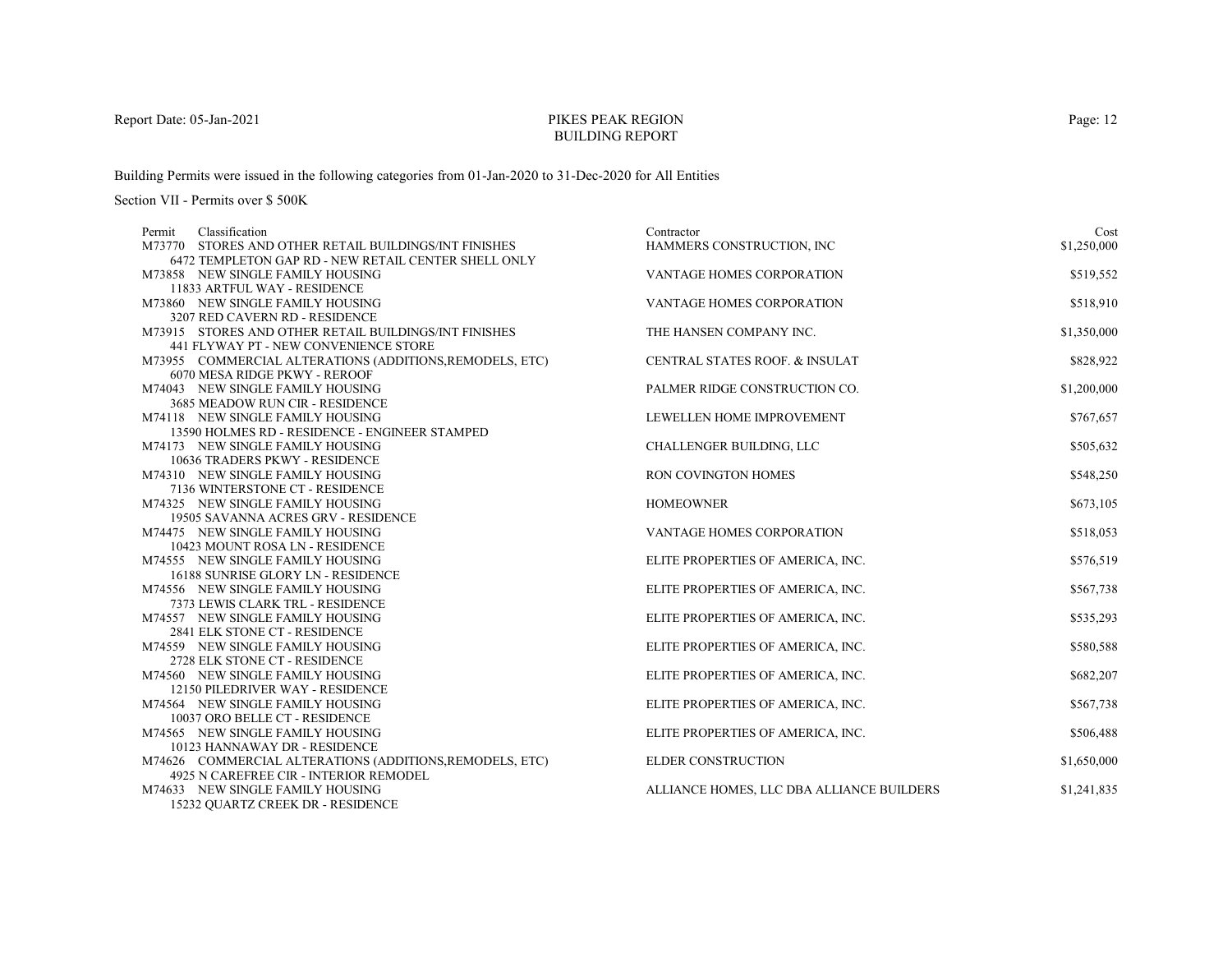# PIKES PEAK REGIONBUILDING REPORT

Building Permits were issued in the following categories from 01-Jan-2020 to 31-Dec-2020 for All Entities

| Classification<br>Permit                                         | Contractor                                | Cost        |
|------------------------------------------------------------------|-------------------------------------------|-------------|
| M74635 NEW SINGLE FAMILY HOUSING                                 | ALLIANCE HOMES, LLC DBA ALLIANCE BUILDERS | \$1,100,530 |
| 11480 EGGAR DR - RESIDENCE                                       |                                           |             |
| M74882 NEW SINGLE FAMILY HOUSING                                 | <b>RON COVINGTON HOMES</b>                | \$548,250   |
| 10137 STONEMONT DR - RESIDENCE                                   |                                           |             |
| M74886 COMMERCIAL ALTERATIONS (ADDITIONS, REMODELS, ETC)         | GE JOHNSON CONSTRUCTION COMPANY, INC.     | \$6,814,808 |
| 6001 E WOODMEN RD - PARKING GARAGE EXPANSION                     |                                           |             |
| M75023 STORES AND OTHER RETAIL BUILDINGS/INT FINISHES            | CONSTRUCTION BY GENESIS, INC.             | \$746,585   |
| 7481 BLACK FOREST RD - CAR WASH                                  |                                           |             |
| M75109 COMMERCIAL ALTERATIONS (ADDITIONS, REMODELS, ETC)         | NUNN CONSTRUCTION INC                     | \$4,000,000 |
| 2510 N CHESTNUT ST - COMMERCIAL INTERIOR REMODEL                 |                                           |             |
| M75112 COMMERCIAL ALTERATIONS (ADDITIONS, REMODELS, ETC)         | NUNN CONSTRUCTION INC                     | \$2,121,793 |
| 200 LOOMIS AVE - INTERIOR REMODEL                                |                                           |             |
| M75119 NEW SINGLE FAMILY HOUSING                                 | RON COVINGTON HOMES                       | \$548,250   |
| 9336 VALLEY RUN CT - RESIDENCE                                   |                                           |             |
| M75415 NEW OFFICES, BANKS, AND PROFESSIONAL BLDGS/INT FINISHES   | GE JOHNSON CONSTRUCTION COMPANY, INC.     | \$3,235,000 |
| 4090 BRIARGATE PKWY - HOSPITAL - INTERIOR FINISH                 |                                           |             |
| M75427 NEW SINGLE FAMILY HOUSING                                 | GOETZMANN CUSTOM HOMES INC                | \$559,386   |
| 11874 ARTFUL WAY - RESIDENCE                                     |                                           |             |
| M75465 NEW SINGLE FAMILY HOUSING<br>17820 FALCON HWY - RESIDENCE | MASTER BILT HOMES, INC.                   | \$540,861   |
| M75517 NEW FIVE OR MORE FAMILY BUILDINGS                         | PEDCOR CONSTRUCTION MANAGEMENT, LLC       | \$2,950,186 |
| 5810 ASPIRATION PT - NEW APT - (24 UNITS) TYPE 12A12B            |                                           |             |
| M75519 NEW SINGLE FAMILY HOUSING                                 | VANGUARD HOMES CORP.                      | \$518,910   |
| <b>6548 CUBBAGE DR - RESIDENCE</b>                               |                                           |             |
| M75520 NEW SINGLE FAMILY HOUSING                                 | VANGUARD HOMES CORP.                      | \$543,003   |
| 10091 HANNAWAY DR - RESIDENCE                                    |                                           |             |
| M75522 NEW FIVE OR MORE FAMILY BUILDINGS                         | PEDCOR CONSTRUCTION MANAGEMENT, LLC       | \$2,950,186 |
| 5850 ASPIRATION PT - NEW APTS - (24 UNITS) TYPE 12A12B           |                                           |             |
| M75525 NEW FIVE OR MORE FAMILY BUILDINGS                         | PEDCOR CONSTRUCTION MANAGEMENT, LLC       | \$2,950,186 |
| 5925 KARST HTS - NEW APTS - (24 UNITS) TYPE 12A12B               |                                           |             |
| M75529 NEW SINGLE FAMILY HOUSING                                 | <b>NEW HAVEN HOMES</b>                    | \$571,914   |
| 13657 KITTY JOE CT - RESIDENCE                                   |                                           |             |
| M75533 NEW FIVE OR MORE FAMILY BUILDINGS                         | PEDCOR CONSTRUCTION MANAGEMENT, LLC       | \$2,950,186 |
| 7950 ORVIS PT - NEW APTS - (24 UNITS) TYPE 12A12B                |                                           |             |
| M75537 NEW FIVE OR MORE FAMILY BUILDINGS                         | PEDCOR CONSTRUCTION MANAGEMENT, LLC       | \$2,950,186 |
| 5830 FAYWOOD VW - NEW APTS - (24 UNITS) TYPE 12A12B              |                                           |             |
| M75542 NEW FIVE OR MORE FAMILY BUILDINGS                         | PEDCOR CONSTRUCTION MANAGEMENT, LLC       | \$2,950,186 |
| 5880 FAYWOOD VW - NEW APT - (24 UNITS) TYPE 12A12B               |                                           |             |
| M75546 NEW FIVE OR MORE FAMILY BUILDINGS                         | PEDCOR CONSTRUCTION MANAGEMENT, LLC       | \$3,750,578 |
| 5890 ASPIRATION PT - NEW APT - (24 UNITS) TYPE 12B12C            |                                           |             |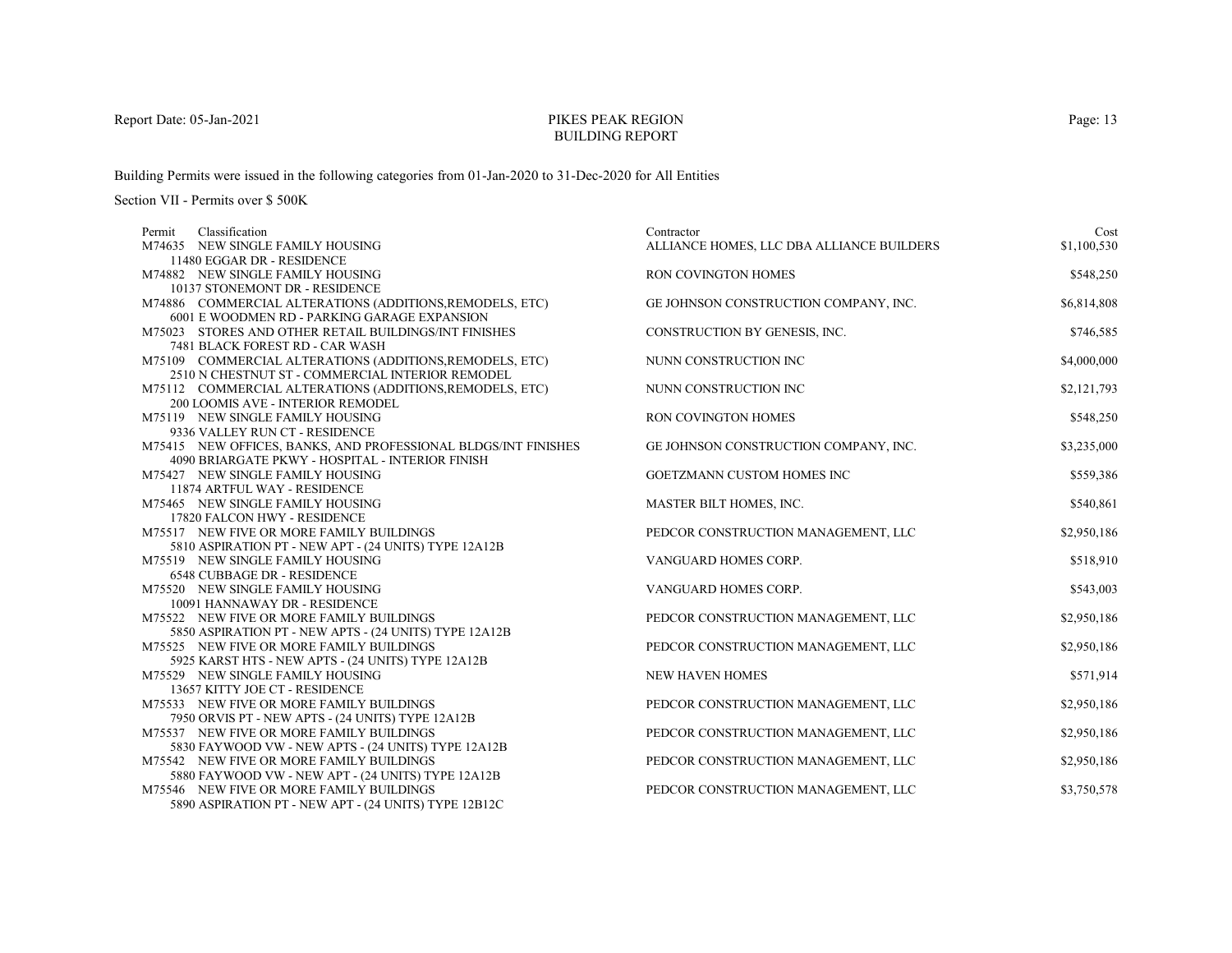# PIKES PEAK REGIONBUILDING REPORT

Building Permits were issued in the following categories from 01-Jan-2020 to 31-Dec-2020 for All Entities

| Classification<br>Permit                                                            | Contractor                          | Cost        |
|-------------------------------------------------------------------------------------|-------------------------------------|-------------|
| M75548 NEW SINGLE FAMILY HOUSING                                                    | B & N CONSTRUCTION, INC.            | \$761,000   |
| 17165 E GOSHAWK RD - RESIDENCE                                                      |                                     |             |
| M75549 NEW FIVE OR MORE FAMILY BUILDINGS                                            | PEDCOR CONSTRUCTION MANAGEMENT, LLC | \$3,750,578 |
| 5930 ASPIRATION PT - NEW APT - (24 UNITS) TYPE 12B12C                               |                                     |             |
| M75550 NEW FIVE OR MORE FAMILY BUILDINGS                                            | PEDCOR CONSTRUCTION MANAGEMENT, LLC | \$3,750,578 |
| 5970 ASPIRATION PT - NEW APT - (24 UNITS) TYPE 12B12C                               |                                     |             |
| M75551 NEW FIVE OR MORE FAMILY BUILDINGS                                            | PEDCOR CONSTRUCTION MANAGEMENT, LLC | \$3,750,578 |
| 7920 ORVIS PT - NEW APT - (24 UNITS) TYPE 12B12C                                    |                                     |             |
| M75552 NEW FIVE OR MORE FAMILY BUILDINGS                                            | PEDCOR CONSTRUCTION MANAGEMENT, LLC | \$2,101,285 |
| 5955 KARST HTS - NEW APT (18 UNITS) TYPE 12A6B                                      |                                     |             |
| M75555 NEW AMUSEMENT AND RECREATION BUILDINGS                                       | PEDCOR CONSTRUCTION MANAGEMENT, LLC | \$662,906   |
| 5975 KARST HTS - CLUBHOUSE                                                          |                                     |             |
| M75699 NEW SINGLE FAMILY HOUSING                                                    | ELITE PROPERTIES OF AMERICA, INC.   | \$618,494   |
| 16211 LARK SPARROW PL - RESIDENCE                                                   |                                     |             |
| M75701 NEW SINGLE FAMILY HOUSING                                                    | ELITE PROPERTIES OF AMERICA, INC.   | \$618,494   |
| <b>1981 CLAYHOUSE DR - RESIDENCE</b>                                                |                                     |             |
| M75727 NEW OFFICES, BANKS, AND PROFESSIONAL BLDGS/INT FINISHES                      | KRAMER CONSTRUCTION, INC            | \$641,674   |
| 7225 E HWY 24 - OFFICE/WAREHOUSE CORE AND SHELL<br>M75789 NEW SINGLE FAMILY HOUSING | SCHWERS CONSTRUCTION CO             | \$525,000   |
| 2780 CATHEDRAL SKY VW - RESIDENCE                                                   |                                     |             |
| M75966 NEW SINGLE FAMILY HOUSING                                                    | VANTAGE HOMES CORPORATION           | \$602,753   |
| 12132 CLINE CT - RESIDENCE                                                          |                                     |             |
| M75969 NEW SINGLE FAMILY HOUSING                                                    | VANTAGE HOMES CORPORATION           | \$507,345   |
| 10413 MOUNT ROSA LN - RESIDENCE                                                     |                                     |             |
| M75992 COMMERCIAL ALTERATIONS (ADDITIONS, REMODELS, ETC)                            | COLARELLI CONSTRUCTION, INC.        | \$623,031   |
| 10460 W HWY 24 - INTERIOR REMODEL                                                   |                                     |             |
| M76071 COMMERCIAL ALTERATIONS (ADDITIONS, REMODELS, ETC)                            | COLARELLI CONSTRUCTION, INC.        | \$4,887,345 |
| 8755 SCARBOROUGH DR - CHURCH ADDITION                                               |                                     |             |
| M76237 NEW SINGLE FAMILY HOUSING                                                    | VANTAGE HOMES CORPORATION           | \$534,650   |
| 11821 ARTFUL WAY - RESIDENCE                                                        |                                     |             |
| M76348 NEW SINGLE FAMILY HOUSING                                                    | <b>VANTAGE HOMES CORPORATION</b>    | \$529,832   |
| 2080 STANBRIDGE CT - RESIDENCE                                                      |                                     |             |
| M76358 NEW SINGLE FAMILY HOUSING                                                    | VANTAGE HOMES CORPORATION           | \$519,552   |
| 8023 WHEATLAND DR - RESIDENCE                                                       |                                     |             |
| M76359 NEW SINGLE FAMILY HOUSING                                                    | VANTAGE HOMES CORPORATION           | \$519,552   |
| 1017 SIR BARTON DR - RESIDENCE                                                      |                                     |             |
| M76361 NEW SINGLE FAMILY HOUSING                                                    | VANTAGE HOMES CORPORATION           | \$593,330   |
| <b>1834 ELEVATION WAY - RESIDENCE</b>                                               |                                     |             |
| M76364 NEW SINGLE FAMILY HOUSING                                                    | <b>GOETZMANN CUSTOM HOMES INC</b>   | \$540,112   |
| 4041 HORSE GULCH LOOP - RESIDENCE                                                   |                                     |             |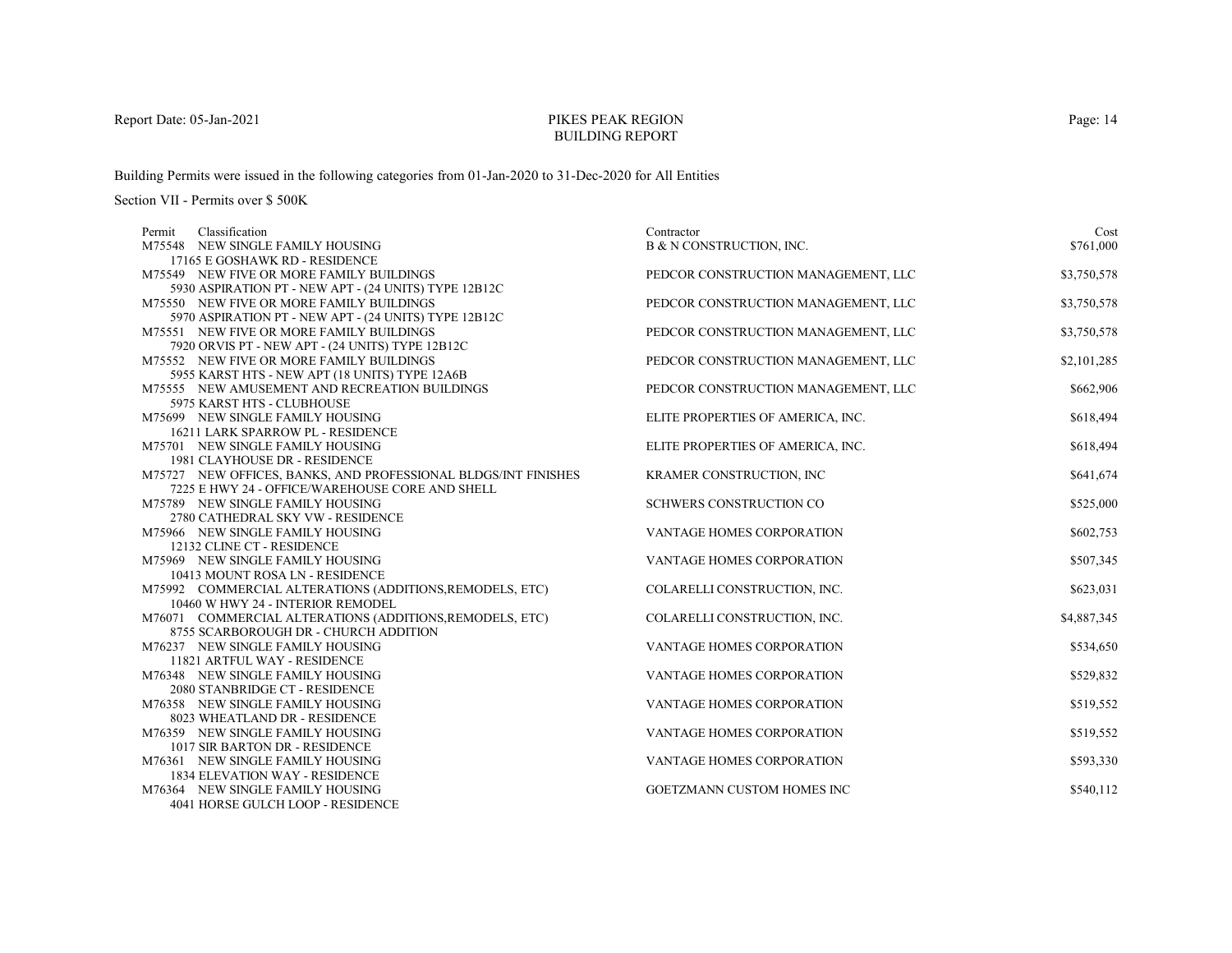# PIKES PEAK REGIONBUILDING REPORT

Building Permits were issued in the following categories from 01-Jan-2020 to 31-Dec-2020 for All Entities

| Classification<br>Permit                                         | Contractor                        | Cost        |
|------------------------------------------------------------------|-----------------------------------|-------------|
| M76365 NEW SINGLE FAMILY HOUSING                                 | VANTAGE HOMES CORPORATION         | \$508,095   |
| 1964 RUFFINO DR - RESIDENCE                                      |                                   |             |
| M76384 NEW SINGLE FAMILY HOUSING                                 | GOETZMANN CUSTOM HOMES INC        | \$559,386   |
| 921 SIR BARTON DR - RESIDENCE                                    |                                   |             |
| M76401 NEW SINGLE FAMILY HOUSING                                 | RON COVINGTON HOMES               | \$548,250   |
| 12512 GRANITE SPRING PL - RESIDENCE                              |                                   |             |
| M76404 NEW SINGLE FAMILY HOUSING                                 | SADDLETREE HOLDINGS, INC          | \$561,420   |
| 16278 SUNRISE GLORY LN - RESIDENCE                               |                                   |             |
| M76411 NEW SINGLE FAMILY HOUSING                                 | ELITE PROPERTIES OF AMERICA, INC. | \$514,091   |
| 1033 FOREST CHIME PL - RESIDENCE                                 |                                   |             |
| M76415 NEW SINGLE FAMILY HOUSING                                 | ELITE PROPERTIES OF AMERICA, INC. | \$500,278   |
| 10955 RHINESTONE DR - RESIDENCE                                  |                                   |             |
| M76417 NEW SINGLE FAMILY HOUSING                                 | ELITE PROPERTIES OF AMERICA, INC. | \$543,645   |
| 10670 WHITE KETTLE TRL - RESIDENCE                               |                                   |             |
| M76438 NEW SINGLE FAMILY HOUSING                                 | ELITE PROPERTIES OF AMERICA, INC. | \$632,736   |
| 12181 PILEDRIVER WAY - RESIDENCE                                 |                                   |             |
| M76449 NEW SINGLE FAMILY HOUSING                                 | ELITE PROPERTIES OF AMERICA, INC. | \$569,023   |
| 3258 RED CAVERN RD - RESIDENCE                                   |                                   |             |
| M76461 NEW SINGLE FAMILY HOUSING                                 | ELITE PROPERTIES OF AMERICA, INC. | \$513,449   |
| 6367 KNAPP DR - RESIDENCE                                        |                                   |             |
| M76561 NEW SERVICE STATIONS AND REPAIR GARAGES                   | FACILITIES CONTRACTING, INC.      | \$1,000,000 |
| 1358 REPUBLIC DR - NEW AUTOMOTIVE REPAIR GARAGE+ TRASH ENCLOSURE |                                   |             |
| M76569 NEW SINGLE FAMILY HOUSING                                 | MELSSEN CONSTRUCTION LLC          | \$669,250   |
| 19815 UPCHURCH WAY - RESIDENCE                                   |                                   |             |
| M76576 NEW SINGLE FAMILY HOUSING                                 | VANGUARD HOMES CORP.              | \$543,538   |
| 6311 KNAPP DR - RESIDENCE                                        |                                   |             |
| M76618 NEW SINGLE FAMILY HOUSING                                 | RIVER ROCK CUSTOM HOMES, INC.     | \$1,500,000 |
| <b>6438 FARTHING DR - RESIDENCE</b>                              |                                   |             |
| M76693 NEW SINGLE FAMILY HOUSING                                 | VANTAGE HOMES CORPORATION         | \$518,910   |
| 1973 CLAYHOUSE DR - RESIDENCE                                    |                                   |             |
| M76694 NEW SINGLE FAMILY HOUSING                                 | VANTAGE HOMES CORPORATION         | \$539,148   |
| 1851 BOGUS PL - RESIDENCE                                        |                                   |             |
| M76768 NEW SINGLE FAMILY HOUSING                                 | VANGUARD HOMES CORP.              | \$625,347   |
| <b>20 5TH ST - RESIDENCE</b>                                     |                                   |             |
| M76942 NONRESIDENTIAL BUILDINGS (STORAGE SHEDS, ETC)             | <b>BCC BUILDERS</b>               | \$859,645   |
| 9795 NAUTILUS PT, E - STORAGE BUILDING                           |                                   |             |
| M76943 NONRESIDENTIAL BUILDINGS (STORAGE SHEDS, ETC)             | <b>BCC BUILDERS</b>               | \$544,540   |
| 9795 NAUTILUS PT, BLDG F - STORAGE BUILDING                      |                                   |             |
| M76946 NONRESIDENTIAL BUILDINGS (STORAGE SHEDS, ETC)             | <b>BCC BUILDERS</b>               | \$544,540   |
| 9795 NAUTILUS PT. G - STORAGE BUILDING                           |                                   |             |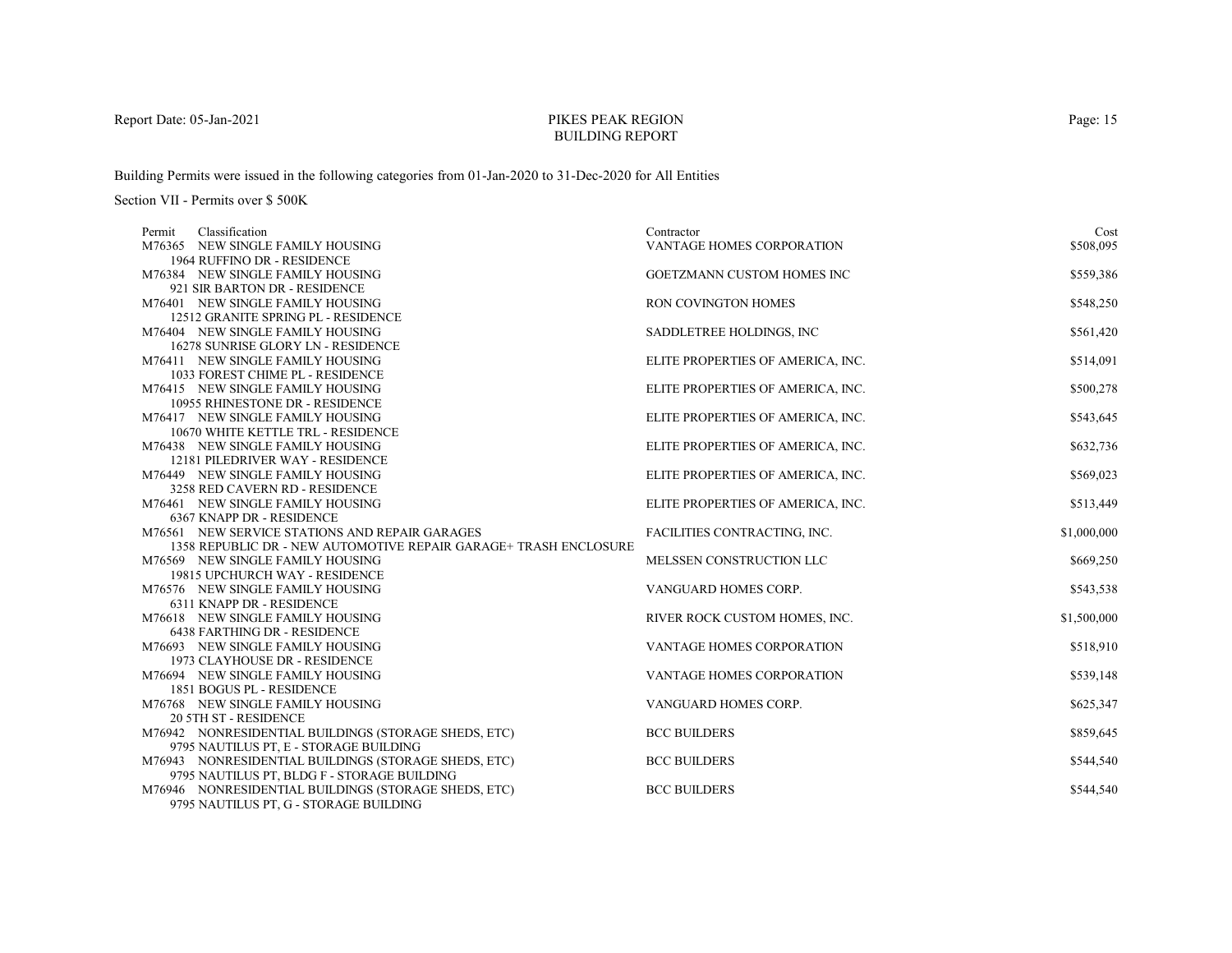# PIKES PEAK REGIONBUILDING REPORT

Building Permits were issued in the following categories from 01-Jan-2020 to 31-Dec-2020 for All Entities

| Classification<br>Permit                                                   | Contractor                            | Cost        |
|----------------------------------------------------------------------------|---------------------------------------|-------------|
| M76950 NONRESIDENTIAL BUILDINGS (STORAGE SHEDS, ETC)                       | <b>BCC BUILDERS</b>                   | \$820,166   |
| 9795 NAUTILUS PT, BLDG B - STORAGE BUILDING                                |                                       |             |
| M76954 NONRESIDENTIAL BUILDINGS (STORAGE SHEDS, ETC)                       | <b>BCC BUILDERS</b>                   | \$666,169   |
| 9795 NAUTILUS PT, BLDG D - STORAGE BUILDING                                |                                       |             |
| M76955 NONRESIDENTIAL BUILDINGS (STORAGE SHEDS, ETC)                       | <b>BCC BUILDERS</b>                   | \$518,818   |
| 9795 NAUTILUS PT, BLDG H - STORAGE BUILDING                                |                                       |             |
| M77012 STORES AND OTHER RETAIL BUILDINGS/INT FINISHES                      | CHRISTOFFERSON COMM BLDRS INC         | \$1,650,000 |
| 1840 DEMOCRACY PT - NEW RESTAURANT                                         |                                       |             |
| M77155 COMMERCIAL ALTERATIONS (ADDITIONS, REMODELS, ETC)                   | MARK YOUNG CONSTRUCTION, INC.         | \$1,288,495 |
| 11550 MERIDIAN MARKET VW - INTERIOR REMODEL                                |                                       |             |
| M77175 NEW SINGLE FAMILY HOUSING                                           | <b>REUNION HOMES</b>                  | \$791,107   |
| 9692 FAIRWAY GLEN DR - RESIDENCE                                           |                                       |             |
| M77197 COMMERCIAL ALTERATIONS (ADDITIONS, REMODELS, ETC)                   | <b>BOB MCGRATH CONSTRUCTION</b>       | \$860,000   |
| 2860 S CIRCLE DR, 400 - INTERIOR REMODEL                                   |                                       |             |
| M77239 RESIDENTIAL ALTERATIONS (REMODEL, ADDITIONS, ETC)                   | RELIABLE ROOFING SYSTEMS, INC         | \$1,151,700 |
| 1619 SARATOGA DR - REROOF HOME AND SHED                                    |                                       |             |
| M77292 COMMERCIAL ALTERATIONS (ADDITIONS, REMODELS, ETC)                   | GE JOHNSON CONSTRUCTION COMPANY, INC. | \$888,000   |
| 3207 N ACADEMY BLVD - REPLACE AND ADD CENTRAL PLAN CHILLED WATER EQUIPMENT |                                       |             |
| M77360 NEW SINGLE FAMILY HOUSING                                           | ELITE PROPERTIES OF AMERICA, INC.     | \$561,420   |
| 1969 CLAYHOUSE DR - RESIDENCE                                              |                                       |             |
| M77363 NEW SINGLE FAMILY HOUSING                                           | ELITE PROPERTIES OF AMERICA, INC.     | \$542,039   |
| 10132 HANNAWAY DR - RESIDENCE                                              |                                       | \$659,506   |
| M77371 NEW SINGLE FAMILY HOUSING<br>12141 CLINE CT - RESIDENCE             | ELITE PROPERTIES OF AMERICA, INC.     |             |
| M77377 NEW SINGLE FAMILY HOUSING                                           | VANTAGE HOMES CORPORATION             | \$512,806   |
| <b>1038 NATIVE DANCER TER - RESIDENCE</b>                                  |                                       |             |
| M77390 NEW SINGLE FAMILY HOUSING                                           | BISON BUILDERS & ASSOCIATES, INC.     | \$592,688   |
| 12862 WARD LN - RESIDENCE                                                  |                                       |             |
| M77452 NEW OFFICES, BANKS, AND PROFESSIONAL BLDGS/INT FINISHES             | HENSEL PHELPS CONSTRUCTION CO         | \$2,263,395 |
| 5818 N NEVADA AVE, 100 - COMMERCIAL INTERIOR FINISH                        |                                       |             |
| M77507 NEW OFFICES, BANKS, AND PROFESSIONAL BLDGS/INT FINISHES             | SCHEINER COMMERCIAL GROUP, INC.       | \$726,268   |
| 1274 INTERQUEST PKWY - INTERIOR FINISH - BANK                              |                                       |             |
| M77577 NEW SINGLE FAMILY HOUSING                                           | ALL ABOUT HOME DESIGN, LLC            | \$1,500,000 |
| 1574 VINE CLIFF HTS - RESIDENCE                                            |                                       |             |
| M77666 NEW SINGLE FAMILY HOUSING                                           | <b>HOMEOWNER</b>                      | \$751,487   |
| 19839 GLEN SHADOWS DR - RESIDENCE                                          |                                       |             |
| M77694 COMMERCIAL ALTERATIONS (ADDITIONS, REMODELS, ETC)                   | NUNN CONSTRUCTION INC                 | \$7,000,000 |
| 610 BROOKSHIRE AVE - INTERIOR REMODEL - ALTERATIONS LEVEL 2                |                                       |             |
| M77749 NEW SINGLE FAMILY HOUSING                                           | CUTTING EDGE CONSTRUCTION COMPANY LLC | \$900,000   |
| 16955 E GOSHAWK RD - RESIDENCE                                             |                                       |             |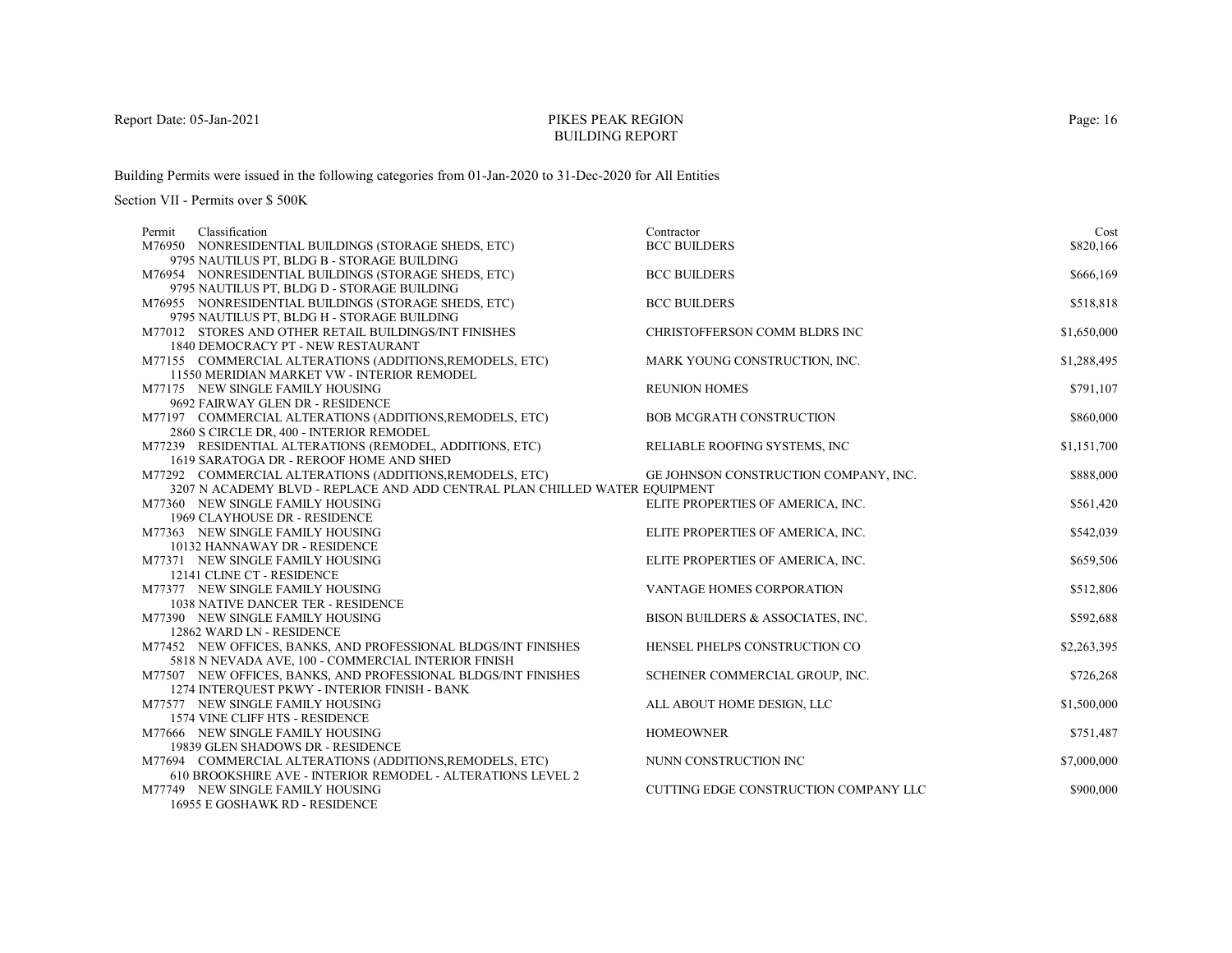# PIKES PEAK REGIONBUILDING REPORT

Building Permits were issued in the following categories from 01-Jan-2020 to 31-Dec-2020 for All Entities

| Classification<br>Permit                                                                          | Contractor                           | Cost         |
|---------------------------------------------------------------------------------------------------|--------------------------------------|--------------|
| M77843 NEW SINGLE FAMILY HOUSING                                                                  | PALMER RIDGE CONSTRUCTION CO.        | \$1,100,000  |
| 13380 HOLMES RD - RESIDENCE                                                                       |                                      |              |
| M77888 NEW SINGLE FAMILY HOUSING                                                                  | TOLL BROS, INC                       | \$520,302    |
| 9010 JENGA CT - RESIDENCE                                                                         |                                      |              |
| M77962 NEW OFFICES, BANKS, AND PROFESSIONAL BLDGS/INT FINISHES                                    | HENSEL PHELPS CONSTRUCTION CO        | \$850,000    |
| 5818 N NEVADA AVE, 225 - COMMERCIAL INTERIOR FINISH                                               |                                      |              |
| M78034 NEW SINGLE FAMILY HOUSING                                                                  | <b>REUNION HOMES</b>                 | \$791,107    |
| 9632 FAIRWAY GLEN DR - RESIDENCE                                                                  |                                      |              |
| M78036 NEW SINGLE FAMILY HOUSING                                                                  | <b>REUNION HOMES</b>                 | \$572,450    |
| 9642 FAIRWAY GLEN DR - RESIDENCE                                                                  |                                      |              |
| M78052 NEW SINGLE FAMILY HOUSING                                                                  | CLAYTON PROPERTIES GROUP II, INC.    | \$561,528    |
| 9351 VALLEY RUN CT - RESIDENCE                                                                    |                                      |              |
| M78314 STORES AND OTHER RETAIL BUILDINGS/INT FINISHES                                             | THE HANSEN COMPANY INC.              | \$1,350,000  |
| 3802 N NEVADA AVE - CONVENIENCE STORE                                                             |                                      |              |
| M78376 NEW SINGLE FAMILY HOUSING                                                                  | <b>CUSTOM CASTLES</b>                | \$551,569    |
| 17648 CABIN HILL LN - RESIDENCE                                                                   |                                      |              |
| M78495 NEW SINGLE FAMILY HOUSING                                                                  | JS HOMES INC.                        | \$824,516    |
| 17826 PINON PARK RD - RESIDENCE                                                                   |                                      |              |
| M78640 NEW SINGLE FAMILY HOUSING                                                                  | VANGUARD HOMES CORP.                 | \$521,480    |
| 10514 KELOWNA VW - RESIDENCE                                                                      |                                      |              |
| M78676 COMMERCIAL ALTERATIONS (ADDITIONS, REMODELS, ETC)                                          | NUNN CONSTRUCTION INC                | \$16,000,000 |
| 2755 JANITELL RD - COMMERCIAL INTERIOR REMODEL                                                    |                                      |              |
| M78681 NEW FIVE OR MORE FAMILY BUILDINGS<br>1883 SILVERSMITH RD - NEW APARTMENT BUILDINGS 8 UNITS | <b>SCOTT BUILDING, INC</b>           | \$1,269,262  |
| M78682 NEW FIVE OR MORE FAMILY BUILDINGS                                                          |                                      | \$1,269,262  |
| 1865 SILVERSMITH RD - NEW APARTMENTS-8 UNITS                                                      | <b>SCOTT BUILDING, INC</b>           |              |
| M78738 NEW SINGLE FAMILY HOUSING                                                                  | SADDLETREE HOLDINGS, INC             | \$509,701    |
| 10447 BERGAN PEAK CT - RESIDENCE                                                                  |                                      |              |
| M78743 NEW SINGLE FAMILY HOUSING                                                                  | HIGH COUNTRY INTERNATIONAL LTD       | \$552,104    |
| 524 VISTA GRANDE DR - RESIDENCE                                                                   |                                      |              |
| M78788 COMMERCIAL ALTERATIONS (ADDITIONS, REMODELS, ETC)                                          | BRYAN CONSTRUCTION, INC.             | \$2,742,500  |
| 3920 N UNION BLVD, 130 - INTERIOR REMODEL                                                         |                                      |              |
| M78857 NEW OFFICES, BANKS, AND PROFESSIONAL BLDGS/INT FINISHES                                    | HENSEL PHELPS CONSTRUCTION CO        | \$1,474,000  |
| 5818 N NEVADA AVE, 200 - COMMERCIAL INTERIOR FINISH                                               |                                      |              |
| M78875 COMMERCIAL ALTERATIONS (ADDITIONS, REMODELS, ETC)                                          | SUN CONSTRUCTION & FACILITY SERVICES | \$2,500,000  |
| 9960 FEDERAL DR, 180 - INTERIOR REMODEL                                                           |                                      |              |
| M78881 COMMERCIAL ALTERATIONS (ADDITIONS, REMODELS, ETC)                                          | SHARP GENERAL CONTRACTORS, INC       | \$1,000,000  |
| 90 S CASCADE AVE, 1000 - INTERIOR REMODEL                                                         |                                      |              |
| M78954 NEW SCHOOLS AND OTHER EDUCATIONAL BUILDINGS                                                | NUNN CONSTRUCTION INC                | \$4,500,000  |
| 2510 N CHESTNUT ST - SCHOOL ADDITION                                                              |                                      |              |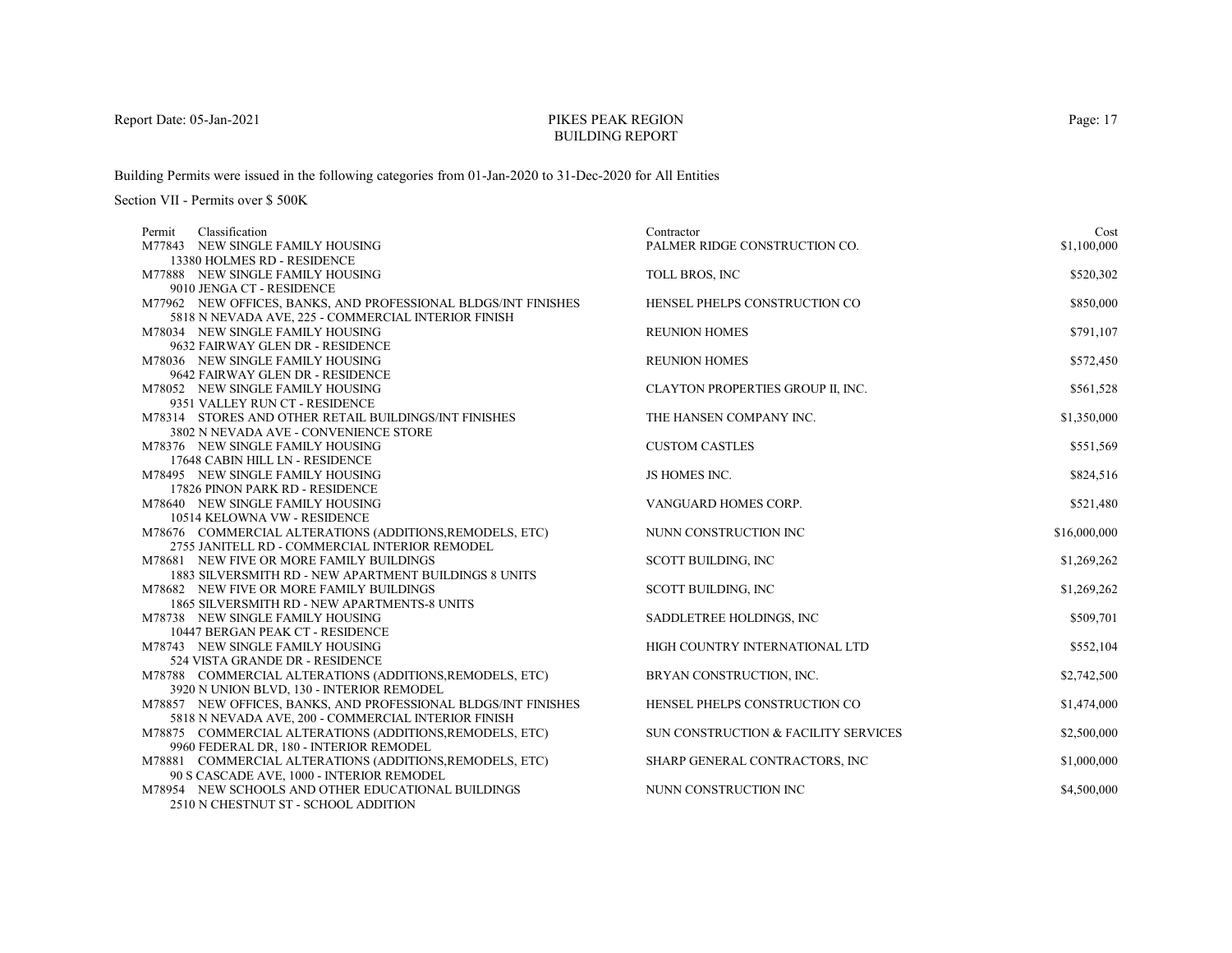# PIKES PEAK REGIONBUILDING REPORT

Building Permits were issued in the following categories from 01-Jan-2020 to 31-Dec-2020 for All Entities

| Classification<br>Permit                                                                                              | Contractor                        | Cost         |
|-----------------------------------------------------------------------------------------------------------------------|-----------------------------------|--------------|
| M79006 NEW SINGLE FAMILY HOUSING                                                                                      | CLAYTON PROPERTIES GROUP II, INC. | \$507,131    |
| 7019 SEDGEROCK LN - RESIDENCE                                                                                         |                                   |              |
| M79018 NEW SINGLE FAMILY HOUSING                                                                                      | CAMPBELL HOMES LTD.               | \$578,446    |
| 12995 STONE VALLEY DR - RESIDENCE                                                                                     |                                   |              |
| M79053 NEW SINGLE FAMILY HOUSING                                                                                      | ELITE PROPERTIES OF AMERICA, INC. | \$535,293    |
| <b>16408 CORKBARK TER - RESIDENCE</b>                                                                                 |                                   |              |
| M79058 NEW SINGLE FAMILY HOUSING                                                                                      | ELITE PROPERTIES OF AMERICA, INC. | \$543,859    |
| 2817 ELK STONE CT - RESIDENCE                                                                                         |                                   |              |
| M79059 NEW SINGLE FAMILY HOUSING                                                                                      | ELITE PROPERTIES OF AMERICA, INC. | \$513,449    |
| 2746 WASHITA CT - RESIDENCE                                                                                           |                                   |              |
| M79065 NEW SINGLE FAMILY HOUSING                                                                                      | ELITE PROPERTIES OF AMERICA, INC. | \$567,738    |
| 10155 KENTWOOD DR - RESIDENCE                                                                                         |                                   |              |
| M79201 NONRESIDENTIAL BUILDINGS (STORAGE SHEDS, ETC)                                                                  | BRYAN CONSTRUCTION, INC.          | \$6,900,000  |
| 2121 AVIATION WAY - NEW AIRCRAFT HANGAR                                                                               |                                   |              |
| M79237 NEW SINGLE FAMILY HOUSING                                                                                      | VANGUARD HOMES CORP.              | \$518,267    |
| 109 S OLYMPIAN DR - RESIDENCE                                                                                         |                                   |              |
| M79383 NEW OFFICES, BANKS, AND PROFESSIONAL BLDGS/INT FINISHES                                                        | THOMAS GENERAL CONTRACTORS, INC.  | \$520,684    |
| 5607 BARNES RD. 140 - INTERIOR FINISH - HEALTHCARE CLINIC                                                             |                                   |              |
| M79407 STORES AND OTHER RETAIL BUILDINGS/INT FINISHES                                                                 | WESTERN STATES MANAGEMENT GROUP   | \$725,000    |
| 1830 MAIN ST - RETAIL BUILDING - CORE AND SHELL                                                                       |                                   |              |
| M79468 NEW SINGLE FAMILY HOUSING                                                                                      | VANTAGE HOMES CORPORATION         | \$534,650    |
| 1895 WALNUT CREEK CT - RESIDENCE                                                                                      |                                   |              |
| M79472 NEW OFFICES, BANKS, AND PROFESSIONAL BLDGS/INT FINISHES                                                        | HENSEL PHELPS CONSTRUCTION CO     | \$1,877,000  |
| 5818 N NEVADA AVE, 110 - COMMERCIAL INTERIOR FINISH                                                                   | HENSEL PHELPS CONSTRUCTION CO     |              |
| M79473 NEW OFFICES, BANKS, AND PROFESSIONAL BLDGS/INT FINISHES<br>5818 N NEVADA AVE, 325 - COMMERCIAL INTERIOR FINISH |                                   | \$1,007,000  |
| M79499 NEW SINGLE FAMILY HOUSING                                                                                      | <b>HOMEOWNER</b>                  | \$757,163    |
| 18525 ARROWWOOD DR - RESIDENCE                                                                                        |                                   |              |
| M79507 NEW SINGLE FAMILY HOUSING                                                                                      | MURPHY'S CUSTOM HOMES             | \$1,000,000  |
| 19325 HILLTOP PINES PATH - RESIDENCE                                                                                  |                                   |              |
| M79545 NEW FIVE OR MORE FAMILY BUILDINGS                                                                              | PAVILION CONSTRUCTION AZ, LLC     | \$5,912,678  |
| 6210 BARNES RD - NEW APARTMENTS - BLDG A (49 UNITS) +TRASH ENCLOSURE(2 PERMITS)                                       |                                   |              |
| M79548 NEW FIVE OR MORE FAMILY BUILDINGS                                                                              | PAVILION CONSTRUCTION AZ, LLC     | \$6,202,900  |
| 6250 BARNES RD - NEW APARTMENTS - BLDG B (49 UNITS)                                                                   |                                   |              |
| M79552 NEW FIVE OR MORE FAMILY BUILDINGS                                                                              | PAVILION CONSTRUCTION AZ, LLC     | \$11,973,766 |
| 6330 BARNES RD - NEW APARTMENTS - BLDG D (98 UNITS)                                                                   |                                   |              |
| M79554 NEW SINGLE FAMILY HOUSING                                                                                      | CLAYTON PROPERTIES GROUP II, INC. | \$710,476    |
| 7109 COMPASS BEND DR - RESIDENCE                                                                                      |                                   |              |
| M79556 NEW SINGLE FAMILY HOUSING                                                                                      | CLAYTON PROPERTIES GROUP II, INC. | \$710,476    |
| 7093 COMPASS BEND DR - RESIDENCE                                                                                      |                                   |              |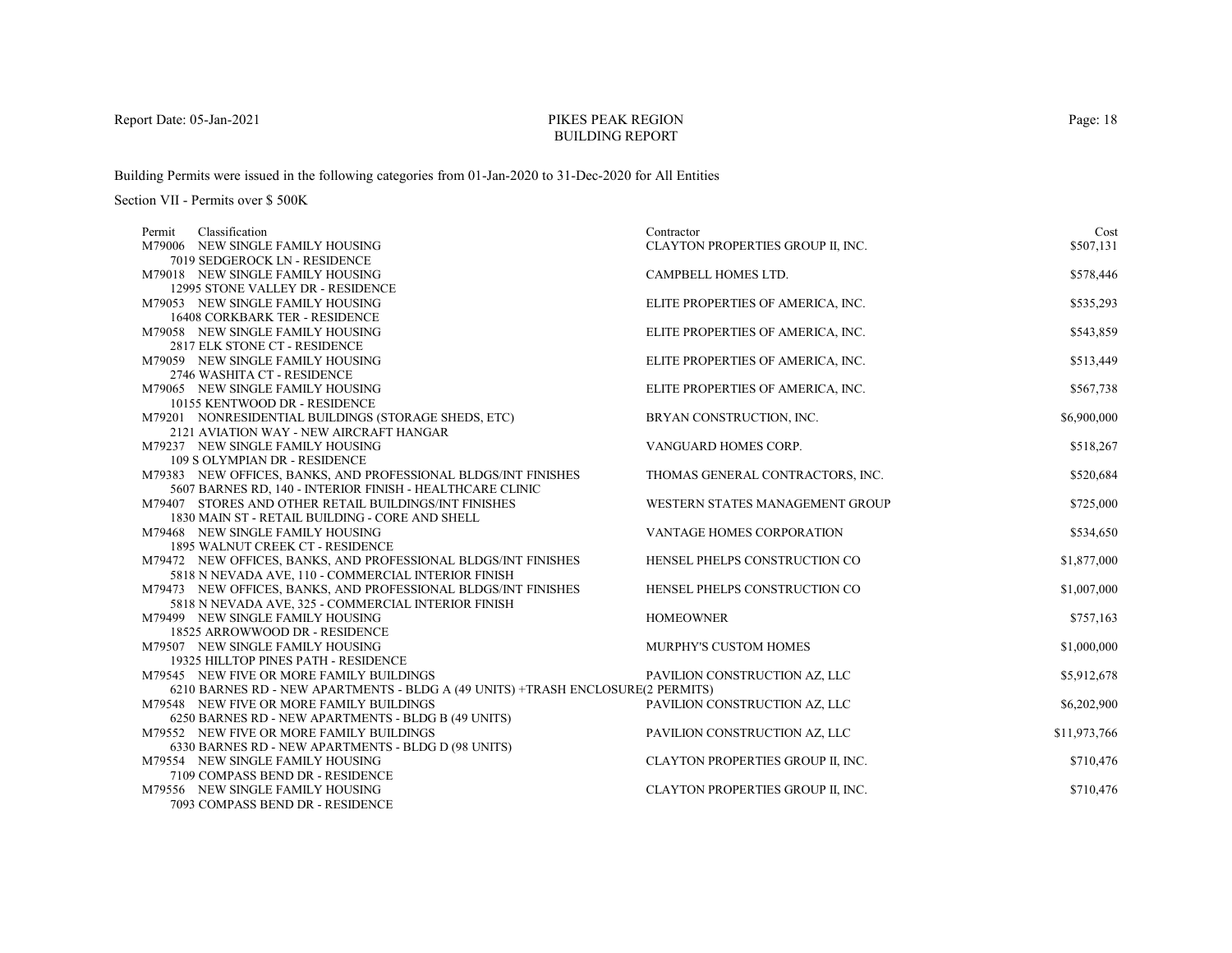# PIKES PEAK REGIONBUILDING REPORT

Building Permits were issued in the following categories from 01-Jan-2020 to 31-Dec-2020 for All Entities

Section VII - Permits over \$ 500K

| Classification<br>Permit                                                      | Contractor                        | Cost        |
|-------------------------------------------------------------------------------|-----------------------------------|-------------|
| M79557 NEW FIVE OR MORE FAMILY BUILDINGS                                      | PAVILION CONSTRUCTION AZ, LLC     | \$6,726,900 |
| 6290 BARNES RD - NEW APARTMENTS - BLDG C (42 UNITS) + PATIO COVER             |                                   |             |
| M79570 NEW THREE AND FOUR FAMILY BUILDINGS                                    | PAVILION CONSTRUCTION AZ, LLC     | \$1,007,100 |
| 6270 BARNES RD - NEW APARTMENTS - BLDG CA (4 UNITS AND OFFICE/FITNESS)        |                                   |             |
| M79579 NEW OFFICES, BANKS, AND PROFESSIONAL BLDGS/INT FINISHES                | PARK VISTA BUILDERS, INC          | \$1,035,430 |
| 15 BUCHANAN ST - OFFICE/WAREHOUSE - CORE AND SHELL                            |                                   |             |
| M79646 NEW OFFICES, BANKS, AND PROFESSIONAL BLDGS/INT FINISHES                | COLARELLI CONSTRUCTION, INC.      | \$3,385,865 |
| 10035 PEARL PASS VW - NEW OFFICE BUILDING - CORE AND SHELL                    |                                   |             |
| M79651 NEW SINGLE FAMILY HOUSING                                              | LOST CREEK CONSTRUCTION, LLC      | \$733,070   |
| 4408 SILVER NELL DR - RESIDENCE                                               |                                   |             |
| M79660 NEW SINGLE FAMILY HOUSING                                              | RON COVINGTON HOMES               | \$548,250   |
| 10043 HANNAWAY DR - RESIDENCE                                                 |                                   |             |
| M79783 NEW SINGLE FAMILY HOUSING                                              | ELITE PROPERTIES OF AMERICA, INC. | \$726,752   |
| 12152 CLINE CT - RESIDENCE                                                    |                                   |             |
| M79786 NEW SINGLE FAMILY HOUSING                                              | ELITE PROPERTIES OF AMERICA, INC. | \$567,738   |
| 2805 ELK STONE CT - RESIDENCE                                                 |                                   |             |
| M79787 NEW SINGLE FAMILY HOUSING                                              | ELITE PROPERTIES OF AMERICA, INC. | \$569,023   |
| 2769 ELK STONE CT - RESIDENCE                                                 |                                   |             |
| M79789 NEW SINGLE FAMILY HOUSING                                              | ELITE PROPERTIES OF AMERICA, INC. | \$739,602   |
| 12141 PILEDRIVER WAY - RESIDENCE                                              |                                   |             |
| M79802 NEW SINGLE FAMILY HOUSING                                              | ELITE PROPERTIES OF AMERICA, INC. | \$569,987   |
| 1961 CLAYHOUSE DR - RESIDENCE                                                 |                                   |             |
| M79916 COMMERCIAL ALTERATIONS (ADDITIONS, REMODELS, ETC)                      | BRYAN CONSTRUCTION, INC.          | \$2,742,500 |
| 3920 N UNION BLVD, 330 - INTERIOR REMODEL<br>M79925 NEW SINGLE FAMILY HOUSING |                                   | \$542,896   |
| 133 S OLYMPIAN DR - RESIDENCE                                                 | VANGUARD HOMES CORP.              |             |
| M79956 NEW SINGLE FAMILY HOUSING                                              | SOLID ROCK CONSTRUCTION, LLC      | \$909,323   |
| 3748 CAMELROCK VW - RESIDENCE                                                 |                                   |             |
| M79957 NEW SINGLE FAMILY HOUSING                                              | <b>WEEKLEY HOMES LLC</b>          | \$545,680   |
| <b>6542 TWIN FALLS CT - RESIDENCE</b>                                         |                                   |             |
| M79978 NEW SINGLE FAMILY HOUSING                                              | GOETZMANN CUSTOM HOMES INC        | \$577,911   |
| 3821 HORSE GULCH LOOP - RESIDENCE                                             |                                   |             |
| M79979 NEW SINGLE FAMILY HOUSING                                              | GOETZMANN CUSTOM HOMES INC        | \$559,386   |
| 4385 HANGING LAKE CIR - RESIDENCE                                             |                                   |             |
| M80063 NONRESIDENTIAL BUILDINGS (STORAGE SHEDS, ETC)                          | FURST CONSTRUCTION COMPANY, INC.  | \$3,800,000 |
| 3440 BOYCHUK AVE - WAREHOUSE W/ OFFICE                                        |                                   |             |
| M80129 NEW SINGLE FAMILY HOUSING                                              | VANTAGE HOMES CORPORATION         | \$539,148   |
| 968 TREE BARK TER - RESIDENCE                                                 |                                   |             |
| M80303 NEW SINGLE FAMILY HOUSING                                              | PALMER RIDGE CONSTRUCTION CO.     | \$800,000   |
| 8422 SANCTUARY PINE DR - RESIDENCE                                            |                                   |             |

Page: 19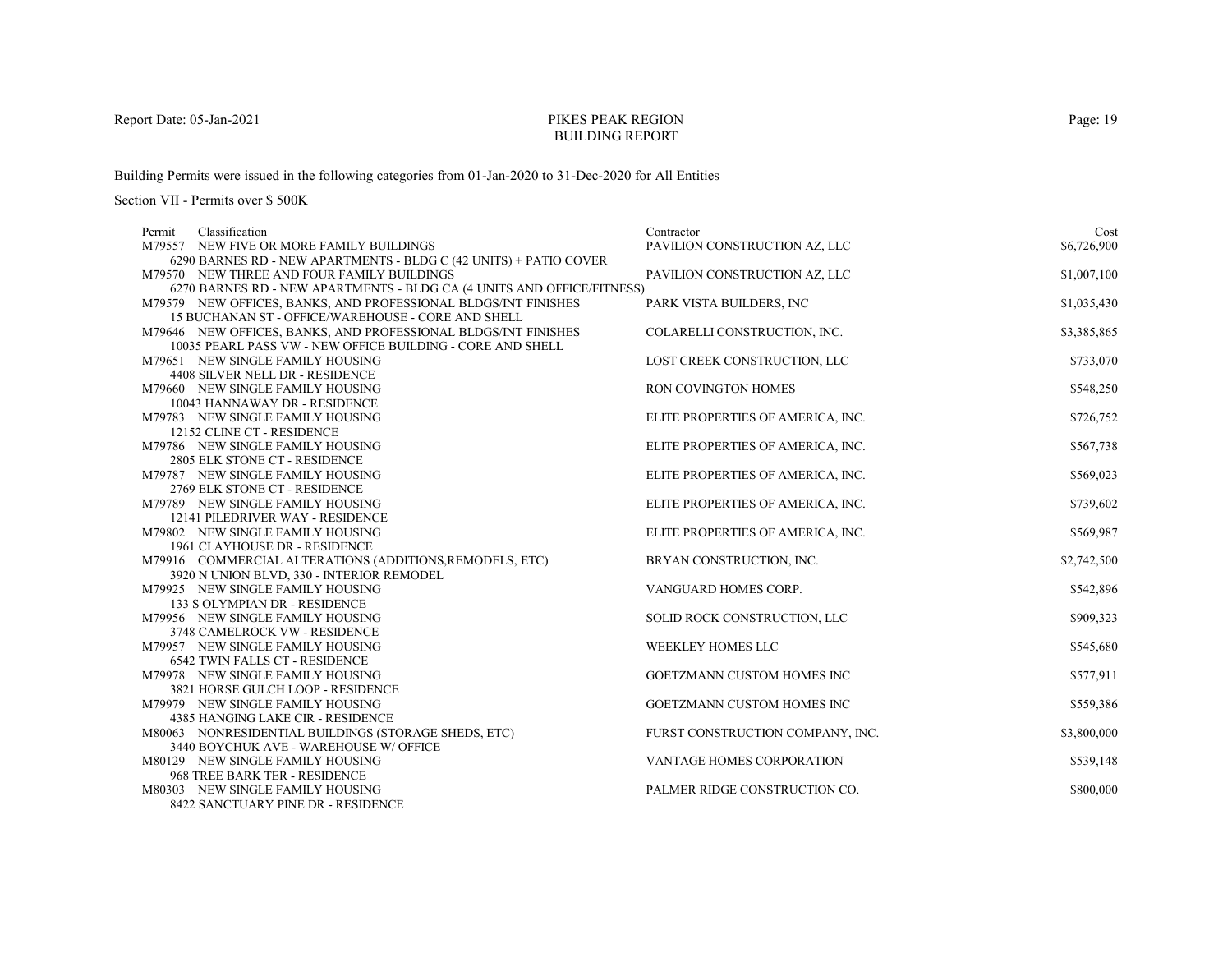# PIKES PEAK REGIONBUILDING REPORT

Building Permits were issued in the following categories from 01-Jan-2020 to 31-Dec-2020 for All Entities

| Classification<br>Permit                                          | Contractor                                                    | Cost        |
|-------------------------------------------------------------------|---------------------------------------------------------------|-------------|
| M80588 NEW SINGLE FAMILY HOUSING                                  | TOLL BROS, INC                                                | \$520,302   |
| 9020 JENGA CT - RESIDENCE                                         |                                                               |             |
| M80616 STORES AND OTHER RETAIL BUILDINGS/INT FINISHES             | CHRISTOFFERSON COMM BLDRS INC                                 | \$840,000   |
| 515 N MURRAY BLVD - NEW RESTAURANT- CORE AND SHELL                |                                                               |             |
| M80783 NEW SINGLE FAMILY HOUSING                                  | ELITE PROPERTIES OF AMERICA, INC.                             | \$535,293   |
| 10620 WHITE KETTLE TRL - RESIDENCE                                |                                                               |             |
| M80790 NEW SINGLE FAMILY HOUSING                                  | ELITE PROPERTIES OF AMERICA, INC.                             | \$659,506   |
| 1913 CLAYHOUSE DR - RESIDENCE                                     |                                                               |             |
| M80807 NEW SINGLE FAMILY HOUSING                                  | 5 STAR HOME CONSTRUCTION, LLC.                                | \$550,000   |
| 406 FALCONS REST PL - RESIDENCE                                   |                                                               |             |
| M80850 NEW SINGLE FAMILY HOUSING                                  | WEEKLEY HOMES LLC                                             | \$532,402   |
| 9607 VISTAS PARK DR - RESIDENCE                                   |                                                               |             |
| M80919 NONRESIDENTIAL BUILDINGS (STORAGE SHEDS, ETC)              | GORDON CONSTRUCTION CO., INC.                                 | \$748,703   |
| 155 WINTERS DR - WAREHOUSE AND OFFICE                             |                                                               |             |
| M80969 NONRESIDENTIAL BUILDINGS (STORAGE SHEDS, ETC)              | ROCKY MOUNTAIN DEVELOPMENT GROUP DBA IRON MOUNTAIN DEMOLOLISE |             |
| 8837 VISTA DEL PICO BLVD - NEW PAVILLION                          |                                                               |             |
| M81091 NONRESIDENTIAL BUILDINGS (STORAGE SHEDS, ETC)              | NATIVE SUN MATERIALS, INC                                     | \$539,428   |
| 10028 JAGGAR WAY - NEW PUMP HOUSE - PPRBD REVIEW ONLY             |                                                               |             |
| M81150 NEW SINGLE FAMILY HOUSING                                  | VANTAGE HOMES CORPORATION                                     | \$525,227   |
| 16325 MOUNTAIN GLORY DR - RESIDENCE                               |                                                               |             |
| M81159 NEW SINGLE FAMILY HOUSING                                  | <b>VANTAGE HOMES CORPORATION</b>                              | \$563,776   |
| 1928 RUFFINO DR - RESIDENCE                                       |                                                               |             |
| M81414 COMMERCIAL ALTERATIONS (ADDITIONS, REMODELS, ETC)          | BLUE RIDGE CONTRACTORS, INC.                                  | \$1,200,000 |
| 5759 N ACADEMY BLVD - COMMERCIAL INTERIOR REMODEL PARTIAL CHG OCC |                                                               |             |
| M81444 NEW SINGLE FAMILY HOUSING                                  | SADDLETREE HOLDINGS, INC                                      | \$568,274   |
| 11844 ARTFUL WAY - RESIDENCE                                      |                                                               |             |
| M81450 COMMERCIAL ALTERATIONS (ADDITIONS, REMODELS, ETC)          | ELDER CONSTRUCTION                                            | \$765,000   |
| 4515 BROADMOOR BLUFFS DR - INTERIOR REMODEL AND ADDITION          |                                                               |             |
| M81481 COMMERCIAL ALTERATIONS (ADDITIONS, REMODELS, ETC)          | POTTER COMMERCIAL WALLS INC.                                  | \$1,050,000 |
| 1139 SPACE CENTER DR - COMMERCIAL INTERIOR REMODEL                |                                                               |             |
| M81499 NEW SINGLE FAMILY HOUSING                                  | <b>REUNION HOMES</b>                                          | \$791,107   |
| 10712 GREENBELT DR - RESIDENCE                                    |                                                               |             |
| M81678 NEW SINGLE FAMILY HOUSING                                  | HANDCRAFTED CONSTRUCTION                                      | \$501,456   |
| 19795 SLEEPY HOLLOW RD - RESIDENCE                                |                                                               |             |
| M81810 NEW SINGLE FAMILY HOUSING                                  | ELITE PROPERTIES OF AMERICA, INC.                             | \$535,293   |
| <b>16628 HALLMARK TRL - RESIDENCE</b>                             |                                                               |             |
| M81815 NEW SINGLE FAMILY HOUSING                                  | ELITE PROPERTIES OF AMERICA, INC.                             | \$535,293   |
| 16366 CORKBARK TER - RESIDENCE                                    |                                                               |             |
| M82024 NEW OFFICES, BANKS, AND PROFESSIONAL BLDGS/INT FINISHES    | COLARELLI CONSTRUCTION, INC.                                  | \$696,000   |
| 1220 LAKE PLAZA DR, 150 - COMMERCIAL INTERIOR FINISH              |                                                               |             |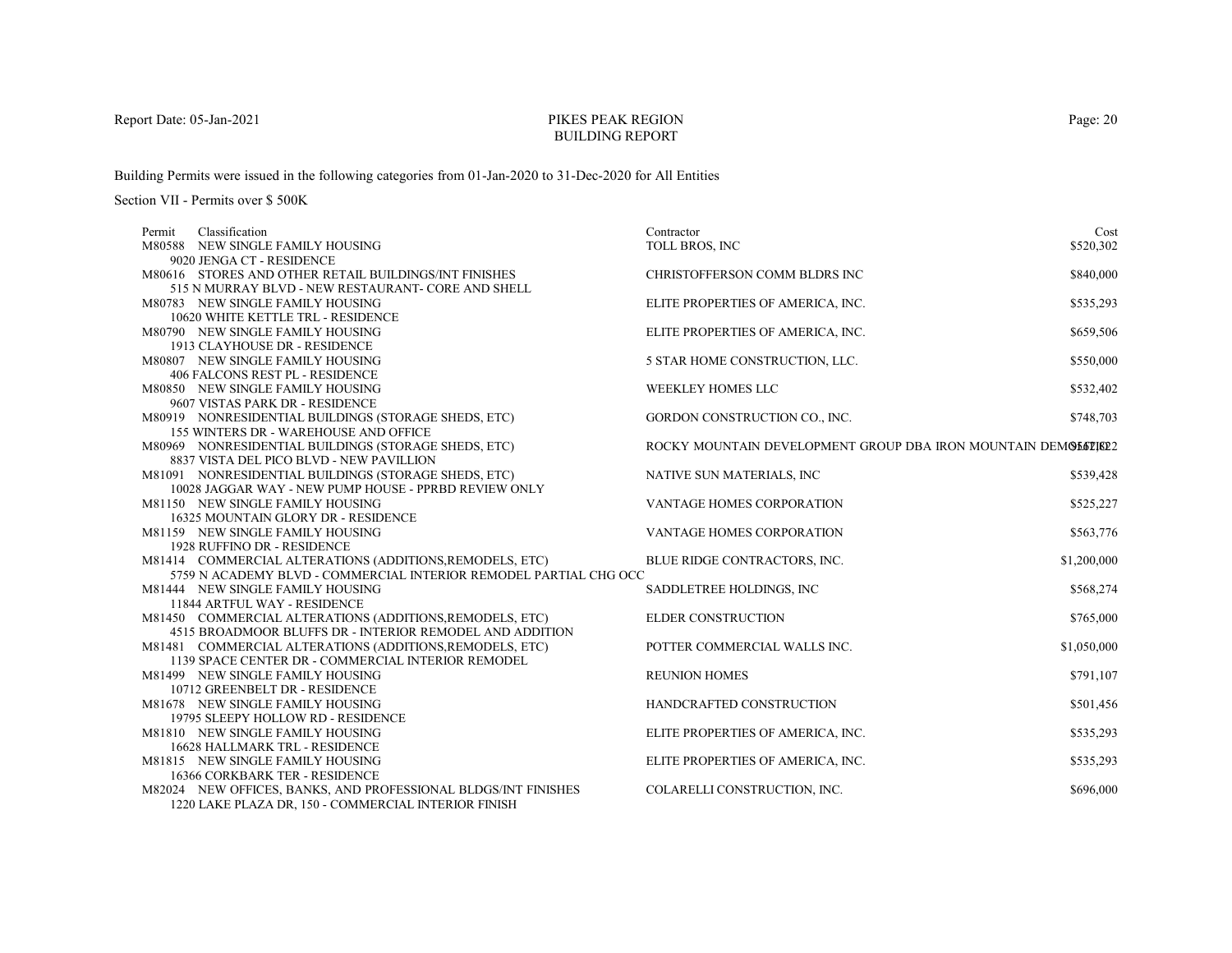# PIKES PEAK REGIONBUILDING REPORT

Building Permits were issued in the following categories from 01-Jan-2020 to 31-Dec-2020 for All Entities

| Classification<br>Permit                                                                                                                 | Contractor                           | Cost        |
|------------------------------------------------------------------------------------------------------------------------------------------|--------------------------------------|-------------|
| M82279 NEW SINGLE FAMILY HOUSING                                                                                                         | SADDLETREE HOLDINGS, INC             | \$575,341   |
| 1007 NATIVE DANCER TER - RESIDENCE                                                                                                       |                                      |             |
| M82287 NEW SINGLE FAMILY HOUSING                                                                                                         | INNOVATIVE BUILDING SOLUTIONS LLC    | \$572,021   |
| 5550 COPPER DR - RESIDENCE                                                                                                               |                                      |             |
| M82462 NEW SINGLE FAMILY HOUSING                                                                                                         | CREEKSTONE DEVELOPMENT, INC.         | \$719,792   |
| 10423 BERGAN PEAK CT - RESIDENCE                                                                                                         |                                      |             |
| M82486 COMMERCIAL ALTERATIONS (ADDITIONS, REMODELS, ETC)                                                                                 | PEAK PROFESSIONAL CONTRS INC         | \$1,000,000 |
| 5342 N NEVADA AVE - ADDITION                                                                                                             |                                      |             |
| M82522 NEW SINGLE FAMILY HOUSING                                                                                                         | <b>NEW HAVEN HOMES</b>               | \$525,227   |
| 14124 STONE EAGLE PL - RESIDENCE - ENGINEER STAMPED                                                                                      |                                      |             |
| M82648 NEW SINGLE FAMILY HOUSING                                                                                                         | VANGUARD HOMES CORP.                 | \$519,017   |
| 10179 HANNAWAY DR - RESIDENCE                                                                                                            |                                      |             |
| M82650 NEW SINGLE FAMILY HOUSING                                                                                                         | VANGUARD HOMES CORP.                 | \$530,688   |
| 10275 KENTWOOD DR - RESIDENCE                                                                                                            |                                      |             |
| M82741 NEW SINGLE FAMILY HOUSING                                                                                                         | VANTAGE HOMES CORPORATION            | \$518,910   |
| 826 EASY GOER CT - RESIDENCE                                                                                                             |                                      |             |
| M82753 NEW AMUSEMENT AND RECREATION BUILDINGS                                                                                            | <b>EXECUTIVE CUSTOM CONSTRUCTION</b> | \$7,689,061 |
| 165 SPECTRUM LOOP - NEW DRIVING RANGE                                                                                                    |                                      |             |
| M83006 NEW INDUSTRIAL BUILDINGS (MANUFACTURING ETC)<br>5825 MARK DABLING BLVD, 100 - INTERIOR REMODEL- MANUFACTURING-CHANGE OF OCCUPANCY | INNOVATIVE CONSTRUCTION, INC.        | \$875,000   |
| M83034 NEW SINGLE FAMILY HOUSING                                                                                                         |                                      |             |
| 1787 REDBANK DR - RESIDENCE                                                                                                              | SADDLETREE HOLDINGS, INC             | \$502,419   |
| M83062 NEW SINGLE FAMILY HOUSING                                                                                                         | MC HAMMER, INC.                      | \$850,000   |
| 961 SPACIOUS SKIES DR - RESIDENCE - ENGINEER STAMPED                                                                                     |                                      |             |
| M83205 NEW SINGLE FAMILY HOUSING                                                                                                         | CAMPBELL HOMES LTD.                  | \$545,037   |
| 10664 WINGFIEL LN - RESIDENCE                                                                                                            |                                      |             |
| M83215 NEW SINGLE FAMILY HOUSING                                                                                                         | ELITE PROPERTIES OF AMERICA, INC.    | \$580,588   |
| 2732 ELK STONE CT - RESIDENCE                                                                                                            |                                      |             |
| M83264 NEW SINGLE FAMILY HOUSING                                                                                                         | VANTAGE HOMES CORPORATION            | \$518,910   |
| 1029 SIR BARTON DR - RESIDENCE                                                                                                           |                                      |             |
| M83272 NEW SINGLE FAMILY HOUSING                                                                                                         | VANTAGE HOMES CORPORATION            | \$519,552   |
| 4641 HANGING LAKE CIR - RESIDENCE                                                                                                        |                                      |             |
| M83830 NEW SINGLE FAMILY HOUSING                                                                                                         | KIRELLA HOMES, INC                   | \$714,545   |
| 2463 LYONS VIEW PT - RESIDENCE                                                                                                           |                                      |             |
| M83918 NEW SINGLE FAMILY HOUSING                                                                                                         | CLAYTON PROPERTIES GROUP II, INC.    | \$503,704   |
| 7094 COMPASS BEND DR - RESIDENCE                                                                                                         |                                      |             |
| M83954 NEW SINGLE FAMILY HOUSING                                                                                                         | ELITE PROPERTIES OF AMERICA, INC.    | \$533,473   |
| 7215 FAUNA GLEN DR - RESIDENCE                                                                                                           |                                      |             |
| M84002 NEW SINGLE FAMILY HOUSING                                                                                                         | SCHWERS CONSTRUCTION CO              | \$1,000,000 |
| 2710 CATHEDRAL ROCK VW - RESIDENCE                                                                                                       |                                      |             |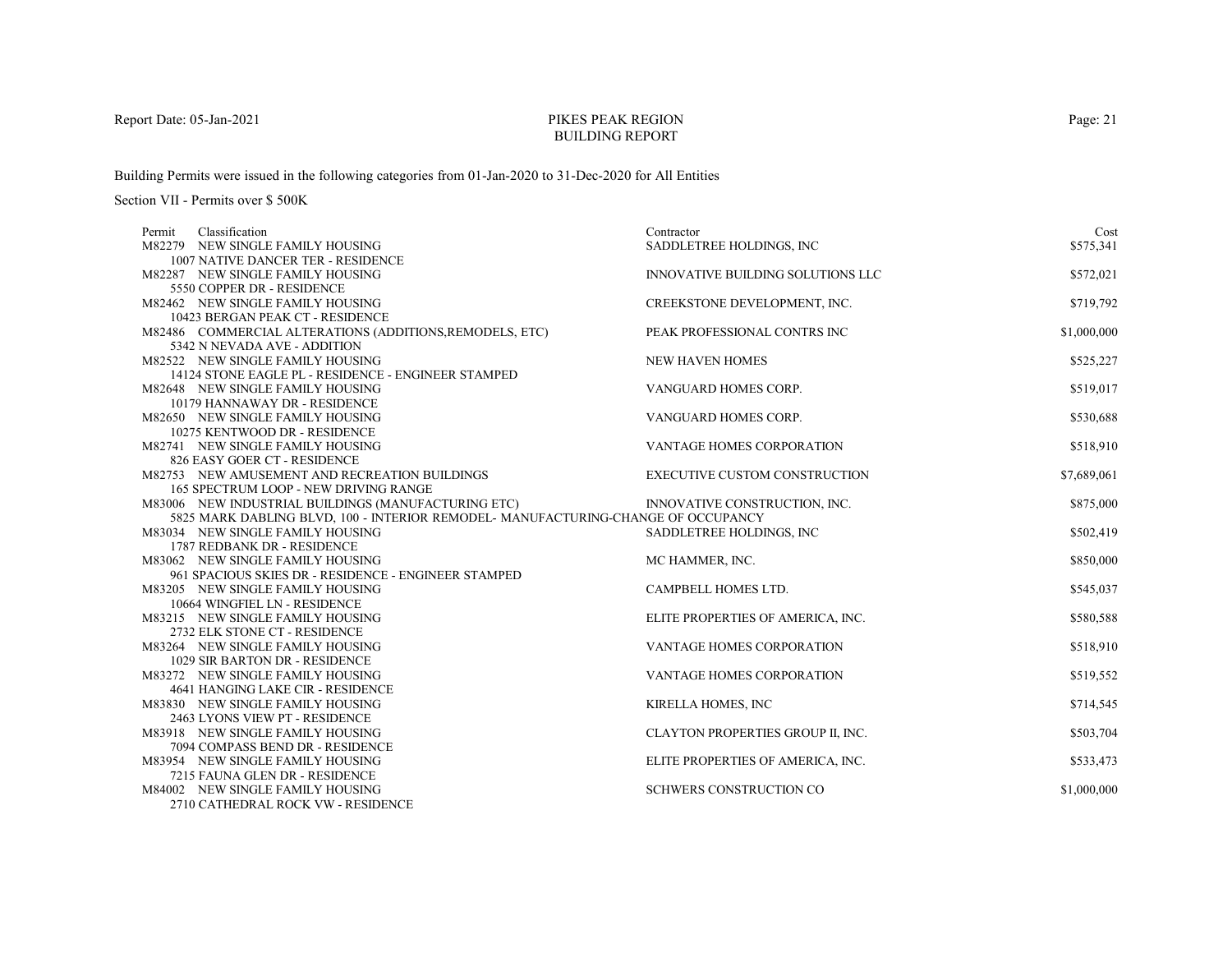# PIKES PEAK REGIONBUILDING REPORT

Building Permits were issued in the following categories from 01-Jan-2020 to 31-Dec-2020 for All Entities

| Classification<br>Permit                                                                                          | Contractor                            | Cost         |
|-------------------------------------------------------------------------------------------------------------------|---------------------------------------|--------------|
| M84003 NEW SINGLE FAMILY HOUSING                                                                                  | ELITE PROPERTIES OF AMERICA, INC.     | \$559,172    |
| 7322 LEWIS CLARK TRL - RESIDENCE                                                                                  |                                       |              |
| M84037 NEW SINGLE FAMILY HOUSING                                                                                  | ELITE PROPERTIES OF AMERICA, INC.     | \$567,738    |
| 2733 ELK STONE CT - RESIDENCE                                                                                     |                                       |              |
| M84073 NEW SINGLE FAMILY HOUSING                                                                                  | ELITE PROPERTIES OF AMERICA, INC.     | \$632,736    |
| 1980 RUFFINO DR - RESIDENCE                                                                                       |                                       |              |
| M84144 NEW SINGLE FAMILY HOUSING                                                                                  | HI POINT HOME BUILDERS LLC            | \$546,965    |
| 7183 BUCKSKIN RANCH VW - RESIDENCE                                                                                |                                       |              |
| M84148 NEW SINGLE FAMILY HOUSING                                                                                  | <b>HOMEOWNER</b>                      | \$592,581    |
| 15690 FOOLS GOLD LN - RESIDENCE                                                                                   |                                       |              |
| M84222 NEW SINGLE FAMILY HOUSING                                                                                  | ELITE PROPERTIES OF AMERICA, INC.     | \$638,625    |
| 12151 PILEDRIVER WAY - RESIDENCE                                                                                  |                                       |              |
| M84242 NEW SINGLE FAMILY HOUSING                                                                                  | <b>GOLD RUSH CONSTR &amp; BLDG CO</b> | \$593,652    |
| 5450 HAES HAVEN VW - RESIDENCE                                                                                    |                                       |              |
| M84364 NEW SINGLE FAMILY HOUSING                                                                                  | ALLGOOD CONSTRUCTION LLC              | \$606,501    |
| 136 STAR VIEW CIR - RESIDENCE                                                                                     |                                       |              |
| M84371 NEW SINGLE FAMILY HOUSING                                                                                  | ELITE PROPERTIES OF AMERICA, INC.     | \$507,452    |
| 6395 KNAPP DR - RESIDENCE                                                                                         |                                       |              |
| M84428 COMMERCIAL ALTERATIONS (ADDITIONS, REMODELS, ETC)                                                          | BLUSKY RESTORATION CONTRACTORS, LLC   | \$716,000    |
| 3475 KNOLL LN, 199-206 - COMMERCIAL INTERIOR REMODEL                                                              |                                       |              |
| M84664 NEW SINGLE FAMILY HOUSING<br>6339 KNAPP DR - RESIDENCE                                                     | VANGUARD HOMES CORP.                  | \$561,635    |
|                                                                                                                   |                                       |              |
| M84723 COMMERCIAL ALTERATIONS (ADDITIONS, REMODELS, ETC)<br>1700 S CHELTON RD - COMMERCIAL ADDITION (THRU FINISH) | BRYAN CONSTRUCTION, INC.              | \$26,444,289 |
| M84741 NEW SINGLE FAMILY HOUSING                                                                                  | CONSTRUCTION BY GENESIS, INC.         | \$559,172    |
| 4040 STAGECOACH RD - RESIDENCE                                                                                    |                                       |              |
| M84751 NEW SINGLE FAMILY HOUSING                                                                                  | SAINT AUBYN HOMES, LLC                | \$526,834    |
| 9833 FAIRWAY GLEN DR - RESIDENCE                                                                                  |                                       |              |
| M84813 COMMERCIAL ALTERATIONS (ADDITIONS, REMODELS, ETC)                                                          | GE JOHNSON CONSTRUCTION COMPANY, INC. | \$950,000    |
| 619 PROSPECT LAKE DR - INTERIOR REMODEL/PARTIAL CHANGE OF OCCUPANCY                                               |                                       |              |
| M84835 NEW SINGLE FAMILY HOUSING                                                                                  | STAUFFER AND SONS CONSTRUCTION        | \$639,589    |
| 585 PEMBROOK DR - RESIDENCE                                                                                       |                                       |              |
| M84881 NEW SINGLE FAMILY HOUSING                                                                                  | SADDLETREE HOLDINGS, INC              | \$651,368    |
| 14330 SPYGLASS HILL PL - RESIDENCE                                                                                |                                       |              |
| M85138 NEW SINGLE FAMILY HOUSING                                                                                  | BK CONSTRUCTION & COMPANY             | \$900,000    |
| 960 SPACIOUS SKIES DR - RESIDENCE                                                                                 |                                       |              |
| M85192 NEW SINGLE FAMILY HOUSING                                                                                  | ELITE PROPERTIES OF AMERICA, INC.     | \$506,703    |
| 2756 ELK STONE CT - RESIDENCE                                                                                     |                                       |              |
| M85193 NEW SINGLE FAMILY HOUSING                                                                                  | ELITE PROPERTIES OF AMERICA, INC.     | \$567,738    |
| 1920 WALNUT CREEK CT - RESIDENCE                                                                                  |                                       |              |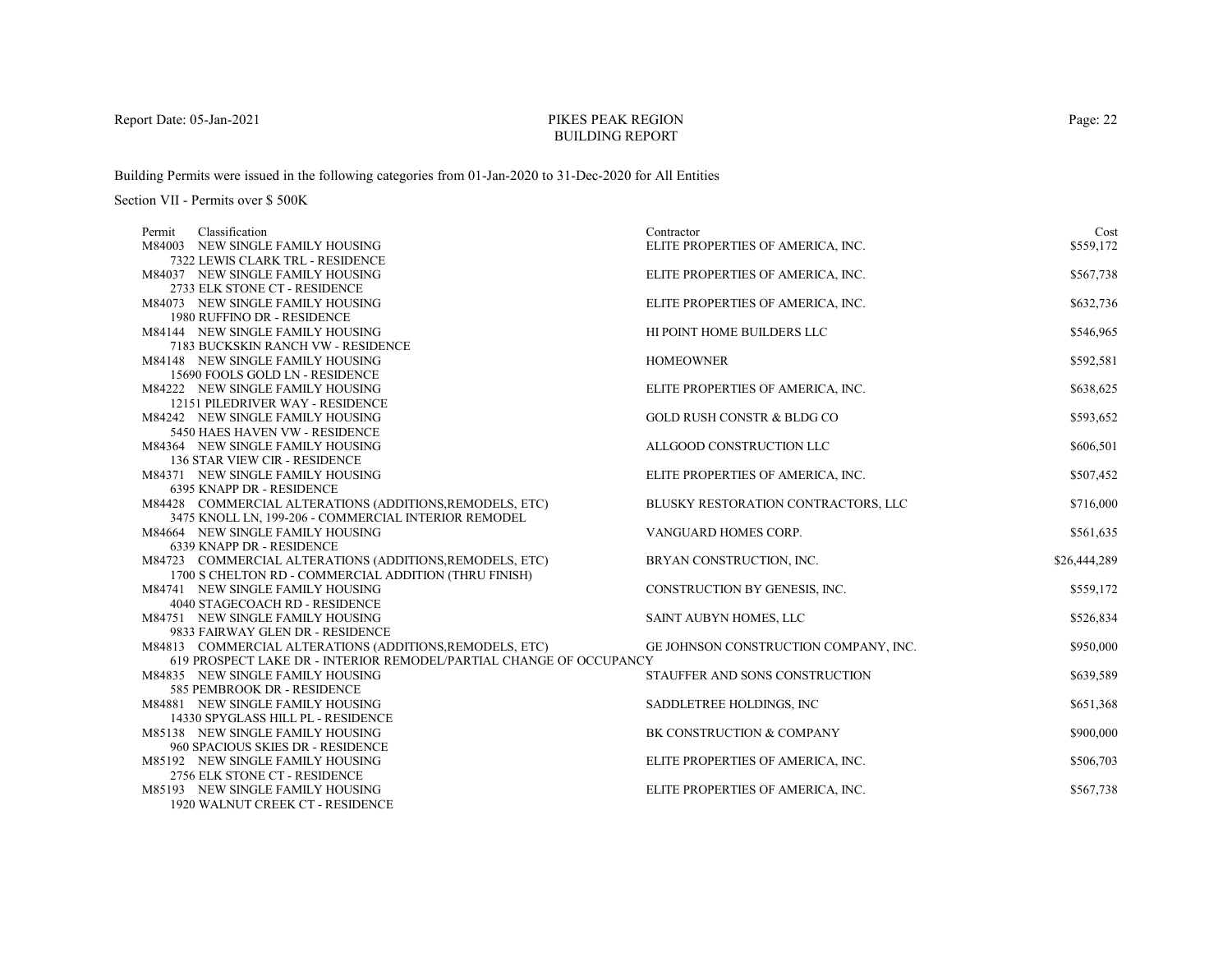# PIKES PEAK REGIONBUILDING REPORT

Building Permits were issued in the following categories from 01-Jan-2020 to 31-Dec-2020 for All Entities

| Classification<br>Permit                                                                                       | Contractor                               | Cost        |
|----------------------------------------------------------------------------------------------------------------|------------------------------------------|-------------|
| M85199 NEW SINGLE FAMILY HOUSING                                                                               | ELITE PROPERTIES OF AMERICA, INC.        | \$533,473   |
| 2758 GRAND PRIX CT - RESIDENCE                                                                                 |                                          |             |
| M85213 NEW SINGLE FAMILY HOUSING                                                                               | VANTAGE HOMES CORPORATION                | \$627,596   |
| 1968 CLAYHOUSE DR - RESIDENCE                                                                                  |                                          |             |
| M85259 NEW SINGLE FAMILY HOUSING                                                                               | ELITE PROPERTIES OF AMERICA, INC.        | \$638,625   |
| 10954 RHINESTONE DR - RESIDENCE                                                                                |                                          |             |
| M85267 COMMERCIAL ALTERATIONS (ADDITIONS, REMODELS, ETC)                                                       | COMMUNITY PRESERVATION & MANAGEMENT, LLC | \$681,173   |
| 790 E KINGS DEER PT - REROOF                                                                                   |                                          |             |
| M85400 NEW SINGLE FAMILY HOUSING                                                                               | CAMPBELL HOMES LTD.                      | \$537,220   |
| 10639 WINGFIEL LN - RESIDENCE                                                                                  |                                          |             |
| M85624 NEW SINGLE FAMILY HOUSING                                                                               | <b>MURPHY'S CUSTOM HOMES</b>             | \$780,000   |
| 14372 SPYGLASS HILL PL - RESIDENCE                                                                             |                                          |             |
| M85649 NEW SINGLE FAMILY HOUSING                                                                               | VANTAGE HOMES CORPORATION                | \$508,095   |
| 10408 FALL CREEK CT - RESIDENCE                                                                                | <b>BCC BUILDERS</b>                      |             |
| M85698 NONRESIDENTIAL BUILDINGS (STORAGE SHEDS, ETC)<br>9795 NAUTILUS PT, A-100 - STORAGE BUILDING PLUS OFFICE |                                          | \$1,921,277 |
| M85828 NEW SINGLE FAMILY HOUSING                                                                               | <b>ASPEN VIEW HOMES</b>                  | \$615,710   |
| 10236 TRIBOROUGH TRL - RESIDENCE                                                                               |                                          |             |
| M85883 NEW SINGLE FAMILY HOUSING                                                                               | MAJESTIC CUSTOM HOMES, INC.              | \$588,190   |
| 9955 BRACKNELL PL - RESIDENCE                                                                                  |                                          |             |
| M85892 NEW SINGLE FAMILY HOUSING                                                                               | MAJESTIC CUSTOM HOMES, INC.              | \$588,190   |
| 9983 BRACKNELL PL - RESIDENCE                                                                                  |                                          |             |
| M85932 NEW OFFICES, BANKS, AND PROFESSIONAL BLDGS/INT FINISHES                                                 | COLORADO COMMERCIAL CONSTRUCTION, INC.   | \$1,538,445 |
| 6566 N MARKSHEFFEL RD - CORE AND SHELL                                                                         |                                          |             |
| M85972 NEW OFFICES, BANKS, AND PROFESSIONAL BLDGS/INT FINISHES                                                 | <b>MEYER INNOVATIONS LLC</b>             | \$2,000,000 |
| 315 E PIKES PEAK AVE, 120 - COMMERCIAL INTERIOR FINISH-CREATE NEW SUITE                                        |                                          |             |
| M85973 NEW SINGLE FAMILY HOUSING                                                                               | HI POINT HOME BUILDERS LLC               | \$585,942   |
| 7506 BUCKSKIN RANCH VW - RESIDENCE                                                                             |                                          |             |
| M86055 COMMERCIAL ALTERATIONS (ADDITIONS, REMODELS, ETC)                                                       | ART C KLEIN CONSTRUCTION, INC.           | \$695,604   |
| 615 WIDEFIELD DR - SCHOOL IMPROVEMENTS                                                                         |                                          |             |
| M86151 NEW SINGLE FAMILY HOUSING                                                                               | VANTAGE HOMES CORPORATION                | \$518,910   |
| 11064 TRANQUIL WATER DR - RESIDENCE                                                                            |                                          |             |
| M86166 NEW SINGLE FAMILY HOUSING                                                                               | LOST CREEK CONSTRUCTION, LLC             | \$1,000,000 |
| 2035 MAHAFFIE CT - RESIDENCE                                                                                   |                                          |             |
| M86189 NEW SINGLE FAMILY HOUSING                                                                               | VILLAGREE, LLC                           | \$1,600,000 |
| 5305 STAGECOACH RD - RESIDENCE                                                                                 |                                          |             |
| M86208 NEW SINGLE FAMILY HOUSING                                                                               | <b>HOMEOWNER</b>                         | \$535,186   |
| 8435 FURLONG CIR - RESIDENCE                                                                                   |                                          |             |
| M86231 NEW SINGLE FAMILY HOUSING                                                                               | <b>REUNION HOMES</b>                     | \$572,450   |
| 9502 FAIRWAY GLEN DR - RESIDENCE                                                                               |                                          |             |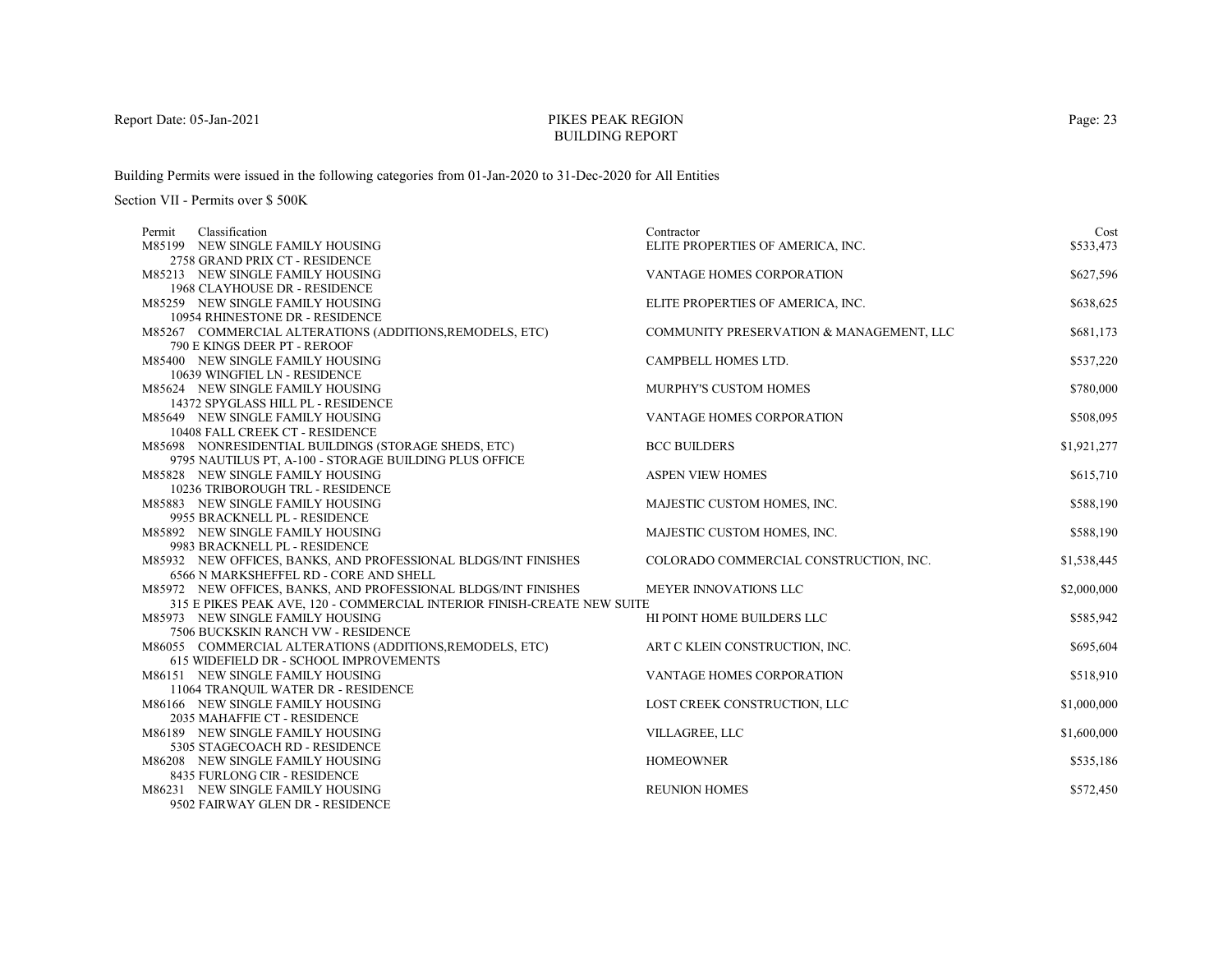# PIKES PEAK REGIONBUILDING REPORT

Building Permits were issued in the following categories from 01-Jan-2020 to 31-Dec-2020 for All Entities

| Classification<br>Permit                                                                                      | Contractor                                | Cost        |
|---------------------------------------------------------------------------------------------------------------|-------------------------------------------|-------------|
| M86381 COMMERCIAL ALTERATIONS (ADDITIONS, REMODELS, ETC)<br>121 S TEJON ST, 900 - COMMERCIAL INTERIOR REMODEL | KROESCHELL ROCKY MOUNTAIN, INC            | \$1,100,000 |
| M86416 NONRESIDENTIAL BUILDINGS (STORAGE SHEDS, ETC)                                                          | J.R. FILANC CONSTRUCTION CO., INC.        | \$2,411,175 |
| 3315 W COLORADO AVE - NEW LIFT STATION                                                                        |                                           |             |
| M86481 NEW SINGLE FAMILY HOUSING                                                                              | GOETZMANN CUSTOM HOMES INC                | \$624,383   |
| 7950 POCO RD - RESIDENCE                                                                                      |                                           |             |
| M86482 NEW SINGLE FAMILY HOUSING                                                                              | ELITE PROPERTIES OF AMERICA, INC.         | \$504,347   |
| 10619 WHITE KETTLE TRL - RESIDENCE                                                                            |                                           |             |
| M86485 NEW SINGLE FAMILY HOUSING                                                                              | ELITE PROPERTIES OF AMERICA, INC.         | \$560,457   |
| 10649 WHITE KETTLE TRL - RESIDENCE                                                                            |                                           |             |
| M86520 NEW SINGLE FAMILY HOUSING                                                                              | <b>REUNION HOMES</b>                      | \$791,107   |
| 9622 FAIRWAY GLEN DR - RESIDENCE                                                                              |                                           |             |
| M86535 NEW SINGLE FAMILY HOUSING                                                                              | ALL ABOUT HOME DESIGN, LLC                | \$1,800,000 |
| 5155 OLD STAGECOACH RD - RESIDENCE                                                                            |                                           |             |
| M86611 NEW SINGLE FAMILY HOUSING                                                                              | CAMPBELL HOMES LTD.                       | \$560,350   |
| 12614 WINDINGWALK DR - RESIDENCE                                                                              |                                           |             |
| M86621 NEW SINGLE FAMILY HOUSING                                                                              | CAMPBELL HOMES LTD.                       | \$560,350   |
| 12940 STONE VALLEY DR - RESIDENCE                                                                             |                                           |             |
| M86648 COMMERCIAL ALTERATIONS (ADDITIONS, REMODELS, ETC)                                                      | D & D CUSTOM HOME REMODELING              | \$600,000   |
| 10585 UTE PASS AVE - INTERIOR AND EXTERIOR REMODEL - PPRBD REVIEW ONLY                                        |                                           |             |
| M86653 STORES AND OTHER RETAIL BUILDINGS/INT FINISHES                                                         | COLORADO COMMERCIAL CONSTRUCTION, INC.    | \$2,819,219 |
| 2050 SOUTHGATE RD, 190 - INTERIOR FINISH - CREATE NEW SUITE AND CHG OF OCC                                    |                                           |             |
| M86670 NEW SINGLE FAMILY HOUSING                                                                              | <b>RON COVINGTON HOMES</b>                | \$572,128   |
| 13165 STONE PEAKS WAY - RESIDENCE                                                                             |                                           |             |
| M86700 NEW SERVICE STATIONS AND REPAIR GARAGES                                                                | THE IDEAL COMPANY INC                     | \$750,000   |
| 1368 REPUBLIC DR - NEW AUTOMOTIVE REPAIR GARAGE                                                               |                                           |             |
| M86722 NEW SINGLE FAMILY HOUSING                                                                              | HEREBIC HOMES, INC                        | \$630,059   |
| 14655 BASIN DR - RESIDENCE                                                                                    |                                           |             |
| M86724 NEW SINGLE FAMILY HOUSING                                                                              | <b>VANTAGE HOMES CORPORATION</b>          | \$518,910   |
| 8233 WHEATLAND DR - RESIDENCE<br>M86728 NEW SINGLE FAMILY HOUSING                                             |                                           |             |
| 3304 BLUE HERON SPRING LN - RESIDENCE                                                                         | ALLIANCE HOMES, LLC DBA ALLIANCE BUILDERS | \$1,184,277 |
| M86744 NEW SINGLE FAMILY HOUSING                                                                              | CLAYTON PROPERTIES GROUP II, INC.         | \$646,442   |
| 7256 WINTERSTONE CT - RESIDENCE                                                                               |                                           |             |
| M86745 NEW SERVICE STATIONS AND REPAIR GARAGES                                                                | <b>CLOUD CM LLC</b>                       | \$750,000   |
| 7919 SILICON HTS - NEW AUTOMOTIVE REPAIR GARAGE                                                               |                                           |             |
| M86899 NEW SINGLE FAMILY HOUSING                                                                              | CONSTRUCTION BY GENESIS, INC.             | \$668,286   |
| 10675 HARDY RD - RESIDENCE                                                                                    |                                           |             |
| M86932 NEW SINGLE FAMILY HOUSING                                                                              | <b>HOMEOWNER</b>                          | \$831,476   |
| 16355 N MERIDIAN RD - RESIDENCE                                                                               |                                           |             |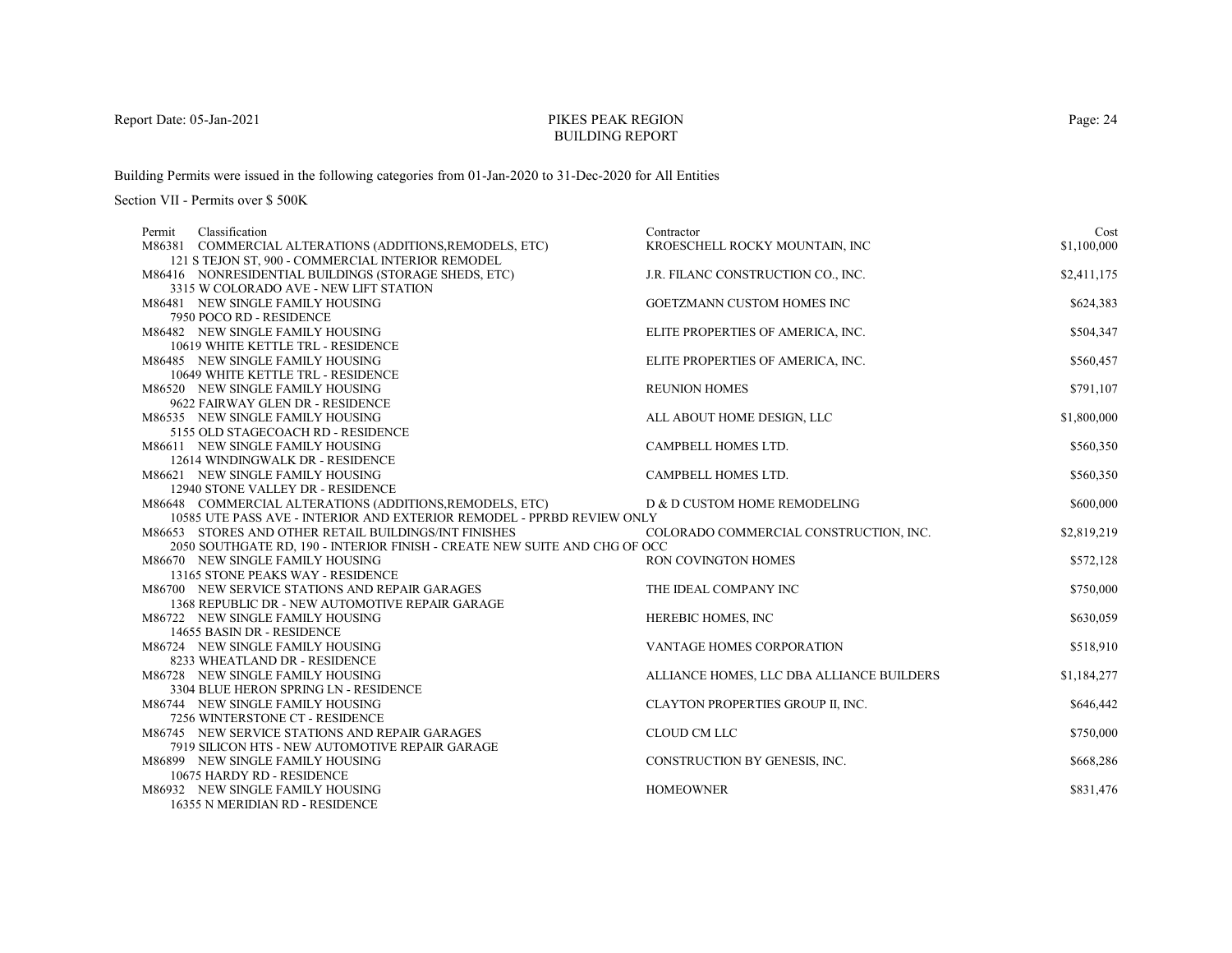# PIKES PEAK REGIONBUILDING REPORT

Building Permits were issued in the following categories from 01-Jan-2020 to 31-Dec-2020 for All Entities

Section VII - Permits over \$ 500K

| Classification<br>Permit                                          | Contractor                                   | Cost        |
|-------------------------------------------------------------------|----------------------------------------------|-------------|
| M87008 NEW SINGLE FAMILY HOUSING                                  | <b>HAMMER HOMES</b>                          | \$625,668   |
| <b>6442 RALEIGH RD - RESIDENCE</b>                                |                                              |             |
| M87018 NEW SINGLE FAMILY HOUSING                                  | CLAYTON PROPERTIES GROUP II, INC.            | \$561,528   |
| 7268 WINTERSTONE CT - RESIDENCE                                   |                                              |             |
| M87104 NEW SINGLE FAMILY HOUSING                                  | C & K BUILDERS, INC.                         | \$658,007   |
| 13625 IRISH HUNTER TRL - RESIDENCE                                |                                              |             |
| M87148 NEW SINGLE FAMILY HOUSING                                  | J. ELLIOTT CONSTRUCTION LLC                  | \$972,715   |
| 13761 BANDANERO DR - RESIDENCE                                    |                                              |             |
| M87396 COMMERCIAL ALTERATIONS (ADDITIONS, REMODELS, ETC)          | <b>RAINE BUILDING LLC.</b>                   | \$2,900,000 |
| 5825 MARK DABLING BLVD, 100 - COMMERCIAL INTERIOR REMODEL         |                                              |             |
| M87549 NEW SINGLE FAMILY HOUSING                                  | COMITO BUILDING AND DESIGN, LLC              | \$1,000,000 |
| 3930 STAR RISE PT - RESIDENCE                                     |                                              |             |
| M87627 NEW SINGLE FAMILY HOUSING                                  | ELITE PROPERTIES OF AMERICA, INC.            | \$659,506   |
| 16456 FLORAWOOD PL - RESIDENCE                                    |                                              |             |
| M87636 NEW SINGLE FAMILY HOUSING                                  | ELITE PROPERTIES OF AMERICA, INC.            | \$504,347   |
| 2792 ELK STONE CT - RESIDENCE                                     |                                              |             |
| M87640 NEW SINGLE FAMILY HOUSING                                  | ELITE PROPERTIES OF AMERICA, INC.            | \$683,492   |
| 1972 CLAYHOUSE DR - RESIDENCE<br>M87676 NEW SINGLE FAMILY HOUSING | TKO DESIGN & CONSTRUCTION LTD. LIABILITY CO. | \$548,035   |
| 435 ST MORITZ WAY - RESIDENCE                                     |                                              |             |
| M87679 NEW SINGLE FAMILY HOUSING                                  | ELITE PROPERTIES OF AMERICA, INC.            | \$533,473   |
| 2613 PONY CLUB LN - RESIDENCE                                     |                                              |             |
| M87714 NEW OFFICES, BANKS, AND PROFESSIONAL BLDGS/INT FINISHES    | HAMMERS CONSTRUCTION, INC                    | \$900,000   |
| 7471 BLACK FOREST RD - COMMERCIAL BUILDING (THROUGH FINISH)       |                                              |             |
| M87992 NEW SINGLE FAMILY HOUSING                                  | RON COVINGTON HOMES                          | \$516,768   |
| 6317 SUNCROFT LN - RESIDENCE                                      |                                              |             |
| M87999 COMMERCIAL ALTERATIONS (ADDITIONS, REMODELS, ETC)          | HENSEL PHELPS CONSTRUCTION CO                | \$1,350,000 |
| 4050 BRIARGATE PKWY - COMMERCIAL INTERIOR REMODEL                 |                                              |             |
| M88000 NEW SINGLE FAMILY HOUSING                                  | <b>RON COVINGTON HOMES</b>                   | \$505,096   |
| 10203 SHARON SPRINGS DR - RESIDENCE                               |                                              |             |
| M88188 NEW SINGLE FAMILY HOUSING                                  | LAURIA BUILDERS & LAND, LLC.                 | \$673,000   |
| 19321 QUEENS CRESCENT WAY - RESIDENCE                             |                                              |             |
| M88259 NEW SINGLE FAMILY HOUSING                                  | <b>VANTAGE HOMES CORPORATION</b>             | \$558,958   |
| 1948 RUFFINO DR - RESIDENCE                                       |                                              |             |
| M88264 NEW SINGLE FAMILY HOUSING                                  | VANTAGE HOMES CORPORATION                    | \$519,552   |
| 4322 HANGING LAKE CIR - RESIDENCE                                 |                                              |             |
| M88479 NEW SINGLE FAMILY HOUSING                                  | CHALLENGER BUILDING, LLC                     | \$575,127   |
| 8976 BACKGAMMON DR - RESIDENCE                                    |                                              |             |
| M88649 NEW SINGLE FAMILY HOUSING                                  | SADDLETREE HOLDINGS, INC.                    | \$520,837   |
| 1717 REDBANK DR - RESIDENCE                                       |                                              |             |

Page: 25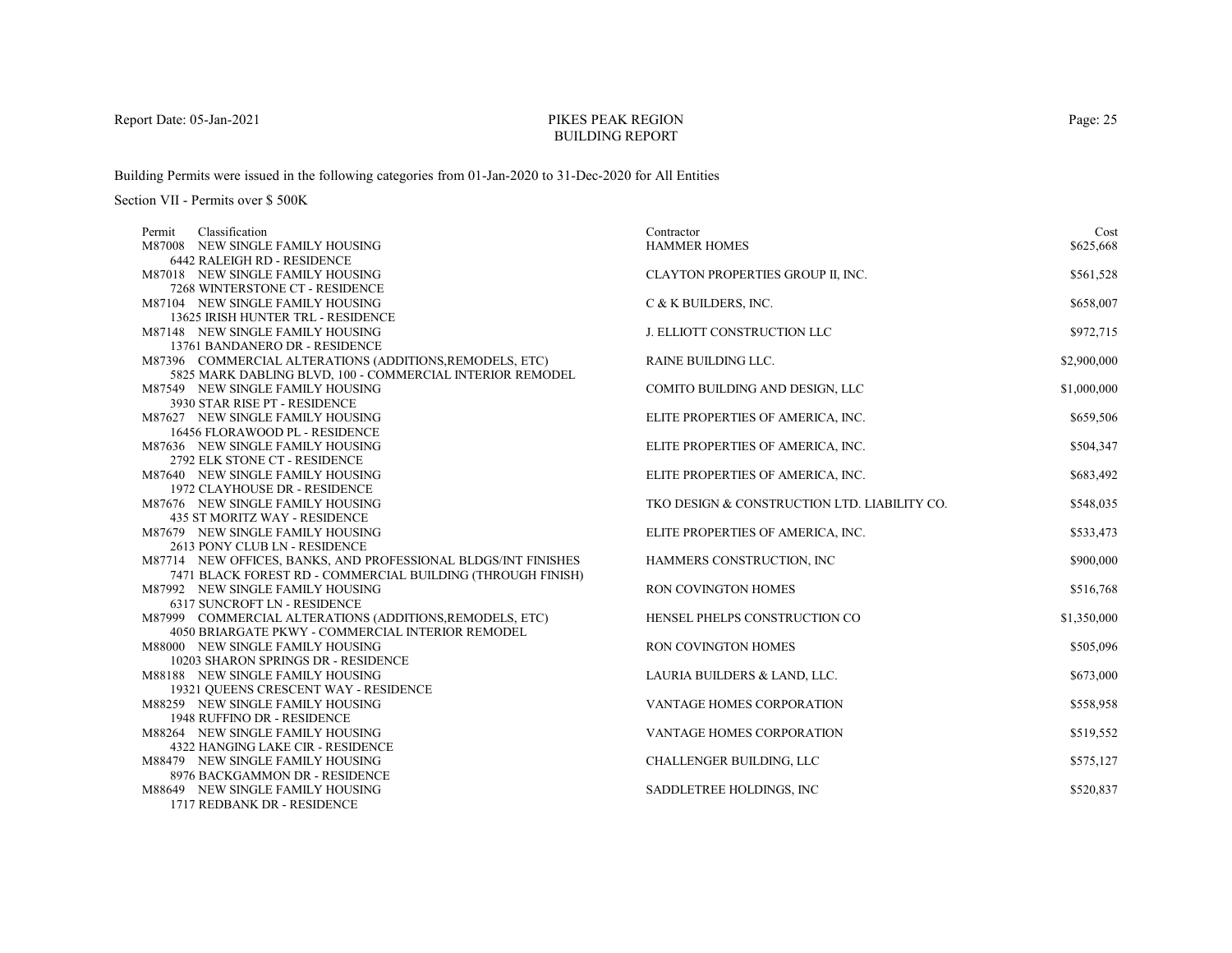# PIKES PEAK REGIONBUILDING REPORT

Building Permits were issued in the following categories from 01-Jan-2020 to 31-Dec-2020 for All Entities

| Classification<br>Permit                                          | Contractor                        | Cost        |
|-------------------------------------------------------------------|-----------------------------------|-------------|
| M88661 COMMERCIAL ALTERATIONS (ADDITIONS, REMODELS, ETC)          | GORDON CONSTRUCTION CO., INC.     | \$750,000   |
| 415 S NEVADA AVE - COMMERCIAL INTERIOR REMODEL                    |                                   |             |
| M88678 NEW SINGLE FAMILY HOUSING                                  | TRAIL'S END HOMEBUILDERS, LLC     | \$650,000   |
| 2427 LYONS VIEW PT - RESIDENCE                                    |                                   |             |
| M88779 NEW SINGLE FAMILY HOUSING<br>11826 ARTFUL WAY - RESIDENCE  | GOETZMANN CUSTOM HOMES INC        | \$559,386   |
| M88863 NEW SINGLE FAMILY HOUSING                                  | ART C KLEIN CONSTRUCTION, INC.    | \$601,000   |
| 3165 CATHEDRAL SPIRES DR - RESIDENCE                              |                                   |             |
| M88924 NEW SINGLE FAMILY HOUSING                                  | ELITE PROPERTIES OF AMERICA, INC. | \$632,736   |
| 2768 ELK STONE CT - RESIDENCE                                     |                                   |             |
| M88940 NEW OFFICES, BANKS, AND PROFESSIONAL BLDGS/INT FINISHES    | BRYAN CONSTRUCTION, INC.          | \$1,100,000 |
| 6031 E WOODMEN RD, 310 - INTERIOR FINISH - MEDICAL OFFICE         |                                   |             |
| M88965 NEW SINGLE FAMILY HOUSING                                  | BLACK OAK HOMES & DESIGN, INC.    | \$540,112   |
| 10322 BECKHAM ST - RESIDENCE                                      |                                   |             |
| M89069 NEW SINGLE FAMILY HOUSING                                  | ELITE PROPERTIES OF AMERICA, INC. | \$683,492   |
| 10680 WHITE KETTLE TRL - RESIDENCE                                |                                   |             |
| M89201 NEW SINGLE FAMILY HOUSING                                  | VANTAGE HOMES CORPORATION         | \$508,095   |
| 4690 HANGING LAKE CIR - RESIDENCE                                 |                                   |             |
| M89209 NEW SINGLE FAMILY HOUSING                                  | VANTAGE HOMES CORPORATION         | \$602,753   |
| 16194 ENCHANTED PEAK WAY - RESIDENCE                              |                                   |             |
| M89255 COMMERCIAL ALTERATIONS (ADDITIONS, REMODELS, ETC)          | SCHMUESER & ASSOCIATES, LLC.      | \$1,281,500 |
| 6615 GENERATION DR - STEEL SUPPORT STRUCTURE ONLY - NO M/E/P      |                                   |             |
| M89475 NEW OFFICES, BANKS, AND PROFESSIONAL BLDGS/INT FINISHES    | TMS CONSTRUCTION, INC.            | \$660,882   |
| 10855 HIDDEN POOL HTS, 200 - COMMERCIAL INTERIOR FINISH           |                                   |             |
| M89478 NEW SINGLE FAMILY HOUSING                                  | ELITE PROPERTIES OF AMERICA, INC. | \$550,712   |
| 6362 OTTAWA DR - RESIDENCE                                        |                                   |             |
| M89533 NEW SINGLE FAMILY HOUSING                                  | CLAYTON PROPERTIES GROUP II, INC. | \$561,528   |
| 7077 COMPASS BEND DR - RESIDENCE                                  |                                   |             |
| M89568 NEW SINGLE FAMILY HOUSING<br>7018 SEDGEROCK LN - RESIDENCE | CLAYTON PROPERTIES GROUP II, INC. | \$534,329   |
| M89620 NONRESIDENTIAL BUILDINGS (STORAGE SHEDS, ETC)              | GORDON CONSTRUCTION CO., INC.     | \$600,000   |
| 159-163 WINTERS DR - WAREHOUSE W/OFFICE                           |                                   |             |
| M89653 NEW SINGLE FAMILY HOUSING                                  | RON COVINGTON HOMES               | \$516,768   |
| 7214 FAUNA GLEN DR - RESIDENCE                                    |                                   |             |
| M89714 NEW SINGLE FAMILY HOUSING                                  | R.D. TOTH CONSTRUCTION, INC.      | \$600,000   |
| 8660 TREE ROCK DR - RESIDENCE                                     |                                   |             |
| M89753 NEW SINGLE FAMILY HOUSING                                  | ELITE PROPERTIES OF AMERICA, INC. | \$526,405   |
| 3254 RED CAVERN RD - RESIDENCE                                    |                                   |             |
| M89845 NEW SINGLE FAMILY HOUSING                                  | <b>MURPHY'S CUSTOM HOMES</b>      | \$750,000   |
| <b>18925 HILLTOP PINES PATH - RESIDENCE</b>                       |                                   |             |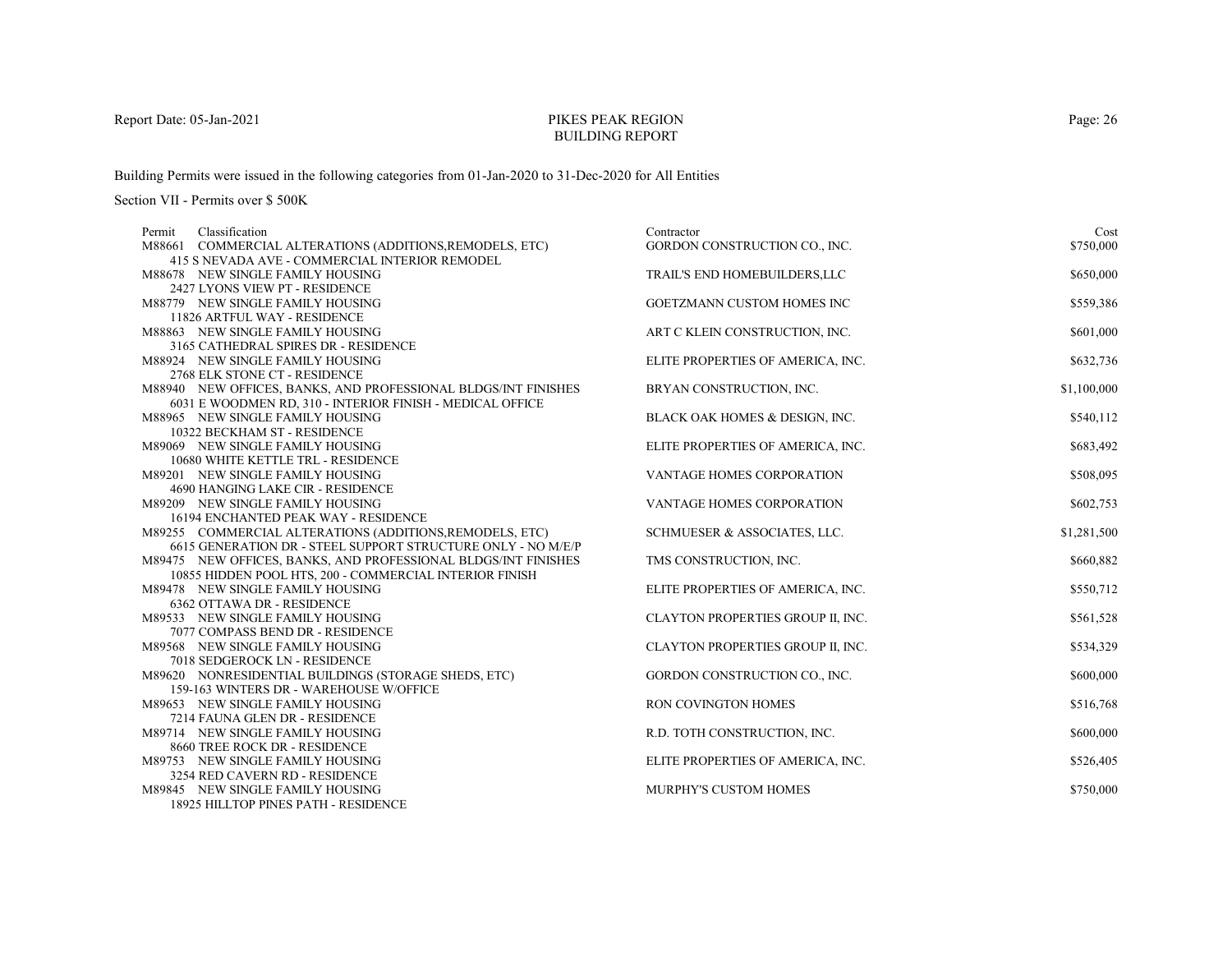# PIKES PEAK REGIONBUILDING REPORT

Building Permits were issued in the following categories from 01-Jan-2020 to 31-Dec-2020 for All Entities

| Classification<br>Permit                                           | Contractor                        | Cost         |
|--------------------------------------------------------------------|-----------------------------------|--------------|
| M89945 NEW SINGLE FAMILY HOUSING                                   | VANTAGE HOMES CORPORATION         | \$523,514    |
| 4721 HANGING LAKE CIR - RESIDENCE                                  |                                   |              |
| M89958 NEW SINGLE FAMILY HOUSING                                   | CLAYTON PROPERTIES GROUP II, INC. | \$502,526    |
| 8803 TRANQUIL KNOLL LN - RESIDENCE                                 |                                   |              |
| M89963 COMMERCIAL ALTERATIONS (ADDITIONS, REMODELS, ETC)           | WEATHERCRAFT CO OF CO SPGS INC    | \$549,375    |
| 405 WILLIS DR - REROOF                                             |                                   |              |
| M90088 NEW SINGLE FAMILY HOUSING                                   | K T MURPHY CONSTRUCTION, INC.     | \$651,903    |
| 808 PINEY RIDGE WAY - RESIDENCE                                    |                                   |              |
| M90107 NEW SINGLE FAMILY HOUSING                                   | ELITE PROPERTIES OF AMERICA, INC. | \$560,457    |
| 7352 LEWIS CLARK TRL - RESIDENCE                                   |                                   |              |
| M90125 NEW SINGLE FAMILY HOUSING                                   | ELITE PROPERTIES OF AMERICA, INC. | \$520,944    |
| 6391 OTTAWA DR - RESIDENCE                                         |                                   |              |
| M90205 NEW SINGLE FAMILY HOUSING                                   | GOETZMANN CUSTOM HOMES INC        | \$559,386    |
| 934 SIR BARTON DR - RESIDENCE                                      |                                   |              |
| M90210 NEW SINGLE FAMILY HOUSING                                   | SKRABO CONSTRUCTION, INC.         | \$677,709    |
| 1452 CASTLECOMBE LN - RESIDENCE                                    |                                   |              |
| M90264 NEW SINGLE FAMILY HOUSING                                   | MASTER BILT HOMES, INC.           | \$540,968    |
| 19510 GOOD LIFE VW - RESIDENCE<br>M90275 NEW SINGLE FAMILY HOUSING | <b>NEW HAVEN HOMES</b>            | \$712,082    |
| 7791 BANNOCKBURN TRL - RESIDENCE                                   |                                   |              |
| M90345 NONRESIDENTIAL BUILDINGS (STORAGE SHEDS, ETC)               | TRI-WESTERN CONSTRUCTION          | \$1,053,500  |
| 3570 AEROSPACE BLVD - NEW WAREHOUSE                                |                                   |              |
| M90470 NEW SINGLE FAMILY HOUSING                                   | <b>VANTAGE HOMES CORPORATION</b>  | \$508,095    |
| 4722 HANGING LAKE CIR - RESIDENCE                                  |                                   |              |
| M90773 STORES AND OTHER RETAIL BUILDINGS/INT FINISHES              | THE COPESTONE COMPANY             | \$652,000    |
| 5670 BARNES RD - CONVENIENCE STORE WITH TRASH ENCLOSURE            |                                   |              |
| M90905 NEW HOTELS, MOTELS                                          | THE LAW COMPANY INC.              | \$10,546,000 |
| 1130 INTERQUEST PKWY - NEW HOTEL (126 UNITS)                       |                                   |              |
| M90916 NEW SINGLE FAMILY HOUSING                                   | CLAYTON PROPERTIES GROUP II, INC. | \$624,705    |
| 7078 COMPASS BEND DR - RESIDENCE                                   |                                   |              |
| M91002 NEW SINGLE FAMILY HOUSING                                   | TOLL BROS, INC                    | \$519,552    |
| 9019 JENGA CT - RESIDENCE                                          |                                   |              |
| M91138 COMMERCIAL ALTERATIONS (ADDITIONS, REMODELS, ETC)           | PEAK PROFESSIONAL CONTRS INC      | \$1,980,000  |
| 4450 E FOUNTAIN BLVD, 2ND FL - INTERIOR REMODEL                    |                                   |              |
| M91321 NEW SINGLE FAMILY HOUSING                                   | ELITE PROPERTIES OF AMERICA, INC. | \$550,712    |
| 16488 GOLDEN SUN WAY - RESIDENCE                                   |                                   |              |
| M91332 NEW SINGLE FAMILY HOUSING                                   | ELITE PROPERTIES OF AMERICA, INC. | \$506,810    |
| 16025 SUNRISE GLORY LN - RESIDENCE                                 |                                   |              |
| M91342 NEW SINGLE FAMILY HOUSING                                   | ELITE PROPERTIES OF AMERICA, INC. | \$602,325    |
| 10659 WHITE KETTLE TRL - RESIDENCE                                 |                                   |              |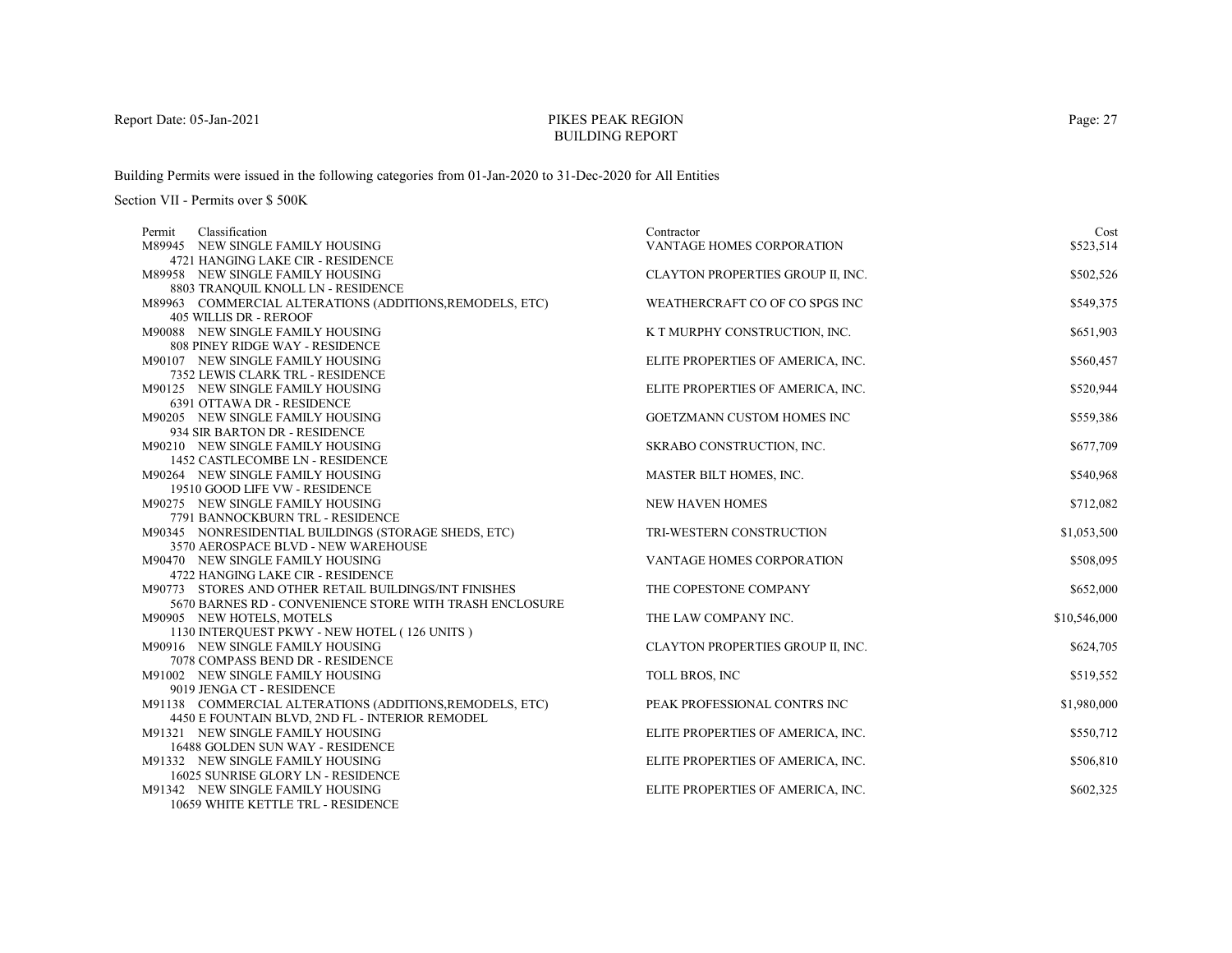# PIKES PEAK REGIONBUILDING REPORT

Building Permits were issued in the following categories from 01-Jan-2020 to 31-Dec-2020 for All Entities

| Classification<br>Permit                                             | Contractor                                | Cost        |
|----------------------------------------------------------------------|-------------------------------------------|-------------|
| M91344 NEW SINGLE FAMILY HOUSING                                     | ELITE PROPERTIES OF AMERICA, INC.         | \$632,736   |
| 10629 WHITE KETTLE TRL - RESIDENCE                                   |                                           |             |
| M91346 NEW SINGLE FAMILY HOUSING                                     | ELITE PROPERTIES OF AMERICA, INC.         | \$683,492   |
| 10610 WHITE KETTLE TRL - RESIDENCE                                   |                                           |             |
| M91352 NEW SINGLE FAMILY HOUSING                                     | ELITE PROPERTIES OF AMERICA, INC.         | \$543,752   |
| 7209 ELECTRONIC DR - RESIDENCE                                       |                                           |             |
| M91402 NEW SINGLE FAMILY HOUSING                                     | GOWLER CUSTOM HOMES, INC                  | \$596,650   |
| 7518 CULLODEN CT - RESIDENCE                                         |                                           |             |
| M91453 NEW AMUSEMENT AND RECREATION BUILDINGS                        | EXECUTIVE CUSTOM CONSTRUCTION             | \$4,741,827 |
| 225 SPECTRUM LOOP - PHASED COMMERCIAL BLDG (THROUGH FINISH)          |                                           |             |
| M91555 NEW SINGLE FAMILY HOUSING                                     | CAMPBELL HOMES LTD.                       | \$508,844   |
| 1514 CORONADO BEACH DR - RESIDENCE                                   |                                           |             |
| M91629 NEW SINGLE FAMILY HOUSING                                     | <b>REUNION HOMES</b>                      | \$791,107   |
| 9593 FAIRWAY GLEN DR - RESIDENCE                                     |                                           |             |
| M92061 NEW SINGLE FAMILY HOUSING                                     | MBI CONTRACTORS, INC.                     | \$653,509   |
| 955 LOCKLIN WAY - RESIDENCE                                          |                                           |             |
| M92239 NONRESIDENTIAL BUILDINGS (STORAGE SHEDS, ETC)                 | FURST CONSTRUCTION COMPANY, INC.          | \$1,764,705 |
| 3440 BOYCHUK AVE - WAREHOUSE W/ OFFICE                               |                                           |             |
| M92284 NEW SINGLE FAMILY HOUSING                                     | <b>HAMMER HOMES</b>                       | \$671,713   |
| 17191 JACKSON RANCH CT - RESIDENCE                                   |                                           |             |
| M92485 NEW SINGLE FAMILY HOUSING                                     | ELITE PROPERTIES OF AMERICA, INC.         | \$504,347   |
| 907 GRAYWOODS TER - RESIDENCE                                        |                                           |             |
| M92490 NEW SINGLE FAMILY HOUSING                                     | ELITE PROPERTIES OF AMERICA, INC.         | \$574,270   |
| 16447 GOLDEN SUN WAY - RESIDENCE                                     |                                           |             |
| M92497 NEW SINGLE FAMILY HOUSING                                     | ELITE PROPERTIES OF AMERICA, INC.         | \$576,519   |
| 16320 TREETOP CT - RESIDENCE                                         |                                           |             |
| M92505 NEW SINGLE FAMILY HOUSING                                     | ELITE PROPERTIES OF AMERICA, INC.         | \$638,625   |
| 12142 CLINE CT - RESIDENCE                                           |                                           |             |
| M92524 NEW SINGLE FAMILY HOUSING                                     | FS MANAGEMENT LLC DBA FORTIFIED SOLUTIONS | \$528,975   |
| 10553 ARMONIA RANCH CT - RESIDENCE                                   |                                           |             |
| M92576 NEW SINGLE FAMILY HOUSING<br>9683 FAIRWAY GLEN DR - RESIDENCE | <b>REUNION HOMES</b>                      | \$791,107   |
|                                                                      |                                           | \$508,095   |
| M92741 NEW SINGLE FAMILY HOUSING<br>16310 SNOWY VISTA PL - RESIDENCE | VANTAGE HOMES CORPORATION                 |             |
| M92975 NEW SINGLE FAMILY HOUSING                                     | SADDLETREE HOLDINGS, INC                  | \$753,522   |
| 1246 KELSO PL - RESIDENCE                                            |                                           |             |
| M93018 NEW SINGLE FAMILY HOUSING                                     | LIQUID STRUCTURES, INC.                   | \$526,941   |
| 18757 SAKALA RD - RESIDENCE                                          |                                           |             |
| M93091 NEW SINGLE FAMILY HOUSING                                     | KIRELLA HOMES, INC                        | \$809,525   |
| 3978 WALKER RD - RESIDENCE                                           |                                           |             |
|                                                                      |                                           |             |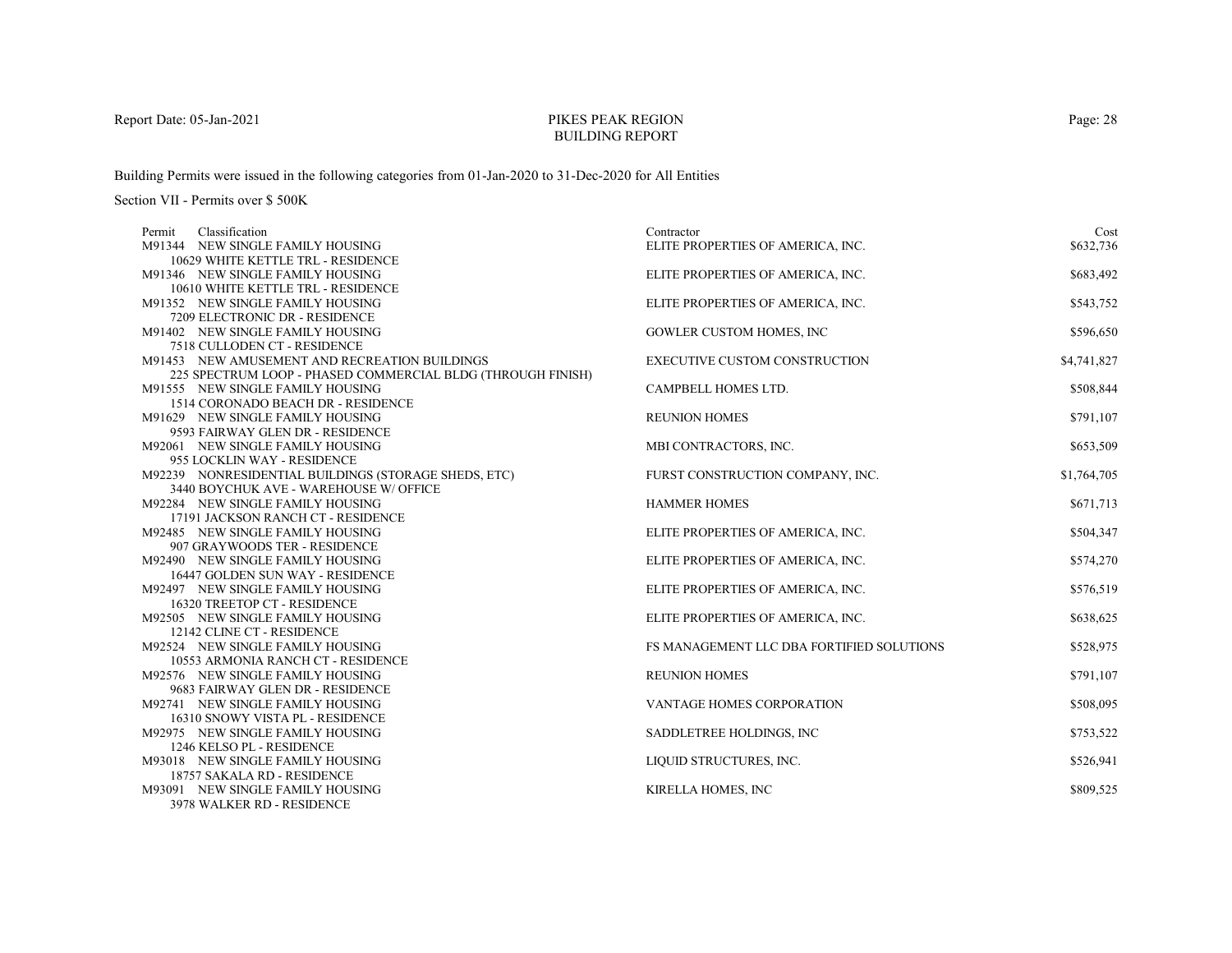# PIKES PEAK REGIONBUILDING REPORT

Building Permits were issued in the following categories from 01-Jan-2020 to 31-Dec-2020 for All Entities

| Classification<br>Permit                                                | Contractor                        | Cost        |
|-------------------------------------------------------------------------|-----------------------------------|-------------|
| M93289 NEW SINGLE FAMILY HOUSING                                        | VANTAGE HOMES CORPORATION         | \$510,236   |
| 1032 NATIVE DANCER TER - RESIDENCE                                      |                                   |             |
| M93417 NEW OFFICES, BANKS, AND PROFESSIONAL BLDGS/INT FINISHES          | <b>VICEROY DEVELOPMENT</b>        | \$832,326   |
| 780 SEEDLING CT - OFFICE/WAREHOUSE                                      |                                   |             |
| M93506 NEW SINGLE FAMILY HOUSING                                        | <b>NEW HAVEN HOMES</b>            | \$609,714   |
| 14172 STONE EAGLE PL - RESIDENCE                                        |                                   |             |
| M93539 NEW SINGLE FAMILY HOUSING                                        | <b>HOMEOWNER</b>                  | \$820,554   |
| 5410 HAES HAVEN VW - RESIDENCE                                          |                                   |             |
| M93763 NEW SINGLE FAMILY HOUSING                                        | ELITE PROPERTIES OF AMERICA, INC. | \$590,653   |
| 1932 RUFFINO DR - RESIDENCE                                             |                                   |             |
| M93768 NEW SINGLE FAMILY HOUSING                                        | ELITE PROPERTIES OF AMERICA, INC. | \$561,420   |
| 1854 WALNUT CREEK CT - RESIDENCE                                        |                                   |             |
| M93775 NEW SINGLE FAMILY HOUSING                                        | ELITE PROPERTIES OF AMERICA, INC. | \$504,347   |
| <b>6392 OTTAWA DR - RESIDENCE</b>                                       |                                   |             |
| M94044 COMMERCIAL ALTERATIONS (ADDITIONS, REMODELS, ETC)                | UNIFIED BUILDING GROUP LLC        | \$700,000   |
| 1323 MOTOR CITY DR - INTERIOR REMODEL                                   |                                   |             |
| M94152 STORES AND OTHER RETAIL BUILDINGS/INT FINISHES                   | SCHEINER COMMERCIAL GROUP, INC.   | \$1,259,000 |
| 1888 DEMOCRACY PT - NEW RESTAURANT+ TRASH ENCLOSURE (2 PERMITS)         |                                   |             |
| M94169 NEW SINGLE FAMILY HOUSING                                        | VANTAGE HOMES CORPORATION         | \$518,910   |
| 16335 TREETOP CT - RESIDENCE                                            |                                   |             |
| M94172 NEW SINGLE FAMILY HOUSING<br>11094 TRANQUIL WATER DR - RESIDENCE | <b>VANTAGE HOMES CORPORATION</b>  | \$518,910   |
| M94174 NEW SINGLE FAMILY HOUSING                                        | VANTAGE HOMES CORPORATION         | \$506,274   |
| 2063 WALNUT CREEK CT - RESIDENCE                                        |                                   |             |
| M94249 NEW SINGLE FAMILY HOUSING                                        | <b>MAPLE LEAF HOMES</b>           | \$1,070,479 |
| 1755 VINE CLIFF HTS - RESIDENCE                                         |                                   |             |
| M94308 NEW SINGLE FAMILY HOUSING                                        | <b>HOMEOWNER</b>                  | \$566,774   |
| 7507 BUCKSKIN RANCH VW - RESIDENCE                                      |                                   |             |
| M94350 NEW SINGLE FAMILY HOUSING                                        | TUSCANY HOMES LLC                 | \$968,432   |
| 1485 VINE CLIFF HTS - RESIDENCE - ENGINEER STAMPED                      |                                   |             |
| M94562 NEW SINGLE FAMILY HOUSING                                        | CLAYTON PROPERTIES GROUP II, INC. | \$736,496   |
| 7279 WINTERSTONE CT - RESIDENCE                                         |                                   |             |
| M94597 NEW SINGLE FAMILY HOUSING                                        | CHALLENGER BUILDING, LLC          | \$575,127   |
| 6627 TUMBLE CREEK DR - RESIDENCE                                        |                                   |             |
| M94604 COMMERCIAL ALTERATIONS (ADDITIONS, REMODELS, ETC)                | <b>GERALD H PHIPPS INC</b>        | \$3,400,000 |
| 1355 KELLY JOHNSON BLVD - INTERIOR REMODEL - CHANGE OF OCCUPANCY        |                                   |             |
| M94843 NEW SINGLE FAMILY HOUSING                                        | VANGUARD HOMES CORP.              | \$521,480   |
| 10059 HANNAWAY DR - RESIDENCE                                           |                                   |             |
| M94900 NEW SINGLE FAMILY HOUSING                                        | HIGH COUNTRY INTERNATIONAL LTD    | \$900,000   |
| 2732 CATHEDRAL SKY VW - RESIDENCE                                       |                                   |             |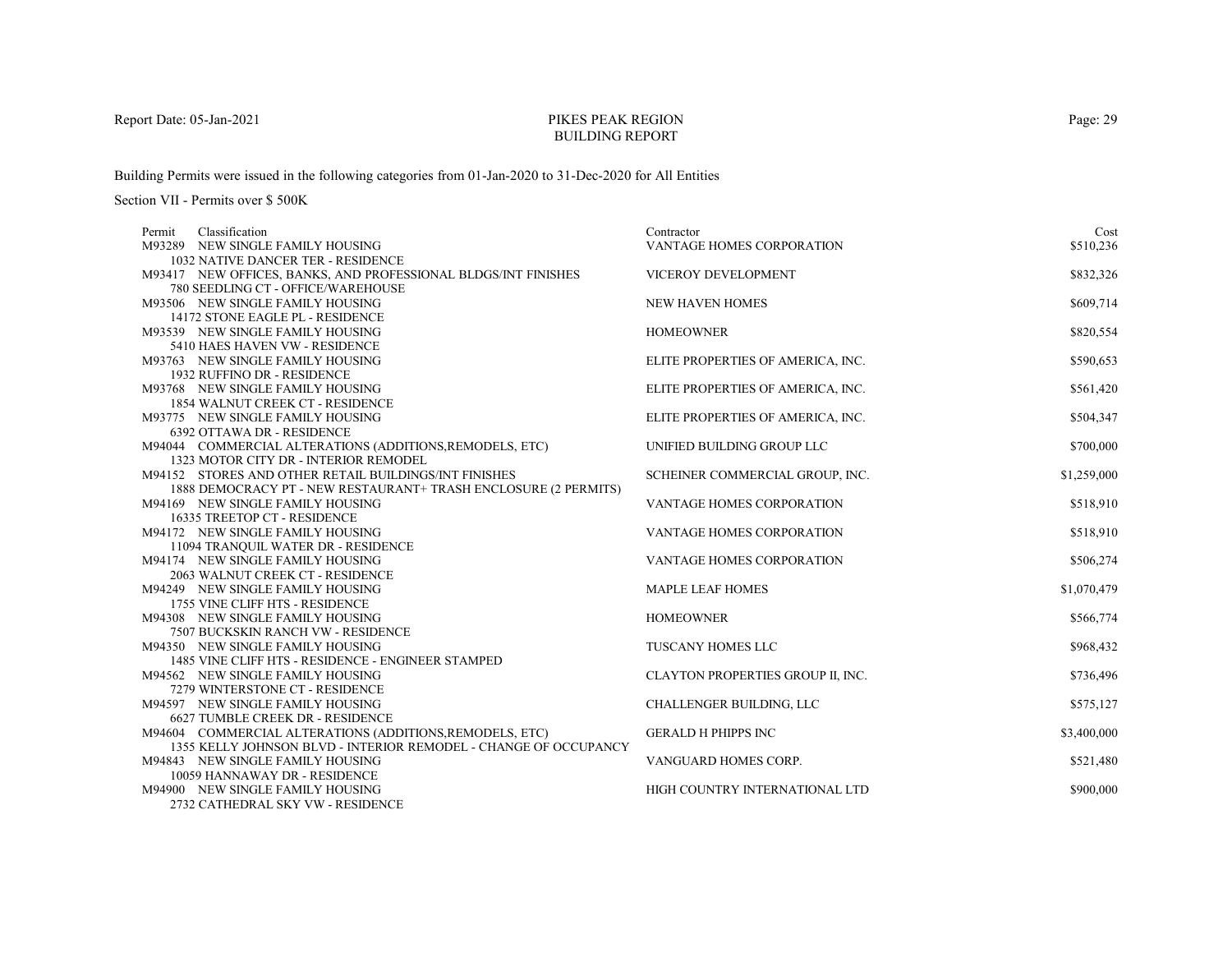# PIKES PEAK REGIONBUILDING REPORT

Building Permits were issued in the following categories from 01-Jan-2020 to 31-Dec-2020 for All Entities

| Classification<br>Permit                                 | Contractor                            | Cost         |
|----------------------------------------------------------|---------------------------------------|--------------|
| M94982 NEW SINGLE FAMILY HOUSING                         | ELITE PROPERTIES OF AMERICA, INC.     | \$534,758    |
| 7251 WINSLOW PARK DR - RESIDENCE                         |                                       |              |
| M95143 NEW SINGLE FAMILY HOUSING                         | PALMER RIDGE CONSTRUCTION CO.         | \$1,400,000  |
| 19324 HILLTOP PINES PATH - RESIDENCE                     |                                       |              |
| M95174 RESIDENTIAL ALTERATIONS (REMODEL, ADDITIONS, ETC) | BRS FIELD OPS, LLC                    | \$523,968    |
| 4973 JUSTEAGEN DR - PV SOLAR (130992 WATTS)              |                                       |              |
| M95179 NEW SINGLE FAMILY HOUSING                         | <b>HOMEOWNER</b>                      | \$665,609    |
| 1890 S FRANCEVILLE COAL MINE RD - RESIDENCE              |                                       |              |
| M95361 NEW SINGLE FAMILY HOUSING                         | RON COVINGTON HOMES                   | \$548,250    |
| 12589 GRANITE SPRING PL - RESIDENCE                      |                                       |              |
| M95445 NEW SINGLE FAMILY HOUSING                         | VANTAGE HOMES CORPORATION             | \$507,345    |
| 16379 CORKBARK TER - RESIDENCE                           |                                       |              |
| M95448 NEW SINGLE FAMILY HOUSING                         | <b>VANTAGE HOMES CORPORATION</b>      | \$508,095    |
| 801 SWORD DANCER DR - RESIDENCE                          |                                       |              |
| M95472 COMMERCIAL ALTERATIONS (ADDITIONS, REMODELS, ETC) | <b>ELDER CONSTRUCTION</b>             | \$5,609,495  |
| 975 STOUT RD - SCHOOL ADDITION                           |                                       |              |
| M95480 NEW SINGLE FAMILY HOUSING                         | B & N CONSTRUCTION, INC.              | \$842,398    |
| 16710 BLACK FOREST RD - RESIDENCE                        |                                       |              |
| M95648 NEW SINGLE FAMILY HOUSING                         | WEEKLEY HOMES LLC                     | \$553,925    |
| 9639 VISTAS PARK DR - RESIDENCE                          |                                       |              |
| M95670 NEW SINGLE FAMILY HOUSING                         | CUCUZZA CONSTRUCTION, INC.            | \$503,597    |
| 10190 BECKHAM ST - RESIDENCE                             |                                       |              |
| M95724 NEW SINGLE FAMILY HOUSING                         | CLAYTON PROPERTIES GROUP II, INC.     | \$657,257    |
| 7280 WINTERSTONE CT - RESIDENCE                          |                                       |              |
| M95884 NEW SINGLE FAMILY HOUSING                         | <b>KIRELLA HOMES, INC</b>             | \$616,995    |
| 620 PIONEER CAMP VW - RESIDENCE                          |                                       |              |
| M95887 NEW SINGLE FAMILY HOUSING                         | <b>TARA CUSTOM HOMES</b>              | \$663,468    |
| 5545 JASON RD - RESIDENCE                                |                                       |              |
| M96008 STORES AND OTHER RETAIL BUILDINGS/INT FINISHES    | ON POINT CONSTRUCTION MANAGEMENT INC. | \$1,011,101  |
| 11340 JIMMY CAMP RD - RETAIL BUILDING THRU FINISH        |                                       |              |
| M96148 NEW SINGLE FAMILY HOUSING                         | <b>VANTAGE HOMES CORPORATION</b>      | \$508,095    |
| 11908 ALYDAR LOOP - RESIDENCE                            |                                       |              |
| M96174 COMMERCIAL ALTERATIONS (ADDITIONS, REMODELS, ETC) | <b>GERALD H PHIPPS INC</b>            | \$536,000    |
| 4405 ARROWSWEST DR - COMMERCIAL INTERIOR REMODEL         |                                       |              |
| M96251 NEW SINGLE FAMILY HOUSING                         | ELITE PROPERTIES OF AMERICA, INC.     | \$764,980    |
| 12161 PILEDRIVER WAY - RESIDENCE                         |                                       |              |
| M96259 NEW SINGLE FAMILY HOUSING                         | ELITE PROPERTIES OF AMERICA, INC.     | \$630,166    |
| 16432 GOLDEN SUN WAY - RESIDENCE                         |                                       |              |
| M96273 NEW SCHOOLS AND OTHER EDUCATIONAL BUILDINGS       | NUNN CONSTRUCTION INC                 | \$18,800,000 |
| 3602 DAYDREAMER DR - SCHOOL BUILDING - THRU FINISH       |                                       |              |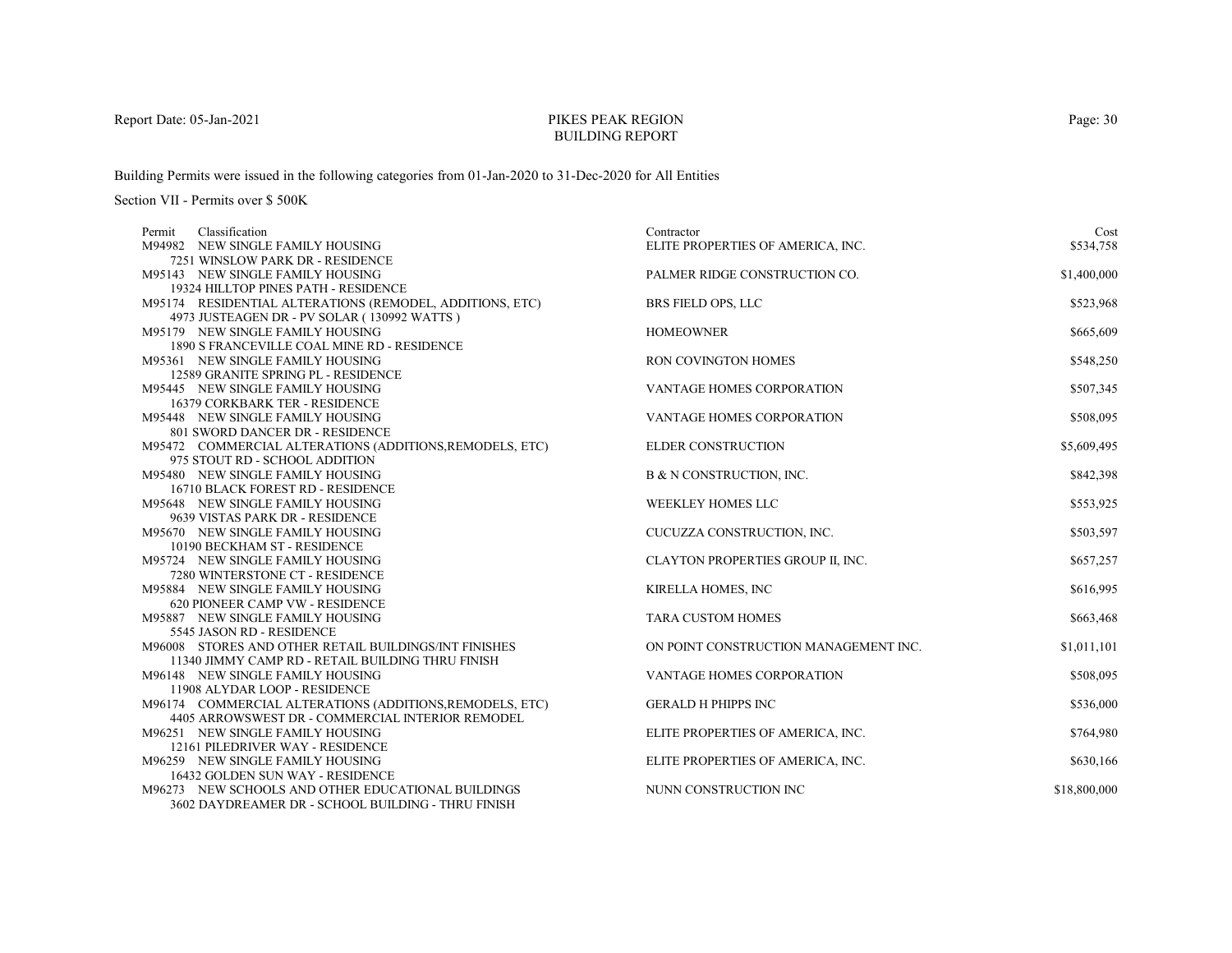# PIKES PEAK REGIONBUILDING REPORT

Building Permits were issued in the following categories from 01-Jan-2020 to 31-Dec-2020 for All Entities

Section VII - Permits over \$ 500K

| Classification<br>Permit                                             | Contractor                                | Cost        |
|----------------------------------------------------------------------|-------------------------------------------|-------------|
| M96342 NEW SCHOOLS AND OTHER EDUCATIONAL BUILDINGS                   | ART C KLEIN CONSTRUCTION, INC.            | \$5,100,000 |
| 10705 TROJAN PT - NEW SCHOOL BLDG                                    |                                           |             |
| M96408 NEW SINGLE FAMILY HOUSING                                     | SADDLETREE HOLDINGS, INC.                 | \$559,279   |
| 755 STONEWOOD CT - RESIDENCE                                         |                                           |             |
| M96495 NEW SINGLE FAMILY HOUSING                                     | ALLIANCE HOMES, LLC DBA ALLIANCE BUILDERS | \$2,374,737 |
| 3798 FOXCHASE WAY - RESIDENCE                                        |                                           |             |
| M96713 STORES AND OTHER RETAIL BUILDINGS/INT FINISHES                | EPIC CONSTRUCTION, INC.                   | \$1,395,321 |
| 1896 DEMOCRACY PT - NEW GAS STATION                                  |                                           |             |
| M96783 NEW SINGLE FAMILY HOUSING                                     | TUSCANY HOMES LLC                         | \$585,942   |
| 6655 WESLEY ACRES WAY - RESIDENCE - ENGINEER STAMPED                 |                                           |             |
| M96823 COMMERCIAL ALTERATIONS (ADDITIONS, REMODELS, ETC)             | COLARELLI CONSTRUCTION, INC.              | \$1,850,000 |
| 1225 AEROPLAZA DR - COMMERCIAL INTERIOR REMODEL                      |                                           |             |
| M96838 NEW SINGLE FAMILY HOUSING                                     | VANTAGE HOMES CORPORATION                 | \$539,148   |
| 2052 STANBRIDGE CT - RESIDENCE                                       |                                           |             |
| M96841 NEW SINGLE FAMILY HOUSING                                     | VANTAGE HOMES CORPORATION                 | \$508,095   |
| 4330 HANGING LAKE CIR - RESIDENCE                                    |                                           |             |
| M97133 NEW SINGLE FAMILY HOUSING                                     | ELEVATION HOMES, LLC                      | \$550,000   |
| 1130 ARCH ST - RESIDENCE - SINGLE FAMILY ATTACHED                    |                                           |             |
| M97247 NEW SINGLE FAMILY HOUSING                                     | TOLL BROS, INC                            | \$511,521   |
| 8910 BALDERDASH DR - RESIDENCE                                       |                                           |             |
| M97594 NEW SINGLE FAMILY HOUSING                                     | ELITE PROPERTIES OF AMERICA, INC.         | \$542,039   |
| 6372 OTTAWA DR - RESIDENCE                                           |                                           |             |
| M97604 NEW SINGLE FAMILY HOUSING<br>16431 GOLDEN SUN WAY - RESIDENCE | ELITE PROPERTIES OF AMERICA, INC.         | \$632,736   |
| M97605 NEW SINGLE FAMILY HOUSING                                     |                                           |             |
| <b>16548 HALLMARK TRL - RESIDENCE</b>                                | ELITE PROPERTIES OF AMERICA, INC.         | \$561,420   |
| M97612 NEW SINGLE FAMILY HOUSING                                     | <b>MURPHY'S CUSTOM HOMES</b>              | \$1,000,000 |
| 14373 SPYGLASS HILL PL - RESIDENCE                                   |                                           |             |
| M97635 NEW SINGLE FAMILY HOUSING                                     | <b>HOMEOWNER</b>                          | \$700,000   |
| 7833 RANNOCH MOOR WAY - RESIDENCE                                    |                                           |             |
| M97705 NEW FIVE OR MORE FAMILY BUILDINGS                             | TAYLOR KOHRS, LLC.                        | \$9,611,330 |
| 4921 TEMPLETON GAP RD - NEW APARTMENT BUILDINGS (54 UNITS)           |                                           |             |
| M97896 NEW SINGLE FAMILY HOUSING                                     | VANGUARD HOMES CORP.                      | \$518,910   |
| 10356 SHARON SPRINGS DR - RESIDENCE                                  |                                           |             |
| M97921 NEW SINGLE FAMILY HOUSING                                     | WEEKLEY HOMES LLC                         | \$516,126   |
| 9719 VISTAS PARK DR - RESIDENCE                                      |                                           |             |
| M97946 NEW AMUSEMENT AND RECREATION BUILDINGS                        | TRAIL STAR DEVELOPMENT                    | \$875,000   |
| 1864 DEMOCRACY PT - COMMERCIAL BUILDING (THROUGH FINISH)             |                                           |             |
| M98036 NEW SINGLE FAMILY HOUSING                                     | VANTAGE HOMES CORPORATION                 | \$539,148   |
| 12341 MOSCATO DR - RESIDENCE                                         |                                           |             |

Page: 31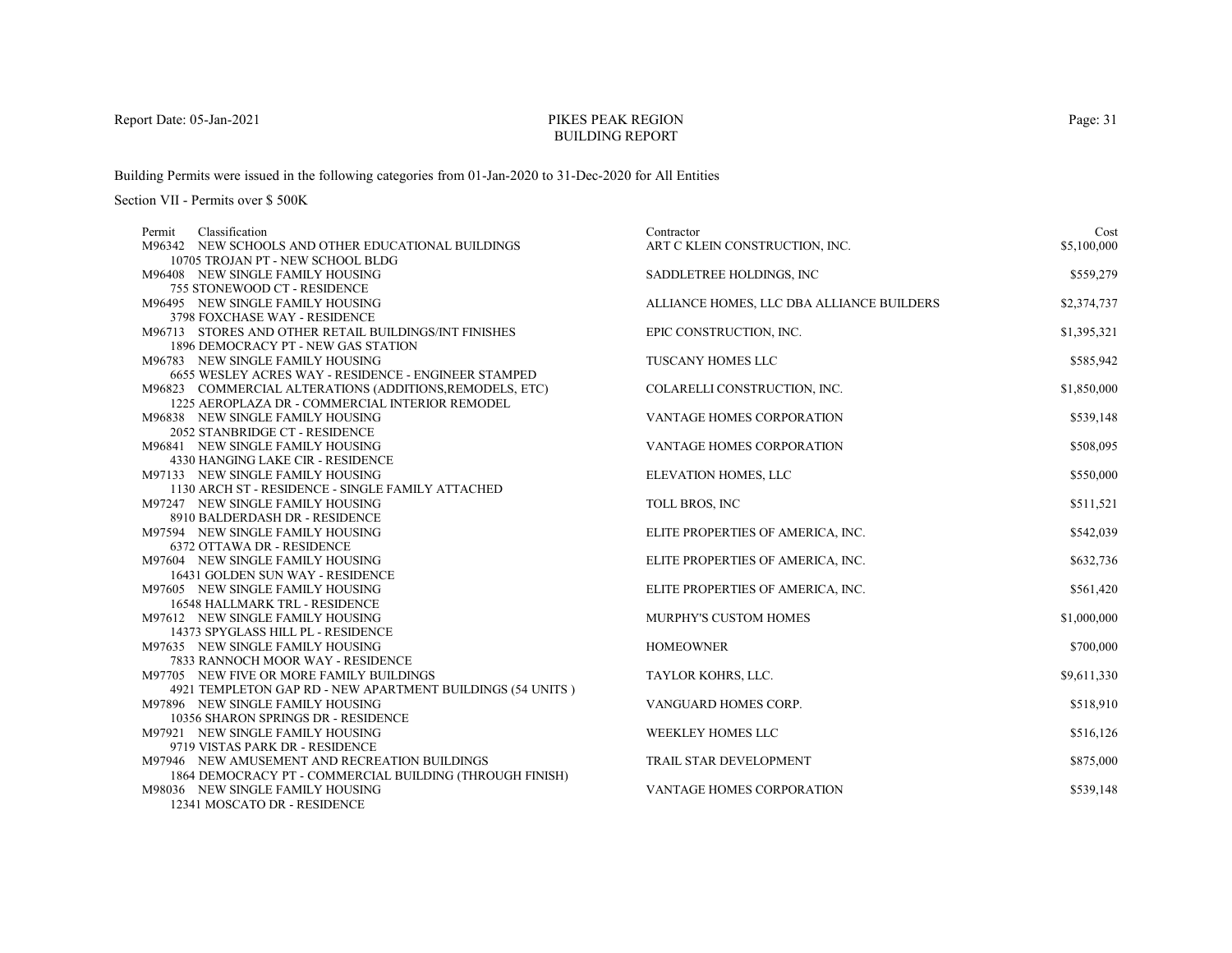# PIKES PEAK REGIONBUILDING REPORT

Building Permits were issued in the following categories from 01-Jan-2020 to 31-Dec-2020 for All Entities

Section VII - Permits over \$ 500K

| Classification<br>Permit                                             | Contractor                        | Cost        |
|----------------------------------------------------------------------|-----------------------------------|-------------|
| M98057 NEW SINGLE FAMILY HOUSING                                     | GOETZMANN CUSTOM HOMES INC        | \$559,386   |
| 981 SIR BARTON DR - RESIDENCE                                        |                                   |             |
| M98088 NEW SINGLE FAMILY HOUSING                                     | OX CONSTRUCTION LLC               | \$589,904   |
| 875 N CURTIS RD - RESIDENCE - ENGINEER STAMPED                       |                                   |             |
| M98414 NEW SINGLE FAMILY HOUSING                                     | CLAYTON PROPERTIES GROUP II, INC. | \$552,640   |
| 5944 CARRICK LN - RESIDENCE                                          |                                   |             |
| M98415 NEW SINGLE FAMILY HOUSING                                     | CLAYTON PROPERTIES GROUP II, INC. | \$552,640   |
| 5950 CARRICK LN - RESIDENCE                                          |                                   |             |
| M98547 NEW SINGLE FAMILY HOUSING                                     | SADDLETREE HOLDINGS, INC.         | \$512,592   |
| 1158 BARBARO TER - RESIDENCE                                         |                                   |             |
| M98585 NEW OFFICES, BANKS, AND PROFESSIONAL BLDGS/INT FINISHES       | BRYAN CONSTRUCTION, INC.          | \$2,300,000 |
| 3003 W COLORADO AVE - NEW BANK                                       |                                   |             |
| M98865 NEW SINGLE FAMILY HOUSING                                     | CUVALA CONSTRUCTION, INC.         | \$750,000   |
| 4036 DEER VALLEY CT - RESIDENCE                                      |                                   |             |
| M98921 NEW SINGLE FAMILY HOUSING                                     | ELITE PROPERTIES OF AMERICA, INC. | \$569,023   |
| 1841 WALNUT CREEK CT - RESIDENCE                                     |                                   |             |
| M98944 NEW SINGLE FAMILY HOUSING                                     | ELITE PROPERTIES OF AMERICA, INC. | \$632,736   |
| 16572 HALLMARK TRL - RESIDENCE                                       |                                   |             |
| M99108 COMMERCIAL ALTERATIONS (ADDITIONS, REMODELS, ETC)             | <b>GERALD H PHIPPS INC</b>        | \$5,000,000 |
| 6860 CAMPUS DR, 300 - COMMERCIAL INTERIOR REMODEL                    |                                   |             |
| M99229 NEW SINGLE FAMILY HOUSING<br>9592 FAIRWAY GLEN DR - RESIDENCE | <b>REUNION HOMES</b>              | \$791,857   |
| M99304 NEW OFFICES, BANKS, AND PROFESSIONAL BLDGS/INT FINISHES       | GC LUXURY HOMES, LLC              |             |
| 13737 STRUTHERS RD - NEW OFFICE BUILDING (GROUND UP)                 |                                   | \$1,200,000 |
| M99337 NEW SINGLE FAMILY HOUSING                                     | HOMES BY MICHAEL HALL, LLC.       | \$616,781   |
| 19845 VISTA CLARA LN - RESIDENCE-MAIN HOME                           |                                   |             |
| M99378 NEW SINGLE FAMILY HOUSING                                     | CLAYTON PROPERTIES GROUP II, INC. | \$710,476   |
| 7231 WINTERSTONE CT - RESIDENCE                                      |                                   |             |
| M99381 NEW SINGLE FAMILY HOUSING                                     | CLAYTON PROPERTIES GROUP II, INC. | \$657,257   |
| 7267 WINTERSTONE CT - RESIDENCE                                      |                                   |             |
| M99392 NEW SINGLE FAMILY HOUSING                                     | CLAYTON PROPERTIES GROUP II, INC. | \$526,941   |
| 5961 CARRICK LN - RESIDENCE                                          |                                   |             |
| M99410 NEW SINGLE FAMILY HOUSING                                     | <b>VANTAGE HOMES CORPORATION</b>  | \$520,195   |
| 986 TREE BARK TER - RESIDENCE                                        |                                   |             |
| M99600 COMMERCIAL ALTERATIONS (ADDITIONS, REMODELS, ETC)             | MARK YOUNG CONSTRUCTION, INC.     | \$762,887   |
| 16218 JACKSON CREEK PKWY - COMMERCIAL INTERIOR REMODEL               |                                   |             |
| M99645 NEW SINGLE FAMILY HOUSING                                     | ISLAND CONSTRUCTION SERVICES, LLC | \$574,270   |
| 14894 SNOWY PINE PT - RESIDENCE                                      |                                   |             |
| M99676 NEW SINGLE FAMILY HOUSING                                     | HI POINT HOME BUILDERS LLC        | \$515,697   |
| 8730 PALOMINO RIDGE VW - RESIDENCE                                   |                                   |             |

Page: 32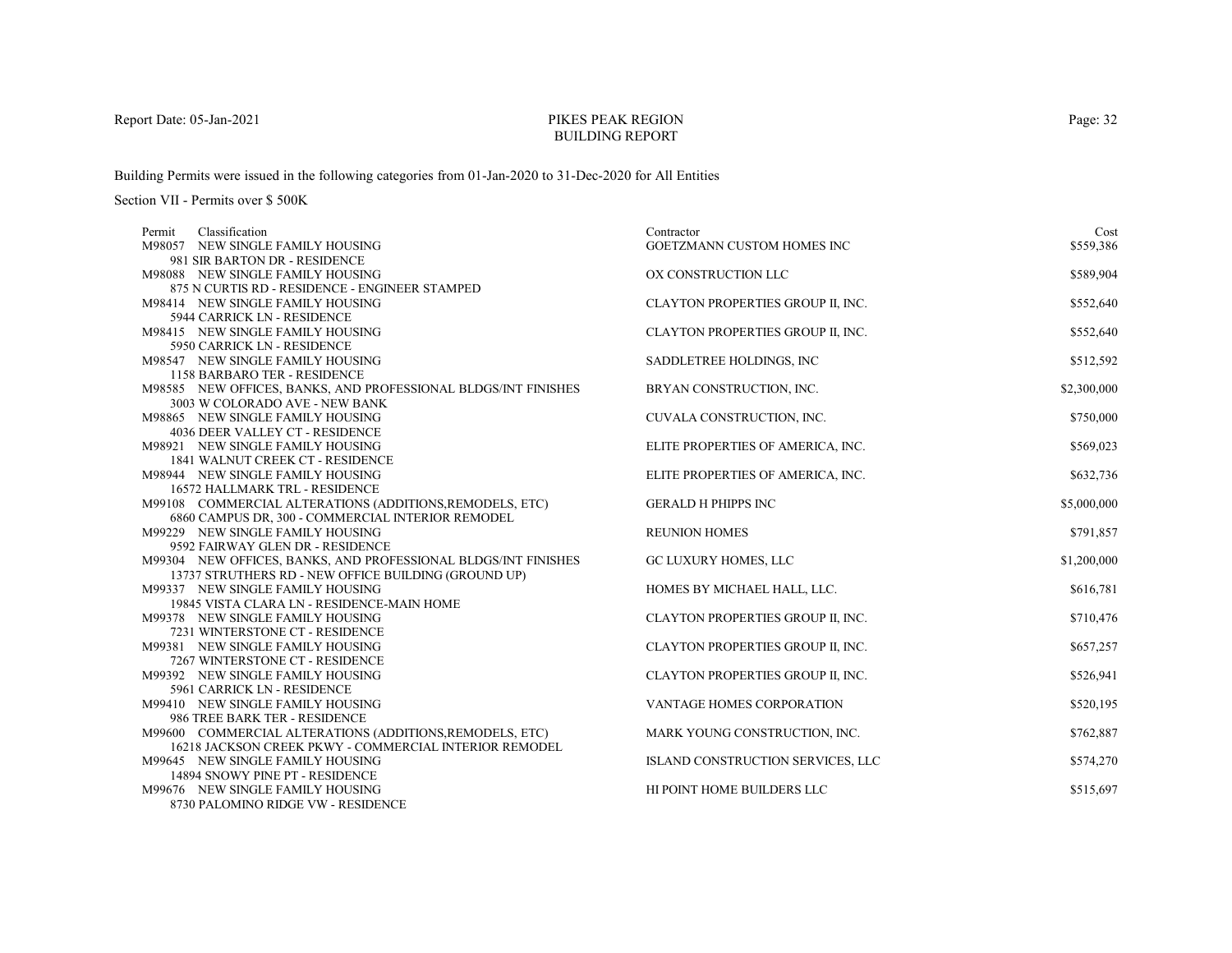# PIKES PEAK REGIONBUILDING REPORT

Building Permits were issued in the following categories from 01-Jan-2020 to 31-Dec-2020 for All Entities

| Classification<br>Permit                                                  | Contractor                             | Cost         |
|---------------------------------------------------------------------------|----------------------------------------|--------------|
| M99918 NEW SINGLE FAMILY HOUSING                                          | <b>BALDWIN ENTERPRISES</b>             | \$510,343    |
| 17755 CARIBOU DR - RESIDENCE                                              |                                        |              |
| N00033 NEW SINGLE FAMILY HOUSING                                          | MAJESTIC CUSTOM HOMES, INC.            | \$588,190    |
| 10454 BECKHAM ST - RESIDENCE                                              |                                        |              |
| N00061 NEW SINGLE FAMILY HOUSING                                          | ELITE PROPERTIES OF AMERICA, INC.      | \$572,236    |
| 1077 TREE BARK TER - RESIDENCE                                            |                                        |              |
| N00063 NEW SINGLE FAMILY HOUSING                                          | ELITE PROPERTIES OF AMERICA, INC.      | \$618,494    |
| 1980 CLAYHOUSE DR - RESIDENCE                                             |                                        |              |
| N00066 NEW SINGLE FAMILY HOUSING                                          | ELITE PROPERTIES OF AMERICA, INC.      | \$535,293    |
| 2780 ELK STONE CT - RESIDENCE                                             |                                        |              |
| N00129 NEW SINGLE FAMILY HOUSING                                          | RMC HOMES, INC.                        | \$528,011    |
| 4340 J D JOHNSON RD - RESIDENCE                                           |                                        |              |
| N00325 NEW SINGLE FAMILY HOUSING                                          | CAMPBELL HOMES LTD.                    | \$560,350    |
| 10627 WINGFIEL LN - RESIDENCE                                             |                                        |              |
| N00465 COMMERCIAL ALTERATIONS (ADDITIONS, REMODELS, ETC)                  | COLARELLI CONSTRUCTION, INC.           | \$675,000    |
| 2335 BRIARGATE PKWY, 100 - COMMERCIAL INTERIOR FINISH TO CREATE NEW SUITE | WEEKLEY HOMES LLC                      |              |
| N00495 NEW SINGLE FAMILY HOUSING<br>9679 VISTAS PARK DR - RESIDENCE       |                                        | \$576,733    |
| N00700 NEW SINGLE FAMILY HOUSING                                          | SAINT AUBYN HOMES, LLC                 | \$540,326    |
| 4958 JANGA DR - RESIDENCE                                                 |                                        |              |
| N00904 NEW SINGLE FAMILY HOUSING                                          | GOETZMANN CUSTOM HOMES INC             | \$559,386    |
| 2040 WALNUT CREEK CT - RESIDENCE                                          |                                        |              |
| N00915 NEW HOTELS, MOTELS                                                 | TEE PEE CORPORATION                    | \$5,248,837  |
| 114 MANITOU AVE - NEW HOTEL (63 UNITS) - THRU FINISH                      |                                        |              |
| N00996 NEW SINGLE FAMILY HOUSING                                          | SAINT AUBYN HOMES, LLC                 | \$540,326    |
| 5264 YARI DR - RESIDENCE                                                  |                                        |              |
| N00997 NEW SINGLE FAMILY HOUSING                                          | SAINT AUBYN HOMES, LLC                 | \$641,302    |
| 5244 YARI DR - RESIDENCE                                                  |                                        |              |
| N01021 NEW OFFICES, BANKS, AND PROFESSIONAL BLDGS/INT FINISHES            | THE WHITING-TURNER CONTRACTING COMPANY | \$52,706,005 |
| 7246 GETTING HTS - ADDITION - UPGRADE TO FINISH.                          |                                        |              |
| N01040 NEW SINGLE FAMILY HOUSING                                          | VANGUARD HOMES CORP.                   | \$542,896    |
| 10371 SHARON SPRINGS DR - RESIDENCE                                       |                                        |              |
| N01272 NEW SINGLE FAMILY HOUSING                                          | VILLAGREE, LLC                         | \$785,003    |
| 1334 VINE CLIFF HTS - RESIDENCE                                           |                                        |              |
| N01287 STORES AND OTHER RETAIL BUILDINGS/INT FINISHES                     | THE HANSEN COMPANY INC.                | \$1,981,000  |
| 3525 SPECTRUM AIR WAY - CONVIENIENCE STORE                                |                                        |              |
| N01386 NEW SINGLE FAMILY HOUSING                                          | MOELLER HOMES LLC                      | \$875,000    |
| 19150 SIXPENNY LN - RESIDENCE                                             |                                        |              |
| N01405 NEW SINGLE FAMILY HOUSING                                          | ELITE PROPERTIES OF AMERICA, INC.      | \$504,347    |
| 2901 BRIGHT MOON DR - RESIDENCE                                           |                                        |              |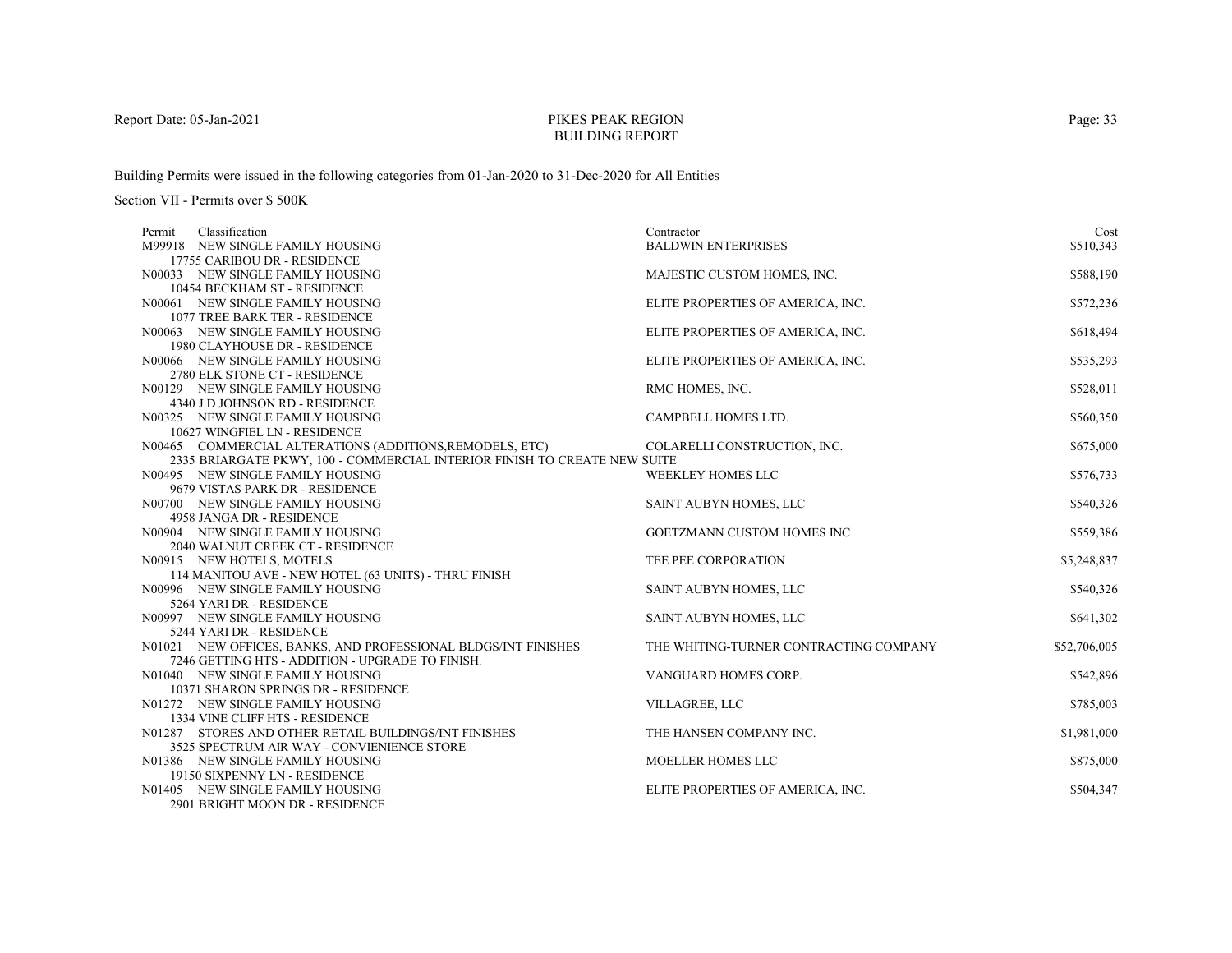# PIKES PEAK REGIONBUILDING REPORT

Building Permits were issued in the following categories from 01-Jan-2020 to 31-Dec-2020 for All Entities

| Classification<br>Permit                                       | Contractor                        | Cost        |
|----------------------------------------------------------------|-----------------------------------|-------------|
| N01413 NEW SINGLE FAMILY HOUSING                               | ELITE PROPERTIES OF AMERICA, INC. | \$535,293   |
| 16114 ENCHANTED PEAK WAY - RESIDENCE                           |                                   |             |
| N01416 NEW SINGLE FAMILY HOUSING                               | ELITE PROPERTIES OF AMERICA, INC. | \$745,705   |
| 16152 SUNRISE GLORY LN - RESIDENCE                             |                                   |             |
| N01418 NEW SINGLE FAMILY HOUSING                               | ELITE PROPERTIES OF AMERICA, INC. | \$504,347   |
| 16405 MOUNTAIN GLORY DR - RESIDENCE                            |                                   |             |
| N01421 NEW SINGLE FAMILY HOUSING                               | ELITE PROPERTIES OF AMERICA, INC. | \$638,625   |
| 16446 FLORAWOOD PL - RESIDENCE                                 |                                   |             |
| N01423 NEW SINGLE FAMILY HOUSING                               | ELITE PROPERTIES OF AMERICA, INC. | \$504,347   |
| 16472 GOLDEN SUN WAY - RESIDENCE                               |                                   |             |
| N01494 NEW SINGLE FAMILY HOUSING                               | VANGUARD HOMES CORP.              | \$814,665   |
| 5581 SILVERSTONE TER - RESIDENCE - SINGLE FAMILY ATTACHED      |                                   |             |
| N01507 NEW SINGLE FAMILY HOUSING                               | HI POINT HOME BUILDERS LLC        | \$567,738   |
| 20101 JUDGE ORR RD - RESIDENCE - MAIN                          |                                   |             |
| N01597 NEW SINGLE FAMILY HOUSING                               | VANGUARD HOMES CORP.              | \$814,665   |
| 5591 SILVERSTONE TER - RESIDENCE - SINGLE FAMILY ATTACHED      |                                   |             |
| N01705 NEW SINGLE FAMILY HOUSING                               | <b>REUNION HOMES</b>              | \$791,107   |
| 12846 WINDINGWALK DR - RESIDENCE                               |                                   |             |
| N01706 NEW SINGLE FAMILY HOUSING                               | <b>REUNION HOMES</b>              | \$791,107   |
| 12807 MORNING CREEK LN - RESIDENCE                             |                                   |             |
| N01789 NEW SINGLE FAMILY HOUSING                               | CAMPBELL HOMES LTD.               | \$508,844   |
| 1472 CORONADO BEACH DR - RESIDENCE                             |                                   |             |
| N01831 STORES AND OTHER RETAIL BUILDINGS/INT FINISHES          | WANER CONSTRUCTION CO., INC.      | \$1,448,865 |
| 140 E CHEYENNE RD - RETAIL BUILDING - CORE AND SHELL (BLDG A)  |                                   |             |
| N01834 STORES AND OTHER RETAIL BUILDINGS/INT FINISHES          | WANER CONSTRUCTION CO., INC.      | \$1,491,107 |
| 100 E CHEYENNE RD - RETAIL BUILDING - CORE AND SHELL (BLDG C)  |                                   |             |
| N01835 STORES AND OTHER RETAIL BUILDINGS/INT FINISHES          | WANER CONSTRUCTION CO., INC.      | \$1,010,368 |
| 160 E CHEYENNE RD - RETAIL BUILDING - CORE AND SHELL (BLDG E)  |                                   |             |
| N01837 STORES AND OTHER RETAIL BUILDINGS/INT FINISHES          | WANER CONSTRUCTION CO., INC.      | \$1,028,279 |
| 104 E CHEYENNE RD - RETAIL BUILDING - CORE AND SHELL (BLDG D)  |                                   |             |
| N01840 STORES AND OTHER RETAIL BUILDINGS/INT FINISHES          | WANER CONSTRUCTION CO., INC.      | \$2,380,269 |
| 120 E CHEYENNE RD - RETAIL BUILDING - CORE AND SHELL (BLDG B)  |                                   |             |
| N01873 NEW OFFICES, BANKS, AND PROFESSIONAL BLDGS/INT FINISHES | BRYAN CONSTRUCTION, INC.          | \$1,633,000 |
| 6031 E WOODMEN RD, 100 - INTERIOR FINISH - MEDICAL             |                                   |             |
| N01986 NEW SINGLE FAMILY HOUSING                               | CLAYTON PROPERTIES GROUP II, INC. | \$545,466   |
| 7243 WINTERSTONE CT - RESIDENCE                                |                                   |             |
| N02046 NEW SINGLE FAMILY HOUSING                               | OX CONSTRUCTION LLC               | \$597,185   |
| 14344 SPYGLASS HILL PL - RESIDENCE                             |                                   |             |
| N02440 NEW SINGLE FAMILY HOUSING                               | <b>JD BUILT HOMES</b>             | \$591,082   |
| 3625 HIGHVIEW DR - RESIDENCE                                   |                                   |             |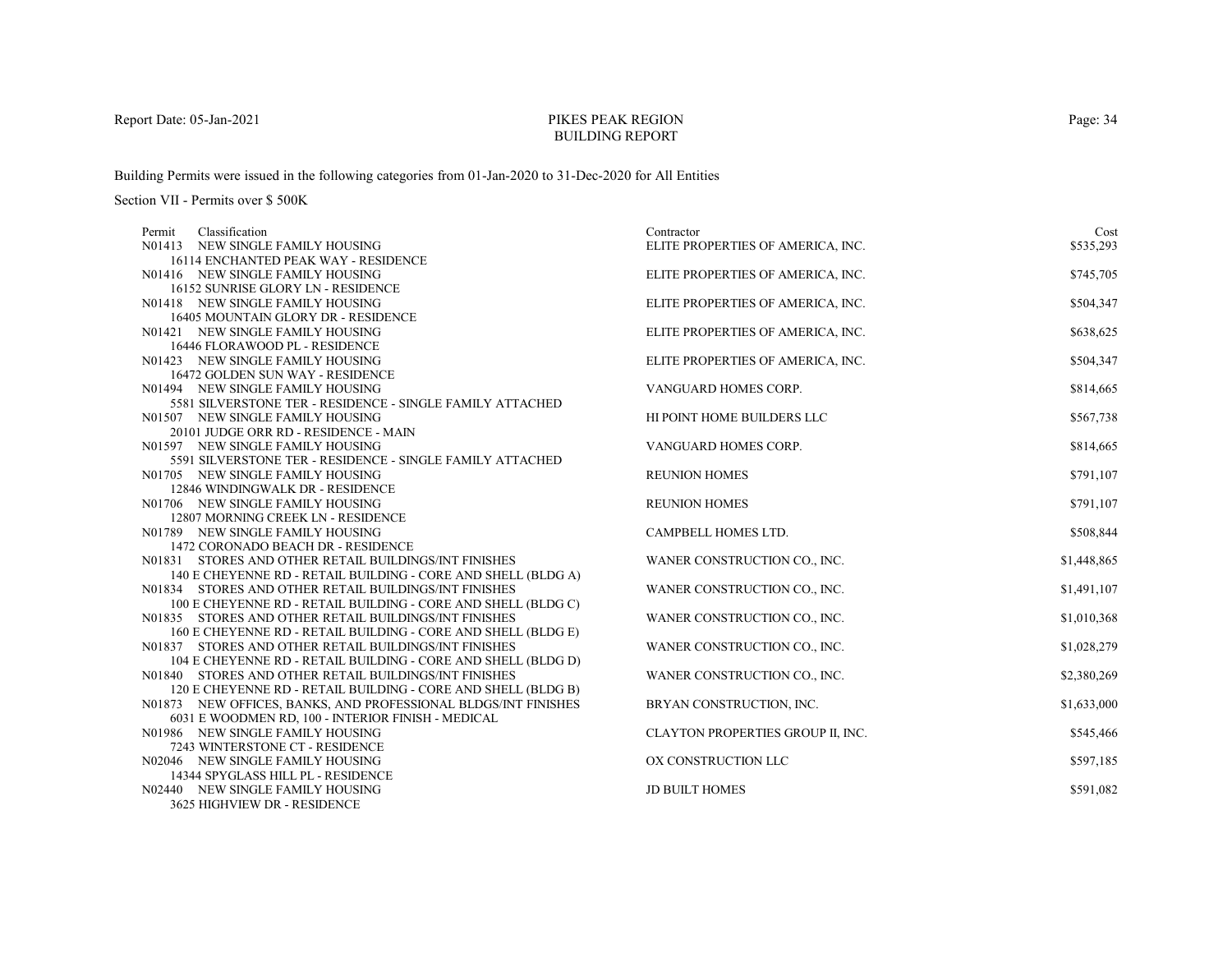# PIKES PEAK REGIONBUILDING REPORT

Building Permits were issued in the following categories from 01-Jan-2020 to 31-Dec-2020 for All Entities

| Classification<br>Permit                                           | Contractor                        | Cost        |
|--------------------------------------------------------------------|-----------------------------------|-------------|
| N02609 NEW SINGLE FAMILY HOUSING                                   | SAINT AUBYN HOMES, LLC            | \$540,326   |
| 5233 YARI DR - RESIDENCE                                           |                                   |             |
| N02614 NEW SINGLE FAMILY HOUSING                                   | SAINT AUBYN HOMES, LLC            | \$540,326   |
| 5265 SIRBAL DR - RESIDENCE                                         |                                   |             |
| N02633 NEW SINGLE FAMILY HOUSING                                   | ELEVATION HOMES, LLC              | \$850,000   |
| 17185 REMINGTON RD - RESIDENCE                                     |                                   |             |
| N02699 NEW SINGLE FAMILY HOUSING                                   | HI POINT HOME BUILDERS LLC        | \$514,412   |
| 7427 BUCKSKIN RANCH VW - RESIDENCE                                 |                                   |             |
| N02700 NEW OFFICES, BANKS, AND PROFESSIONAL BLDGS/INT FINISHES     | COLARELLI CONSTRUCTION, INC.      | \$820,545   |
| 10085 PEARL PASS VW - NEW OFFICE BUILDING - CORE AND SHELL         |                                   |             |
| N02705 NEW SINGLE FAMILY HOUSING                                   | VOLLBRACHT CONSTRUCTION CO        | \$643,122   |
| 14515 HANDLE RD - RESIDENCE                                        |                                   |             |
| N02753 NEW SINGLE FAMILY HOUSING                                   | CENTRAL COLORADO BLDRS INC        | \$1,200,000 |
| 18750 SADDLE BLANKET LN - RESIDENCE                                |                                   |             |
| N02762 NEW SINGLE FAMILY HOUSING                                   | VANTAGE HOMES CORPORATION         | \$508,095   |
| 10607 SKY POND LN - RESIDENCE                                      |                                   |             |
| N02991 NEW SINGLE FAMILY HOUSING                                   | ELITE PROPERTIES OF AMERICA, INC. | \$541,825   |
| 16324 MOUNTAIN GLORY DR - RESIDENCE                                |                                   |             |
| N03027 STORES AND OTHER RETAIL BUILDINGS/INT FINISHES              | THE COPESTONE COMPANY             | \$600,000   |
| 3572 BLUE HORIZON VW - NEW CONVENIENCE STORE                       |                                   |             |
| N03134 NEW SINGLE FAMILY HOUSING<br>2535 LYONS VIEW PT - RESIDENCE | SOLID ROCK CONSTRUCTION, LLC      | \$1,200,000 |
| N03149 NEW SINGLE FAMILY HOUSING                                   | CAMPBELL HOMES LTD.               | \$546,001   |
| 10468 WRANGELL CIR - RESIDENCE                                     |                                   |             |
| N03359 NEW SINGLE FAMILY HOUSING                                   | MASTER BILT HOMES, INC.           | \$550,927   |
| 18365 FOREST VIEW RD - RESIDENCE                                   |                                   |             |
| N03435 NEW SINGLE FAMILY HOUSING                                   | ADAM STEPAN DESIGN/BUILD LLC      | \$834,367   |
| 740 CONSTELLATION PL - RESIDENCE                                   |                                   |             |
| N03509 NEW SINGLE FAMILY HOUSING                                   | <b>CHALLENGER BUILDING, LLC</b>   | \$505,632   |
| 10667 HIDDEN PRAIRIE PKWY - RESIDENCE                              |                                   |             |
| N03556 STRUCTURES OTHER THAN BUILDINGS (SWIMMING POOLS, ETC)       | DN TANKS, INC.                    | \$1,881,700 |
| 9225 ARROYA LN - WATER STORAGE TANK - PPRBD REVIEW ONLY            |                                   |             |
| N03569 NEW SINGLE FAMILY HOUSING                                   | BLACK OAK HOMES & DESIGN, INC.    | \$634,770   |
| 10334 BECKHAM ST - RESIDENCE                                       |                                   |             |
| N03573 NEW SINGLE FAMILY HOUSING                                   | VANTAGE HOMES CORPORATION         | \$518,910   |
| 10652 DERBY MESA CT - RESIDENCE                                    |                                   |             |
| N03574 NEW SINGLE FAMILY HOUSING                                   | VANTAGE HOMES CORPORATION         | \$508,095   |
| 11080 GALAXY HUNTER DR - RESIDENCE                                 |                                   |             |
| N03621 NEW SINGLE FAMILY HOUSING                                   | <b>HOMEOWNER</b>                  | \$796,889   |
| 720 PAISLEY DR - RESIDENCE                                         |                                   |             |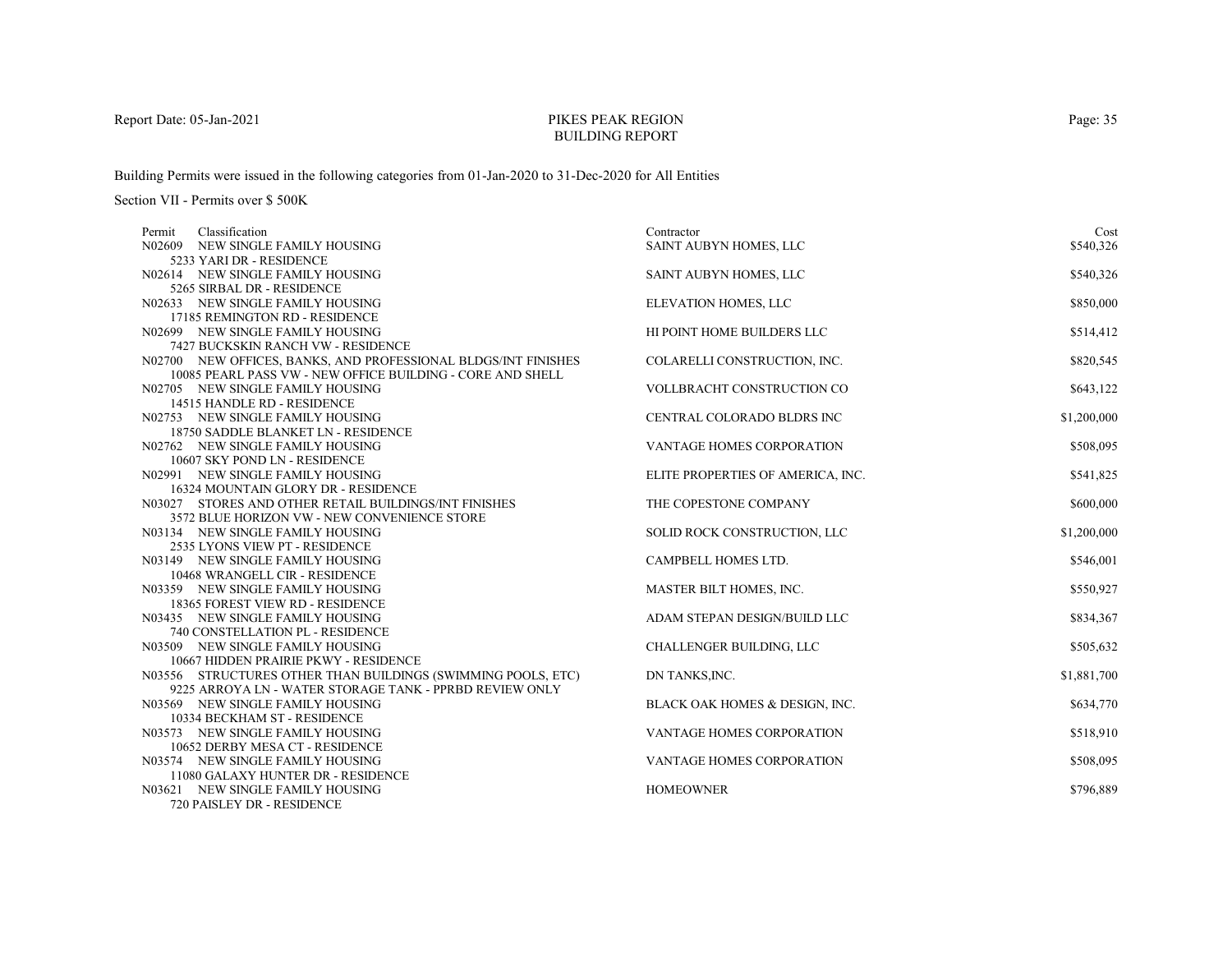# PIKES PEAK REGIONBUILDING REPORT

Building Permits were issued in the following categories from 01-Jan-2020 to 31-Dec-2020 for All Entities

Section VII - Permits over \$ 500K

| Classification<br>Permit<br>N03725 NEW SINGLE FAMILY HOUSING   | Contractor<br>CUTTING EDGE CONSTRUCTION COMPANY LLC | Cost<br>\$850,000 |
|----------------------------------------------------------------|-----------------------------------------------------|-------------------|
| 8543 SANCTUARY PINE DR - RESIDENCE                             |                                                     |                   |
| N03760 COMMERCIAL ALTERATIONS (ADDITIONS, REMODELS, ETC)       | JR & CO., INC.                                      | \$1,030,965       |
| 9975 FEDERAL DR - REROOF                                       |                                                     |                   |
| N03786 NEW SINGLE FAMILY HOUSING                               | SAINT AUBYN HOMES, LLC                              | \$540,326         |
| 9813 FAIRWAY GLEN DR - RESIDENCE                               |                                                     |                   |
| N03837 NEW SINGLE FAMILY HOUSING                               | <b>HOMEOWNER</b>                                    | \$1,014,476       |
| 1455 VINE CLIFF HTS - RESIDENCE TO COMPLETE M46113             |                                                     |                   |
| N03892 NEW SINGLE FAMILY HOUSING                               | DREAM DESIGN & CONSTRUCTION, LLC                    | \$564,526         |
| 100 SPRING ST - RESIDENCE - PPRBD ONLY                         |                                                     |                   |
| N03992 NEW SINGLE FAMILY HOUSING                               | TOLL BROS, INC                                      | \$506,488         |
| <b>6508 CUMBRE VISTA WAY - RESIDENCE</b>                       |                                                     |                   |
| N04094 NEW SINGLE FAMILY HOUSING                               | <b>HAMMER HOMES</b>                                 | \$694,521         |
| 9775 WALKER RD - RESIDENCE                                     |                                                     |                   |
| N04118 NEW SINGLE FAMILY HOUSING                               | CUCUZZA CONSTRUCTION, INC.                          | \$639,696         |
| 10139 TRIBOROUGH TRL - RESIDENCE                               |                                                     |                   |
| N04121 NEW SINGLE FAMILY HOUSING                               | CUCUZZA CONSTRUCTION, INC.                          | \$639,696         |
| 9997 BRACKNELL PL - RESIDENCE                                  |                                                     |                   |
| N04202 NEW SINGLE FAMILY HOUSING                               | COMITO BUILDING AND DESIGN, LLC                     | \$2,142,755       |
| 3650 OUTBACK VISTA PT - RESIDENCE                              |                                                     |                   |
| N04226 NEW SINGLE FAMILY HOUSING                               | BLACK OAK HOMES & DESIGN, INC.                      | \$799,566         |
| 4660 EMERALD DR - RESIDENCE                                    |                                                     |                   |
| N04231 NEW SINGLE FAMILY HOUSING                               | BLACK OAK HOMES & DESIGN, INC.                      | \$607,786         |
| 10154 BECKHAM ST - RESIDENCE                                   |                                                     |                   |
| N04244 NEW SINGLE FAMILY HOUSING                               | <b>RON COVINGTON HOMES</b>                          | \$570,522         |
| 9378 VALLEY RUN CT - RESIDENCE                                 |                                                     |                   |
| N04257 NEW SINGLE FAMILY HOUSING                               | <b>TUSCANY HOMES LLC</b>                            | \$656,722         |
| 3950 STAGECOACH RD - RESIDENCE                                 |                                                     |                   |
| N04258 NEW SINGLE FAMILY HOUSING                               | ALL ABOUT HOME DESIGN, LLC                          | \$688,310         |
| 11720 HIGH MEADOWS DR - RESIDENCE                              |                                                     |                   |
| N04429 NEW SINGLE FAMILY HOUSING                               | <b>WEEKLEY HOMES LLC</b>                            | \$593,866         |
| 9623 VISTAS PARK DR - RESIDENCE                                |                                                     |                   |
| N04431 NEW SINGLE FAMILY HOUSING                               | <b>WEEKLEY HOMES LLC</b>                            | \$628,024         |
| 9655 VISTAS PARK DR - RESIDENCE                                |                                                     |                   |
| N04570 NEW CHURCHES AND OTHER RELIGIOUS BUILDINGS              | THE WHITING-TURNER CONTRACTING COMPANY              | \$9,018,853       |
| 9306 GRAND CORDERA PKWY - COMMERCIAL BUILDING (THROUGH FINISH) |                                                     |                   |
| N04697 NEW SINGLE FAMILY HOUSING                               | ELITE PROPERTIES OF AMERICA, INC.                   | \$590,653         |
| 16409 MOUNTAIN GLORY DR - RESIDENCE                            |                                                     |                   |
| N04718 NEW SINGLE FAMILY HOUSING                               | ELITE PROPERTIES OF AMERICA, INC.                   | \$535,293         |
| 12131 PILEDRIVER WAY - RESIDENCE                               |                                                     |                   |

Page: 36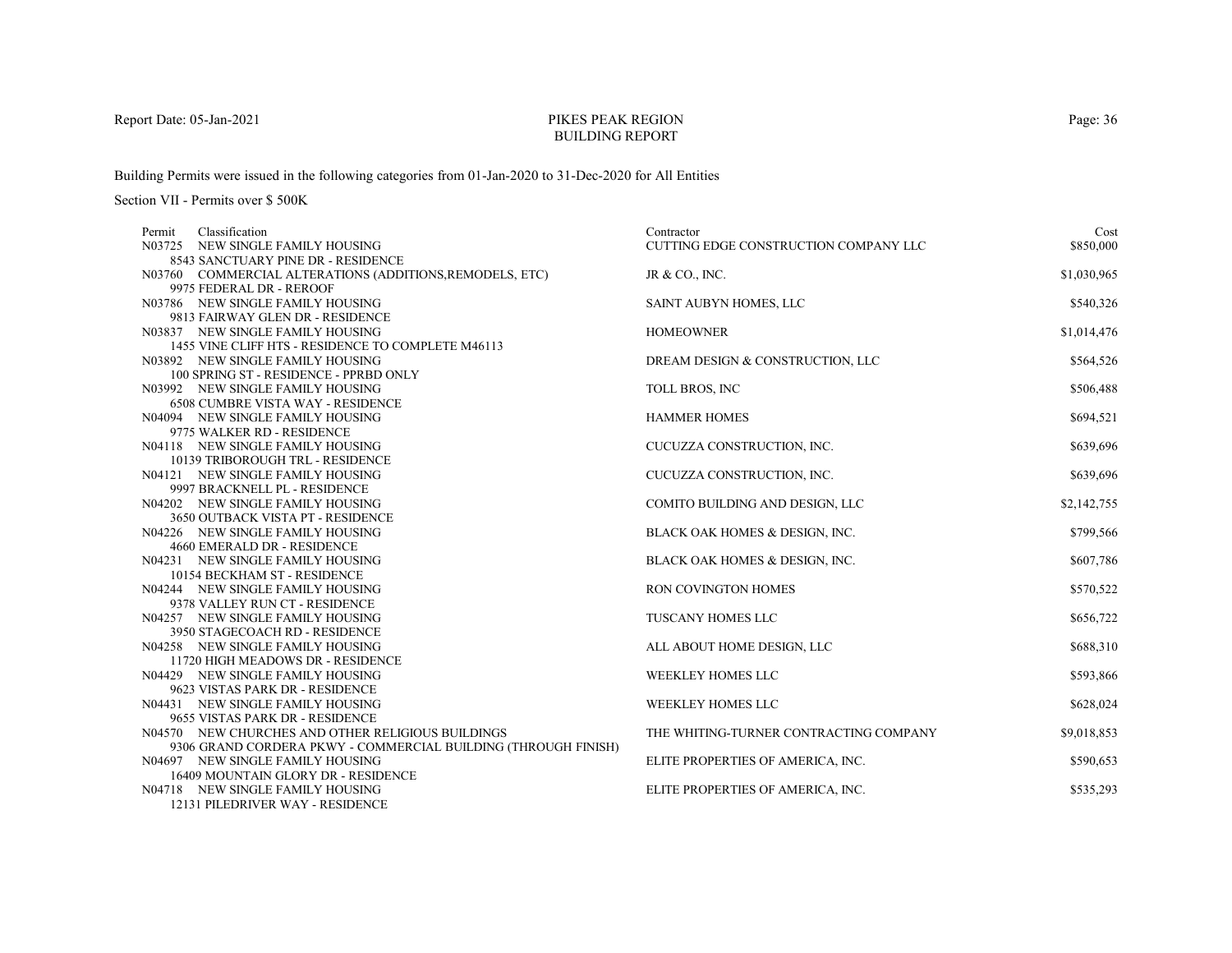# PIKES PEAK REGIONBUILDING REPORT

Building Permits were issued in the following categories from 01-Jan-2020 to 31-Dec-2020 for All Entities

| Classification<br>Permit                                             | Contractor                        | Cost        |
|----------------------------------------------------------------------|-----------------------------------|-------------|
| N04858 NEW FIVE OR MORE FAMILY BUILDINGS                             | <b>SHAW BUILDERS LLC</b>          | \$1,747,000 |
| 842 S ROYER ST - NEW APARTMENTS - BLDG 1 (12 UNITS)                  |                                   |             |
| N04861 NEW FIVE OR MORE FAMILY BUILDINGS                             | <b>SHAW BUILDERS LLC</b>          | \$881,000   |
| 847 S CORONA ST - NEW APARTMENTS - BLDG 2 (8 UNITS)                  |                                   |             |
| N04863 NEW FIVE OR MORE FAMILY BUILDINGS                             | <b>SHAW BUILDERS LLC</b>          | \$1,523,000 |
| 827 S CORONA ST - NEW APARTMENTS - BLDG 3 (12 UNITS)                 |                                   |             |
| N04870 NEW FIVE OR MORE FAMILY BUILDINGS                             | <b>SHAW BUILDERS LLC</b>          | \$881,000   |
| 822 S ROYER ST - NEW APARTMENTS - BLDG 4 (8 UNITS)                   |                                   |             |
| N05085 NEW SINGLE FAMILY HOUSING                                     | B & N CONSTRUCTION, INC.          | \$629,952   |
| 24360 MURPHY RD - RESIDENCE                                          |                                   |             |
| N05125 NEW SINGLE FAMILY HOUSING                                     | PICASSO HOMES, LLC                | \$638,518   |
| 449 OXFORD LN - RESIDENCE                                            |                                   |             |
| N05139 NEW SINGLE FAMILY HOUSING                                     | VANTAGE HOMES CORPORATION         | \$526,512   |
| 2136 STANBRIDGE CT - RESIDENCE                                       |                                   |             |
| N05140 NEW SINGLE FAMILY HOUSING                                     | <b>VANTAGE HOMES CORPORATION</b>  | \$508,095   |
| 10477 FALL CREEK CT - RESIDENCE                                      |                                   |             |
| N05162 NEW SINGLE FAMILY HOUSING                                     | SADDLETREE HOLDINGS, INC.         | \$569,344   |
| 775 STONEWOOD CT - RESIDENCE                                         |                                   |             |
| N05166 NEW SINGLE FAMILY HOUSING                                     | MAJESTIC CUSTOM HOMES, INC.       | \$588,190   |
| 17665 JUDGE ORR RD - RESIDENCE                                       |                                   |             |
| N05273 NEW SINGLE FAMILY HOUSING                                     | SUNSET DREAM HOMES, INC.          | \$1,056,237 |
| 12710 SYLVAN MEADOWS DR - RESIDENCE                                  |                                   |             |
| N05324 NEW SINGLE FAMILY HOUSING                                     | GOEBEL CONSTRUCTION, INC          | \$737,781   |
| 15064 POLE PINE PT - RESIDENCE                                       |                                   |             |
| N05381 NEW SINGLE FAMILY HOUSING                                     | SAINT AUBYN HOMES, LLC            | \$572,878   |
| 663 HIGH LONESOME VW - RESIDENCE<br>N05517 NEW SINGLE FAMILY HOUSING |                                   |             |
| 20201 ROYAL TROON DR - RESIDENCE                                     | HARLAN HOMES, INC.                | \$607,786   |
| N05605 NEW SINGLE FAMILY HOUSING                                     | EDDIE MEREDITH CONSTRUCT., INC.   | \$600,000   |
| 35 HUNTINGTON BEACH DR - RESIDENCE                                   |                                   |             |
| N05763 NEW SINGLE FAMILY HOUSING                                     | SAINT AUBYN HOMES, LLC            | \$526,834   |
| 5344 OLD TIMBER GRV - RESIDENCE                                      |                                   |             |
| N05893 NEW SINGLE FAMILY HOUSING                                     | ELITE PROPERTIES OF AMERICA, INC. | \$572,236   |
| 914 TREE BARK TER - RESIDENCE                                        |                                   |             |
| N05895 NEW SINGLE FAMILY HOUSING                                     | ELITE PROPERTIES OF AMERICA, INC. | \$764,980   |
| 1094 TREE BARK TER - RESIDENCE                                       |                                   |             |
| N05914 NEW SINGLE FAMILY HOUSING                                     | ELITE PROPERTIES OF AMERICA, INC. | \$560,457   |
| 11116 CRISP AIR DR - RESIDENCE                                       |                                   |             |
| N05981 NEW SINGLE FAMILY HOUSING                                     | VANGUARD HOMES CORP.              | \$521,480   |
| 6353 KNAPP DR - RESIDENCE                                            |                                   |             |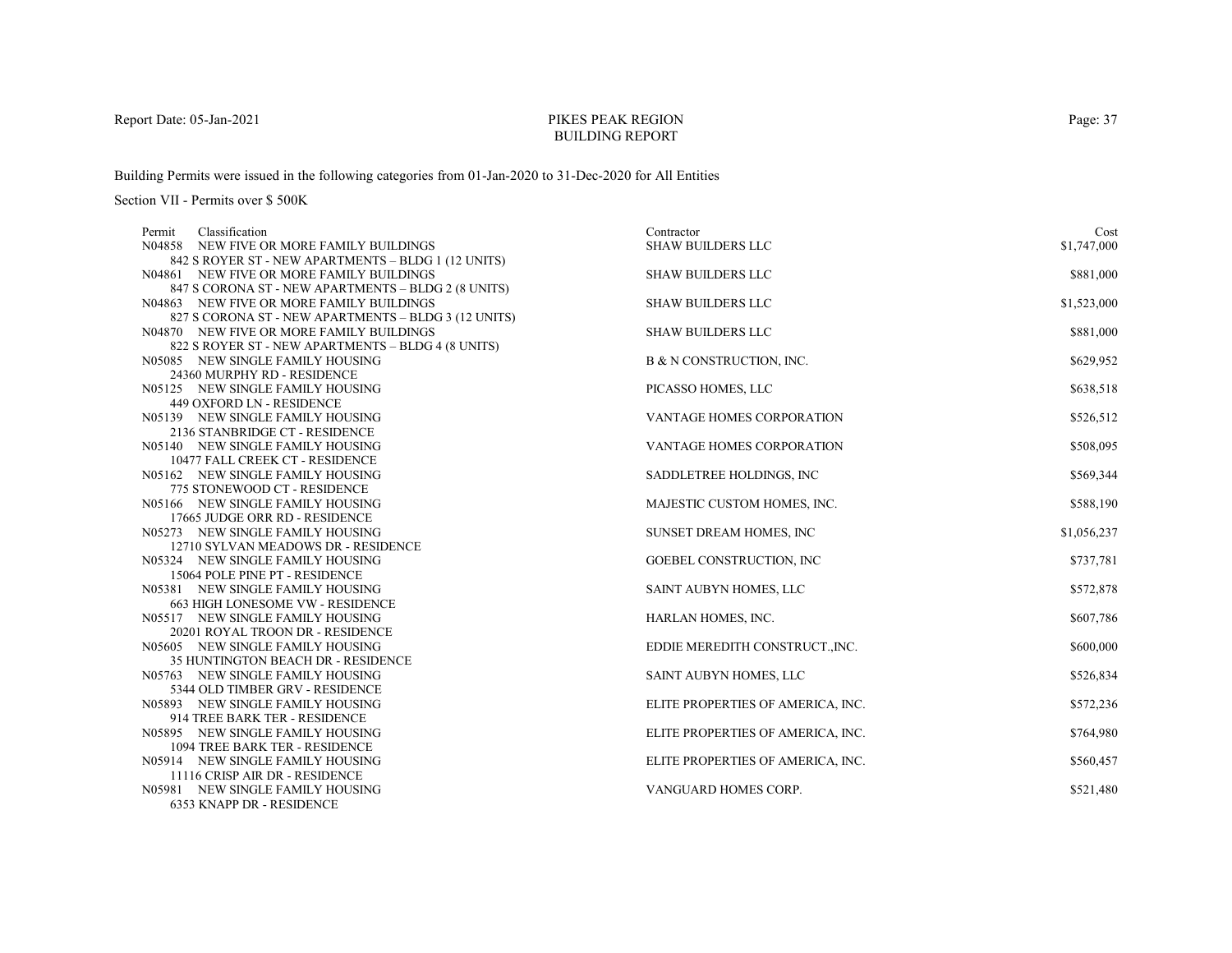# PIKES PEAK REGIONBUILDING REPORT

Building Permits were issued in the following categories from 01-Jan-2020 to 31-Dec-2020 for All Entities

Section VII - Permits over \$ 500K

| Classification<br>Permit                                        | Contractor                        | Cost        |
|-----------------------------------------------------------------|-----------------------------------|-------------|
| NEW SINGLE FAMILY HOUSING<br>N06048                             | CLAYTON PROPERTIES GROUP II, INC. | \$522,229   |
| 5932 CARRICK LN - RESIDENCE                                     |                                   |             |
| N06099 COMMERCIAL ALTERATIONS (ADDITIONS, REMODELS, ETC)        | HAMMERS CONSTRUCTION, INC         | \$600,000   |
| 2425 E PLATTE PL - COMMERCIAL INTERIOR REMODEL                  |                                   |             |
| N06218 NEW SINGLE FAMILY HOUSING                                | TOLL BROS, INC                    | \$505,632   |
| <b>6577 CUMBRE VISTA WAY - RESIDENCE</b>                        |                                   |             |
| N06224 NEW SINGLE FAMILY HOUSING                                | TOLL BROS, INC                    | \$520,302   |
| 6435 WOLF GULCH DR - RESIDENCE                                  |                                   |             |
| N06286 NEW SINGLE FAMILY HOUSING                                | VANTAGE HOMES CORPORATION         | \$518,910   |
| 1975 RUFFINO DR - RESIDENCE                                     |                                   |             |
| N06288 NEW SINGLE FAMILY HOUSING                                | VANTAGE HOMES CORPORATION         | \$510,236   |
| 1103 KELSO PL - RESIDENCE                                       |                                   |             |
| N06586 NEW SINGLE FAMILY HOUSING                                | KIRELLA HOMES, INC                | \$666,680   |
| 7830 BUCKSKIN RANCH VW - RESIDENCE                              |                                   |             |
| N06705 NEW SINGLE FAMILY HOUSING                                | D.R. HORTON                       | \$555,210   |
| 10228 WRANGELL CIR - RESIDENCE                                  |                                   |             |
| N06706 NEW SINGLE FAMILY HOUSING                                | D.R. HORTON                       | \$555,210   |
| 5070 JANGA DR - RESIDENCE                                       |                                   |             |
| N06709 NEW SINGLE FAMILY HOUSING                                | D.R. HORTON                       | \$526,512   |
| 5086 JANGA DR - RESIDENCE                                       |                                   |             |
| N06752 NEW SINGLE FAMILY HOUSING                                | D.R. HORTON                       | \$516,126   |
| 5150 JANGA DR - RESIDENCE                                       |                                   |             |
| N06840 NEW SINGLE FAMILY HOUSING                                | D.R. HORTON                       | \$526,512   |
| 5187 MAKALU DR - RESIDENCE                                      |                                   |             |
| N06841 NEW SINGLE FAMILY HOUSING                                | MBI CONTRACTORS, INC.             | \$727,609   |
| <b>1005 LOCKLIN WAY - RESIDENCE</b>                             |                                   |             |
| N06842 NEW SINGLE FAMILY HOUSING                                | D.R. HORTON                       | \$555,210   |
| 5121 MAKALU DR - RESIDENCE                                      |                                   |             |
| N06845 NEW SINGLE FAMILY HOUSING                                | D.R. HORTON                       | \$556,495   |
| 5169 MAKALU DR - RESIDENCE                                      |                                   |             |
| N06906 NEW SINGLE FAMILY HOUSING                                | D.R. HORTON                       | \$516,126   |
| 5137 MAKALU DR - RESIDENCE                                      |                                   |             |
| N06909 NEW SINGLE FAMILY HOUSING                                | D.R. HORTON                       | \$555,210   |
| 5134 JANGA DR - RESIDENCE                                       |                                   |             |
| N06954 COMMERCIAL ALTERATIONS (ADDITIONS, REMODELS, ETC)        | MPB CONTRACTORS, INC.             | \$1,120,000 |
| 6310 CORPORATE CENTRE CIR - COMMERCIAL INTERIOR REMODEL         |                                   |             |
| N07027 COMMERCIAL ALTERATIONS (ADDITIONS, REMODELS, ETC)        | BOGART CONSTRUCTION, INC.         | \$1,600,000 |
| 1266 E WOODMEN RD - INTERIOR AND EXTERIOR REMODEL, ADDITION     |                                   |             |
| N07043 NEW SINGLE FAMILY HOUSING<br>2705 MEGA TOD DD. DECIDEMOR | TIFFANY HOMES, LLC.               | \$900,000   |
|                                                                 |                                   |             |

3705 MESA TOP DR - RESIDENCE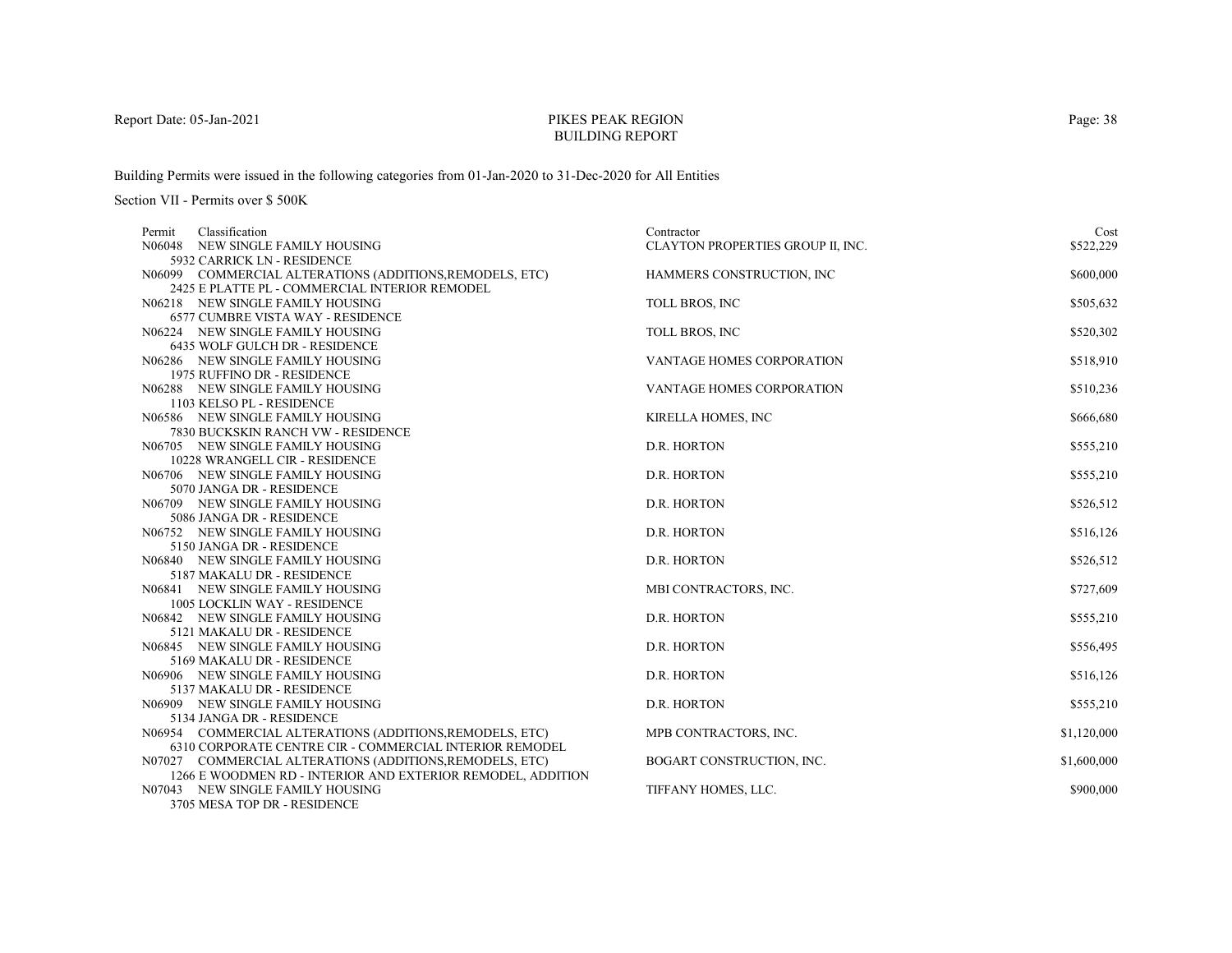# PIKES PEAK REGIONBUILDING REPORT

Building Permits were issued in the following categories from 01-Jan-2020 to 31-Dec-2020 for All Entities

| Classification<br>Permit                                               | Contractor                        | Cost        |
|------------------------------------------------------------------------|-----------------------------------|-------------|
| N07092 NEW SINGLE FAMILY HOUSING                                       | VANGUARD HOMES CORP.              | \$547,393   |
| 10342 SHARON SPRINGS DR - RESIDENCE                                    |                                   |             |
| N07666 NEW SINGLE FAMILY HOUSING                                       | ELITE PROPERTIES OF AMERICA, INC. | \$516,126   |
| 3278 RED CAVERN RD - RESIDENCE                                         |                                   |             |
| N07842 NEW SINGLE FAMILY HOUSING                                       | VANTAGE HOMES CORPORATION         | \$593,330   |
| 1878 WALNUT CREEK CT - RESIDENCE                                       |                                   |             |
| N07966 NEW SINGLE FAMILY HOUSING                                       | <b>BOB MCGRATH CONSTRUCTION</b>   | \$1,257,333 |
| 13979 HWY 83 - RESIDENCE - ENGINEER STAMPED                            |                                   |             |
| N08309 COMMERCIAL ALTERATIONS (ADDITIONS, REMODELS, ETC)               | BRYAN CONSTRUCTION, INC.          | \$3,100,000 |
| 655 SPACE CENTER DR - COMMERCIAL INTERIOR REMODEL                      |                                   |             |
| N08394 NEW SINGLE FAMILY HOUSING                                       | GOETZMANN CUSTOM HOMES INC        | \$559,386   |
| 10675 DERBY MESA CT - RESIDENCE                                        |                                   |             |
| N08446 COMMERCIAL ALTERATIONS (ADDITIONS, REMODELS, ETC)               | <b>BOB MCGRATH CONSTRUCTION</b>   | \$566,607   |
| 2860 S CIRCLE DR. 1ST FL - CHANGE OF OCCUPANCY                         |                                   |             |
| N08521 NEW SINGLE FAMILY HOUSING                                       | HACIENDA CONSTRUCTION, INC.       | \$699,000   |
| 3346 BLUE HERON SPRING LN - RESIDENCE                                  |                                   |             |
| N08793 NEW SINGLE FAMILY HOUSING                                       | <b>NEW HAVEN HOMES</b>            | \$766,264   |
| 8750 VALLEY RANCH PT - RESIDENCE - PPRBD ONLY                          |                                   |             |
| N09210 NEW SINGLE FAMILY HOUSING                                       | <b>RAMPART CONSTRUCTION</b>       | \$648,584   |
| 13150 PEREGRINE WAY - RESIDENCE                                        |                                   |             |
| N09215 NEW SINGLE FAMILY HOUSING                                       | ELITE PROPERTIES OF AMERICA, INC. | \$764,980   |
| 16206 SUNRISE GLORY LN - RESIDENCE<br>N09368 NEW SINGLE FAMILY HOUSING |                                   |             |
| 7255 WINTERSTONE CT - RESIDENCE                                        | CLAYTON PROPERTIES GROUP II, INC. | \$736,496   |
| N09370 NEW SINGLE FAMILY HOUSING                                       | CLAYTON PROPERTIES GROUP II, INC. | \$736,496   |
| 7219 WINTERSTONE CT - RESIDENCE                                        |                                   |             |
| N09632 NEW SINGLE FAMILY HOUSING                                       | <b>SEEGER HOMES, INC</b>          | \$544,609   |
| 27181 BIG SPRINGS RD - MOBILE/MFR HOME - PERMANENT SET                 |                                   |             |
| N09647 NEW SINGLE FAMILY HOUSING                                       | VANTAGE HOMES CORPORATION         | \$518,910   |
| 829 SWORD DANCER DR - RESIDENCE                                        |                                   |             |
| N09650 NEW SINGLE FAMILY HOUSING                                       | VANTAGE HOMES CORPORATION         | \$602,753   |
| 16134 SUNRISE GLORY LN - RESIDENCE                                     |                                   |             |
| N09652 NEW SINGLE FAMILY HOUSING                                       | VANTAGE HOMES CORPORATION         | \$539,148   |
| 878 TREE BARK TER - RESIDENCE                                          |                                   |             |
| N09662 NEW SINGLE FAMILY HOUSING                                       | <b>SILVER SUMMIT GC</b>           | \$831,905   |
| 17516 POND VIEW PL - RESIDENCE                                         |                                   |             |
| N10028 NEW SINGLE FAMILY HOUSING                                       | GOETZMANN CUSTOM HOMES INC        | \$559,386   |
| 10651 DERBY MESA CT - RESIDENCE                                        |                                   |             |
| N10218 NEW SINGLE FAMILY HOUSING                                       | ADAMO BUILDING COMPANY, LLC       | \$531,117   |
| 1135 LADY CAMPBELL DR - RESIDENCE                                      |                                   |             |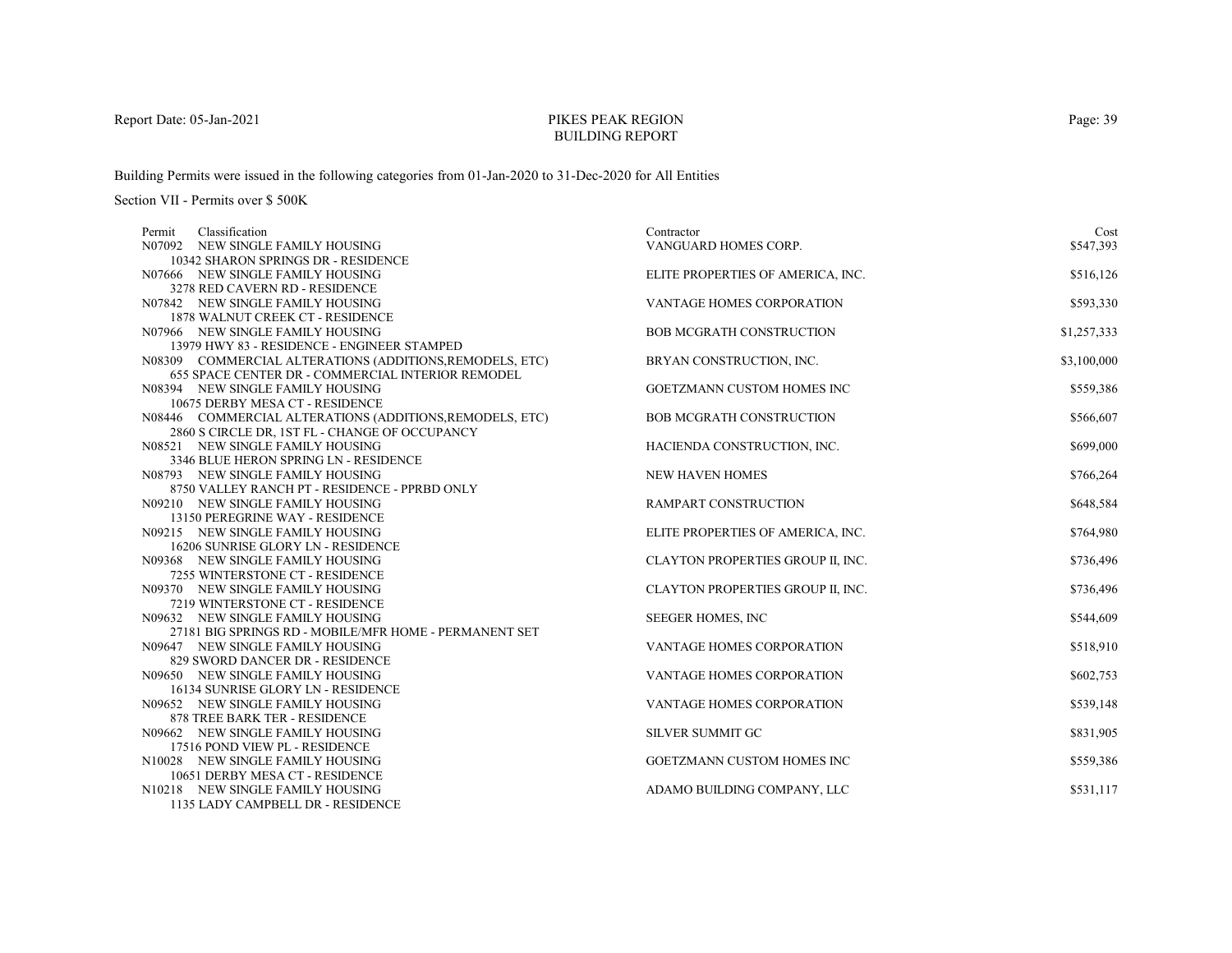# PIKES PEAK REGIONBUILDING REPORT

Building Permits were issued in the following categories from 01-Jan-2020 to 31-Dec-2020 for All Entities

| Permit | Classification                                                         | Contractor                        | Cost        |
|--------|------------------------------------------------------------------------|-----------------------------------|-------------|
|        | N10435 NEW CHURCHES AND OTHER RELIGIOUS BUILDINGS                      | NUNN CONSTRUCTION INC             | \$2,700,000 |
|        | 1515 N CASCADE AVE - REMODEL AND ADDITION                              |                                   |             |
|        | N10595 NEW SINGLE FAMILY HOUSING                                       | TOLL BROS, INC                    | \$520,302   |
|        | 6625 WOLF GULCH DR - RESIDENCE                                         |                                   |             |
|        | N10766 NEW SINGLE FAMILY HOUSING                                       | ELITE PROPERTIES OF AMERICA, INC. | \$618,494   |
|        | 1971 RUFFINO DR - RESIDENCE                                            |                                   |             |
|        | N10779 NEW SINGLE FAMILY HOUSING                                       | ELITE PROPERTIES OF AMERICA, INC. | \$534,758   |
|        | 6371 OTTAWA DR - RESIDENCE                                             |                                   |             |
|        | N10781 NEW SINGLE FAMILY HOUSING                                       | ELITE PROPERTIES OF AMERICA, INC. | \$569,023   |
|        | 10440 SHARON SPRINGS DR - RESIDENCE                                    |                                   |             |
|        | N10799 NEW SINGLE FAMILY HOUSING                                       | SADDLETREE HOLDINGS, INC          | \$503,169   |
|        | 1901 WALNUT CREEK CT - RESIDENCE                                       |                                   |             |
|        | N10831 COMMERCIAL ALTERATIONS (ADDITIONS, REMODELS, ETC)               | <b>ELDER CONSTRUCTION</b>         | \$1,512,264 |
|        | 1675 W GARDEN OF THE GODS RD - COMMERCIAL INTERIOR REMODEL             |                                   |             |
|        | N10850 NEW SINGLE FAMILY HOUSING                                       | <b>RON COVINGTON HOMES</b>        | \$548,250   |
|        | 6311 OTTAWA DR - RESIDENCE                                             |                                   |             |
|        | N11049 NEW SINGLE FAMILY HOUSING                                       | CLAYTON PROPERTIES GROUP II, INC. | \$539,148   |
|        | 5937 CARRICK LN - RESIDENCE                                            |                                   |             |
|        | N11071 NEW SINGLE FAMILY HOUSING                                       | VANTAGE HOMES CORPORATION         | \$508,095   |
|        | 16304 GOLDEN SUN WAY - RESIDENCE                                       |                                   |             |
|        | N11073 NEW SINGLE FAMILY HOUSING                                       | VANTAGE HOMES CORPORATION         | \$507,988   |
|        | 1078 SIR BARTON DR - RESIDENCE                                         |                                   |             |
|        | N11074 NEW SINGLE FAMILY HOUSING<br>4698 HANGING LAKE CIR - RESIDENCE  | VANTAGE HOMES CORPORATION         | \$518,910   |
|        | N11088 NEW SINGLE FAMILY HOUSING                                       | PATTERSON CUSTOM HOMES, INC.      | \$735,000   |
|        | 1941 MESA PARK VW - RESIDENCE                                          |                                   |             |
|        | N11124 NEW SINGLE FAMILY HOUSING                                       | <b>NEW HAVEN HOMES</b>            | \$668,393   |
|        | 7834 RANNOCH MOOR WAY - RESIDENCE                                      |                                   |             |
|        | N11388 STORES AND OTHER RETAIL BUILDINGS/INT FINISHES                  | SCHEINER COMMERCIAL GROUP, INC.   | \$1,000,000 |
|        | 7903 SILICON HTS - RETAIL BUILDING - CORE AND SHELL                    |                                   |             |
|        | N11447 NEW SINGLE FAMILY HOUSING                                       | <b>HOMEOWNER</b>                  | \$729,643   |
|        | 14225 ROLLER COASTER RD - RESIDENCE                                    |                                   |             |
|        | N11454 NEW SINGLE FAMILY HOUSING                                       | CAMPBELL HOMES LTD.               | \$578,446   |
|        | 1486 CORONADO BEACH DR - RESIDENCE                                     |                                   |             |
|        | N11469 COMMERCIAL ALTERATIONS (ADDITIONS, REMODELS, ETC)               | HITT CONTRACTING INC.             | \$1,500,000 |
|        | 1050 N NEWPORT RD, 300 - COMMERCIAL INTERIOR REMODEL                   |                                   |             |
|        | N11503 NEW OFFICES, BANKS, AND PROFESSIONAL BLDGS/INT FINISHES         | <b>ELDER CONSTRUCTION</b>         | \$5,000,000 |
|        | 2424 W GARDEN OF THE GODS RD, 130 - INTERIOR FINISH - CREATE NEW SUITE |                                   |             |
|        | N11636 RESIDENTIAL GARAGES AND CARPORTS (ATT & DETACHED)               | <b>CRAIG MASER</b>                | \$924,105   |
|        | 3365 EMPIRE FARM VW - DETACHED GARAGE                                  |                                   |             |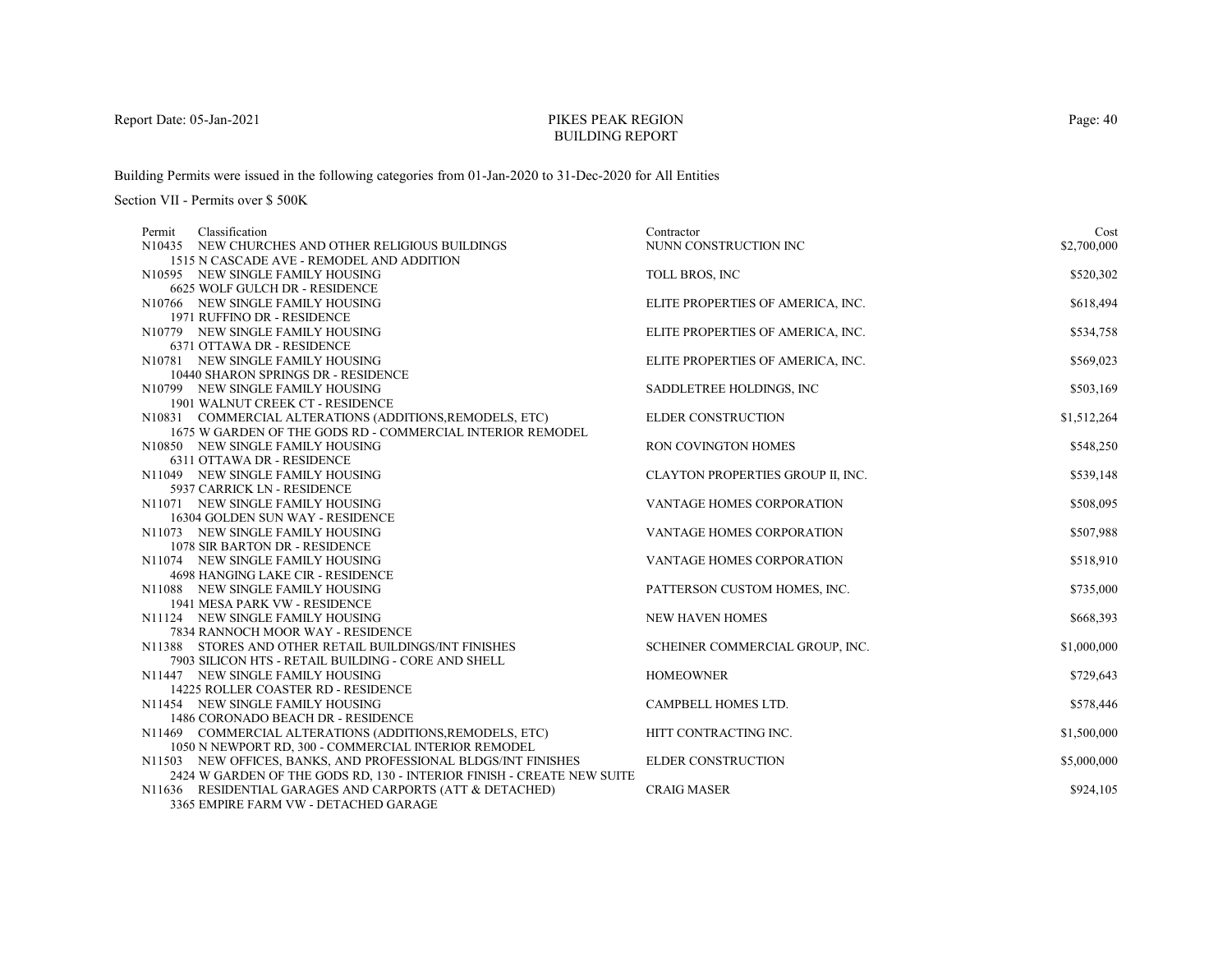# PIKES PEAK REGIONBUILDING REPORT

Building Permits were issued in the following categories from 01-Jan-2020 to 31-Dec-2020 for All Entities

Section VII - Permits over \$ 500K

| Classification<br>Permit                                                   | Contractor                            | Cost         |
|----------------------------------------------------------------------------|---------------------------------------|--------------|
| N11793 NEW SINGLE FAMILY HOUSING                                           | HI POINT HOME BUILDERS LLC            | \$635,199    |
| <b>18385 PRAIRIE COACH VW - RESIDENCE</b>                                  |                                       |              |
| N11805 NEW FIVE OR MORE FAMILY BUILDINGS                                   | COLORADO STRUCTURES INC               | \$13,282,500 |
| 710 E PIKES PEAK AVE - NEW APARTMENTS BLDG 2 (77 UNITS)                    |                                       |              |
| N11807 NEW FIVE OR MORE FAMILY BUILDINGS                                   | <b>COLORADO STRUCTURES INC</b>        | \$27,177,000 |
| 702 E PIKES PEAK AVE - NEW APARTMENTS BLDG 1 (138 UNITS) W/ PARKING GARAGE |                                       |              |
| N11928 COMMERCIAL ALTERATIONS (ADDITIONS, REMODELS, ETC)                   | GE JOHNSON CONSTRUCTION COMPANY, INC. | \$930,000    |
| 9965 FEDERAL DR - COMMERCIAL INTERIOR REMODEL                              |                                       |              |
| N12121 COMMERCIAL ALTERATIONS (ADDITIONS, REMODELS, ETC)                   | INDUSTRIAL CONSTRUCTION MGRS INC      | \$1,164,023  |
| 4005 LEE VANCE DR - COMMERCIAL INTERIOR REMODEL                            |                                       |              |
| N12247 NEW SINGLE FAMILY HOUSING                                           | HOFFMAN HOMES, INC.                   | \$543,752    |
| 19270 SAVANNA ACRES GRV - RESIDENCE                                        |                                       |              |
| N12279 NEW SINGLE FAMILY HOUSING                                           | TOLL BROS, INC                        | \$520,302    |
| 6616 WOLF GULCH DR - RESIDENCE                                             |                                       |              |
| N12361 NEW SINGLE FAMILY HOUSING                                           | ELITE PROPERTIES OF AMERICA, INC.     | \$542,039    |
| 7264 ELECTRONIC DR - RESIDENCE                                             |                                       |              |
| N12367 NEW SINGLE FAMILY HOUSING                                           | ELITE PROPERTIES OF AMERICA, INC.     | \$506,703    |
| 16652 HALLMARK TRL - RESIDENCE                                             |                                       |              |
| N12377 NEW SINGLE FAMILY HOUSING                                           | ELITE PROPERTIES OF AMERICA, INC.     | \$567,738    |
| 12131 CLINE CT - RESIDENCE                                                 |                                       |              |
| N12508 NEW SINGLE FAMILY HOUSING                                           | CLAYTON PROPERTIES GROUP II, INC.     | \$507,131    |
| 5925 CARRICK LN - RESIDENCE                                                |                                       |              |
| N12792 NEW SINGLE FAMILY HOUSING                                           | CROSSING JORDAN DEVELOPMENT INC       | \$1,000,000  |
| 525 PENROSE BLVD - RESIDENCE                                               |                                       |              |
| N12794 NEW SINGLE FAMILY HOUSING                                           | VANTAGE HOMES CORPORATION             | \$545,680    |
| 2178 STANBRIDGE CT - RESIDENCE                                             |                                       |              |
| N12798 NEW SINGLE FAMILY HOUSING                                           | VANTAGE HOMES CORPORATION             | \$561,206    |
| 16496 GOLDEN SUN WAY - RESIDENCE                                           |                                       |              |
| N12801 NEW SINGLE FAMILY HOUSING                                           | VANTAGE HOMES CORPORATION             | \$534,222    |
| 968 GRAYWOODS TER - RESIDENCE                                              |                                       |              |
| N12803 NEW HOSPITALS AND OTHER INSTITUTIONS                                | STOUT BUILDING CONTRACTORS, LLC       | \$1,539,114  |
| 9410 GRAND CORDERA PKWY - NEW CHILDCARE FACILITY                           |                                       |              |
| N12818 STRUCTURES OTHER THAN BUILDINGS (SWIMMING POOLS, ETC)               | L.E.R. INC DBA RENNER SPORTS SURFACES | \$520,374    |
| 2139 ARGUS BLVD - COMMERCIAL FENCE (OVER 7 FT)                             |                                       |              |
| N12890 NEW SINGLE FAMILY HOUSING                                           | <b>GOLD RUSH CONSTR &amp; BLDG CO</b> | \$800,000    |
| 3655 MESA TOP DR - RESIDENCE                                               |                                       |              |
| N13019 COMMERCIAL ALTERATIONS (ADDITIONS, REMODELS, ETC)                   | S2 CONTRACTING, LLC                   | \$2,000,000  |
| 9805 FEDERAL DR - COMMERCIAL INTERIOR REMODEL                              |                                       |              |
| N13066 NEW SINGLE FAMILY HOUSING                                           | <b>HOMEOWNER</b>                      | \$769,049    |
| 4720 SETTLERS RANCH RD - RESIDENCE                                         |                                       |              |

Page: 41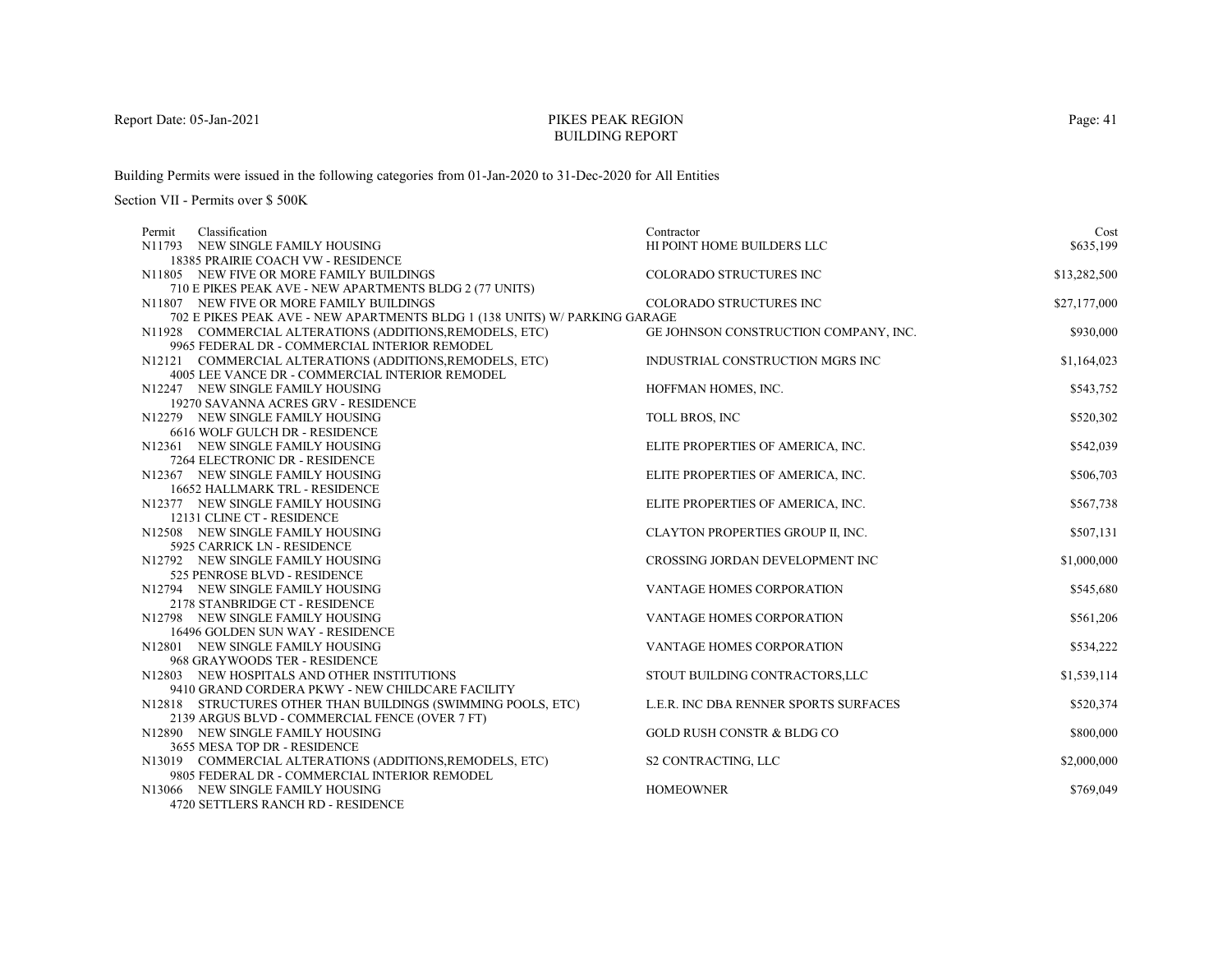# PIKES PEAK REGIONBUILDING REPORT

Building Permits were issued in the following categories from 01-Jan-2020 to 31-Dec-2020 for All Entities

Section VII - Permits over \$ 500K

| Contractor                          | Cost                                                                                                                                                                                                                                                                                                                                                                                                                                                                                                                                            |
|-------------------------------------|-------------------------------------------------------------------------------------------------------------------------------------------------------------------------------------------------------------------------------------------------------------------------------------------------------------------------------------------------------------------------------------------------------------------------------------------------------------------------------------------------------------------------------------------------|
| <b>J. MCLEMORE CONSTRUCTION LLC</b> | \$800,000                                                                                                                                                                                                                                                                                                                                                                                                                                                                                                                                       |
|                                     |                                                                                                                                                                                                                                                                                                                                                                                                                                                                                                                                                 |
|                                     | \$1,256,000                                                                                                                                                                                                                                                                                                                                                                                                                                                                                                                                     |
|                                     |                                                                                                                                                                                                                                                                                                                                                                                                                                                                                                                                                 |
|                                     | \$615,282                                                                                                                                                                                                                                                                                                                                                                                                                                                                                                                                       |
|                                     |                                                                                                                                                                                                                                                                                                                                                                                                                                                                                                                                                 |
|                                     | \$618,066                                                                                                                                                                                                                                                                                                                                                                                                                                                                                                                                       |
|                                     |                                                                                                                                                                                                                                                                                                                                                                                                                                                                                                                                                 |
|                                     | \$575,127                                                                                                                                                                                                                                                                                                                                                                                                                                                                                                                                       |
|                                     |                                                                                                                                                                                                                                                                                                                                                                                                                                                                                                                                                 |
|                                     | \$1,100,000                                                                                                                                                                                                                                                                                                                                                                                                                                                                                                                                     |
|                                     |                                                                                                                                                                                                                                                                                                                                                                                                                                                                                                                                                 |
|                                     | \$503,918                                                                                                                                                                                                                                                                                                                                                                                                                                                                                                                                       |
|                                     |                                                                                                                                                                                                                                                                                                                                                                                                                                                                                                                                                 |
|                                     | \$567,738                                                                                                                                                                                                                                                                                                                                                                                                                                                                                                                                       |
|                                     |                                                                                                                                                                                                                                                                                                                                                                                                                                                                                                                                                 |
|                                     | \$542,039                                                                                                                                                                                                                                                                                                                                                                                                                                                                                                                                       |
|                                     |                                                                                                                                                                                                                                                                                                                                                                                                                                                                                                                                                 |
|                                     | \$899,258                                                                                                                                                                                                                                                                                                                                                                                                                                                                                                                                       |
|                                     |                                                                                                                                                                                                                                                                                                                                                                                                                                                                                                                                                 |
|                                     | \$562,812                                                                                                                                                                                                                                                                                                                                                                                                                                                                                                                                       |
|                                     |                                                                                                                                                                                                                                                                                                                                                                                                                                                                                                                                                 |
|                                     | \$518,910                                                                                                                                                                                                                                                                                                                                                                                                                                                                                                                                       |
|                                     |                                                                                                                                                                                                                                                                                                                                                                                                                                                                                                                                                 |
|                                     | \$528,868                                                                                                                                                                                                                                                                                                                                                                                                                                                                                                                                       |
|                                     |                                                                                                                                                                                                                                                                                                                                                                                                                                                                                                                                                 |
|                                     | \$578,767                                                                                                                                                                                                                                                                                                                                                                                                                                                                                                                                       |
|                                     |                                                                                                                                                                                                                                                                                                                                                                                                                                                                                                                                                 |
|                                     | \$556,495                                                                                                                                                                                                                                                                                                                                                                                                                                                                                                                                       |
|                                     |                                                                                                                                                                                                                                                                                                                                                                                                                                                                                                                                                 |
|                                     | \$516,126                                                                                                                                                                                                                                                                                                                                                                                                                                                                                                                                       |
|                                     |                                                                                                                                                                                                                                                                                                                                                                                                                                                                                                                                                 |
|                                     | \$526,512                                                                                                                                                                                                                                                                                                                                                                                                                                                                                                                                       |
|                                     |                                                                                                                                                                                                                                                                                                                                                                                                                                                                                                                                                 |
|                                     | \$516,126                                                                                                                                                                                                                                                                                                                                                                                                                                                                                                                                       |
|                                     |                                                                                                                                                                                                                                                                                                                                                                                                                                                                                                                                                 |
|                                     | \$507,749                                                                                                                                                                                                                                                                                                                                                                                                                                                                                                                                       |
|                                     |                                                                                                                                                                                                                                                                                                                                                                                                                                                                                                                                                 |
|                                     | \$530,046                                                                                                                                                                                                                                                                                                                                                                                                                                                                                                                                       |
|                                     | RIVERWOOD HOMES OF COLORADO<br>SADDLETREE HOLDINGS, INC<br><b>HAMMER HOMES</b><br><b>CHALLENGER BUILDING, LLC</b><br>MANNA CONSTRUCTION COMPANY, LLC<br>HI POINT HOME BUILDERS LLC<br>ELITE PROPERTIES OF AMERICA, INC.<br>ELITE PROPERTIES OF AMERICA, INC.<br>KOVAR CONSTRUCTION, INC.<br>VANTAGE HOMES CORPORATION<br>VANTAGE HOMES CORPORATION<br>RICHMOND AMERICAN HOMES<br>RICHMOND AMERICAN HOMES<br>D.R. HORTON<br>D.R. HORTON<br>D.R. HORTON<br>D.R. HORTON<br>GE JOHNSON CONSTRUCTION COMPANY, INC.<br>BLACK OAK HOMES & DESIGN, INC. |

10417 BECKHAM ST - RESIDENCE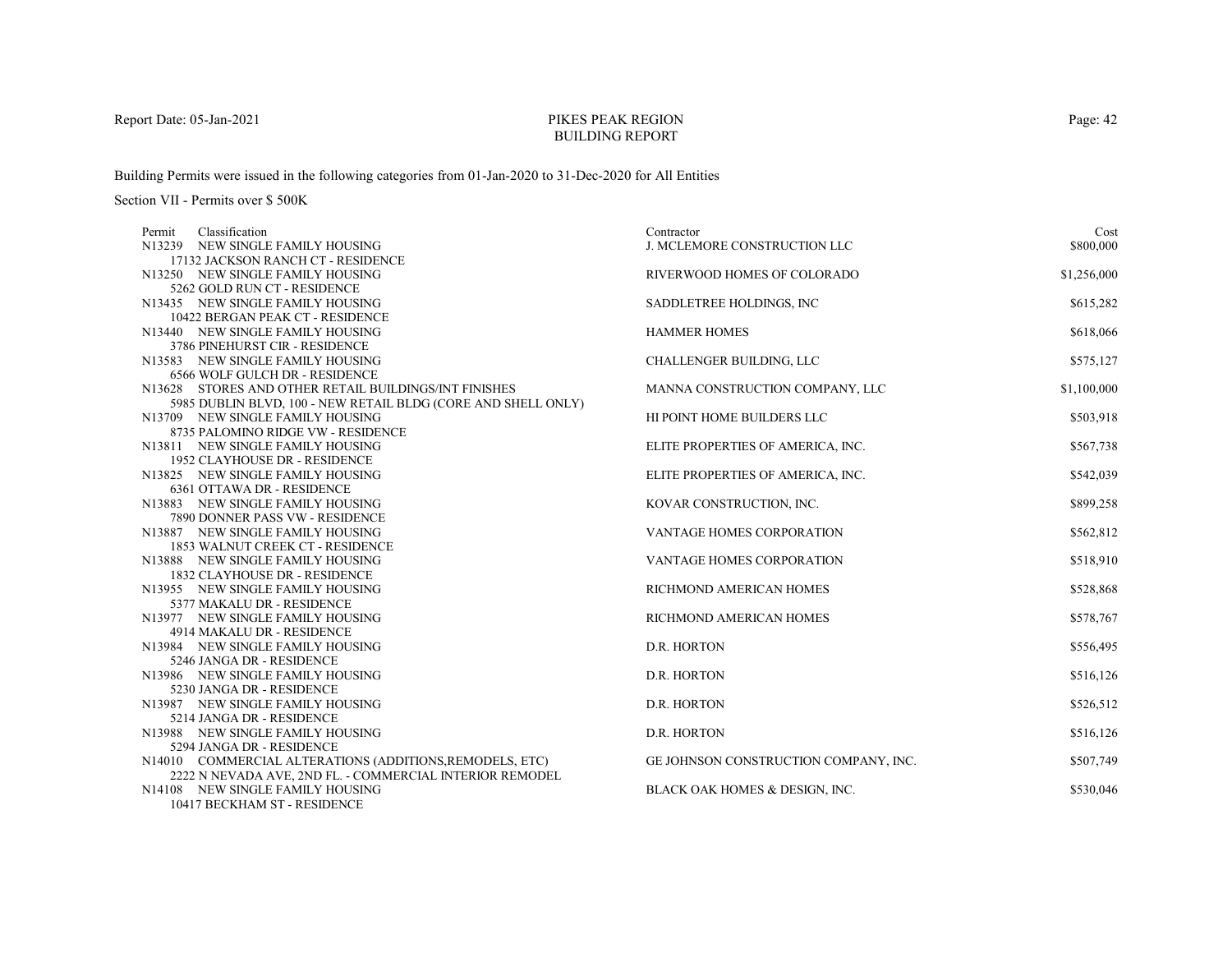# PIKES PEAK REGIONBUILDING REPORT

Building Permits were issued in the following categories from 01-Jan-2020 to 31-Dec-2020 for All Entities

| Classification<br>Permit                                                                      | Contractor                            | Cost        |
|-----------------------------------------------------------------------------------------------|---------------------------------------|-------------|
| N14364 NEW SINGLE FAMILY HOUSING                                                              | VANTAGE HOMES CORPORATION             | \$637,019   |
| 16193 ENCHANTED PEAK WAY - RESIDENCE                                                          |                                       |             |
| N14521 NEW SINGLE FAMILY HOUSING                                                              | TOLL BROS, INC                        | \$515,483   |
| 8911 BALDERDASH DR - RESIDENCE                                                                |                                       |             |
| N14525 NEW SINGLE FAMILY HOUSING                                                              | ELITE PROPERTIES OF AMERICA, INC.     | \$561,420   |
| 1959 RUFFINO DR - RESIDENCE                                                                   |                                       |             |
| N14585 NEW SINGLE FAMILY HOUSING                                                              | <b>ASPEN COUNTRY HOMES</b>            | \$600,000   |
| 3950 DEBOODT CT - RESIDENCE                                                                   |                                       |             |
| N14588 NEW SINGLE FAMILY HOUSING                                                              | <b>HOMEOWNER</b>                      | \$721,291   |
| 16034 MCCARA CT - RESIDENCE                                                                   |                                       |             |
| N14906 NEW SINGLE FAMILY HOUSING                                                              | <b>RON COVINGTON HOMES</b>            | \$548,250   |
| 7147 WINTERSTONE CT - RESIDENCE                                                               |                                       |             |
| N15014 NEW SINGLE FAMILY HOUSING                                                              | D.R. HORTON                           | \$555,210   |
| 10240 ELGON DR - RESIDENCE                                                                    |                                       |             |
| N15019 NEW SINGLE FAMILY HOUSING                                                              | D.R. HORTON                           | \$526,512   |
| 5310 JANGA DR - RESIDENCE                                                                     |                                       |             |
| N15064 NEW OFFICES, BANKS, AND PROFESSIONAL BLDGS/INT FINISHES                                | MEYER INNOVATIONS LLC                 | \$1,200,000 |
| 315 E PIKES PEAK AVE, 100 - INTERIOR FINISH TO CREATE NEW SUITE - PARTIAL CHANGE OF OCCUPANCY |                                       |             |
| N15108 COMMERCIAL ALTERATIONS (ADDITIONS, REMODELS, ETC)                                      | HAMMERS CONSTRUCTION, INC             | \$725,000   |
| 1865 WOODMOOR DR, BLDG. 2 - INT REMOD - CHNGE OF OCC                                          |                                       |             |
| N15230 NEW SINGLE FAMILY HOUSING                                                              | D.R. HORTON                           | \$556,495   |
| 10250 ELGON DR - RESIDENCE                                                                    |                                       |             |
| N15392 NEW SINGLE FAMILY HOUSING                                                              | ELITE PROPERTIES OF AMERICA, INC.     | \$531,545   |
| 1945 CLAYHOUSE DR - RESIDENCE                                                                 |                                       |             |
| N15411 NEW SINGLE FAMILY HOUSING                                                              | ELITE PROPERTIES OF AMERICA, INC.     | \$525,013   |
| <b>6174 LOCHSIDE VW - RESIDENCE</b>                                                           |                                       |             |
| N15412 NEW SINGLE FAMILY HOUSING                                                              | THE COPESTONE COMPANY                 | \$557,780   |
| 3670 OUTBACK VISTA PT - RESIDENCE                                                             |                                       |             |
| N15546 NEW SINGLE FAMILY HOUSING                                                              | <b>GOETZMANN CUSTOM HOMES INC</b>     | \$549,856   |
| 10643 DERBY MESA CT - RESIDENCE                                                               |                                       |             |
| N15648 NEW SINGLE FAMILY HOUSING<br>10364 ODIN DR - RESIDENCE                                 | SAINT AUBYN HOMES, LLC                | \$540,326   |
|                                                                                               |                                       |             |
| N15649 NEW SINGLE FAMILY HOUSING                                                              | SAINT AUBYN HOMES, LLC                | \$641,302   |
| 10350 ODIN DR - RESIDENCE<br>N15651 NEW SINGLE FAMILY HOUSING                                 |                                       |             |
| 10322 ODIN DR - RESIDENCE                                                                     | SAINT AUBYN HOMES, LLC                | \$540,326   |
| N15671 NEW SINGLE FAMILY HOUSING                                                              | SAINT AUBYN HOMES, LLC                | \$540,326   |
| 5682 MAKALU DR - RESIDENCE                                                                    |                                       |             |
| N15696 COMMERCIAL ALTERATIONS (ADDITIONS, REMODELS, ETC)                                      | GE JOHNSON CONSTRUCTION COMPANY, INC. | \$2,280,740 |
| 6001 E WOODMEN RD, 1ST - INTERIOR REMODEL (KITCHEN)                                           |                                       |             |
|                                                                                               |                                       |             |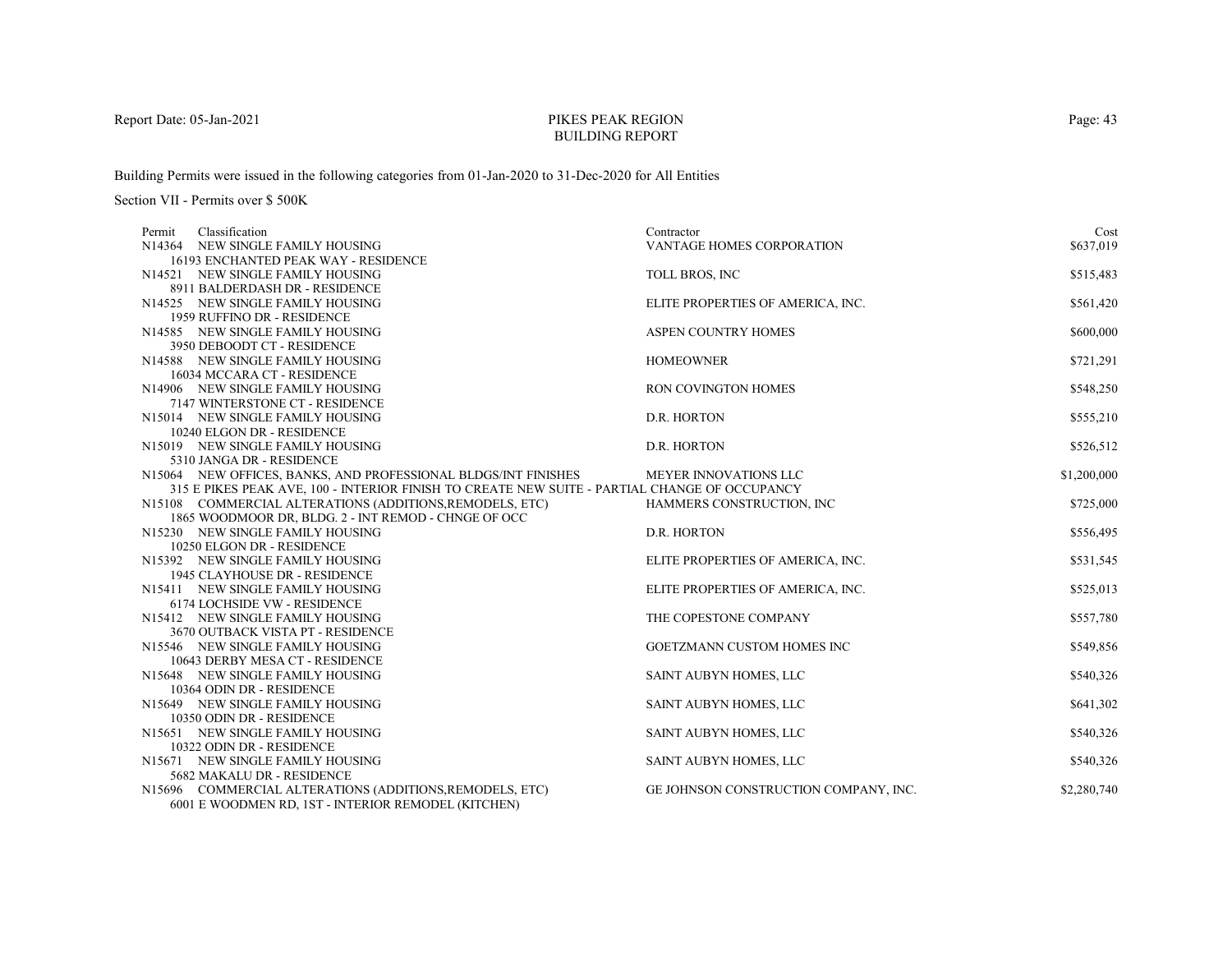# PIKES PEAK REGIONBUILDING REPORT

Building Permits were issued in the following categories from 01-Jan-2020 to 31-Dec-2020 for All Entities

| Classification<br>Permit                                           | Contractor                        | Cost        |
|--------------------------------------------------------------------|-----------------------------------|-------------|
| N15697 NEW SINGLE FAMILY HOUSING                                   | ADAMO BUILDING COMPANY, LLC       | \$514,198   |
| 1145 LADY CAMPBELL DR - RESIDENCE                                  |                                   |             |
| N15710 NEW OFFICES, BANKS, AND PROFESSIONAL BLDGS/INT FINISHES     | SAMPSON CONSTRUCTION CO., INC.    | \$1,537,328 |
| 1089 TAMARAC PKWY - OFFICE W/ VEHICLE PARKING                      |                                   |             |
| N15719 NEW SINGLE FAMILY HOUSING                                   | <b>HOMEOWNER</b>                  | \$906,753   |
| 310 BERGAMO WAY - RESIDENCE                                        |                                   |             |
| N15732 NEW SINGLE FAMILY HOUSING                                   | CLAYTON PROPERTIES GROUP II, INC. | \$506,917   |
| 5913 CARRICK LN - RESIDENCE                                        |                                   |             |
| N15739 NEW SINGLE FAMILY HOUSING                                   | CLAYTON PROPERTIES GROUP II, INC. | \$545,466   |
| 9346 DOME RUN CT - RESIDENCE                                       |                                   |             |
| N15761 NEW SINGLE FAMILY HOUSING                                   | ADAMO BUILDING COMPANY, LLC       | \$514,198   |
| 1134 LADY CAMPBELL DR - RESIDENCE                                  |                                   |             |
| N15789 NEW SINGLE FAMILY HOUSING                                   | VANTAGE HOMES CORPORATION         | \$519,017   |
| 2149 STANBRIDGE CT - RESIDENCE                                     |                                   |             |
| N15808 NEW SINGLE FAMILY HOUSING                                   | <b>VANTAGE HOMES CORPORATION</b>  | \$602,753   |
| 1968 RUFFINO DR - RESIDENCE                                        |                                   |             |
| N15817 NEW SINGLE FAMILY HOUSING                                   | PALMER RIDGE CONSTRUCTION CO.     | \$800,000   |
| 19045 HILLTOP PINES PATH - RESIDENCE                               |                                   |             |
| N16089 NEW SINGLE FAMILY HOUSING                                   | RICHMOND AMERICAN HOMES           | \$578,767   |
| 5393 MAKALU DR - RESIDENCE                                         |                                   | \$851,714   |
| N16161 NEW SINGLE FAMILY HOUSING<br>5013 GOLD RUN CT - RESIDENCE   | ALL ABOUT HOME DESIGN, LLC        |             |
| N16184 NEW SINGLE FAMILY HOUSING                                   | <b>TARA CUSTOM HOMES</b>          | \$521,694   |
| 1708 N 7TH ST - RESIDENCE - SINGLE FAMILY ATTACHED                 |                                   |             |
| N16185 NEW SINGLE FAMILY HOUSING                                   | <b>TARA CUSTOM HOMES</b>          | \$521,694   |
| 1710 N 7TH ST - RESIDENCE - SINGLE FAMILY ATTACHED                 |                                   |             |
| N16234 COMMERCIAL ALTERATIONS (ADDITIONS, REMODELS, ETC)           | FLETCHER C.M.                     | \$836,582   |
| 1915 JAMBOREE DR - COMMERCIAL ADDITION (THROUGH FINISH)            |                                   |             |
| N16466 COMMERCIAL ALTERATIONS (ADDITIONS, REMODELS, ETC)           | DANIEL-BARRY CONSTRUCTION INC     | \$1,092,531 |
| 326 W ALABAMA AVE - COMMERCIAL REVIEW - PPRBD ONLY - CANNOT PERMIT |                                   |             |
| N16475 NEW SINGLE FAMILY HOUSING                                   | <b>WEEKLEY HOMES LLC</b>          | \$628,024   |
| 13679 EVENING SKY DR - RESIDENCE                                   |                                   |             |
| N16555 NEW SINGLE FAMILY HOUSING                                   | <b>BOB MCGRATH CONSTRUCTION</b>   | \$1,500,000 |
| 7 POURTALES RD - RESIDENCE                                         |                                   |             |
| N16693 NEW SINGLE FAMILY HOUSING                                   | ELITE PROPERTIES OF AMERICA, INC. | \$504,347   |
| 1937 WALNUT CREEK CT - RESIDENCE                                   |                                   |             |
| N16697 NEW SINGLE FAMILY HOUSING                                   | ELITE PROPERTIES OF AMERICA, INC. | \$542,039   |
| 6366 KNAPP DR - RESIDENCE                                          |                                   |             |
| N16707 NEW SINGLE FAMILY HOUSING                                   | ELITE PROPERTIES OF AMERICA, INC. | \$561,420   |
| 16295 SUNRISE GLORY LN - RESIDENCE                                 |                                   |             |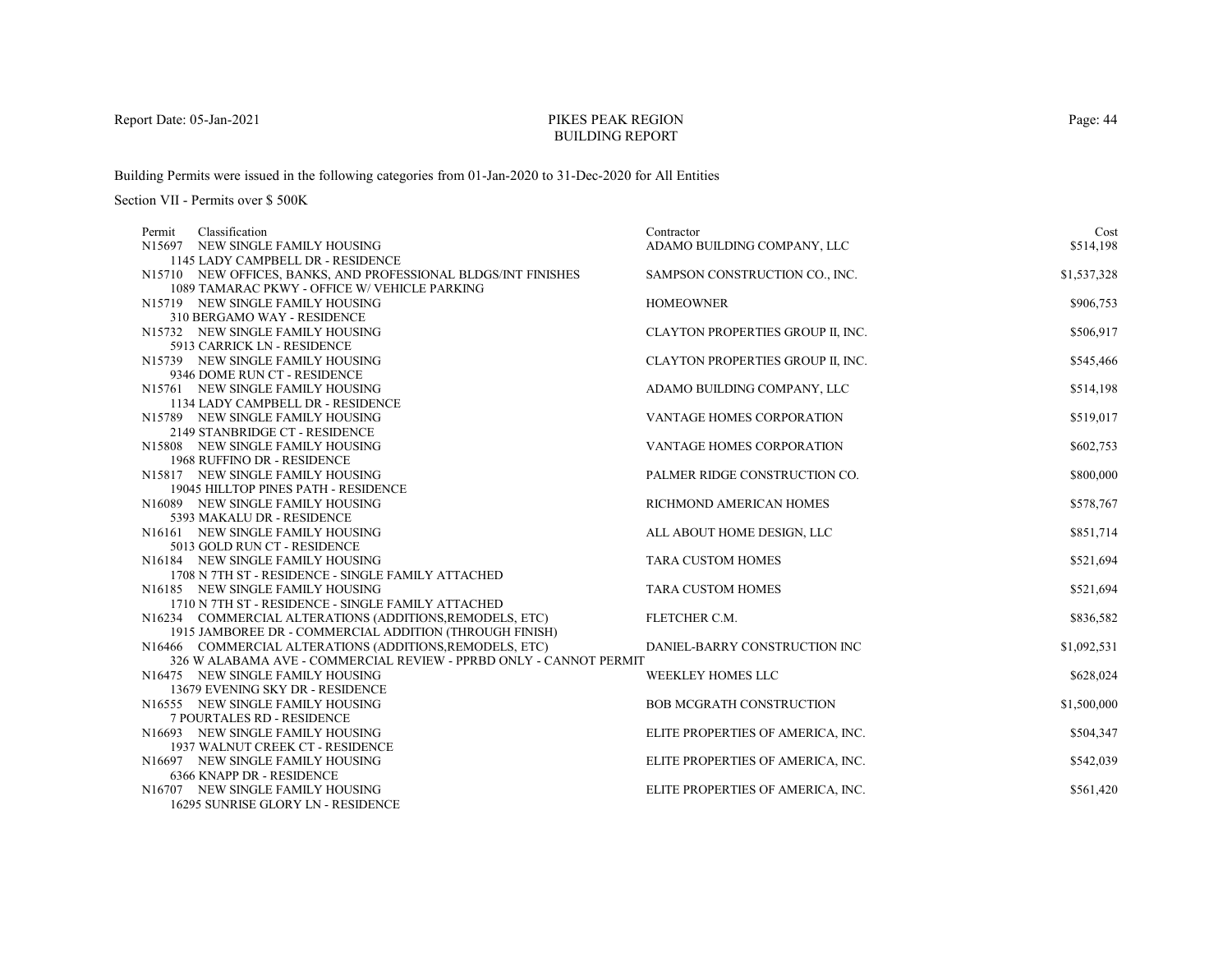# PIKES PEAK REGIONBUILDING REPORT

Building Permits were issued in the following categories from 01-Jan-2020 to 31-Dec-2020 for All Entities

| Classification<br>Permit                                                            | Contractor                        | Cost        |
|-------------------------------------------------------------------------------------|-----------------------------------|-------------|
| N16708 NEW SINGLE FAMILY HOUSING                                                    | ELITE PROPERTIES OF AMERICA, INC. | \$535,293   |
| 16301 MOUNTAIN GLORY DR - RESIDENCE                                                 |                                   |             |
| N16719 NEW SINGLE FAMILY HOUSING                                                    | TOLL BROS, INC                    | \$505,739   |
| 6423 TUMBLE CREEK DR - RESIDENCE                                                    |                                   |             |
| N16739 STORES AND OTHER RETAIL BUILDINGS/INT FINISHES                               | PRECISION CONTRACTORS             | \$1,833,537 |
| 7895 SILICON HTS - RETAIL BUILDING - CORE AND SHELL                                 |                                   |             |
| N17143 NEW SINGLE FAMILY HOUSING                                                    | <b>VANTAGE HOMES CORPORATION</b>  | \$518,910   |
| 1986 WALNUT CREEK CT - RESIDENCE                                                    |                                   |             |
| N17174 NEW SINGLE FAMILY HOUSING                                                    | BLACK OAK HOMES & DESIGN, INC.    | \$634,770   |
| 10279 TRIBOROUGH TRL - RESIDENCE                                                    |                                   |             |
| N17176 NEW SINGLE FAMILY HOUSING                                                    | BLACK OAK HOMES & DESIGN, INC.    | \$634,770   |
| 10265 TRIBOROUGH TRL - RESIDENCE                                                    |                                   |             |
| N17463 NONRESIDENTIAL BUILDINGS (STORAGE SHEDS, ETC)                                | <b>BCC BUILDERS</b>               | \$571,989   |
| 9795 NAUTILUS PT, L - STORAGE BUILDING UNHEATED                                     |                                   |             |
| N17614 STORES AND OTHER RETAIL BUILDINGS/INT FINISHES                               | KTK GENERAL CONTRACTING LIMITED   | \$745,000   |
| 2890 S CIRCLE DR - CONVENIENCE STORE                                                |                                   |             |
| N17709 NEW PUBLIC SERVICES & UTILITIES BUILDINGS                                    | HAMMERS CONSTRUCTION, INC         | \$1,600,000 |
| 7020 OLD MERIDIAN RD - NEW FIRE STATION - UPGRADE TO FINISH                         |                                   |             |
| N17773 NEW SINGLE FAMILY HOUSING                                                    | PALACE HOMES, INC.                | \$1,000,000 |
| 330 VIA LINDA VIS - RESIDENCE                                                       |                                   |             |
| N17811 COMMERCIAL ALTERATIONS (ADDITIONS, REMODELS, ETC)                            | KROESCHELL ROCKY MOUNTAIN, INC    | \$676,000   |
| 102 S TEJON ST, 460 - COMMERCIAL INTERIOR REMODEL CREATE NEW SUITE                  |                                   |             |
| N17924 NEW SINGLE FAMILY HOUSING                                                    | CHALLENGER BUILDING, LLC          | \$575,127   |
| 6596 WOLF GULCH DR - RESIDENCE                                                      |                                   |             |
| N18153 NEW SINGLE FAMILY HOUSING                                                    | ELITE PROPERTIES OF AMERICA, INC. | \$638,625   |
| 16349 MOUNTAIN GLORY DR - RESIDENCE                                                 |                                   |             |
| N18168 NEW SINGLE FAMILY HOUSING                                                    | ELITE PROPERTIES OF AMERICA, INC. | \$535,293   |
| 16327 GOLDEN SUN WAY - RESIDENCE                                                    |                                   |             |
| N18179 NEW SINGLE FAMILY HOUSING                                                    | ELITE PROPERTIES OF AMERICA, INC. | \$567,738   |
| 1829 CLAYHOUSE DR - RESIDENCE                                                       |                                   |             |
| N18180 NEW SINGLE FAMILY HOUSING                                                    | ELITE PROPERTIES OF AMERICA, INC. | \$631,344   |
| 1952 RUFFINO DR - RESIDENCE                                                         |                                   |             |
| N18198 NEW SINGLE FAMILY HOUSING                                                    | ELITE PROPERTIES OF AMERICA, INC. | \$567,738   |
| 10468 SHARON SPRINGS DR - RESIDENCE                                                 |                                   |             |
| N18208 COMMERCIAL ALTERATIONS (ADDITIONS, REMODELS, ETC)                            | BRYAN CONSTRUCTION, INC.          | \$2,288,857 |
| 6031 E WOODMEN RD - ADDITION TO MEDICAL BUILDING - CORE AND SHELL + TRASH ENCLOSURE |                                   |             |
| N18258 NEW SINGLE FAMILY HOUSING                                                    | D.R. HORTON                       | \$555,210   |
| 5085 JANGA DR - RESIDENCE                                                           |                                   |             |
| N18312 STORES AND OTHER RETAIL BUILDINGS/INT FINISHES                               | SHARP GENERAL CONTRACTORS, INC    | \$2,642,226 |
| 6250 TUTT BLVD - RETAIL BUILDING THRU FINISH                                        |                                   |             |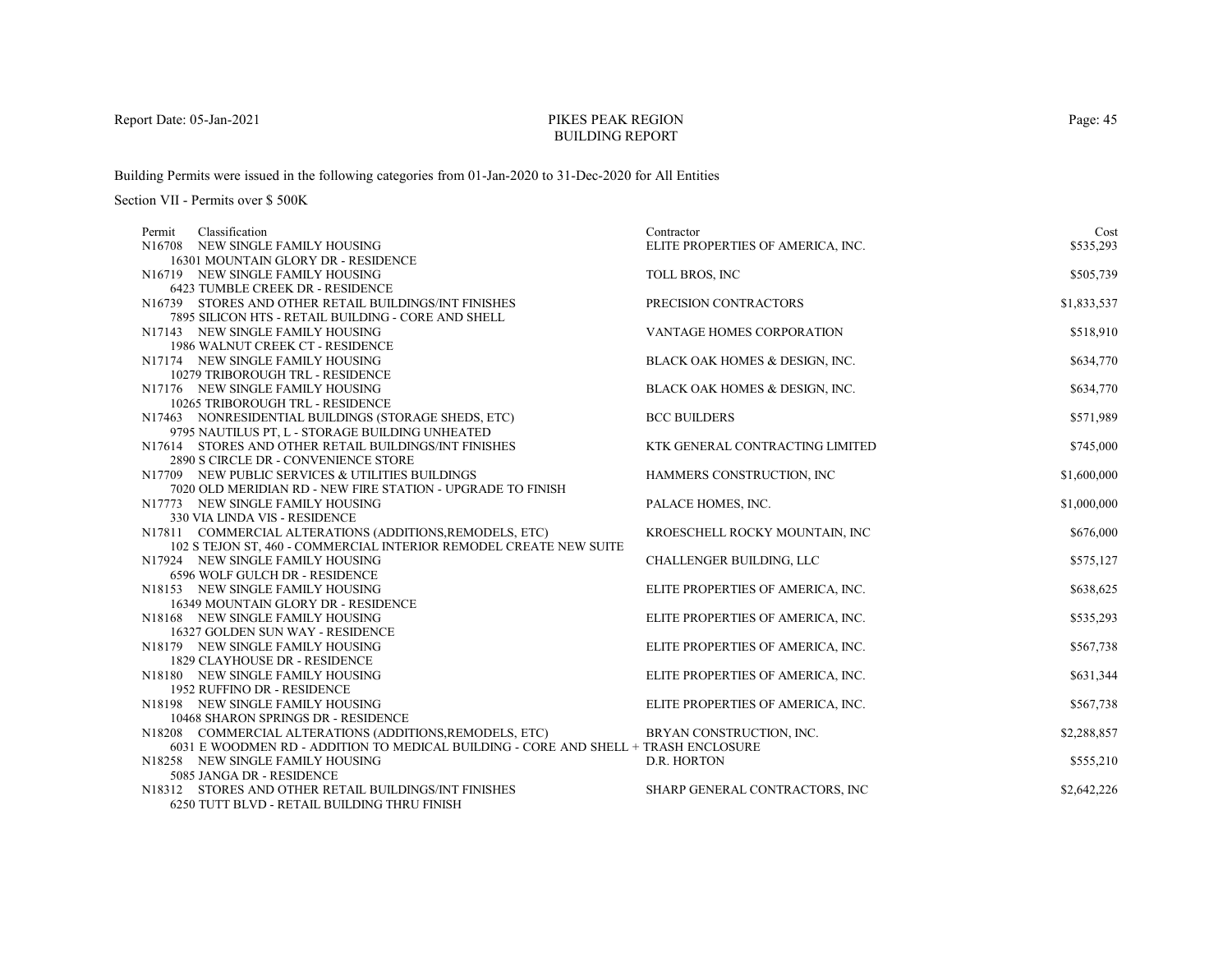# PIKES PEAK REGIONBUILDING REPORT

Building Permits were issued in the following categories from 01-Jan-2020 to 31-Dec-2020 for All Entities

| Classification<br>Permit                                       | Contractor                        | Cost        |
|----------------------------------------------------------------|-----------------------------------|-------------|
| N18332 NEW SINGLE FAMILY HOUSING                               | GOETZMANN CUSTOM HOMES INC        | \$559,386   |
| 1125 SEATTLE SLEW HTS - RESIDENCE                              |                                   |             |
| N18413 NEW SINGLE FAMILY HOUSING                               | VILLAGREE, LLC                    | \$853,856   |
| 4415 FOXCHASE WAY - RESIDENCE                                  |                                   |             |
| N18452 NEW SINGLE FAMILY HOUSING                               | VANTAGE HOMES CORPORATION         | \$685,526   |
| 1286 KELSO PL - RESIDENCE                                      |                                   |             |
| N18501 NEW SINGLE FAMILY HOUSING                               | SADDLETREE HOLDINGS, INC          | \$502,848   |
| 946 SIR BARTON DR - RESIDENCE                                  |                                   |             |
| N18681 STORES AND OTHER RETAIL BUILDINGS/INT FINISHES          | THE COPESTONE COMPANY             | \$1,554,808 |
| 8500 IMPORT CT - NEW SHOWROOM AND OFFICE                       |                                   |             |
| N18682 NEW SINGLE FAMILY HOUSING                               | VANTAGE HOMES CORPORATION         | \$539,148   |
| 11945 ALYDAR LOOP - RESIDENCE                                  |                                   |             |
| N18688 NEW SINGLE FAMILY HOUSING                               | COMITO BUILDING AND DESIGN, LLC   | \$1,000,000 |
| 5640 SAXTON HOLLOW RD - RESIDENCE                              |                                   |             |
| N18690 NEW SINGLE FAMILY HOUSING                               | ZOOK CONTRACTING                  | \$545,251   |
| 2265 TERRI LEE DR - RESIDENCE                                  | <b>HOMEOWNER</b>                  |             |
| N18734 NEW SINGLE FAMILY HOUSING<br>1238 KELSO PL - RESIDENCE  |                                   | \$764,337   |
| N18795 NEW OFFICES, BANKS, AND PROFESSIONAL BLDGS/INT FINISHES | ED GREEN & SON CONSTRUCTION       | \$1,142,200 |
| 2123 WOLF CT - OFFICE AND SHOP                                 |                                   |             |
| N19013 NEW SINGLE FAMILY HOUSING                               | HI POINT HOME BUILDERS LLC        | \$517,196   |
| 18071 GOOD LIFE VW - RESIDENCE                                 |                                   |             |
| N19014 NEW SINGLE FAMILY HOUSING                               | CUVALA CONSTRUCTION, INC.         | \$610,000   |
| 1020 SKYLIGHT VW - RESIDENCE                                   |                                   |             |
| N19055 NEW OFFICES, BANKS, AND PROFESSIONAL BLDGS/INT FINISHES | CAMPBELL HOMES LTD.               | \$679,800   |
| 9230 GRAND CORDERA PKWY - NEW OFFICE BUILDING                  |                                   |             |
| N19092 NEW SINGLE FAMILY HOUSING                               | CHALLENGER BUILDING, LLC          | \$575,127   |
| 8936 BUGABOO DR - RESIDENCE                                    |                                   |             |
| N19108 NEW SINGLE FAMILY HOUSING                               | HI POINT HOME BUILDERS LLC        | \$568,381   |
| 6870 N PEYTON HWY - RESIDENCE                                  |                                   |             |
| N19183 COMMERCIAL ALTERATIONS (ADDITIONS, REMODELS, ETC)       | ATLAS RESTORATION LLC             | \$1,690,916 |
| 21 BROADMOOR AVE - REROOF                                      |                                   |             |
| N19205 STORES AND OTHER RETAIL BUILDINGS/INT FINISHES          | BRYANT CONSTRUCTION SERVICES LLC  | \$1,743,019 |
| 1820 DEMOCRACY PT - NEW PAINT STORE                            |                                   |             |
| N19228 NEW SINGLE FAMILY HOUSING                               | CLAYTON PROPERTIES GROUP II, INC. | \$507,131   |
| 5895 CARRICK LN - RESIDENCE                                    |                                   |             |
| N19231 NEW SINGLE FAMILY HOUSING                               | SADDLETREE HOLDINGS, INC.         | \$533,473   |
| <b>4058 NOTCH TRL - RESIDENCE</b>                              |                                   |             |
| N19280 NONRESIDENTIAL BUILDINGS (STORAGE SHEDS, ETC)           | <b>BOB MCGRATH CONSTRUCTION</b>   | \$587,300   |
| 537 RUXTON AVE - ADDITION TO MAINTENANCE BLDG (THROUGH FINISH) |                                   |             |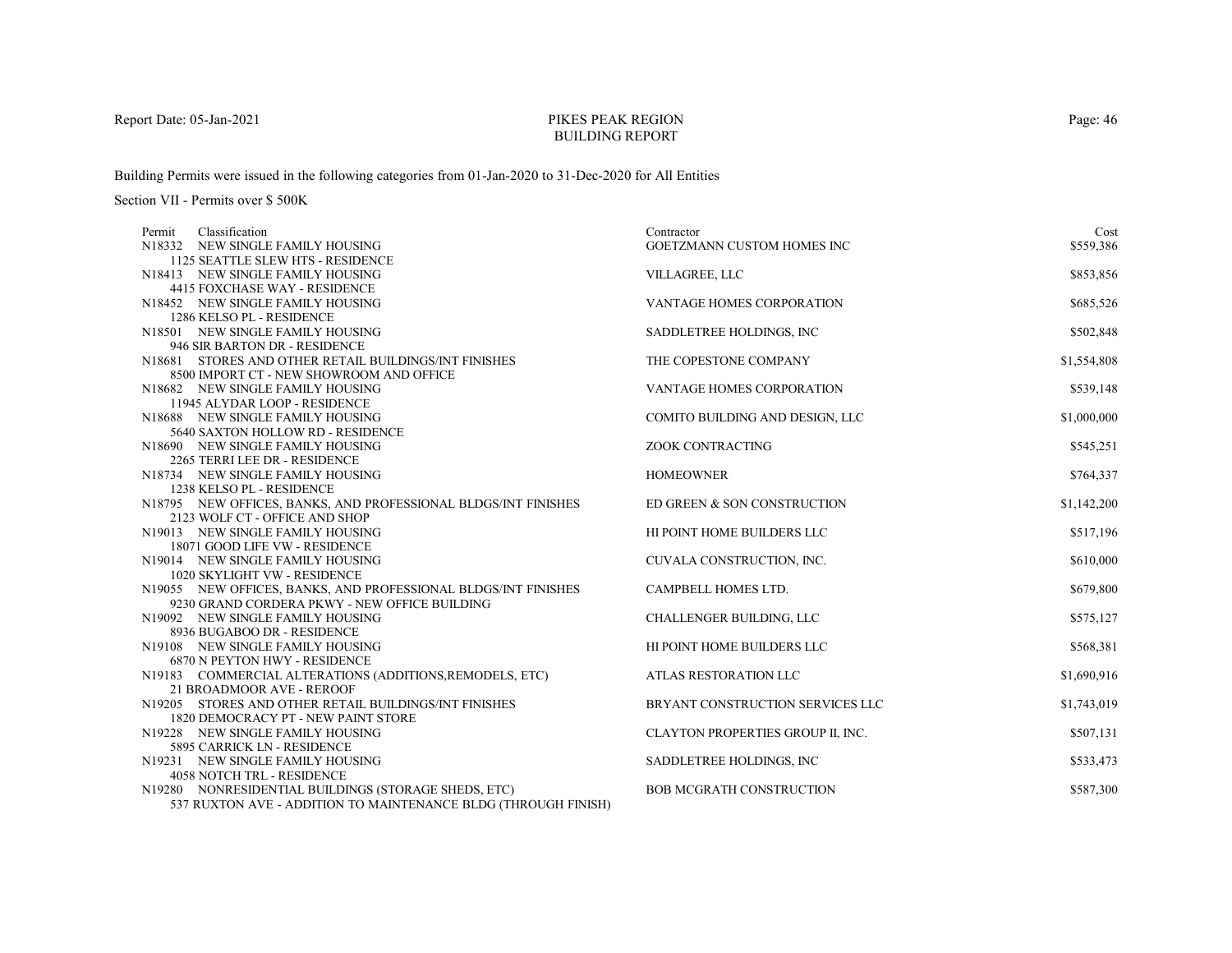# PIKES PEAK REGIONBUILDING REPORT

Building Permits were issued in the following categories from 01-Jan-2020 to 31-Dec-2020 for All Entities

Section VII - Permits over \$ 500K

| Classification<br>Permit                                             | Contractor                            | Cost        |
|----------------------------------------------------------------------|---------------------------------------|-------------|
| N19411 NEW SINGLE FAMILY HOUSING                                     | ELITE PROPERTIES OF AMERICA, INC.     | \$512,378   |
| 1940 RUFFINO DR - RESIDENCE                                          |                                       |             |
| N19413 NEW SINGLE FAMILY HOUSING                                     | ELITE PROPERTIES OF AMERICA, INC.     | \$542,039   |
| 2663 PONY CLUB LN - RESIDENCE                                        |                                       |             |
| N19421 NEW SINGLE FAMILY HOUSING                                     | CAMPBELL HOMES LTD.                   | \$578,446   |
| 1405 CAPTIVA BEACH LN - RESIDENCE                                    |                                       |             |
| N19447 NEW SINGLE FAMILY HOUSING                                     | ELITE PROPERTIES OF AMERICA, INC.     | \$632,736   |
| 16412 MOUNTAIN GLORY DR - RESIDENCE                                  |                                       |             |
| N19503 NEW SINGLE FAMILY HOUSING                                     | <b>REUNION HOMES</b>                  | \$791,107   |
| 9769 QUIETWALK LN - RESIDENCE                                        |                                       |             |
| N20116 NEW SINGLE FAMILY HOUSING                                     | <b>VANTAGE HOMES CORPORATION</b>      | \$539,148   |
| 1935 RUFFINO DR - RESIDENCE                                          |                                       |             |
| N20120 NEW SINGLE FAMILY HOUSING                                     | <b>REUNION HOMES</b>                  | \$572,450   |
| 9710 OUIETWALK LN - RESIDENCE                                        |                                       |             |
| N20294 COMMERCIAL ALTERATIONS (ADDITIONS, REMODELS, ETC)             | GE JOHNSON CONSTRUCTION COMPANY, INC. | \$1,150,000 |
| 5 W LAS VEGAS ST - COMMERCIAL INTERIOR REMODEL - CHANGE OF OCCUPANCY |                                       |             |
| N20396 NEW SINGLE FAMILY HOUSING                                     | RICHMOND AMERICAN HOMES               | \$558,208   |
| 5181 SIRBAL DR - RESIDENCE                                           |                                       |             |
| N20628 NEW FIVE OR MORE FAMILY BUILDINGS                             | BRYAN CONSTRUCTION, INC.              | \$8,150,213 |
| 7110 CROSS CREEK AVE - NEW APARTMENTS (60 UNITS)                     |                                       |             |
| N20646 NEW SINGLE FAMILY HOUSING                                     | D.R. HORTON                           | \$526,512   |
| 10220 ELGON DR - RESIDENCE                                           |                                       |             |
| N20651 NEW SINGLE FAMILY HOUSING                                     | D.R. HORTON                           | \$516,126   |
| 5005 JANGA DR - RESIDENCE                                            |                                       |             |
| N20653 NEW SINGLE FAMILY HOUSING                                     | D.R. HORTON                           | \$526,512   |
| 5021 JANGA DR - RESIDENCE                                            |                                       |             |
| N20654 NEW SINGLE FAMILY HOUSING                                     | D.R. HORTON                           | \$555,210   |
| 5342 JANGA DR - RESIDENCE                                            |                                       |             |
| N20655 NEW SINGLE FAMILY HOUSING                                     | D.R. HORTON                           | \$555,210   |
| 5198 JANGA DR - RESIDENCE                                            |                                       |             |
| N20686 NEW SINGLE FAMILY HOUSING                                     | CAMPBELL HOMES LTD.                   | \$502,634   |
| 10209 TRIBOROUGH TRL - RESIDENCE                                     |                                       |             |
| N20707 NEW SINGLE FAMILY HOUSING                                     | ELITE PROPERTIES OF AMERICA, INC.     | \$507,131   |
| 950 TREE BARK TER - RESIDENCE                                        |                                       |             |
| N20709 NEW SINGLE FAMILY HOUSING                                     | ELITE PROPERTIES OF AMERICA, INC.     | \$516,126   |
| <b>6440 LOCHSIDE VW - RESIDENCE</b>                                  |                                       |             |
| N20723 NEW SINGLE FAMILY HOUSING                                     | ELITE PROPERTIES OF AMERICA, INC.     | \$559,172   |
| 16330 SNOWY VISTA PL - RESIDENCE                                     |                                       |             |
| N20769 COMMERCIAL ALTERATIONS (ADDITIONS, REMODELS, ETC)             | GE JOHNSON CONSTRUCTION COMPANY, INC. | \$950,000   |
| 1750 E BOULDER ST, BLDG 7 - COMMERCIAL INTERIOR REMODEL              |                                       |             |

Page: 47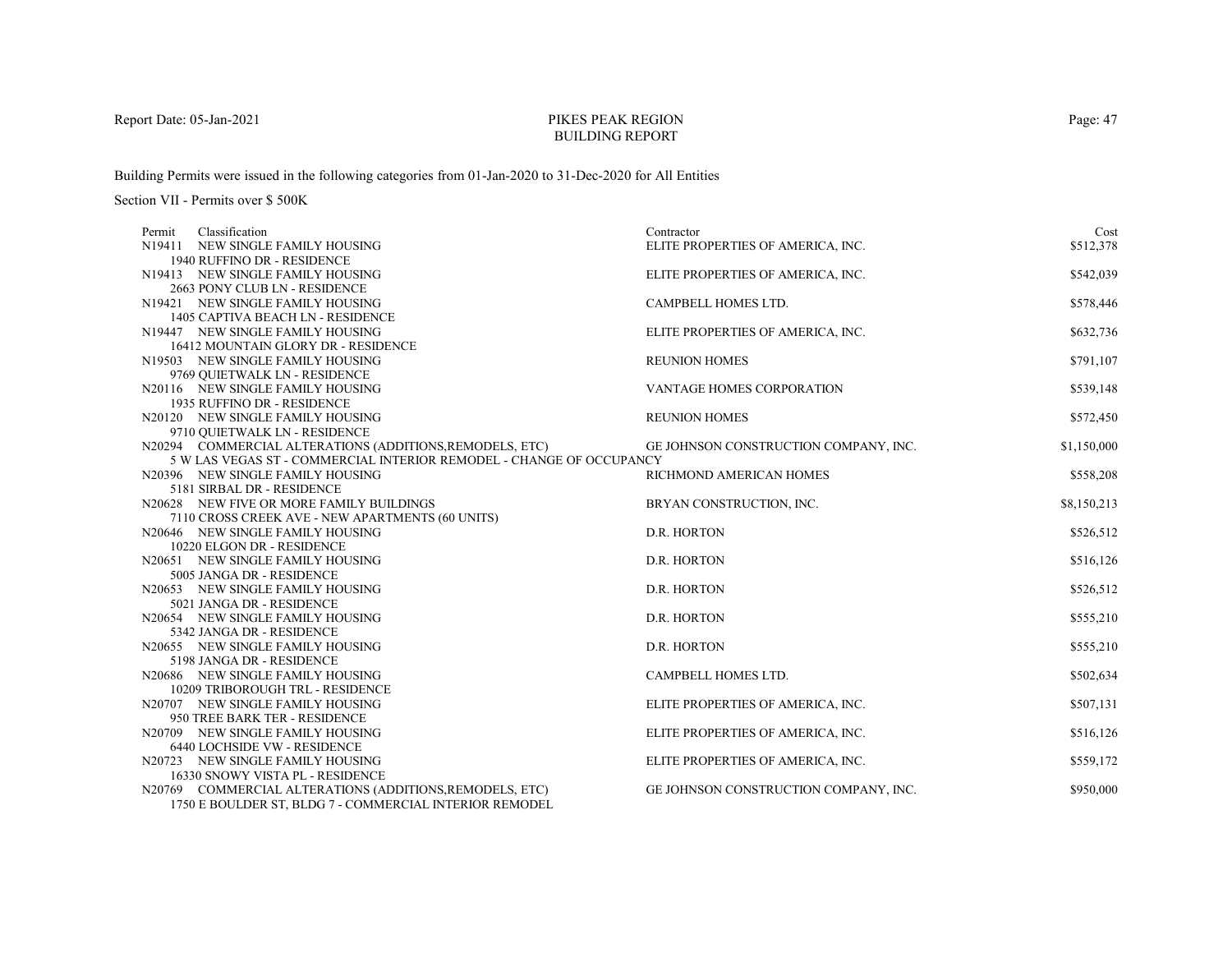# PIKES PEAK REGIONBUILDING REPORT

Building Permits were issued in the following categories from 01-Jan-2020 to 31-Dec-2020 for All Entities

| Classification<br>Permit                                           | Contractor                             | Cost        |
|--------------------------------------------------------------------|----------------------------------------|-------------|
| N20806 STORES AND OTHER RETAIL BUILDINGS/INT FINISHES              | ELZINGA & VOLKERS, INC.                | \$2,814,394 |
| 4089 TUTT BLVD - NEW CAR WASH                                      |                                        |             |
| N20811 NEW SINGLE FAMILY HOUSING                                   | ELITE PROPERTIES OF AMERICA, INC.      | \$567,738   |
| 4270 ARROWHEAD DR - RESIDENCE                                      |                                        |             |
| N20882 NEW SINGLE FAMILY HOUSING                                   | RON COVINGTON HOMES                    | \$588,405   |
| 13273 STONE PEAKS WAY - RESIDENCE                                  |                                        |             |
| N20895 COMMERCIAL ALTERATIONS (ADDITIONS, REMODELS, ETC)           | <b>GERALD H PHIPPS INC</b>             | \$1,700,000 |
| 123 S WEBER ST - COMMERCIAL INTERIOR REMODEL                       |                                        |             |
| N20900 NEW SERVICE STATIONS AND REPAIR GARAGES                     | FACILITIES CONTRACTING, INC.           | \$2,020,580 |
| 813 N UNION BLVD - NEW CAR WASH                                    |                                        |             |
| N21092 NEW SINGLE FAMILY HOUSING                                   | CLAYTON PROPERTIES GROUP II, INC.      | \$545,466   |
| 7190 COMPASS BEND DR - RESIDENCE                                   |                                        |             |
| N21100 NEW SINGLE FAMILY HOUSING                                   | ELITE PROPERTIES OF AMERICA, INC.      | \$559,172   |
| 9361 CUT BANK DR - RESIDENCE                                       | <b>RON COVINGTON HOMES</b>             |             |
| N21149 NEW SINGLE FAMILY HOUSING<br>10053 MANHATTAN DR - RESIDENCE |                                        | \$548,250   |
| N21179 NEW SINGLE FAMILY HOUSING                                   | <b>HOMEOWNER</b>                       | \$777,187   |
| 4095 RESERVE PT - RESIDENCE(TO FINISH PERMIT M45868)               |                                        |             |
| N21272 NEW SINGLE FAMILY HOUSING                                   | <b>NEW HAVEN HOMES</b>                 | \$668,393   |
| 7782 RANNOCH MOOR WAY - RESIDENCE                                  |                                        |             |
| N21411 NEW SINGLE FAMILY HOUSING                                   | VANTAGE HOMES CORPORATION              | \$602,753   |
| 9313 CUT BANK DR - RESIDENCE                                       |                                        |             |
| N21479 NEW SINGLE FAMILY HOUSING                                   | RICHMOND AMERICAN HOMES                | \$558,208   |
| 5205 SIRBAL DR - RESIDENCE                                         |                                        |             |
| N21596 NEW SINGLE FAMILY HOUSING                                   | <b>HOMEOWNER</b>                       | \$549,749   |
| 3257 VIRIDIAN PT - RESIDENCE                                       |                                        |             |
| N21598 NEW SINGLE FAMILY HOUSING                                   | TOLL BROS, INC                         | \$520,302   |
| 6455 WOLF GULCH DR - RESIDENCE                                     |                                        |             |
| N21612 NEW SINGLE FAMILY HOUSING                                   | MASTER BILT HOMES, INC.                | \$502,955   |
| 7344 BUCKSKIN RANCH VW - RESIDENCE                                 |                                        |             |
| N21679 NEW SINGLE FAMILY HOUSING                                   | VANTAGE HOMES CORPORATION              | \$533,473   |
| 9320 BEAVER BROOK DR - RESIDENCE                                   |                                        |             |
| N21683 NEW SINGLE FAMILY HOUSING                                   | VANTAGE HOMES CORPORATION              | \$518,910   |
| 9417 BEAVER BROOK DR - RESIDENCE                                   |                                        |             |
| N21687 NEW SINGLE FAMILY HOUSING                                   | <b>VANTAGE HOMES CORPORATION</b>       | \$518,910   |
| 9457 CUT BANK DR - RESIDENCE                                       |                                        |             |
| N21716 COMMERCIAL ALTERATIONS (ADDITIONS, REMODELS, ETC)           | MAXWELL BUILDERS, INC.                 | \$1,639,210 |
| 7710 N ACADEMY BLVD - COMMERCIAL INTERIOR REMODEL                  |                                        |             |
| N21720 COMMERCIAL ALTERATIONS (ADDITIONS, REMODELS, ETC)           | THE WHITING-TURNER CONTRACTING COMPANY | \$9,000,000 |
| 10125 FEDERAL DR, 100 - COMMERCIAL INTERIOR REMODEL                |                                        |             |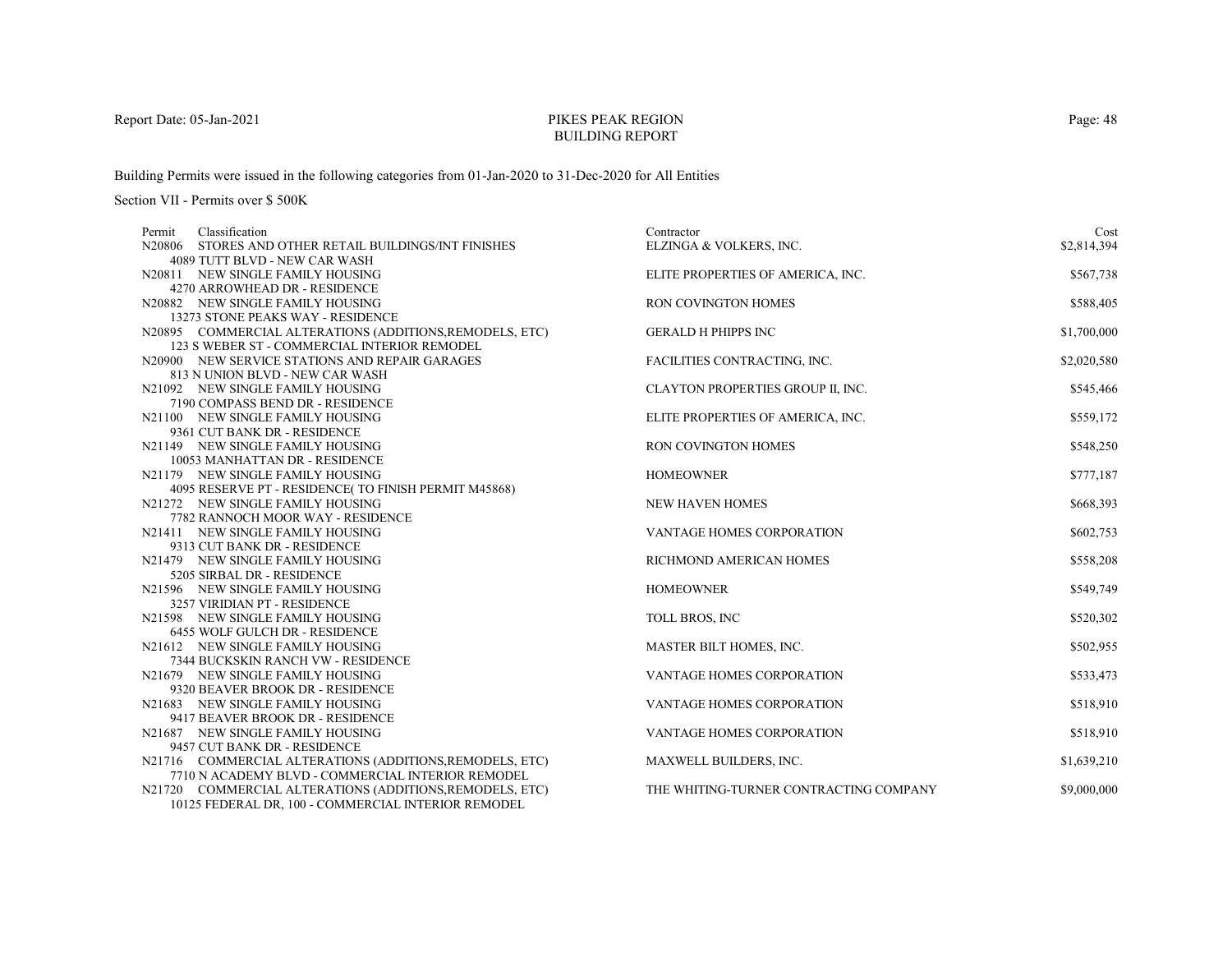# PIKES PEAK REGIONBUILDING REPORT

Building Permits were issued in the following categories from 01-Jan-2020 to 31-Dec-2020 for All Entities

| Classification<br>Permit                                                           | Contractor                        | Cost         |
|------------------------------------------------------------------------------------|-----------------------------------|--------------|
| N21761 NEW SINGLE FAMILY HOUSING                                                   | ELITE PROPERTIES OF AMERICA, INC. | \$745,705    |
| 951 TREE BARK TER - RESIDENCE                                                      |                                   |              |
| N21764 NEW SINGLE FAMILY HOUSING                                                   | ELITE PROPERTIES OF AMERICA, INC. | \$574,270    |
| 1883 WALNUT CREEK CT - RESIDENCE                                                   |                                   |              |
| N21773 NEW SINGLE FAMILY HOUSING                                                   | ELITE PROPERTIES OF AMERICA, INC. | \$991,989    |
| 8357 NIARADA WAY - RESIDENCE                                                       |                                   |              |
| N21776 NEW SINGLE FAMILY HOUSING                                                   | ELITE PROPERTIES OF AMERICA, INC. | \$512,378    |
| 9448 BEAVER BROOK DR - RESIDENCE                                                   |                                   |              |
| N21801 NEW SINGLE FAMILY HOUSING                                                   | O' CONNELL SPENCER CONSTRUCTION   | \$722,148    |
| 1488 CASTLECOMBE LN - RESIDENCE                                                    |                                   |              |
| N21836 NEW SINGLE FAMILY HOUSING                                                   | CLAYTON PROPERTIES GROUP II, INC. | \$511,949    |
| 5871 CARRICK LN - RESIDENCE                                                        |                                   |              |
| N21867 NEW SINGLE FAMILY HOUSING                                                   | VANGUARD HOMES CORP.              | \$564,312    |
| 10385 SHARON SPRINGS DR - RESIDENCE                                                |                                   |              |
| N21949 NEW SINGLE FAMILY HOUSING                                                   | SAINT AUBYN HOMES, LLC            | \$641,302    |
| 10559 ODIN DR - RESIDENCE                                                          |                                   |              |
| N22140 NEW FIVE OR MORE FAMILY BUILDINGS                                           | BLACKBURN CONSTRUCTION, INC.      | \$17,625,153 |
| 185 POLARIS POINT LOOP - NEW APT BLDG (141 UNITS) BLDG TYPE I                      |                                   |              |
| N22143 NEW FIVE OR MORE FAMILY BUILDINGS                                           | BLACKBURN CONSTRUCTION, INC.      | \$9,419,781  |
| 12735 BOWEN BLUFFS PT - NEW APT BLDG (72 UNITS) BLDG TYPE II                       |                                   |              |
| N22146 NEW FIVE OR MORE FAMILY BUILDINGS                                           | BLACKBURN CONSTRUCTION, INC.      | \$10,930,424 |
| 115 POLARIS POINT LOOP - NEW APT BLDG (88 UNITS) BLDG TYPE III                     |                                   |              |
| N22169 NEW SINGLE FAMILY HOUSING                                                   | <b>REUNION HOMES</b>              | \$691,630    |
| 9765 WINDING BEND LN - RESIDENCE                                                   |                                   |              |
| N22208 NEW FIVE OR MORE FAMILY BUILDINGS                                           | COLORADO STRUCTURES INC           | \$24,647,905 |
| 230 S WAHSATCH AVE - NEW APARTMENT BUILDINGS (154 UNITS ) W/2 LEVELS PARKING       |                                   |              |
| N22263 NEW SINGLE FAMILY HOUSING                                                   | VANTAGE HOMES CORPORATION         | \$518,910    |
| 8348 NIARADA WAY - RESIDENCE<br>N22435 NEW SCHOOLS AND OTHER EDUCATIONAL BUILDINGS |                                   |              |
| 11060 FONTAINE BLVD - COMMERCIAL MANUFACTURED BUILDING                             | ART C KLEIN CONSTRUCTION, INC.    | \$1,219,990  |
| N22532 NEW SINGLE FAMILY HOUSING                                                   | <b>HOMEOWNER</b>                  | \$514,305    |
| 16180 SARITA CIR - RESIDENCE                                                       |                                   |              |
| N22582 COMMERCIAL ALTERATIONS (ADDITIONS, REMODELS, ETC)                           | <b>ELDER CONSTRUCTION</b>         | \$1,946,561  |
| 1705 E PIKES PEAK AVE - COMMERCIAL INTERIOR REMODEL                                |                                   |              |
| N22643 NEW SINGLE FAMILY HOUSING                                                   | PALMER RIDGE CONSTRUCTION CO.     | \$950,000    |
| 19124 HILLTOP PINES PATH - RESIDENCE                                               |                                   |              |
| N22658 NEW SINGLE FAMILY HOUSING                                                   | HIGH COUNTRY INTERNATIONAL LTD    | \$1,200,000  |
| 3479 SIGNATURE GOLF PT - RESIDENCE                                                 |                                   |              |
| N22681 NEW FIVE OR MORE FAMILY BUILDINGS                                           | GOODWIN KNIGHT, LLC               | \$10,053,000 |
| 532 W COLORADO AVE - NEW APARTMENT BUILDINGS (50 UNITS)                            |                                   |              |
|                                                                                    |                                   |              |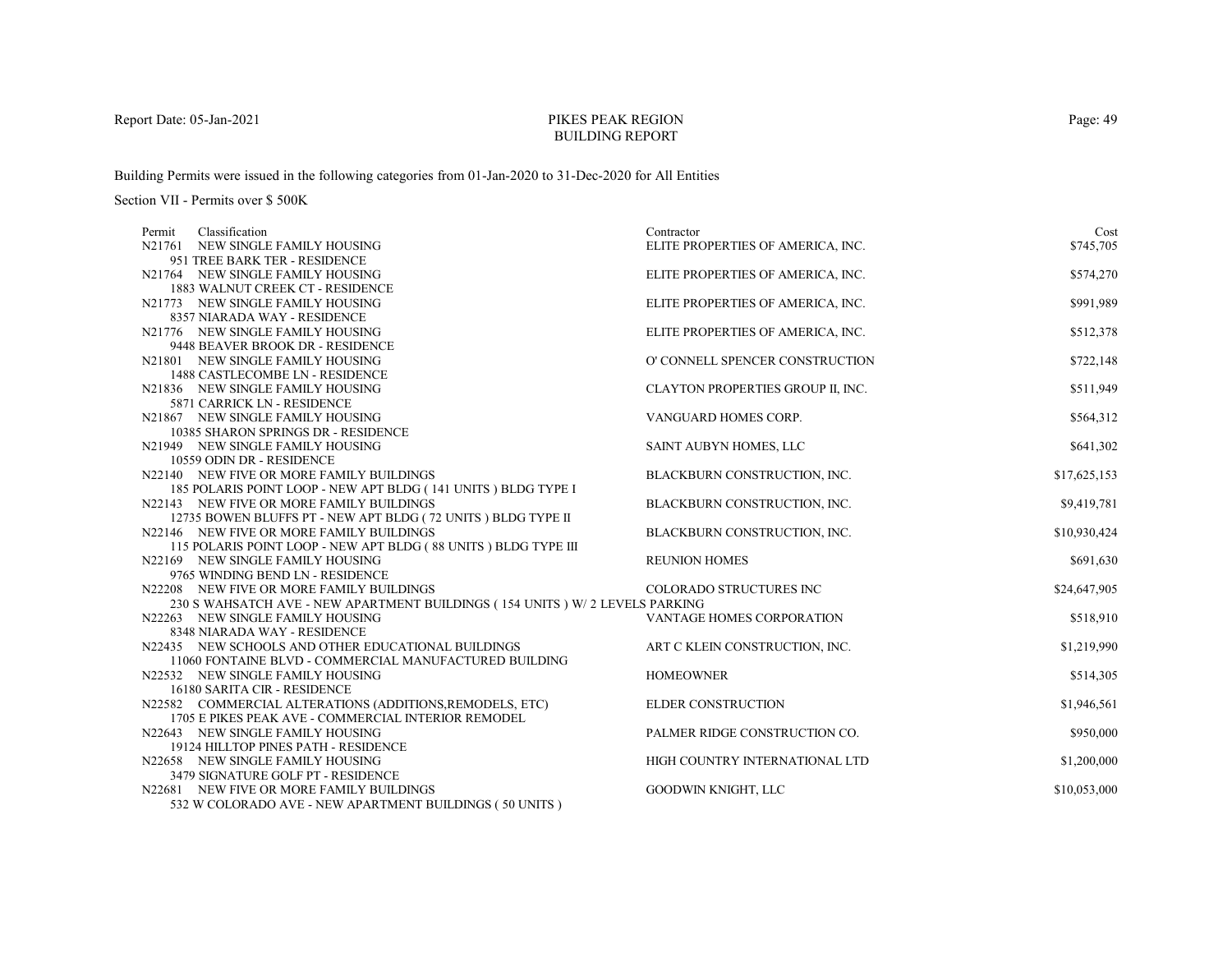# PIKES PEAK REGIONBUILDING REPORT

Building Permits were issued in the following categories from 01-Jan-2020 to 31-Dec-2020 for All Entities

| Classification<br>Permit                                       | Contractor                        | Cost        |
|----------------------------------------------------------------|-----------------------------------|-------------|
| N22717 NEW SINGLE FAMILY HOUSING                               | JS HOMES INC.                     | \$618,601   |
| 15535 FULDA LN - RESIDENCE                                     |                                   |             |
| N22773 NEW OFFICES, BANKS, AND PROFESSIONAL BLDGS/INT FINISHES | KTK GENERAL CONTRACTING LIMITED   | \$1,100,000 |
| 7685 N ACADEMY BLVD - NEW BANK - TWO PERMITS (BANK AND ATM)    |                                   |             |
| N22774 COMMERCIAL ALTERATIONS (ADDITIONS, REMODELS, ETC)       | KTK GENERAL CONTRACTING LIMITED   | \$600,000   |
| 7689 N ACADEMY BLVD - NEW ATM                                  |                                   |             |
| N22839 NEW SINGLE FAMILY HOUSING                               | ELITE PROPERTIES OF AMERICA, INC. | \$618,494   |
| 1960 CLAYHOUSE DR - RESIDENCE                                  |                                   |             |
| N22869 NEW SINGLE FAMILY HOUSING                               | ELITE PROPERTIES OF AMERICA, INC. | \$559,172   |
| 9457 BEAVER BROOK DR - RESIDENCE                               |                                   |             |
| N22870 NEW SINGLE FAMILY HOUSING                               | ELITE PROPERTIES OF AMERICA, INC. | \$630,166   |
| 9458 CUT BANK DR - RESIDENCE                                   |                                   |             |
| N22871 NEW SINGLE FAMILY HOUSING                               | ELITE PROPERTIES OF AMERICA, INC. | \$567,738   |
| 10455 SHARON SPRINGS DR - RESIDENCE                            |                                   |             |
| N22872 NEW SINGLE FAMILY HOUSING                               | ELITE PROPERTIES OF AMERICA, INC. | \$541,825   |
| 11063 TRANQUIL WATER DR - RESIDENCE                            |                                   |             |
| N22945 NONRESIDENTIAL BUILDINGS (STORAGE SHEDS, ETC)           | STEEL STRUCTURES AMERICA INC.     | \$1,318,646 |
| 18910 BASE CAMP RD, C - MINI STORAGE BLDG C                    |                                   |             |
| N22947 NONRESIDENTIAL BUILDINGS (STORAGE SHEDS, ETC)           | STEEL STRUCTURES AMERICA INC.     | \$564,678   |
| 18910 BASE CAMP RD, A - MINI STORAGE - BLDG A                  |                                   |             |
| N22988 NEW OFFICES, BANKS, AND PROFESSIONAL BLDGS/INT FINISHES | SHARP GENERAL CONTRACTORS, INC    | \$850,000   |
| 3347 NEW CENTER PT - DENTAL OFFICE (CORE AND SHELL ONLY)       |                                   |             |
| N23013 NEW SINGLE FAMILY HOUSING                               | KIRELLA HOMES, INC                | \$599,434   |
| 18755 ROCKBROOK RD - RESIDENCE                                 |                                   |             |
| N23122 NEW SINGLE FAMILY HOUSING                               | GOETZMANN CUSTOM HOMES INC        | \$564,312   |
| 10659 DERBY MESA CT - RESIDENCE                                |                                   |             |
| N23182 NEW SINGLE FAMILY HOUSING                               | CLAYTON PROPERTIES GROUP II, INC. | \$507,131   |
| 5859 CARRICK LN - RESIDENCE                                    |                                   |             |
| N23290 NEW SINGLE FAMILY HOUSING                               | <b>NEW HAVEN HOMES</b>            | \$572,450   |
| 7752 BANNOCKBURN TRL - RESIDENCE                               |                                   |             |
| N23509 NEW SINGLE FAMILY HOUSING                               | RON COVINGTON HOMES               | \$505,203   |
| 10273 SHARON SPRINGS DR - RESIDENCE                            |                                   |             |
| N23647 NEW SINGLE FAMILY HOUSING                               | <b>HOMEOWNER</b>                  | \$716,901   |
| 4824 SETTLERS RANCH RD - RESIDENCE                             |                                   |             |
| N23728 STORES AND OTHER RETAIL BUILDINGS/INT FINISHES          | SHARP GENERAL CONTRACTORS, INC    | \$2,300,000 |
| 1358 INTERQUEST PKWY - RETAIL BUILDING - CORE AND SHELL ONLY   |                                   |             |
| N23758 NEW SINGLE FAMILY HOUSING                               | BLACK OAK HOMES & DESIGN, INC.    | \$634,770   |
| 11088 ASBEE ST - RESIDENCE                                     |                                   |             |
| N23846 NEW SINGLE FAMILY HOUSING                               | SAINT AUBYN HOMES, LLC            | \$641,302   |
| 5174 YARI DR - RESIDENCE                                       |                                   |             |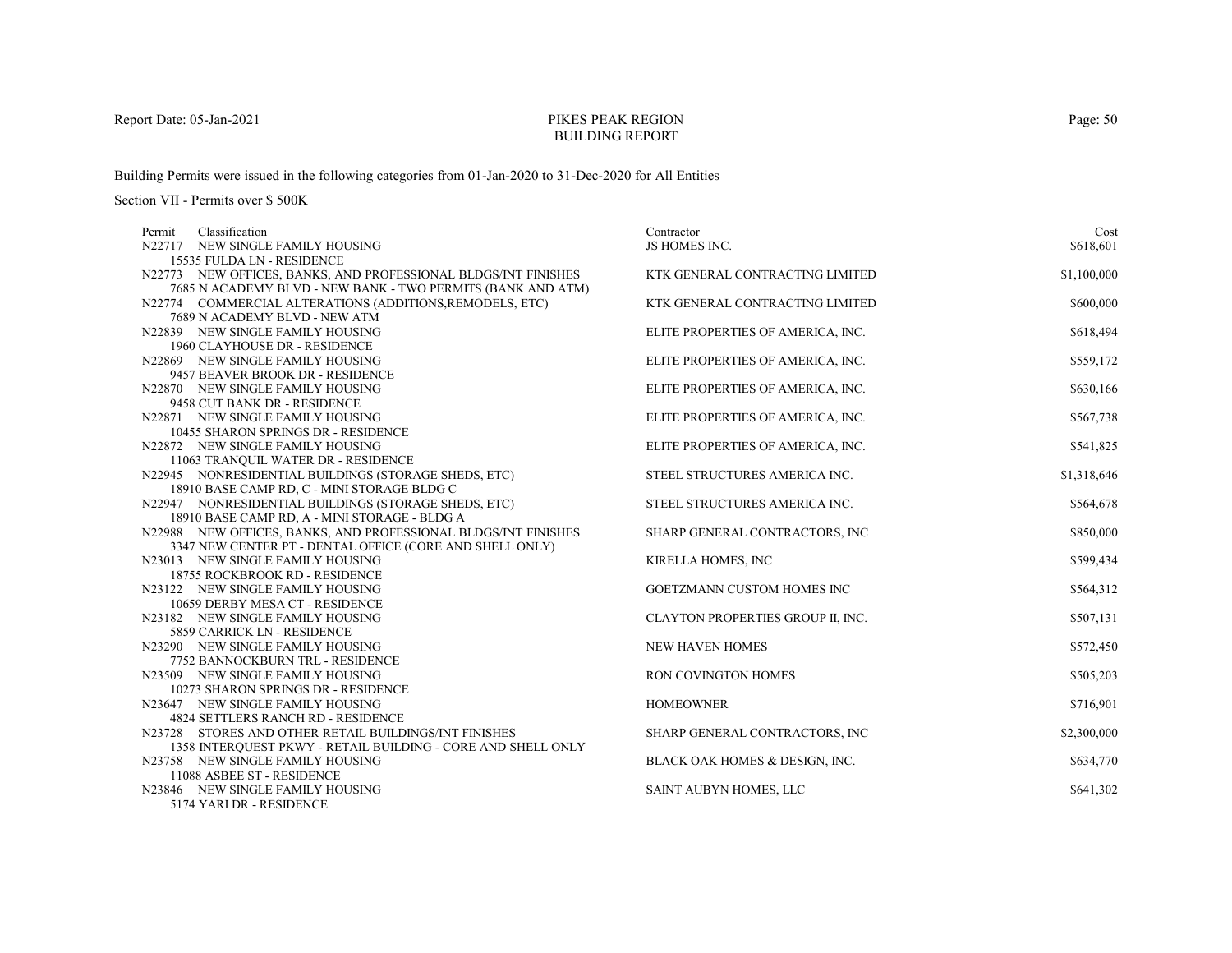# PIKES PEAK REGIONBUILDING REPORT

Building Permits were issued in the following categories from 01-Jan-2020 to 31-Dec-2020 for All Entities

| Classification<br>Permit                                                                                               | Contractor                        | Cost        |
|------------------------------------------------------------------------------------------------------------------------|-----------------------------------|-------------|
| N24004 NEW SINGLE FAMILY HOUSING                                                                                       | ELITE PROPERTIES OF AMERICA, INC. | \$520,944   |
| 1877 WALNUT CREEK CT - RESIDENCE                                                                                       |                                   |             |
| N24011 NEW SINGLE FAMILY HOUSING                                                                                       | ELITE PROPERTIES OF AMERICA, INC. | \$516,126   |
| 9314 CUT BANK DR - RESIDENCE                                                                                           |                                   |             |
| N24012 NEW SINGLE FAMILY HOUSING                                                                                       | ELITE PROPERTIES OF AMERICA, INC. | \$535,293   |
| 9361 BEAVER BROOK DR - RESIDENCE                                                                                       |                                   |             |
| N24023 NEW SINGLE FAMILY HOUSING                                                                                       | D.R. HORTON                       | \$526,512   |
| 5181 JANGA DR - RESIDENCE                                                                                              |                                   |             |
| N24025 NEW SINGLE FAMILY HOUSING                                                                                       | D.R. HORTON                       | \$556,495   |
| 5117 JANGA DR - RESIDENCE                                                                                              |                                   |             |
| N24026 NEW SINGLE FAMILY HOUSING                                                                                       | ELITE PROPERTIES OF AMERICA, INC. | \$560,457   |
| 9441 BEAVER BROOK DR - RESIDENCE                                                                                       |                                   |             |
| N24027 NEW SINGLE FAMILY HOUSING                                                                                       | D.R. HORTON                       | \$555,210   |
| 5149 JANGA DR - RESIDENCE                                                                                              |                                   |             |
| N24034 NEW SINGLE FAMILY HOUSING                                                                                       | ELITE PROPERTIES OF AMERICA, INC. | \$560,457   |
| 9441 CUT BANK DR - RESIDENCE                                                                                           |                                   |             |
| N24045 NEW SINGLE FAMILY HOUSING                                                                                       | ELITE PROPERTIES OF AMERICA, INC. | \$666,894   |
| 16204 MORNING RISE LN - RESIDENCE                                                                                      |                                   |             |
| N24082 NEW SINGLE FAMILY HOUSING                                                                                       | COMITO BUILDING AND DESIGN, LLC   | \$1,368,375 |
| <b>10 CROSSLAND RD - RESIDENCE</b>                                                                                     | <b>RON COVINGTON HOMES</b>        |             |
| N24088 NEW OFFICES, BANKS, AND PROFESSIONAL BLDGS/INT FINISHES<br>13737 STRUTHERS RD, 200 - COMMERCIAL INTERIOR FINISH |                                   | \$1,200,000 |
| N24120 NEW SINGLE FAMILY HOUSING                                                                                       | <b>REUNION HOMES</b>              | \$791,107   |
| 9718 WINDING BEND LN - RESIDENCE                                                                                       |                                   |             |
| N24238 COMMERCIAL ALTERATIONS (ADDITIONS, REMODELS, ETC)                                                               | <b>RAINE BUILDING LLC.</b>        | \$672,190   |
| 7150 CAMPUS DR, 100 - COMMERCIAL INTERIOR REMODEL                                                                      |                                   |             |
| N24243 NEW AMUSEMENT AND RECREATION BUILDINGS                                                                          | A D MILLER SERVICES, INC          | \$2,000,010 |
| 18961 PEBBLE BEACH WAY - PHASED COMMERCIAL BLDG (FOUNDATION ONLY)                                                      |                                   |             |
| N24256 NEW SINGLE FAMILY HOUSING                                                                                       | HI POINT HOME BUILDERS LLC        | \$555,745   |
| 145 S OLYMPIAN DR - RESIDENCE                                                                                          |                                   |             |
| N24259 NEW SINGLE FAMILY HOUSING                                                                                       | CLAYTON PROPERTIES GROUP II, INC. | \$507,131   |
| 5847 CARRICK LN - RESIDENCE                                                                                            |                                   |             |
| N24299 NONRESIDENTIAL BUILDINGS (STORAGE SHEDS, ETC)                                                                   | STEEL STRUCTURES AMERICA INC.     | \$973,033   |
| 18910 BASE CAMP RD, BLDG B - MINI STORAGE BUILDING B                                                                   |                                   |             |
| N24307 NONRESIDENTIAL BUILDINGS (STORAGE SHEDS, ETC)                                                                   | STEEL STRUCTURES AMERICA INC.     | \$578,237   |
| 18910 BASE CAMP RD, D - MINI STORAGE BUILDING D                                                                        |                                   |             |
| N24399 NEW SINGLE FAMILY HOUSING                                                                                       | CALTON HOMES, LLC.                | \$505,846   |
| 15752 CALA ROJO DR - RESIDENCE                                                                                         |                                   |             |
| N24420 NEW SINGLE FAMILY HOUSING                                                                                       | VANGUARD HOMES CORP.              | \$570,951   |
| 5707 ADKISSON PL - RESIDENCE                                                                                           |                                   |             |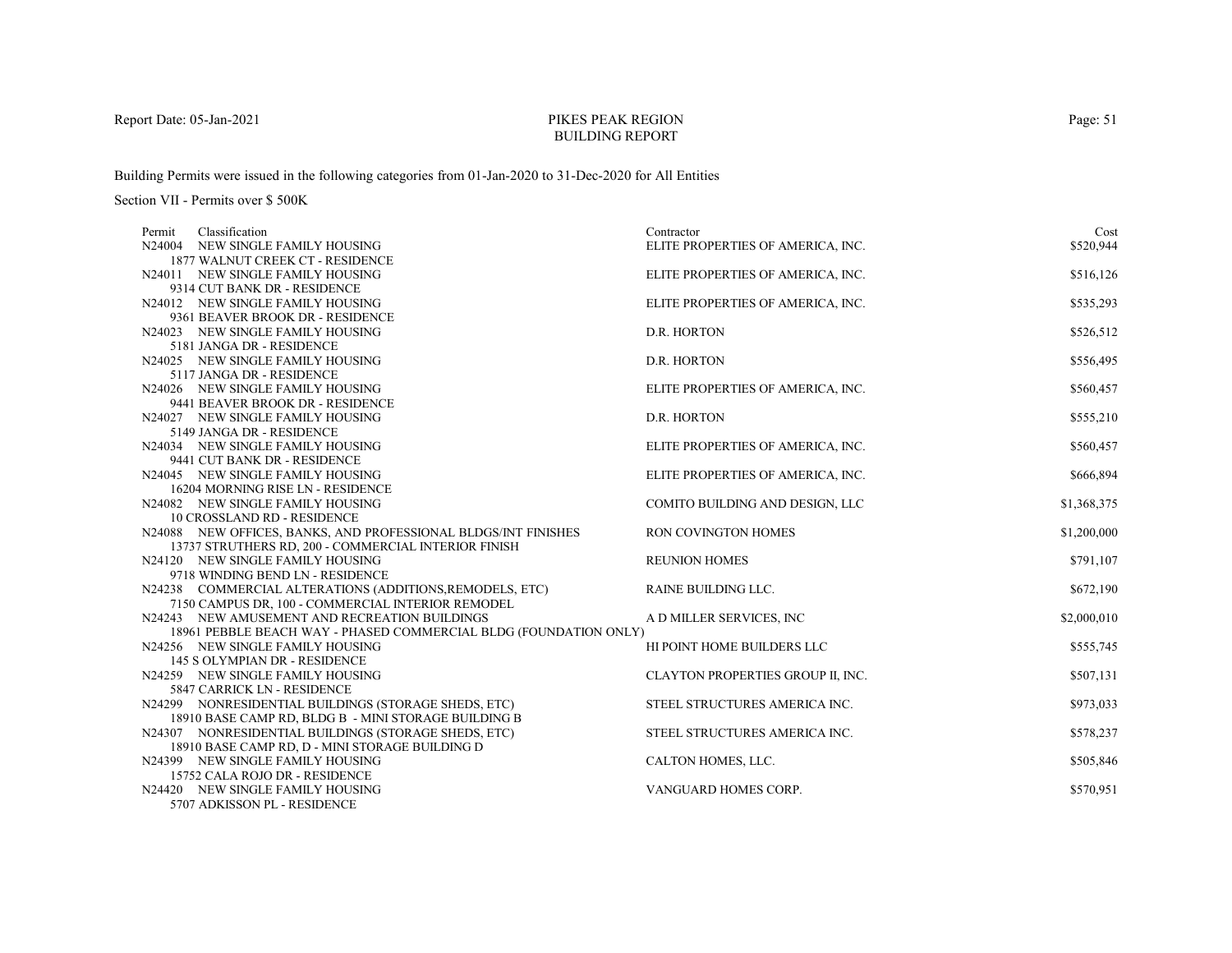# PIKES PEAK REGIONBUILDING REPORT

Building Permits were issued in the following categories from 01-Jan-2020 to 31-Dec-2020 for All Entities

Section VII - Permits over \$ 500K

| Classification<br>Permit                                           | Contractor                        | Cost        |
|--------------------------------------------------------------------|-----------------------------------|-------------|
| N24423 NEW SINGLE FAMILY HOUSING                                   | VANTAGE HOMES CORPORATION         | \$508,095   |
| 4742 HORSE GULCH LOOP - RESIDENCE                                  |                                   |             |
| N24426 NEW SINGLE FAMILY HOUSING                                   | <b>VANTAGE HOMES CORPORATION</b>  | \$530,474   |
| 4772 HORSE GULCH LOOP - RESIDENCE                                  |                                   |             |
| N24427 NEW SINGLE FAMILY HOUSING                                   | VANTAGE HOMES CORPORATION         | \$526,619   |
| 4782 HORSE GULCH LOOP - RESIDENCE                                  |                                   |             |
| N24428 NEW SINGLE FAMILY HOUSING                                   | <b>VANTAGE HOMES CORPORATION</b>  | \$602,753   |
| 9241 BEAVER BROOK DR - RESIDENCE                                   |                                   |             |
| N24462 NEW SINGLE FAMILY HOUSING                                   | <b>MURPHY'S CUSTOM HOMES</b>      | \$1,000,000 |
| 17845 CANTERBURY DR - RESIDENCE                                    |                                   |             |
| N24466 NEW SINGLE FAMILY HOUSING                                   | MURPHY'S CUSTOM HOMES             | \$730,000   |
| 11375 DODGE CIR - RESIDENCE                                        |                                   |             |
| N24536 COMMERCIAL ALTERATIONS (ADDITIONS, REMODELS, ETC)           | ART C KLEIN CONSTRUCTION, INC.    | \$4,800,000 |
| 400 CAMINO DEL REY - COMMERCIAL INTERIOR REMODEL                   |                                   |             |
| N24711 NEW SINGLE FAMILY HOUSING                                   | RICHMOND AMERICAN HOMES           | \$558,208   |
| 5217 SIRBAL DR - RESIDENCE                                         |                                   |             |
| N24773 NEW SINGLE FAMILY HOUSING<br>5409 HAES HAVEN VW - RESIDENCE | MAJESTIC CUSTOM HOMES, INC.       | \$588,190   |
| N24774 NEW SINGLE FAMILY HOUSING                                   | GMC CONSTRUCTION COMPANY, INC     | \$650,618   |
| 1210 SCARSBROOK CT - RESIDENCE                                     |                                   |             |
| N24823 NEW SINGLE FAMILY HOUSING                                   | SAINT AUBYN HOMES, LLC            | \$540,326   |
| <b>687 HIGH LONESOME VW - RESIDENCE</b>                            |                                   |             |
| N24848 NEW SINGLE FAMILY HOUSING                                   | DREAM TEAM CONSTRUCTION, INC      | \$585,192   |
| 6498 RALEIGH RD - RESIDENCE                                        |                                   |             |
| N25000 NEW SINGLE FAMILY HOUSING                                   | GOETZMANN CUSTOM HOMES INC        | \$559,386   |
| 11914 ALYDAR LOOP - RESIDENCE                                      |                                   |             |
| N25004 NEW SINGLE FAMILY HOUSING                                   | ELITE PROPERTIES OF AMERICA, INC. | \$567,738   |
| 1960 RUFFINO DR - RESIDENCE                                        |                                   |             |
| N25006 NEW SINGLE FAMILY HOUSING                                   | ELITE PROPERTIES OF AMERICA, INC. | \$535,293   |
| 5717 GRIFFIN DR - RESIDENCE                                        |                                   |             |
| N25019 NEW SINGLE FAMILY HOUSING                                   | ELITE PROPERTIES OF AMERICA, INC. | \$541,825   |
| 9385 CUT BANK DR - RESIDENCE                                       |                                   |             |
| N25020 NEW SINGLE FAMILY HOUSING                                   | ELITE PROPERTIES OF AMERICA, INC. | \$630,166   |
| 9425 CUT BANK DR - RESIDENCE                                       |                                   |             |
| N25023 NEW SINGLE FAMILY HOUSING                                   | ELITE PROPERTIES OF AMERICA, INC. | \$569,023   |
| 10469 SHARON SPRINGS DR - RESIDENCE                                |                                   |             |
| N25063 NEW SINGLE FAMILY HOUSING                                   | <b>RON COVINGTON HOMES</b>        | \$548,250   |
| 9364 VALLEY RUN CT - RESIDENCE                                     |                                   |             |
| N25139 COMMERCIAL ALTERATIONS (ADDITIONS, REMODELS, ETC)           | <b>GERALD H PHIPPS INC</b>        | \$2,267,715 |
| 720 N TEJON ST - COMMERCIAL INTERIOR REMODEL                       |                                   |             |

Page: 52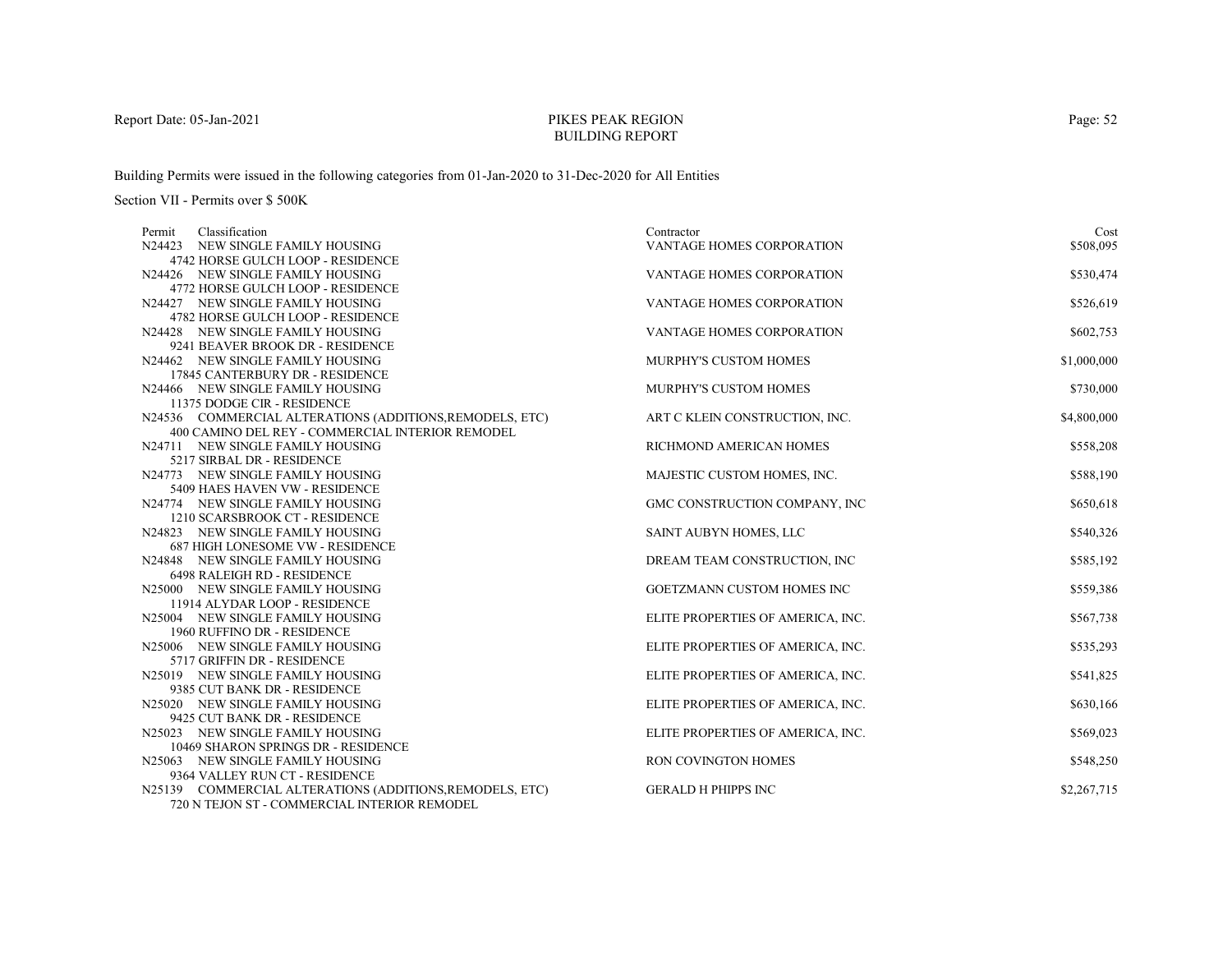# PIKES PEAK REGIONBUILDING REPORT

Building Permits were issued in the following categories from 01-Jan-2020 to 31-Dec-2020 for All Entities

| Permit | Classification                                                   | Contractor                             | Cost        |
|--------|------------------------------------------------------------------|----------------------------------------|-------------|
|        | N25142 NEW SINGLE FAMILY HOUSING                                 | ASPEN GOLD GEN. CONTR. & ENG.          | \$722,790   |
|        | 2222 E BAPTIST RD - RESIDENCE                                    |                                        |             |
|        | N25358 NEW OFFICES, BANKS, AND PROFESSIONAL BLDGS/INT FINISHES   | MURPHY CONSTRUCTORS OF C/S INC         | \$3,363,768 |
|        | 2155 EXECUTIVE CIR - FOUNDATION ONLY - OFFICE/WAREHOUSE          |                                        |             |
|        | N25512 COMMERCIAL ALTERATIONS (ADDITIONS, REMODELS, ETC)         | WELLS & WEST GENERAL CONTRACTORS, INC. | \$850,000   |
|        | 2221 E BIJOU ST, 50 - COMMERCIAL INTERIOR FINISH                 |                                        |             |
|        | N25615 COMMERCIAL ALTERATIONS (ADDITIONS, REMODELS, ETC)         | ALCORN CONSTRUCTION, INC.              | \$999,999   |
|        | 1325 AEROPLAZA DR - COMMERCIAL INTERIOR REMODEL                  |                                        |             |
|        | N25620 NEW SINGLE FAMILY HOUSING                                 | RON COVINGTON HOMES                    | \$538,719   |
|        | 5753 GRIFFIN DR - RESIDENCE                                      |                                        |             |
|        | N25708 NEW SINGLE FAMILY HOUSING                                 | VANGUARD HOMES CORP.                   | \$538,719   |
|        | 5729 ADKISSON PL - RESIDENCE                                     |                                        |             |
|        | N25836 NEW SINGLE FAMILY HOUSING                                 | CUVALA CONSTRUCTION, INC.              | \$975,000   |
|        | 4691 RED ROCK RANCH DR - RESIDENCE                               |                                        |             |
|        | N25902 NEW SINGLE FAMILY HOUSING                                 | ELITE PROPERTIES OF AMERICA, INC.      | \$561,420   |
|        | 1949 CLAYHOUSE DR - RESIDENCE                                    | ELITE PROPERTIES OF AMERICA, INC.      | \$610,784   |
|        | N25903 NEW SINGLE FAMILY HOUSING<br>1956 RUFFINO DR - RESIDENCE  |                                        |             |
|        | N25905 NEW SINGLE FAMILY HOUSING                                 | ELITE PROPERTIES OF AMERICA, INC.      | \$504,347   |
|        | 5735 GRIFFIN DR - RESIDENCE                                      |                                        |             |
|        | N25926 COMMERCIAL ALTERATIONS (ADDITIONS, REMODELS, ETC)         | GE JOHNSON CONSTRUCTION COMPANY, INC.  | \$3,272,500 |
|        | 6031 E WOODMEN RD, 150 - COMMERCIAL INTERIOR REMODEL             |                                        |             |
|        | N25930 NEW SINGLE FAMILY HOUSING                                 | ELITE PROPERTIES OF AMERICA, INC.      | \$507,131   |
|        | 16471 GOLDEN SUN WAY - RESIDENCE                                 |                                        |             |
|        | N25945 NEW SINGLE FAMILY HOUSING                                 | <b>REUNION HOMES</b>                   | \$691,630   |
|        | 9725 WINDING BEND LN - RESIDENCE                                 |                                        |             |
|        | N26001 NEW SINGLE FAMILY HOUSING                                 | CAMPBELL HOMES LTD.                    | \$502,634   |
|        | 10633 HILLANDALE WAY - RESIDENCE                                 |                                        |             |
|        | N26009 COMMERCIAL ALTERATIONS (ADDITIONS, REMODELS, ETC)         | COLARELLI CONSTRUCTION, INC.           | \$3,090,120 |
|        | 1710 DUBLIN BLVD - INTERIOR/EXTERIOR REMODEL-CHANGE OF OCCUPANCY |                                        |             |
|        | N26055 NEW SINGLE FAMILY HOUSING                                 | VANTAGE HOMES CORPORATION              | \$514,198   |
|        | 4762 HORSE GULCH LOOP - RESIDENCE                                |                                        |             |
|        | N26241 NEW SINGLE FAMILY HOUSING                                 | STAUFFER AND SONS CONSTRUCTION         | \$750,000   |
|        | 6425 HIGHLINE PL - RESIDENCE                                     |                                        |             |
|        | N26365 NEW SINGLE FAMILY HOUSING                                 | <b>ASPEN VIEW HOMES</b>                | \$520,088   |
|        | 5134 YARI DR - RESIDENCE                                         |                                        |             |
|        | N26387 NEW SINGLE FAMILY HOUSING                                 | <b>ASPEN VIEW HOMES</b>                | \$520,088   |
|        | 5120 SIRBAL DR - RESIDENCE                                       |                                        |             |
|        | N26408 NEW SINGLE FAMILY HOUSING                                 | BLACK OAK HOMES & DESIGN, INC.         | \$551,783   |
|        | 10358 BECKHAM ST - RESIDENCE                                     |                                        |             |